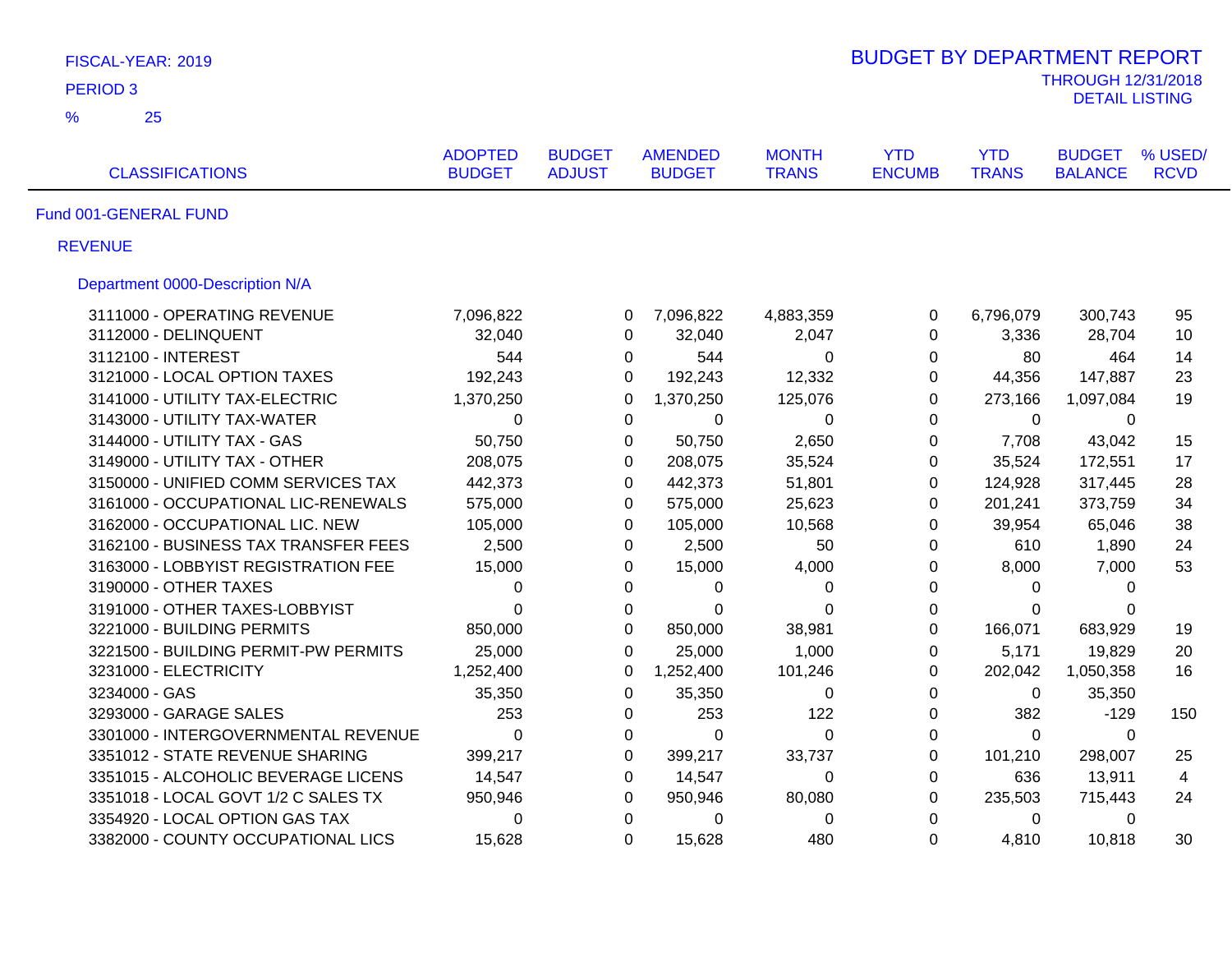|                                      | <b>ADOPTED</b> | <b>BUDGET</b>  | <b>AMENDED</b> | <b>MONTH</b> | <b>YTD</b>    | <b>YTD</b>   | <b>BUDGET</b>  | % USED/         |
|--------------------------------------|----------------|----------------|----------------|--------------|---------------|--------------|----------------|-----------------|
| <b>CLASSIFICATIONS</b>               | <b>BUDGET</b>  | <b>ADJUST</b>  | <b>BUDGET</b>  | <b>TRANS</b> | <b>ENCUMB</b> | <b>TRANS</b> | <b>BALANCE</b> | <b>RCVD</b>     |
| 3412000 - ZONING HEARING FEES        | 32,960         | $\overline{0}$ | 32,960         | $\Omega$     | 0             | 4,500        | 28,460         | $\overline{13}$ |
| 3413000 - PLANNING & ZONING FEES     | 41,200         | 0              | 41,200         | 1,258        | 0             | 11,750       | 29,450         | 28              |
| 3413001 - LIEN SEARCH FEES           | 14,412         | 0              | 14,412         | 1,130        | 0             | 4,035        | 10,377         | 27              |
| 3413002 - SPECIAL EVENTS APP         | 3,390          | 0              | 3,390          | 370          | 0             | 1,330        | 2,060          | 39              |
| 3414000 - MICROFILM SALES            | 1,315          | 0              | 1,315          | 172          | 0             | 372          | 943            | 28              |
| 3419010 - BLDG & ZON REINSPECT FEES  | 300            | $\Omega$       | 300            | $\Omega$     | $\Omega$      | 50           | 250            | 16              |
| 3419030 - CERT OF USE/OCCUPANCY      | 22,000         | 0              | 22,000         | 2,200        | 0             | 6,750        | 15,250         | 30              |
| 3419040 - CODE ENFORCEMENT FINES     | 109,844        | 0              | 109,844        | 6,447        | 0             | 21,768       | 88,076         | 19              |
| 3419051 - BACKGROUND, NOTARY, COPIES | 21,124         | 0              | 21,124         | 761          | 0             | 3,326        | 17,798         | 15              |
| 3421010 - POLICE SERVICES            | 38,360         | 0              | 38,360         | 3,099        | 0             | 6,977        | 31,383         | 18              |
| 3421021 - TOWING ADMIN FEE           | 5,558          | 0              | 5,558          | $\Omega$     | 0             | $\Omega$     | 5,558          |                 |
| 3421025 - SCHL CRSNG GRDS- CTY REIM  | 25,000         | 0              | 25,000         | 5,727        | 0             | 5,951        | 19,049         | 23              |
| 3434100 - SOLID WASTE CHARGES        | 21,512         | 0              | 21,512         | 4,263        | 0             | 4,263        | 17,249         | 19              |
| 3434200 - PRIVATE HAULERS PERMIT FE  | 607,289        | 0              | 607,289        | 41,004       | 0             | 205,761      | 401,528        | 33              |
| 3445100 - PARKING PERMITS            | 113,506        | $\Omega$       | 113,506        | 12,417       | 0             | 26,999       | 86,507         | 23              |
| 3445200 - PARKING METERS FRANCHISE   | 1,778,925      | 0              | 1,778,925      | 171,290      | 0             | 497,776      | 1,281,149      | 27              |
| 3445210 - VALET PARKING              | 20,000         | 0              | 20,000         | 1,350        | 0             | 4,125        | 15,875         | 20              |
| 3445220 - PARKING FUND REVENUE       | 36,750         | $\Omega$       | 36,750         | 1,642        | 0             | 11,297       | 25,453         | 30              |
| 3445300 - PARKING VIOLATIONS         | 762,020        | 0              | 762,020        | 61,551       | 0             | 115,932      | 646,087        | 15              |
| 3445400 - PARKING METER CASH KEY     | $\Omega$       | $\mathbf 0$    | 0              | 0            | 0             | 0            | 0              |                 |
| 3472620 - TENNIS COURT FEES          | 450,000        | $\Omega$       | 450,000        | 28,920       | 0             | 107,338      | 342,662        | 23              |
| 3472630 - RECREATION PROGRAM FEES    | 46,658         | $\Omega$       | 46,658         | 4,046        | 0             | 14,054       | 32,604         | 30              |
| 3472631 - MULTIPURPOSE CNTR-RENTAL   | 18,682         | 0              | 18,682         | 1,125        | 0             | 2,588        | 16,093         | 13              |
| 3472632 - MULTIPRPOSE CNTR-MEMBSHIP  | 12,500         | 0              | 12,500         | 1,541        | 0             | 5,098        | 7,402          | 40              |
| 3472635 - REC FEES/ MURRAY PARK POOL | 6,000          | $\Omega$       | 6,000          | 3,003        | 0             | 3,155        | 2,845          | 52              |
| 3472650 - S MIAMI PARK - RENTAL      | 40,000         | 0              | 40,000         | 0            | 0             | $\Omega$     | 40,000         |                 |
| 3472660 - CONCESSION STANDS          | 3,000          | 0              | 3,000          | $\Omega$     | 0             | 40           | 2,960          | $\mathbf{1}$    |
| 3511200 - METRO COURT FINES          | 58,421         | 0              | 58,421         | 7,058        | 0             | 13,766       | 44,655         | 23              |
| 3511210 - RED LIGHT CAMERAS          | 480,000        | $\Omega$       | 480,000        | 26,876       | 0             | 89,464       | 390,536        | 18              |
| 3540000 - VIOLATIONS LOCAL ORD.      | 49,616         | 0              | 49,616         | 4,650        | 0             | 9,814        | 39,802         | 19              |
| 3541000 - BURGLAR ALARM FINES        | 33,685         | 0              | 33,685         | 1,016        | $\Omega$      | 373,330      | $-339.645$     | 1108            |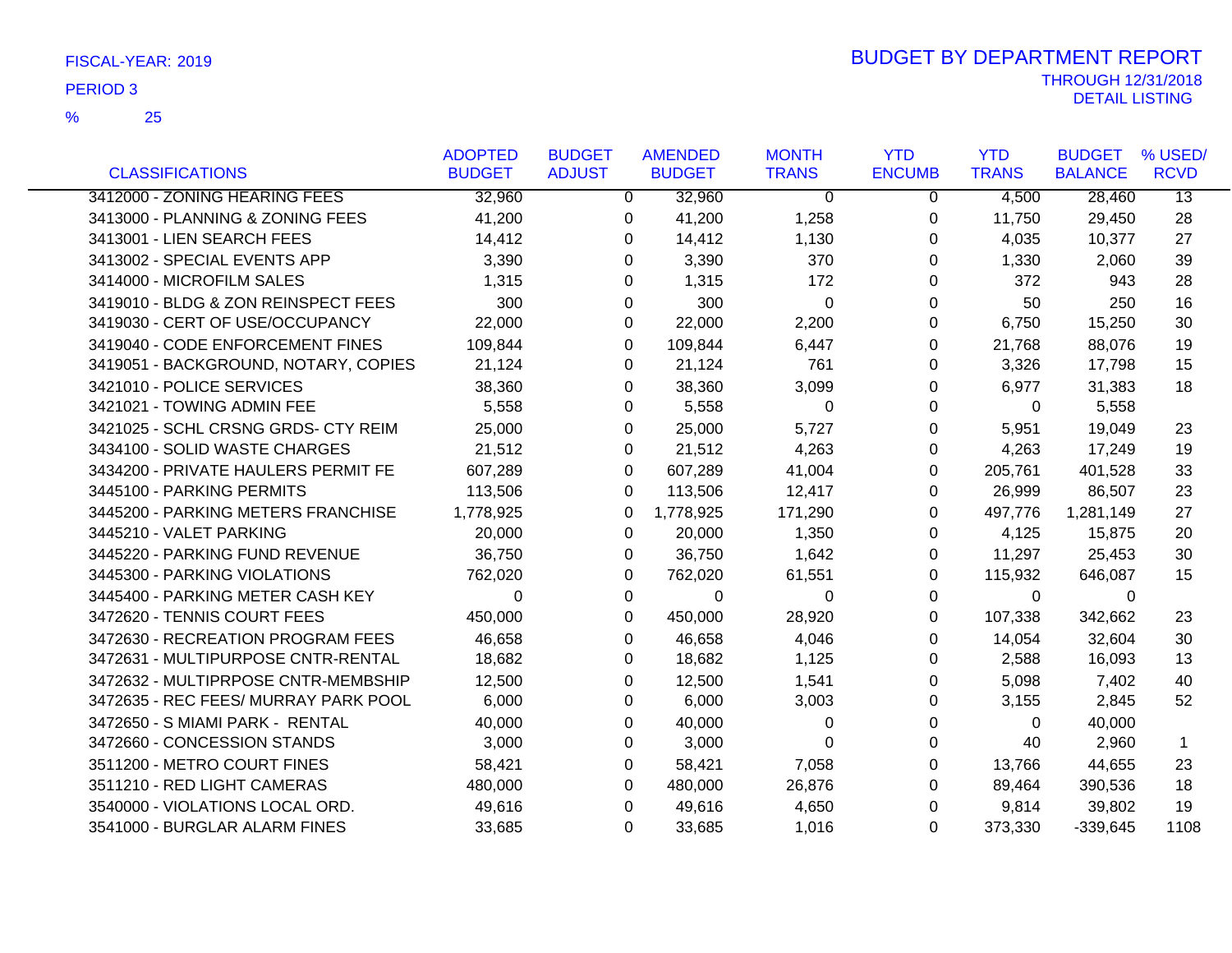|                                         | <b>ADOPTED</b> | <b>BUDGET</b>  | <b>AMENDED</b>            | <b>MONTH</b> | <b>YTD</b>     | <b>YTD</b>   | <b>BUDGET</b>  | % USED/         |
|-----------------------------------------|----------------|----------------|---------------------------|--------------|----------------|--------------|----------------|-----------------|
| <b>CLASSIFICATIONS</b>                  | <b>BUDGET</b>  | <b>ADJUST</b>  | <b>BUDGET</b>             | <b>TRANS</b> | <b>ENCUMB</b>  | <b>TRANS</b> | <b>BALANCE</b> | <b>RCVD</b>     |
| 3541050 - ALARM REGISTRATION CHG        | 29,682         | $\overline{0}$ | 29,682                    | 400          | $\overline{0}$ | 3,200        | 26,482         | $\overline{10}$ |
| 3612000 - INTEREST INCOME               | 95,790         | 0              | 95,790                    | 10,924       | 0              | 24,426       | 71,364         | 25              |
| 3614000 - DIVIDENDS INCOME              | 0              | 0              | 0                         | 0            | 0              | 0            | 0              |                 |
| 3621100 - PARKING GARAGE RENT           | 72,625         | 0              | 72,625                    | 6,333        | 0              | 18,999       | 53,626         | 26              |
| 3622000 - FASCELL PARK                  | 25,000         | 0              | 25,000                    | 2,580        | 0              | 7,490        | 17,510         | 29              |
| 3623000 - BUS BENCH ADS                 | 16,939         | 0              | 16,939                    | $\Omega$     | 0              | $\Omega$     | 16,939         |                 |
| 3625000 - RENT C.A.A.                   | 26,227         | 0              | 26,227                    | 0            | 0              | $\mathbf 0$  | 26,227         |                 |
| 3627500 - SOUTH MIAMI MIDDLE SCHOOL     | 21,168         | 0              | 21,168                    | 0            | 0              | $\Omega$     | 21,168         |                 |
| 3629000 - PALMER PARK RENTALS           | 26,212         | 0              | 26,212                    | $\Omega$     | 0              | 1,282        | 24,931         | 4               |
| 3669000 - HOSPITAL LANDSCAPE REVENU     | 4,754          | 0              | 4,754                     | $\Omega$     | 0              | $\mathbf{0}$ | 4,754          |                 |
| 3669100 - DONATION                      |                | 0              | 0                         | 4,000        | 0              | 6,100        | $-6,100$       |                 |
| 3695000 - REIMB WORKERS COMP.           | 0              | 0              | 0                         | 0            | 0              | 173          | $-173$         |                 |
| 3695400 - REIMBSMNT-PUB WORKS LABOR     | O              | $\Omega$       | $\Omega$                  | $\Omega$     | $\Omega$       | 6,752        | $-6,752$       |                 |
| 3697000 - GAIN/LOSS ON ASSET SALE       | 0              | 0              | 0                         | $\Omega$     | 0              | 4,876        | $-4,876$       |                 |
| 3699201 - MISC. OTHERS                  | 15,300         | 0              | 15,300                    | 369          | 0              | 524          | 14,776         | 3               |
| 3699225 - SUNSET DR MTCE-FDOT REIMB     | 3,980          | 0              | 3,980                     | $\Omega$     | 0              | 995          | 2,985          | 25              |
| 3699250 - INSURANCE CLAIMS RECOVERY     | $\Omega$       | 0              | 0                         | 8,259        | 0              | 31,241       | $-31,241$      |                 |
| 3699501 - SECTION 185 STATE CONTRIB     | 106,000        | 0              | 106,000                   | $\Omega$     | $\Omega$       | $\mathbf 0$  | 106,000        |                 |
| 3811000 - CONTRIB. FROM OTHER FUNDS     | 25,000         | 0              | 25,000                    | 0            | 0              | 0            | 25,000         |                 |
| 3811500 - TRANSFER WATER/SEWER FUND     | 150,000        | $\Omega$       | 150,000                   | $\Omega$     | $\Omega$       | $\Omega$     | 150,000        |                 |
| 3811700 - TRANSFER FROM CRA             | 110,965        | 0              | 110,965                   | $\Omega$     | 0              | 110,965      | 0              | 100             |
| Department 0000-Description N/A TOTAL   | 19,217,607     |                | $\overline{0}$ 19,217,607 | 5,834,457    | $\mathbf 0$    | 10,019,439   | 9,198,167      | 52              |
| <b>REVENUE TOTAL</b>                    | 19,217,607     |                | 0 19,217,607              | 5,834,457    | 0              | 10,019,439   | 9,198,167      | 52              |
| <b>EXPENSE</b>                          |                |                |                           |              |                |              |                |                 |
| Department 1100-MAYOR & CITY COMMISSION |                |                |                           |              |                |              |                |                 |
| 5111110 - EXECUTIVE SALARIES            | 62,000         | 0              | 62,000                    | 5,167        | 0              | 15,500       | 46,500         | 25              |
| 5112110 - F.I.C.A.                      | 4,743          | 0              | 4,743                     | 480          | 0              | 1,441        | 3,302          | 30              |
| 5112310 - GROUP HEALTH INSURANCE        | 38,192         | 0              | 38,192                    | 2,222        | 0              | 6,702        | 31,490         | 17              |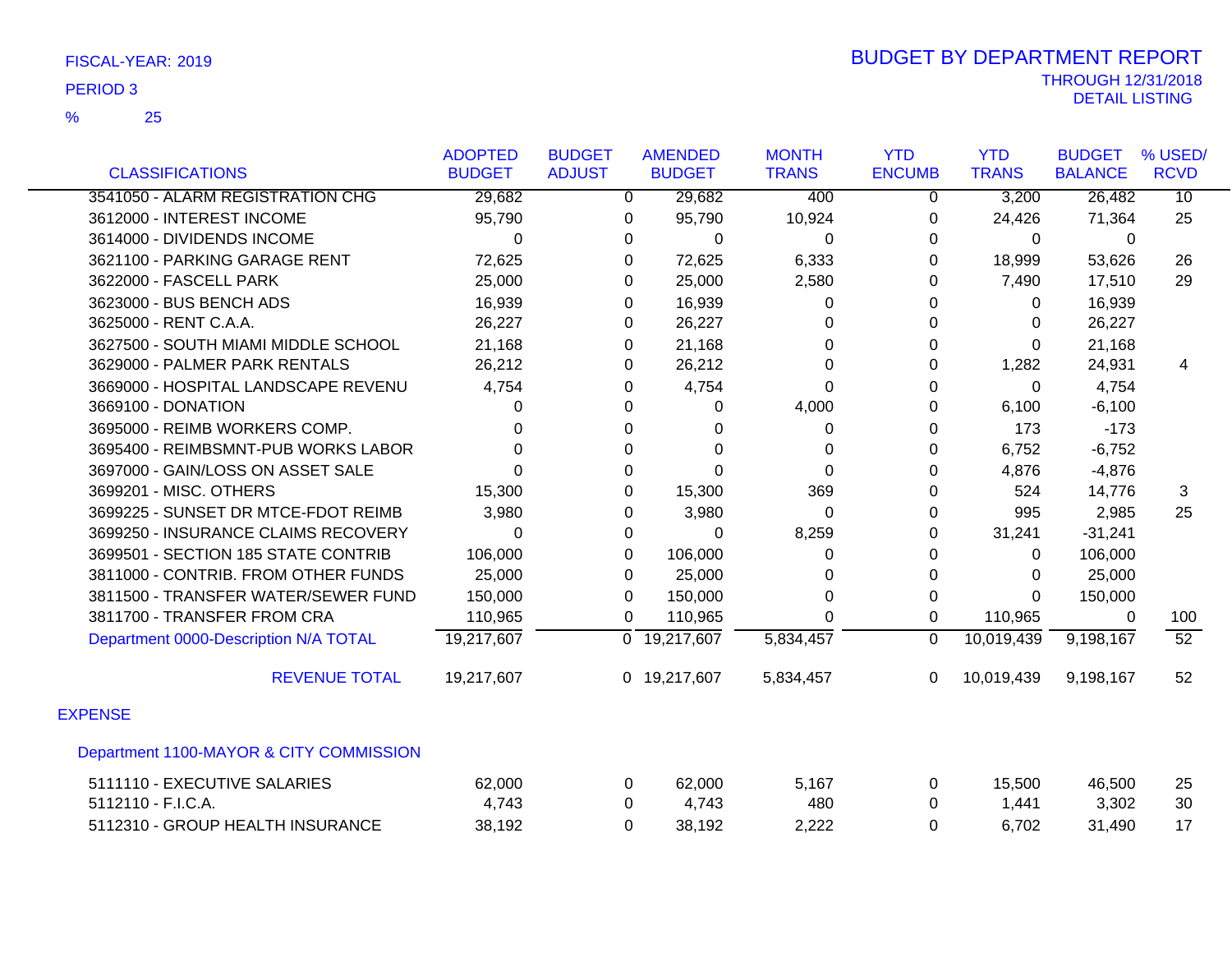25 %

|                                         | <b>ADOPTED</b> | <b>BUDGET</b>  | <b>AMENDED</b> | <b>MONTH</b> | <b>YTD</b>    | <b>YTD</b>   | <b>BUDGET</b>  | % USED/         |
|-----------------------------------------|----------------|----------------|----------------|--------------|---------------|--------------|----------------|-----------------|
| <b>CLASSIFICATIONS</b>                  | <b>BUDGET</b>  | <b>ADJUST</b>  | <b>BUDGET</b>  | <b>TRANS</b> | <b>ENCUMB</b> | <b>TRANS</b> | <b>BALANCE</b> | <b>RCVD</b>     |
| 5112410 - WORKERS' COMPENSATION         | 186            | $\overline{0}$ | 186            | 10           | 0             | 49           | 137            | $\overline{26}$ |
| 5114010 - MAYOR'S EXPENSE               | 2,000          | 0              | 2,000          | 0            | 0             | 0            | 2,000          |                 |
| 5114020 - COMMISSIONER'S EXP -ONE       | 1,500          | $\Omega$       | 1,500          | 0            | 0             | 0            | 1,500          |                 |
| 5114030 - COMMISSIONER'S EXP-FOUR       | 1,500          | $\Omega$       | 1,500          | 211          | 0             | 706          | 795            | 47              |
| 5114040 - COMMISSIONER'S EXP-THREE      | 1,500          | 0              | 1,500          | 0            | 0             | 0            | 1,500          |                 |
| 5114050 - COMMISSIONER'S EXP TWO        | 1,500          | $\Omega$       | 1,500          | 0            | 0             | $\Omega$     | 1,500          |                 |
| 5114060 - AUTO ALLOWANCE                | 500            | $\Omega$       | 500            | 42           | $\Omega$      | 125          | 375            | 25              |
| 5114071 - MAYOR                         | 1,200          | $\Omega$       | 1,200          | $\Omega$     | 0             | $\Omega$     | 1,200          |                 |
| 5114072 - COMM. ONE                     | 1,200          | 0              | 1,200          | 100          | 0             | 100          | 1,100          | 8               |
| 5114073 - COMM. TWO                     | 1,200          | 0              | 1,200          | 0            | 0             | 0            | 1,200          |                 |
| 5114074 - COMM. THREE                   | 1,200          | $\Omega$       | 1,200          | 0            | 0             | 0            | 1,200          |                 |
| 5114075 - COMM. FOUR                    | 1,200          | 0              | 1,200          | 0            | 0             | 0            | 1,200          |                 |
| 5114120 - TELEPHONE SERVICE             | 5,000          | 0              | 5,000          | 336          | 0             | 1,009        | 3,991          | 20              |
| 5114830 - KEYS AND FLOWERS              | 750            | 0              | 750            | 136          | 0             | 136          | 614            | 18              |
| 5115210 - SUPPLIES                      | 4,750          | 0              | 4,750          | 95           | 0             | 95           | 4,655          | $\overline{2}$  |
| 5115410 - MEMBER. & SUBSCRIPTIONS       | 6,217          | 0              | 6,217          | 0            | 0             | 1,746        | 4,471          | 28              |
| Department 1100-MAYOR & CITY COMMISSION | 136,338        | 0              | 136,338        | 8,799        | $\mathbf 0$   | 27,609       | 108,730        | $\overline{20}$ |
| Department 1200-CITY CLERK              |                |                |                |              |               |              |                |                 |
| 5121210 - REGULAR                       | 189,501        | 0              | 189,501        | 13,373       | 0             | 36,343       | 153,158        | 19              |
| 5122110 - F.I.C.A.                      | 14,497         | $\Omega$       | 14,497         | 1,010        | 0             | 2,746        | 11,751         | 18              |
| 5122210 - PENSION PLAN-CONTRIBUTION     | 8,293          | 0              | 8,293          | 1,976        | 0             | 1,976        | 6,317          | 23              |
| 5122220 - DEFERRED COMP CONTRIB.        | 4,025          | 0              | 4,025          | 252          | 0             | 548          | 3,477          | 13              |
| 5122310 - GROUP HEALTH INSURANCE        | 22,915         | 0              | 22,915         | 1,717        | 0             | 4,584        | 18,331         | 20              |
| 5122410 - WORKERS' COMPENSATION         | 569            | 0              | 569            | 30           | 0             | 151          | 418            | 26              |
| 5123450 - CONTRACTUAL SERVICES          | 48,850         | 0              | 48,850         | 0            | 44,779        | 48,850       | $\Omega$       | 100             |
| 5123480 - DIGITIZING                    | 45,000         | 0              | 45,000         | 0            | 0             | 0            | 45,000         |                 |
| 5124070 - TRAVEL & CONFERENCE           | 7,400          | $\Omega$       | 7,400          | 0            | $\Omega$      | 0            | 7,400          |                 |
| 5124110 - POSTAGE                       | 500            | $\Omega$       | 500            | $\Omega$     | $\Omega$      | $\Omega$     | 500            |                 |
| 5124120 - TELEPHONE SERVICES            | 360            | $\Omega$       | 360            | 90           | $\Omega$      | 225          | 135            | 62              |
| 5124632 - INTERNET SERVICES             | $\Omega$       | $\Omega$       | $\Omega$       | $\Omega$     | $\Omega$      | $\Omega$     | $\Omega$       |                 |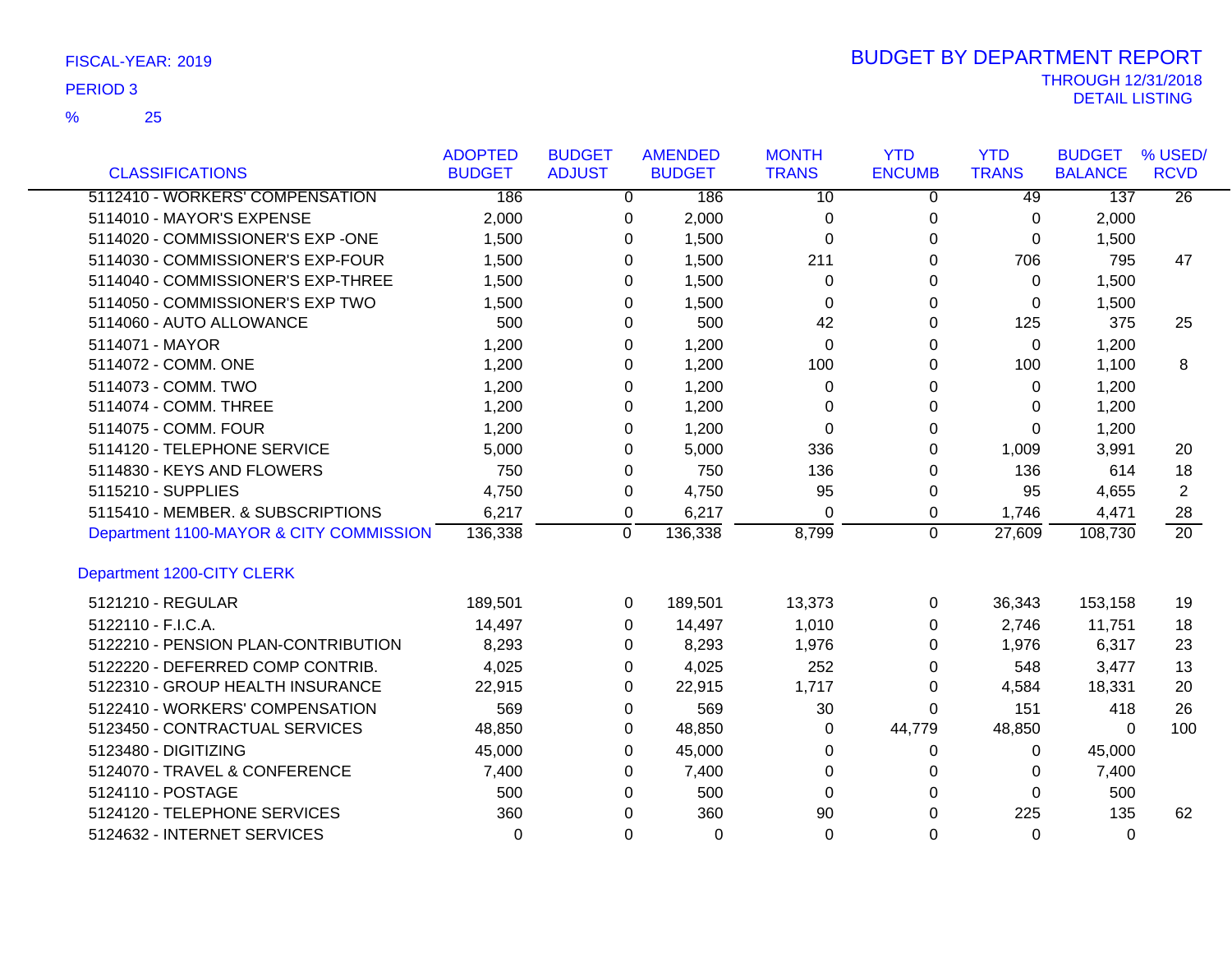| <b>CLASSIFICATIONS</b>              | <b>ADOPTED</b><br><b>BUDGET</b> | <b>BUDGET</b><br><b>ADJUST</b> | <b>AMENDED</b><br><b>BUDGET</b> | <b>MONTH</b><br><b>TRANS</b> | <b>YTD</b><br><b>ENCUMB</b> | <b>YTD</b><br><b>TRANS</b> | <b>BUDGET</b><br><b>BALANCE</b> | % USED/<br><b>RCVD</b> |
|-------------------------------------|---------------------------------|--------------------------------|---------------------------------|------------------------------|-----------------------------|----------------------------|---------------------------------|------------------------|
| 5124710 - PRINTING MATERIAL-INFRAST | 1,230                           | 0                              | 1,230                           | $\Omega$                     | 0                           | $\overline{0}$             | 1,230                           |                        |
| 5124910 - LEGAL ADS/COMP PLAN ATTON | 90,000                          | 0                              | 90,000                          | 5,984                        | 0                           | 13,081                     | 76,919                          | 14                     |
| 5124920 - ELECTIONS                 | 0                               | 0                              | 0                               | 0                            | $\Omega$                    | 0                          | $\Omega$                        |                        |
| 5124950 - CODIFICATIONS             | 5,000                           | 0                              | 5,000                           | $\Omega$                     | $\Omega$                    | 0                          | 5,000                           |                        |
| 5125210 - SUPPLIES                  | 2,180                           | 0                              | 2,180                           | 380                          | $\Omega$                    | 380                        | 1,801                           | 17                     |
| 5125410 - MEMBER. & SUBSCRIPTIONS   | 835                             | 0                              | 835                             | 135                          | 0                           | 530                        | 305                             | 63                     |
| 5129920 - GENERAL CONTINGENCY       | 5,000                           | 0                              | 5,000                           | $\Omega$                     | 0                           | 0                          | 5,000                           |                        |
| Department 1200-CITY CLERK TOTAL    | 446,155                         | $\overline{0}$                 | 446,155                         | 24,947                       | 44,779                      | 109,414                    | 336,742                         | $\overline{24}$        |
| Department 1310-CITY MANAGER        |                                 |                                |                                 |                              |                             |                            |                                 |                        |
| 5131210 - REGULAR                   | 463,568                         | 0                              | 463,568                         | 34,469                       | $\Omega$                    | 94,789                     | 368,779                         | 20                     |
| 5131310 - PART-TIME                 | $\Omega$                        | $\Omega$                       | $\Omega$                        | 0                            | $\Omega$                    | 0                          | 0                               |                        |
| 5132110 - F.I.C.A.                  | 34,411                          |                                | 0<br>34,411                     | 909                          | $\Omega$                    | 2,498                      | 31,913                          | $\overline{7}$         |
| 5132210 - PENSION PLAN CONTRIBUTION | 29,237                          | 0                              | 29,237                          | 8,075                        | $\Omega$                    | 10,012                     | 19,225                          | 34                     |
| 5132220 - DEFERRED COMP CONTRIB.    | 0                               | 0                              | 0                               | 0                            | 0                           | 0                          | 0                               |                        |
| 5132310 - GROUP HEALTH INSURANCE    | 40,480                          | 0                              | 40,480                          | 2,638                        | 0                           | 6,660                      | 33,820                          | 16                     |
| 5132410 - WORKERS' COMPENSATION     | 1,349                           | $\Omega$                       | 1,349                           | 71                           | $\Omega$                    | 357                        | 992                             | 26                     |
| 5133450 - CONTRACTUAL SERVCS-INFRA  | 150,000                         | 21,490                         | 171,490                         | 0                            | 105,390                     | 128,485                    | 43,005                          | 74                     |
| 5134060 - AUTO ALLOWANCE            | 11,002                          | 0                              | 11,002                          | 968                          | 0                           | 2,569                      | 8,433                           | 23                     |
| 5134065 - CITY MANAGER'S EXPENSE    | 7,000                           | 0                              | 7,000                           | 2,258                        | $\Omega$                    | 2,938                      | 4,062                           | 41                     |
| 5134070 - TRAVEL & CONFERENCE       | 10,000                          | 0                              | 10,000                          | 1,594                        | 0                           | 2,868                      | 7,132                           | 28                     |
| 5134080 - EMPLOYEE EDUCATION        | 5,000                           | 0                              | 5,000                           | 0                            | $\Omega$                    | 0                          | 5,000                           |                        |
| 5134110 - POSTAGE                   | 1,500                           | 0                              | 1,500                           | 0                            | 0                           | 0                          | 1,500                           |                        |
| 5134120 - TELEPHONE SERVICE         | 3,912                           | 0                              | 3,912                           | 150                          | 0                           | 455                        | 3,457                           | 11                     |
| 5134515 - AUTO INSURANCE            | 750                             | 0                              | 750                             | 123                          | 0                           | 370                        | 380                             | 49                     |
| 5134634 - MAINTENANCE-INTERNET SFTW | 0                               | 0                              | $\Omega$                        | 0                            | 0                           | 0                          | $\Omega$                        |                        |
| 5134710 - PRINTING MATERIALS-INFRAS | 2,000                           | 0                              | 2,000                           | 0                            | 0                           | 0                          | 2,000                           |                        |
| 5135205 - COMPUTER EQUIPMENT        | $\Omega$                        | 0                              | $\Omega$                        | $\Omega$                     | $\Omega$                    | 0                          | $\Omega$                        |                        |
| 5135210 - SUPPLIES                  | 10,000                          |                                | 10,000<br>0                     | 608                          | 0                           | 718                        | 9,282                           | 7                      |
| 5135230 - FUEL & LUBRICANT          | 750                             | $\Omega$                       | 750                             | 0                            | $\Omega$                    | 90                         | 660                             | 12                     |
| 5135410 - MEMBER. & SUBSCRIPTIONS   | 12.000                          | 0                              | 12,000                          | 95                           | $\Omega$                    | 1,416                      | 10.584                          | 11                     |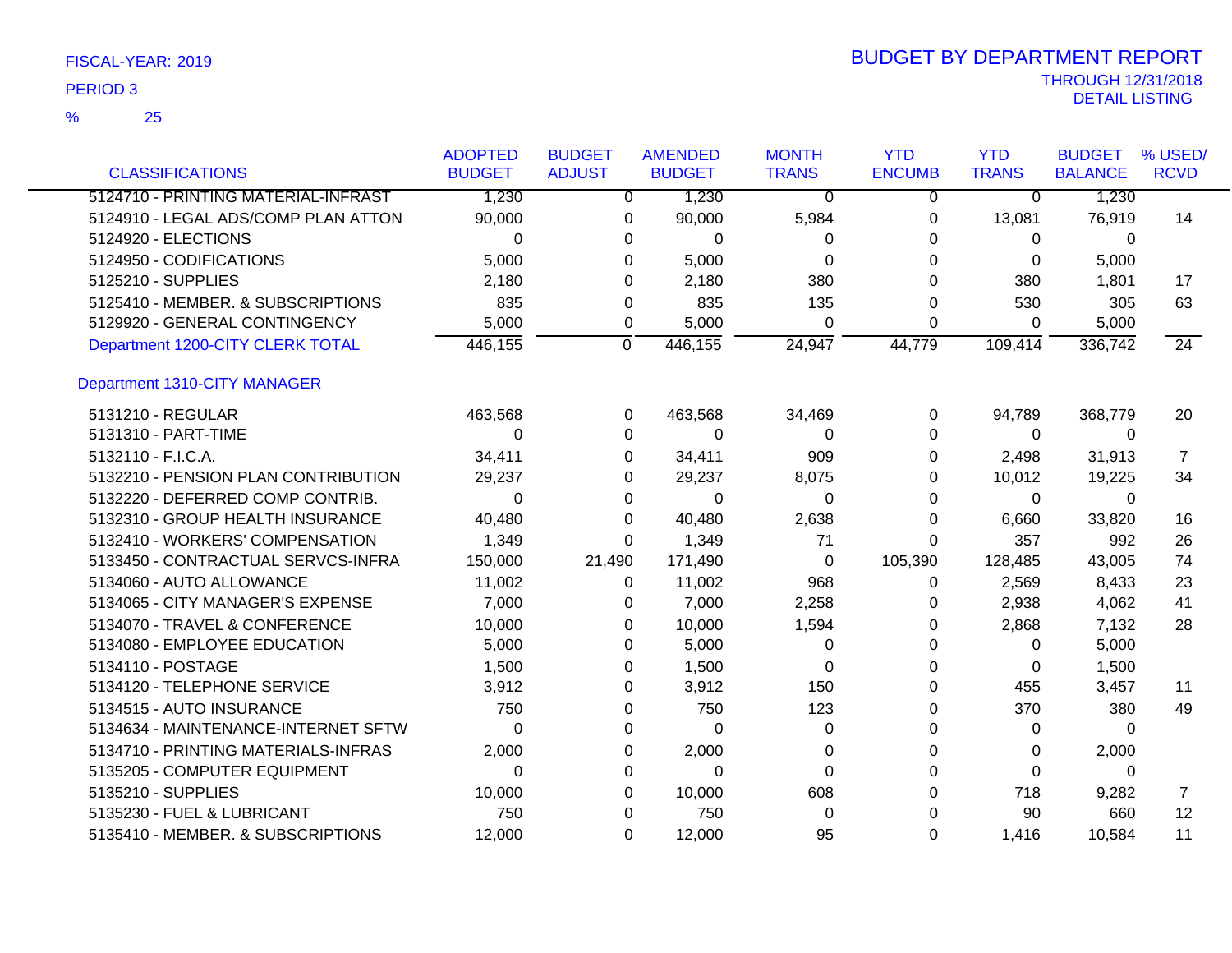| <b>CLASSIFICATIONS</b>                             | <b>ADOPTED</b><br><b>BUDGET</b> | <b>BUDGET</b><br><b>ADJUST</b> | <b>AMENDED</b><br><b>BUDGET</b> | <b>MONTH</b><br><b>TRANS</b> | <b>YTD</b><br><b>ENCUMB</b> | <b>YTD</b><br><b>TRANS</b> | <b>BUDGET</b><br><b>BALANCE</b> | % USED/<br><b>RCVD</b> |
|----------------------------------------------------|---------------------------------|--------------------------------|---------------------------------|------------------------------|-----------------------------|----------------------------|---------------------------------|------------------------|
| 5139920 - GENERAL CONTINGENCY                      | 100,000                         | $\overline{0}$                 | 100,000                         | 0                            | $\mathbf 0$                 | $\overline{0}$             | 100,000                         |                        |
| Department 1310-CITY MANAGER TOTAL                 | 882,959                         | 21,490                         | 904,449                         | 51,958                       | 105,390                     | 254,225                    | 650,224                         | $\overline{28}$        |
| Department 1320-PROCUREMENT DIVISION               |                                 |                                |                                 |                              |                             |                            |                                 |                        |
| 5131210 - REGULAR                                  | 121,868                         | 0                              | 121,868                         | 9,402                        | 0                           | 25,981                     | 95,887                          | 21                     |
| 5131310 - PART-TIME                                | 0                               | 0                              | $\pmb{0}$                       | 0                            | 0                           | 0                          | $\mathbf 0$                     |                        |
| 5131410 - OVERTIME                                 | 7,445                           | 0                              | 7,445                           | 992                          | 0                           | 1,287                      | 6,158                           | 17                     |
| 5132110 - F.I.C.A.                                 | 9,893                           | 0                              | 9,893                           | 842                          | 0                           | 2,237                      | 7,656                           | 22                     |
| 5132210 - PENSION PLAN CONTRIBUTION                | 8,405                           | 0                              | 8,405                           | 2,003                        | 0                           | 2,003                      | 6,402                           | 23                     |
| 5132220 - DEFERRED COMP CONTRIB.                   | 0                               | 0                              | 0                               | 0                            | 0                           | 0                          | 0                               |                        |
| 5132310 - GROUP HEALTH INSURANCE                   | 15,277                          | 0                              | 15,277                          | 1,159                        | 0                           | 2,919                      | 12,358                          | 19                     |
| 5132410 - WORKERS' COMPENSATION                    | 366                             | 0                              | 366                             | 19                           | 0                           | 97                         | 269                             | 26                     |
| 5133450 - CONTRACTUAL SERVCS-INFRA                 | 6,100                           | 0                              | 6,100                           | 0                            | 0                           | 0                          | 6,100                           |                        |
| 5134110 - POSTAGE                                  | 3,000                           | 0                              | 3,000                           | 281                          | 0                           | 380                        | 2,620                           | 12                     |
| 5134120 - TELEPHONE SERVICE                        | 1,080                           | 0                              | 1,080                           | 46                           | 0                           | 116                        | 964                             | 10                     |
| 5134125 - TELEPHONE                                | 40,520                          | 0                              | 40,520                          | 9,673                        | 0                           | 11,895                     | 28,625                          | 29                     |
| 5134420 - LEASE PURCH-POSTAGE MACHN                | 2,904                           | 0                              | 2,904                           | 484                          | 0                           | 484                        | 2,420                           | 16                     |
| 5134615 - REPAIR & MAINT. OFFC EQUI                | 1,020                           | 0                              | 1,020                           | 595                          | 0                           | 595                        | 425                             | 58                     |
| 5134620 - REPAIR & MAINT. OPER EQUI                | 250                             | 0                              | 250                             | 0                            | 0                           | 0                          | 250                             |                        |
| 5134634 - MAINTENANCE-INTERNET SFTW                | $\Omega$                        | 0                              | 0                               | 0                            | 0                           | 0                          | 0                               |                        |
| 5134710 - PRINTING MATERIALS-INFRAS                | 2,461                           | 0                              | 2,461                           | 0                            | 0                           | 0                          | 2,461                           |                        |
| 5134720 - PRINTING - CONTRACTUAL                   | 2,000                           | 0                              | 2,000                           | $\Omega$                     | $\Omega$                    | $\Omega$                   | 2,000                           |                        |
| 5135210 - SUPPLIES                                 | 16,150                          | 0                              | 16,150                          | 547                          | 0                           | 2,120                      | 14,030                          | 13                     |
| 5135410 - MEMBER. & SUBSCRIPTIONS                  | 330                             | 0                              | 330                             | 0                            | 0                           | 0                          | 330                             |                        |
| 5139920 - GENERAL CONTINGENCY                      | 5,000                           | 0                              | 5,000                           | 0                            | 0                           | 0                          | 5,000                           |                        |
| Department 1320-PROCUREMENT DIVISION TOTAL 244,069 |                                 | $\mathbf 0$                    | 244,069                         | 26,043                       | $\overline{0}$              | 50,114                     | 193,955                         | $\overline{20}$        |
| Department 1330-PERSONNEL DIVISION                 |                                 |                                |                                 |                              |                             |                            |                                 |                        |
| 5131210 - REGULAR                                  | 134,574                         | 0                              | 134,574                         | 10,099                       | 0                           | 27,382                     | 107,192                         | 20                     |
| 5131310 - PART-TIME                                | 0                               | 0                              | 0                               | 0                            | 0                           | 0                          | 0                               |                        |
| 5132110 - F.I.C.A.                                 | 10,295                          | $\Omega$                       | 10,295                          | 773                          | $\Omega$                    | 2,084                      | 8,211                           | 20                     |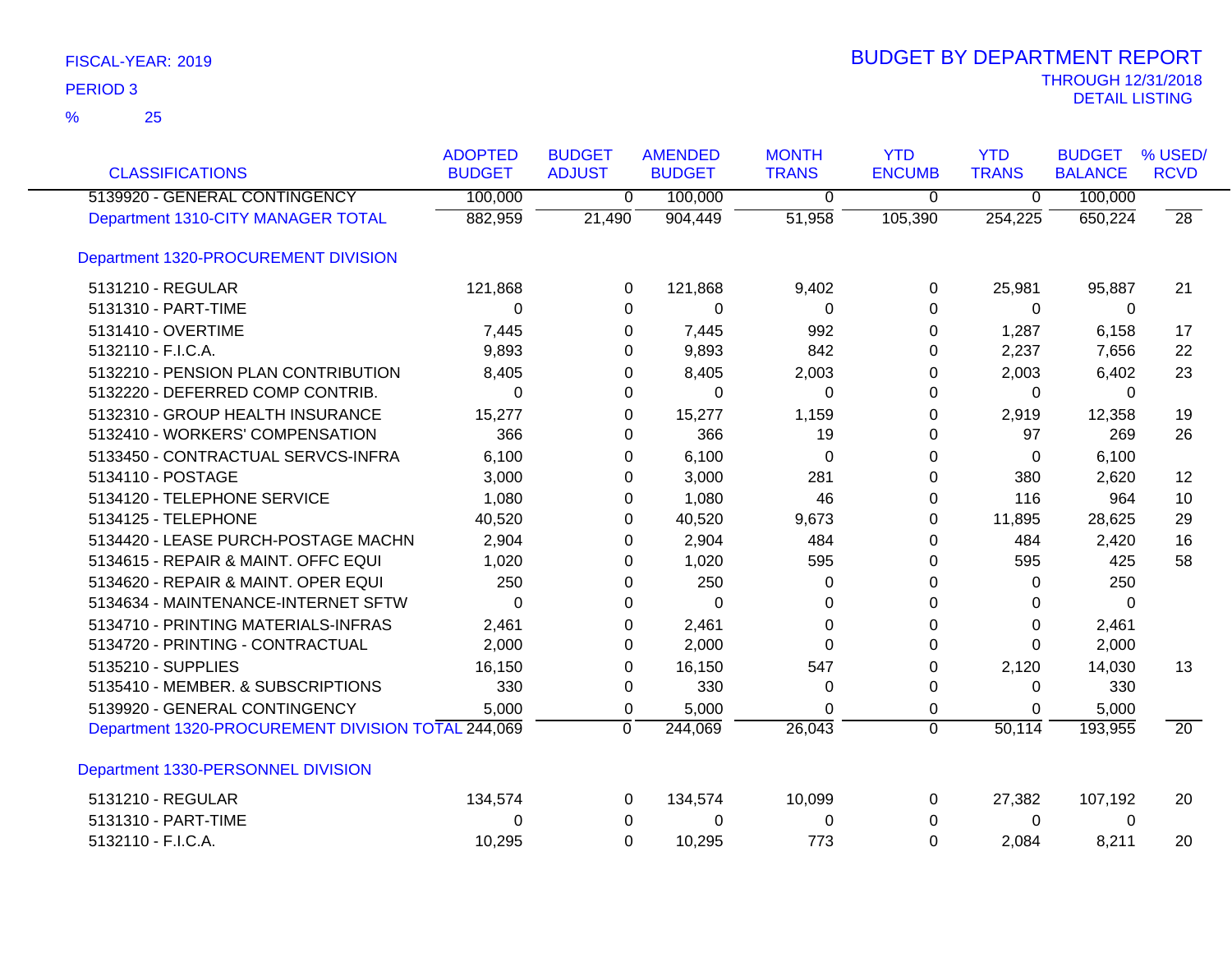25 %

|                                          | <b>ADOPTED</b> | <b>BUDGET</b> | <b>AMENDED</b> | <b>MONTH</b> | <b>YTD</b>    | <b>YTD</b>   | <b>BUDGET</b>  | % USED/         |
|------------------------------------------|----------------|---------------|----------------|--------------|---------------|--------------|----------------|-----------------|
| <b>CLASSIFICATIONS</b>                   | <b>BUDGET</b>  | <b>ADJUST</b> | <b>BUDGET</b>  | <b>TRANS</b> | <b>ENCUMB</b> | <b>TRANS</b> | <b>BALANCE</b> | <b>RCVD</b>     |
| 5132210 - PENSION PLAN CONTRIBUTION      | 5,401          | $\Omega$      | 5,401          | 1,287        | 0             | 1,287        | 4,114          | $\overline{23}$ |
| 5132220 - DEFERRED COMP CONTRIB.         | 3,604          | 0             | 3,604          | 276          | 0             | 759          | 2,845          | 21              |
| 5132310 - GROUP HEALTH INSURANCE         | 15,277         | 0             | 15,277         | 1,166        | 0             | 2,941        | 12,336         | 19              |
| 5132410 - WORKERS' COMPENSATION          | 404            | $\Omega$      | 404            | 21           | 0             | 107          | 297            | 26              |
| 5132510 - UNEMPLOYMENT COMPENSATION      | 20,000         | 0             | 20,000         | 0            | 0             | 906          | 19,094         | 4               |
| 5132610 - EMPLOYEE ASSISTANCE PROGR      | 10,000         | 0             | 10,000         | 0            | 0             | 63           | 9,937          |                 |
| 5133160 - RANDOM & PRE=EMPLOY TESTING    | 15,000         | 0             | 15,000         | 975          | 0             | 1,310        | 13,690         | 8               |
| 5133450 - CONTRACTUAL SERVCS-INFRA       | 63,000         | 0             | 63,000         | 4,300        | 20,833        | 33,974       | 29,026         | 53              |
| 5134080 - EMPLOYEE EDUCATION             | 10,000         | 0             | 10,000         | 0            | 1,000         | 1,695        | 8,305          | 16              |
| 5134110 - POSTAGE                        | 300            | 0             | 300            | 0            | 0             | 0            | 300            |                 |
| 5134120 - TELEPHONE SERVICE              | 1,080          | 0             | 1,080          | 46           | 0             | 116          | 964            | 10              |
| 5134510 - EXCESS LIABILITY COVERAGE      | 500,000        | 0             | 500,000        | 97,079       | 0             | 331,710      | 168,290        | 66              |
| 5134634 - MAINTENANCE-INTERNET SFTW      | 0              | 0             | 0              | 0            | 0             | 0            | 0              |                 |
| 5134710 - PRINTING MATERIALS-INFRAS      | 2,460          | 0             | 2,460          | 0            | 0             | 0            | 2,460          |                 |
| 5134850 - NON-LEGAL ADVERTISING          | 5,000          | 0             | 5,000          | 0            | 0             | 0            | 5,000          |                 |
| 5135205 - COMPUTER EQUIPMENT             | 0              | 0             | 0              | 0            | 0             | 0            | 0              |                 |
| 5135210 - SUPPLIES                       | 5,000          | 0             | 5,000          | 0            | 0             | 0            | 5,000          |                 |
| 5135410 - MEMBER, & SUBSCRIPTIONS        | 1,000          | 0             | 1,000          | 0            | 0             | 0            | 1,000          |                 |
| 5139920 - GENERAL CONTINGENCY            | 5,000          | 0             | 5,000          | $\Omega$     | $\Omega$      | 0            | 5,000          |                 |
| Department 1330-PERSONNEL DIVISION TOTAL | 807,395        | 0             | 807,395        | 116,022      | 21,833        | 404,334      | 403,061        | 50              |
| Department 1340-MANAGEMENT INFO. SYSTEMS |                |               |                |              |               |              |                |                 |
| 5133450 - CONTRACTUAL SERVCS-INFRA       | 246,150        | 0             | 246,150        | 0            | 3,900         | 3,900        | 242,250        | -1              |
| 5134632 - INTERNET SERVICE               | 74,171         | 0             | 74,171         | 4,312        | 43,088        | 52,341       | 21,830         | 70              |
| 5134634 - MAINTENANCE-INTERNET SFTW      | 108,371        | 0             | 108,371        | 4,765        | 0             | 20,281       | 88,090         | 18              |
| 5135205 - COMPUTER EQUIPMENT             | 22,375         | 0             | 22,375         | 0            | 0             | 0            | 22,375         |                 |
| 5135210 - SUPPLIES                       | 2,055          | 0             | 2,055          | 0            | 0             | 243          | 1,812          | 11              |
| 5136430 - EQUIPMENT-OPERATING            | 0              | 0             | $\Omega$       | 0            | 0             | 0            | 0              |                 |
| Department 1340-MANAGEMENT INFO. SYSTEMS | 453,122        | $\Omega$      | 453,122        | 9.077        | 46,988        | 76,765       | 376,357        | 16              |

Department 1410-FINANCE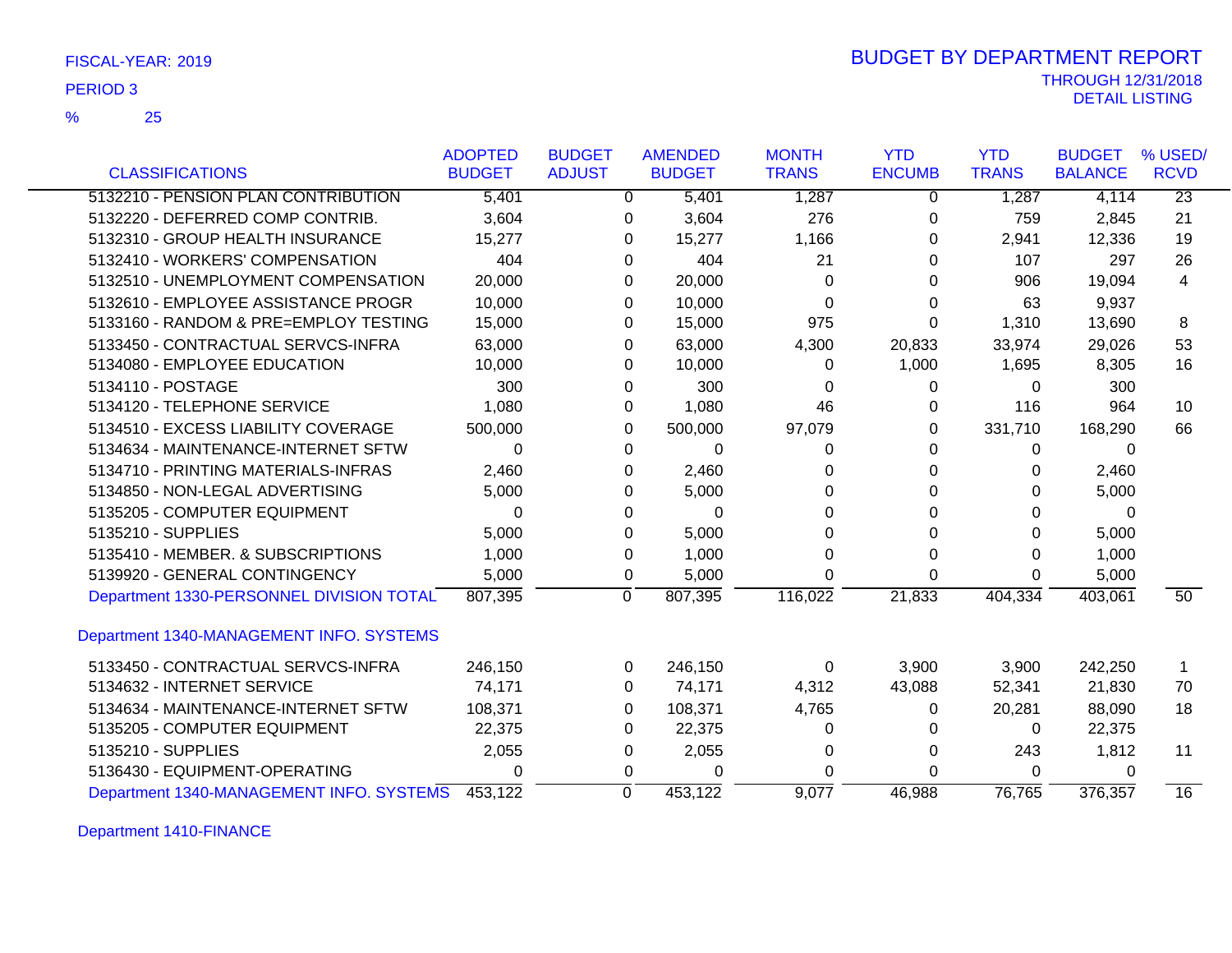25 %

|                                      | <b>ADOPTED</b> | <b>BUDGET</b> | <b>AMENDED</b> | <b>MONTH</b> | <b>YTD</b>    | <b>YTD</b>   | <b>BUDGET</b>  | % USED/         |
|--------------------------------------|----------------|---------------|----------------|--------------|---------------|--------------|----------------|-----------------|
| <b>CLASSIFICATIONS</b>               | <b>BUDGET</b>  | <b>ADJUST</b> | <b>BUDGET</b>  | <b>TRANS</b> | <b>ENCUMB</b> | <b>TRANS</b> | <b>BALANCE</b> | <b>RCVD</b>     |
| 5131210 - REGULAR                    | 410,390        | 0             | 410,390        | 31,832       | 0             | 90,191       | 320,199        | $\overline{21}$ |
| 5131310 - PART-TIME                  | 16,045         | 0             | 16,045         | 1,124        | 0             | 3,210        | 12,835         | 20              |
| 5132110 - F.I.C.A.                   | 32,622         | 0             | 32,622         | 1,813        | 0             | 5,365        | 27,257         | 16              |
| 5132210 - PENSION PLAN CONTRIBUTION  | 23,321         | 0             | 23,321         | 5,558        | 0             | 5,558        | 17,763         | 23              |
| 5132220 - DEFERRED COMP CONTRIB.     | 3,612          | 0             | 3,612          | 277          | 0             | 761          | 2,851          | 21              |
| 5132310 - GROUP HEALTH INSURANCE     | 38,192         | 0             | 38,192         | 2,913        | 0             | 7,347        | 30,845         | 19              |
| 5132410 - WORKERS' COMPENSATION      | 1,279          | 0             | 1,279          | 68           | 0             | 339          | 941            | 26              |
| 5133100 - PROFESSIONAL SERVICES      | 10,000         | 0             | 10,000         | 0            | 9,986         | 9,986        | 14             | 99              |
| 5133210 - AUDITOR'S FEE              | 79,000         | 0             | 79,000         | $\Omega$     | 54,000        | 54,000       | 25,000         | 68              |
| 5133450 - CONTRACTUAL SERVCS-INFRA   | 17,860         | 0             | 17,860         | 468          | 0             | 2,117        | 15,743         | 11              |
| 5133459 - CONTRACTUAL SERVCS-PARKING | 532,627        | 27,035        | 559,662        | 37,887       | 231,119       | 344,414      | 215,248        | 61              |
| 5134070 - TRAVEL & CONFERENCE        | 3,710          | 0             | 3,710          | 0            | $\Omega$      | 0            | 3,710          |                 |
| 5134110 - POSTAGE                    | 7,030          | 0             | 7,030          | $\Omega$     | 0             | $\Omega$     | 7,030          |                 |
| 5134120 - TELEPHONE SERVICE          | 1,080          | 0             | 1,080          | 90           | $\Omega$      | 225          | 855            | 20              |
| 5134515 - AUTO INSURANCE             | 3,084          | 0             | 3,084          | 507          | 0             | 1,521        | 1,563          | 49              |
| 5134634 - MAINTENANCE-INTERNET SFTW  | 46,437         | 0             | 46,437         | 0            | 0             | 41,436       | 5,001          | 89              |
| 5134710 - PRINTING MATERIALS-INFRAS  | 1,230          | 0             | 1,230          | 0            | 0             | 0            | 1,230          |                 |
| 5135205 - COMPUTER EQUIPMENT         | 1,500          | 0             | 1,500          | 0            | 0             | 0            | 1,500          |                 |
| 5135210 - SUPPLIES                   | 8,900          | 0             | 8,900          | 914          | 0             | 1,108        | 7,792          | 12              |
| 5135230 - FUEL & LUBRICANT           | 1,505          | 0             | 1,505          | 0            | 0             | 180          | 1,325          | 11              |
| 5135410 - MEMBER. & SUBSCRIPTIONS    | 1,660          | 0             | 1,660          | 160          | 0             | 585          | 1,075          | 35              |
| 5137110 - DEBT SERVICE-PRINCIPAL     | 0              | 0             | 0              | 0            | 0             | 0            | 0              |                 |
| 5137210 - DEBT SERVICE-INTEREST      | 0              | 0             | $\Omega$       | 0            | 0             | 0            | 0              |                 |
| 5139920 - GENERAL CONTINGENCY        | 5,000          | 0             | 5,000          | 0            | $\Omega$      | 0            | 5,000          |                 |
| Department 1410-FINANCE TOTAL        | 1,246,084      | 27,035        | 1,273,119      | 83,611       | 295,105       | 568,343      | 704,777        | 44              |
| Department 1500-CITY ATTORNEY        |                |               |                |              |               |              |                |                 |
| 5143120 - LEGAL SERVICES- RETAINER   | 243,597        | 0             | 243,597        | 17,535       | 0             | 52,605       | 190,992        | 21              |
| 5143410 - OUTSIDE COST               | 100,000        | 0             | 100,000        | 0            | $\Omega$      | 0            | 100,000        |                 |
| 5143440 - EMPLOYMENT LAW             | 60,775         | 0             | 60,775         | $\Omega$     | $\Omega$      | $\Omega$     | 60,775         |                 |
| 5144065 - CITY ATTORNEY'S EXPENSE    | 103,180        | $\Omega$      | 103,180        | 1,909        | $\Omega$      | 3,493        | 99,687         | 3               |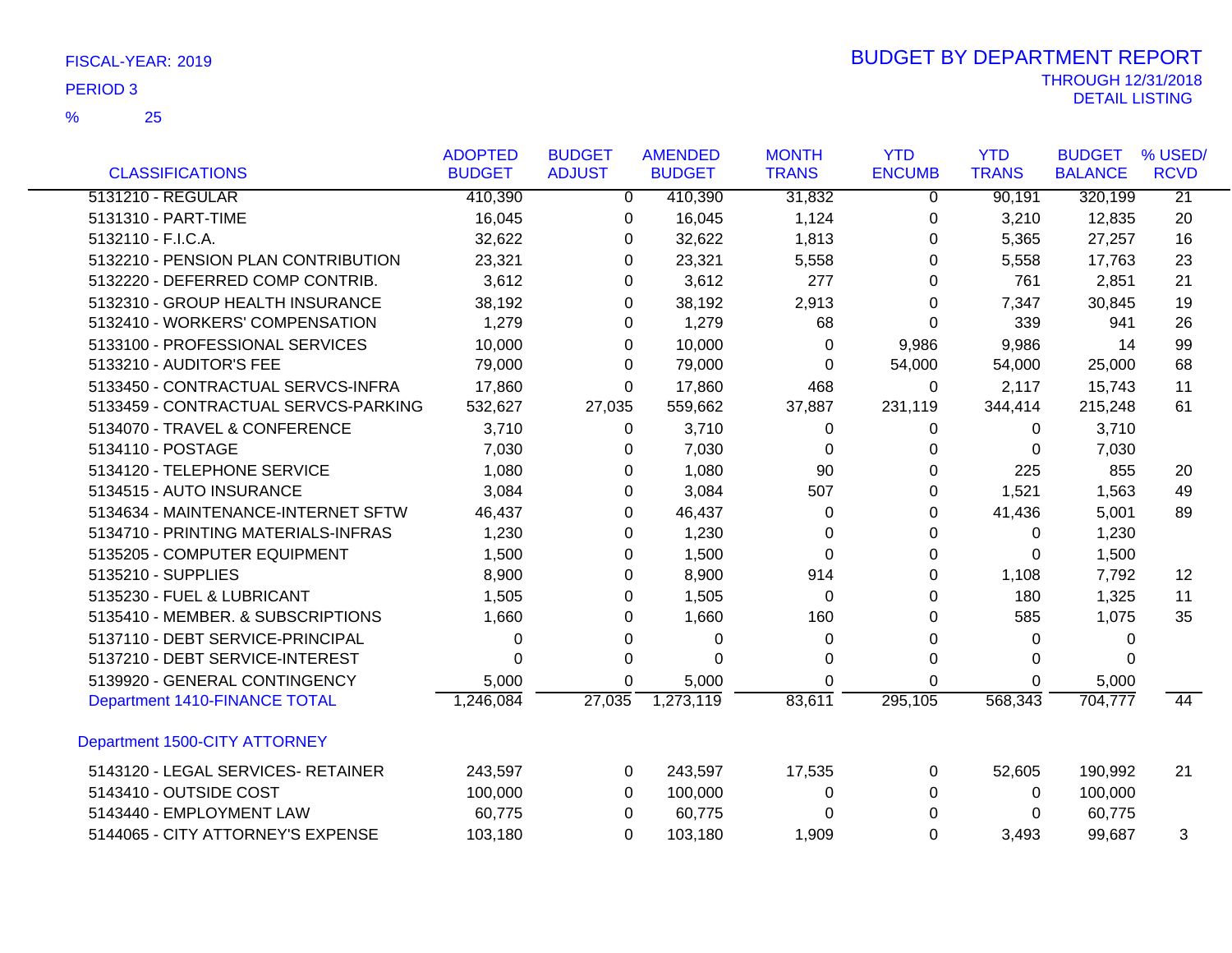| <b>CLASSIFICATIONS</b>                     | <b>ADOPTED</b><br><b>BUDGET</b> | <b>BUDGET</b><br><b>ADJUST</b> | <b>AMENDED</b><br><b>BUDGET</b> | <b>MONTH</b><br><b>TRANS</b> | <b>YTD</b><br><b>ENCUMB</b> | <b>YTD</b><br><b>TRANS</b> | <b>BUDGET</b><br><b>BALANCE</b> | % USED/<br><b>RCVD</b> |
|--------------------------------------------|---------------------------------|--------------------------------|---------------------------------|------------------------------|-----------------------------|----------------------------|---------------------------------|------------------------|
| <b>Department 1500-CITY ATTORNEY TOTAL</b> | 507,552                         |                                | 507,552<br>$\overline{0}$       | 19,444                       | $\overline{0}$              | 56,098                     | 451,454                         | $\overline{11}$        |
| Department 1610-BUILDING                   |                                 |                                |                                 |                              |                             |                            |                                 |                        |
| 5241210 - REGULAR                          | 269,496                         |                                | 269,496<br>0                    | 20,651                       | $\pmb{0}$                   | 56,744                     | 212,752                         | 21                     |
| 5241310 - PART-TIME                        | 142,311                         |                                | 142,311<br>0                    | 10,905                       | 0                           | 29,915                     | 112,396                         | 21                     |
| 5242110 - F.I.C.A.                         | 31,503                          |                                | 31,503<br>0                     | 2,442                        | 0                           | 6,703                      | 24,800                          | 21                     |
| 5242210 - PENSION PLAN CONTRIBUTION        | 4,932                           |                                | 4,932<br>0                      | 1,175                        | 0                           | 1,175                      | 3,757                           | 23                     |
| 5242220 - DEFERRED COMP CONTRIB.           | 13,554                          |                                | 13,554<br>0                     | 927                          | 0                           | 2,532                      | 11,022                          | 18                     |
| 5242310 - GROUP HEALTH INSURANCE           | 30,554                          |                                | 30,554<br>0                     | 2,315                        | 0                           | 5,831                      | 24,723                          | 19                     |
| 5242410 - WORKERS' COMPENSATION            | 8,815                           |                                | 8,815<br>0                      | 465                          | $\Omega$                    | 2,333                      | 6,482                           | 26                     |
| 5243150 - CONTRACT INSPECT/ENGINEER        | 3,000                           |                                | 3,000<br>0                      | 0                            | 0                           | 0                          | 3,000                           |                        |
| 5243450 - CONTRACTUAL SERVICES             | 1,000                           |                                | 1,000<br>0                      | 0                            | 0                           | $\Omega$                   | 1,000                           |                        |
| 5244110 - POSTAGE                          | 200                             |                                | 200<br>0                        | $\Omega$                     | $\Omega$                    | $\Omega$                   | 200                             |                        |
| 5244120 - TELEPHONE SERVICES               | 4,020                           |                                | 4,020<br>0                      | 0                            | 0                           | $\Omega$                   | 4,020                           |                        |
| 5244515 - AUTO INSURANCE                   | 767                             |                                | 767<br>0                        | 126                          | 0                           | 378                        | 389                             | 49                     |
| 5244710 - PRINTING MATERIALS-INFRAS        | 1,640                           |                                | 1,640<br>0                      | $\Omega$                     | 0                           | $\Omega$                   | 1,640                           |                        |
| 5245206 - COMPUTER-SOFTWARE                | 7,000                           |                                | 7,000<br>0                      | 1,316                        | 0                           | 1,316                      | 5,684                           | 18                     |
| 5245210 - SUPPLIES                         | 5,000                           |                                | 5,000<br>0                      | 64                           | 0                           | 383                        | 4,617                           | $\overline{7}$         |
| 5245220 - UNIFORMS                         | 1,840                           |                                | 1,840<br>0                      | $\Omega$                     | $\Omega$                    | $\Omega$                   | 1,840                           |                        |
| 5245230 - FUEL                             | 1,204                           |                                | 1,204<br>0                      | $\Omega$                     | 0                           | 144                        | 1,060                           | 11                     |
| 5245410 - MEMBER. & SUBSCRIPTIONS          | 160                             |                                | 160<br>0                        | 12                           | $\pmb{0}$                   | 24                         | 136                             | 15                     |
| 5249920 - GENERAL CONTINGENCY              | 5,000                           |                                | 5,000<br>0                      | $\Omega$                     | 0                           | $\Omega$                   | 5,000                           |                        |
| Department 1610-BUILDING TOTAL             | 531,996                         | $\overline{0}$                 | 531,996                         | 40,398                       | $\mathbf 0$                 | 107,478                    | 424,518                         | $\overline{20}$        |
| Department 1620-PLANNING & ZONING          |                                 |                                |                                 |                              |                             |                            |                                 |                        |
| 5241210 - REGULAR                          | 324,078                         |                                | 324,078<br>0                    | 25,001                       | 0                           | 68,337                     | 255,741                         | 21                     |
| 5241310 - PART-TIME                        | 0                               |                                | 0<br>0                          | $\Omega$                     | 0                           | 0                          | $\overline{0}$                  |                        |
| 5242110 - F.I.C.A.                         | 24,792                          |                                | 24,792<br>0                     | 2,076                        | 0                           | 5,514                      | 19,278                          | 22                     |
| 5242210 - PENSION PLAN CONTRIBUTION        | 17,803                          |                                | 17,803<br>0                     | 4,243                        | 0                           | 4,243                      | 13,560                          | 23                     |
| 5242220 - DEFERRED COMP CONTRIB.           | 3,513                           |                                | 3,513<br>0                      | 269                          | 0                           | 732                        | 2,781                           | 20                     |
| 5242310 - GROUP HEALTH INSURANCE           | 38,192                          |                                | 0<br>38,192                     | 3,457                        | 0                           | 7,045                      | 31,147                          | 18                     |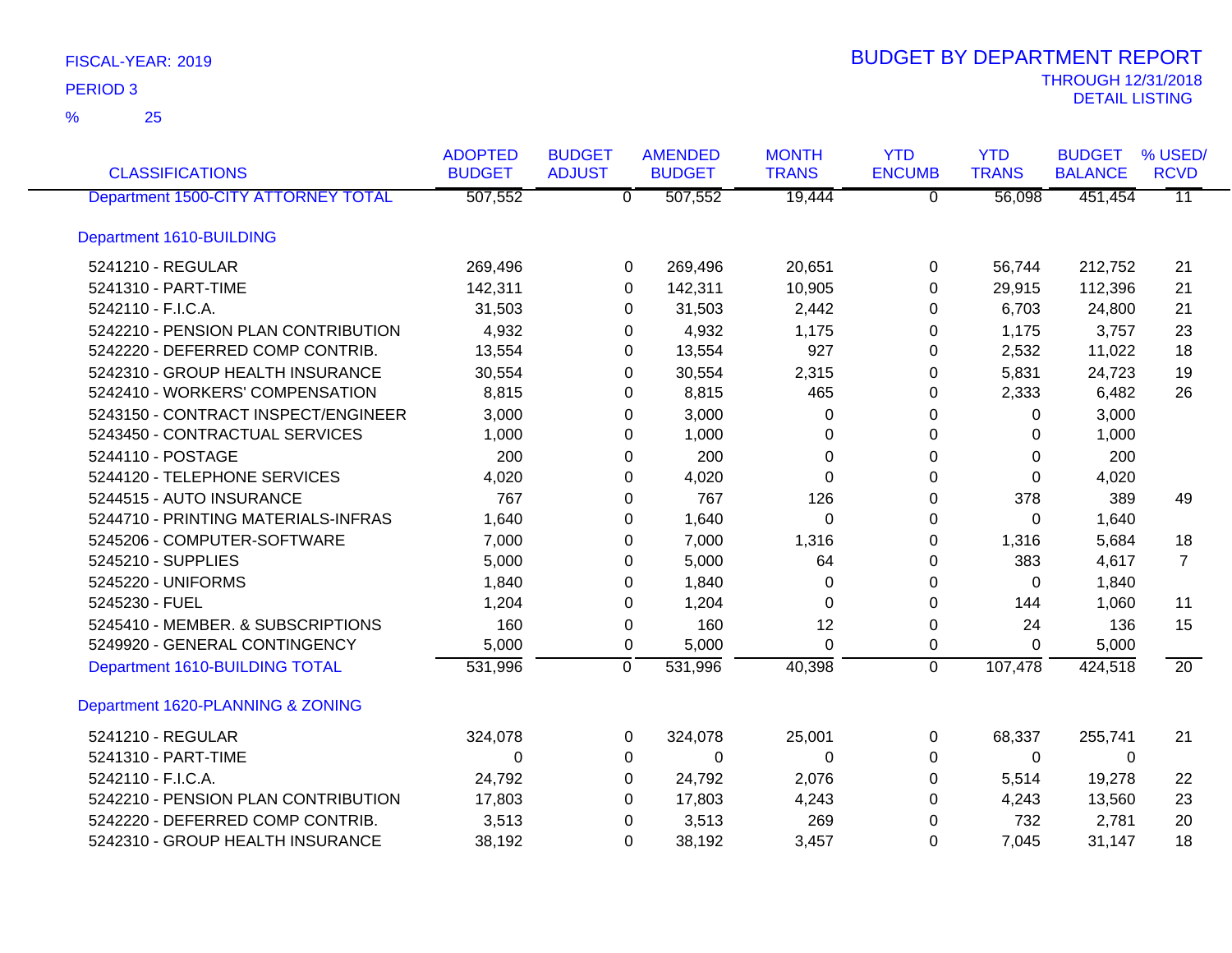| FISCAL-YEAR: 2019 |  |  |
|-------------------|--|--|
|-------------------|--|--|

25 %

| <b>CLASSIFICATIONS</b>                  | <b>ADOPTED</b><br><b>BUDGET</b> | <b>BUDGET</b><br><b>ADJUST</b> | <b>AMENDED</b><br><b>BUDGET</b> | <b>MONTH</b><br><b>TRANS</b> | <b>YTD</b><br><b>ENCUMB</b> | <b>YTD</b><br><b>TRANS</b> | <b>BUDGET</b><br><b>BALANCE</b> | % USED/<br><b>RCVD</b> |
|-----------------------------------------|---------------------------------|--------------------------------|---------------------------------|------------------------------|-----------------------------|----------------------------|---------------------------------|------------------------|
| 5242410 - WORKERS' COMPENSATION         | $\overline{972}$                | $\Omega$                       | 972                             | $\overline{51}$              | 0                           | $\overline{257}$           | 715                             | $\overline{26}$        |
| 5243100 - PROFESSIONAL SERVICES         | 1,290                           | 0                              | 1,290                           | 0                            | 0                           | 0                          | 1,290                           |                        |
| 5243450 - CONTRACTUAL SERVICES          | 148,400                         | 58,096                         | 206,496                         | 1,904                        | 72,177                      | 91,519                     | 114,977                         | 44                     |
| 5243480 - DIGITIZING                    | 0                               | 0                              | 0                               | 0                            | 0                           | 0                          | 0                               |                        |
| 5244070 - TRAVEL & CONFERENCE           | 1,400                           | 0                              | 1,400                           | 0                            | 0                           | 0                          | 1,400                           |                        |
| 5244110 - POSTAGE                       | 2,500                           | 0                              | 2,500                           | 0                            | 0                           | 0                          | 2,500                           |                        |
| 5244120 - TELEPHONE SERVICES            | 1,620                           | 0                              | 1,620                           | 45                           | 0                           | 113                        | 1,508                           | 6                      |
| 5244515 - AUTO INSURANCE                | 477                             | $\Omega$                       | 477                             | 83                           | $\Omega$                    | 249                        | 228                             | 52                     |
| 5244620 - MAINT.&REP.OPER. EQUIPMNT     | 5,500                           | 0                              | 5,500                           | $\Omega$                     | 0                           | 950                        | 4,550                           | 17                     |
| 5244634 - PLANNING- INTERNET            | 4,000                           | 0                              | 4,000                           | 0                            | 0                           | 0                          | 4,000                           |                        |
| 5244710 - PRINTING MATERIALS-INFRAS     | 1,640                           | 0                              | 1,640                           | 0                            | 0                           | 0                          | 1,640                           |                        |
| 5244910 - LEGAL ADS                     | 7,000                           | 0                              | 7,000                           | 0                            | 0                           | 0                          | 7,000                           |                        |
| 5245205 - COMPUTERS                     | 1,000                           | 0                              | 1,000                           | 0                            | $\Omega$                    | $\Omega$                   | 1,000                           |                        |
| 5245210 - SUPPLIES                      | 2,750                           | 0                              | 2,750                           | 0                            | 0                           | 10                         | 2,740                           |                        |
| 5245230 - FUEL                          | 108                             | 0                              | 108                             | 0                            | 0                           | 13                         | 95                              | $12 \overline{ }$      |
| 5245410 - MEMBER. & SUBSCRIPTIONS       | 1,749                           | 0                              | 1,749                           | 0                            | 0                           | 0                          | 1,749                           |                        |
| 5249920 - GENERAL CONTINGENCY           | 5,000                           | $\Omega$                       | 5,000                           | $\Omega$                     | 0                           | $\Omega$                   | 5,000                           |                        |
| Department 1620-PLANNING & ZONING TOTAL | 593,784                         | 58,096                         | 651,880                         | 37,129                       | 72,177                      | 178,982                    | 472,899                         | $\overline{27}$        |
| Department 1640-CODE ENFORCEMENT        |                                 |                                |                                 |                              |                             |                            |                                 |                        |
| 5241210 - REGULAR                       | 250,487                         | 0                              | 250,487                         | 19,779                       | 0                           | 52,991                     | 197,496                         | 21                     |
| 5241310 - PART-TIME                     | 0                               | 0                              | 0                               | 0                            | 0                           | 0                          | 0                               |                        |
| 5241410 - OVERTIME                      | 0                               | 0                              | 0                               | 0                            | 0                           | 0                          | $\Omega$                        |                        |
| 5242110 - F.I.C.A.                      | 19,162                          | 0                              | 19,162                          | 1,510                        | 0                           | 4,034                      | 15,128                          | 21                     |
| 5242210 - PENSION PLAN CONTRIBUTION     | 16,230                          | 0                              | 16,230                          | 3,868                        | 0                           | 3,868                      | 12,362                          | 23                     |
| 5242220 - DEFERRED COMP CONTRIB.        | $\Omega$                        | $\Omega$                       | $\Omega$                        | $\Omega$                     | $\Omega$                    | 0                          | $\Omega$                        |                        |
| 5242310 - GROUP HEALTH INSURANCE        | 30,554                          | $\Omega$                       | 30,554                          | 2,329                        | 0                           | 5,871                      | 24,683                          | 19                     |
| 5242410 - WORKERS' COMPENSATION         | 7,790                           | 0                              | 7,790                           | 411                          | 0                           | 2,062                      | 5,728                           | 26                     |
| 5243111 - SPECIAL MASTERS               | 3,600                           | 0                              | 3,600                           | 0                            | 0                           | 850                        | 2,750                           | 23                     |
| 5243450 - CONTRACTUAL SERVICES          | 10,000                          | 0                              | 10,000                          | 0                            | 0                           | 0                          | 10,000                          |                        |
| 5244070 - TRAVEL & CONFERENCE           | 1,200                           | 0                              | 1,200                           | $\Omega$                     | 0                           | 0                          | 1,200                           |                        |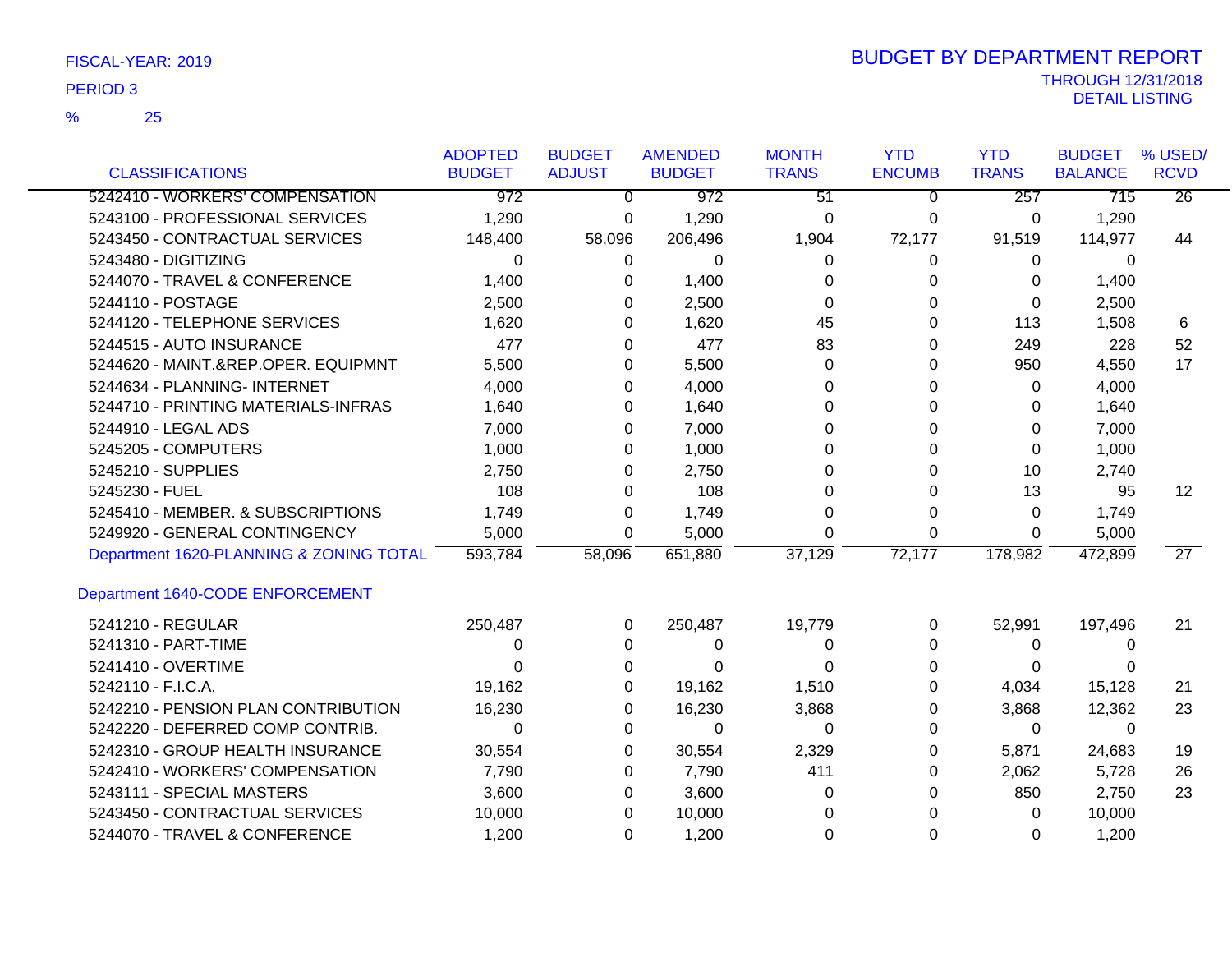## 25 %

|                                        | <b>ADOPTED</b> | <b>BUDGET</b>  | <b>AMENDED</b> | <b>MONTH</b> | <b>YTD</b>     | <b>YTD</b>   | <b>BUDGET</b>  | % USED/     |
|----------------------------------------|----------------|----------------|----------------|--------------|----------------|--------------|----------------|-------------|
| <b>CLASSIFICATIONS</b>                 | <b>BUDGET</b>  | <b>ADJUST</b>  | <b>BUDGET</b>  | <b>TRANS</b> | <b>ENCUMB</b>  | <b>TRANS</b> | <b>BALANCE</b> | <b>RCVD</b> |
| 5244080 - EMPLOYEE EDUCATION           | 2,500          | $\overline{0}$ | 2,500          | 0            | $\overline{0}$ | $\Omega$     | 2,500          |             |
| 5244110 - POSTAGE                      | 7,000          | 0              | 7,000          | $\pmb{0}$    | 0              | 0            | 7,000          |             |
| 5244120 - TELEPHONE SERVICES           | 2,670          | 0              | 2,670          | $\mathbf 0$  | 0              | 0            | 2,670          |             |
| 5244515 - AUTO INSURANCE               | 3,030          | 0              | 3,030          | 498          | 0              | 1,494        | 1,536          | 49          |
| 5244710 - PRINTING MATERIALS-INFRAS    | 1,640          | 0              | 1,640          | 0            | 0              | 0            | 1,640          |             |
| 5244920 - LIENS                        | 1,640          | 0              | 1,640          | 0            | 0              | 0            | 1,640          |             |
| 5245205 - COMPUTERS                    | 1,000          | 0              | 1,000          | 0            | 0              | 0            | 1,000          |             |
| 5245210 - SUPPLIES                     | 3,500          | $\Omega$       | 3,500          | $\Omega$     | $\Omega$       | 75           | 3,425          | 2           |
| 5245220 - UNIFORMS                     | 2,000          | 0              | 2,000          | $\Omega$     | 0              | $\Omega$     | 2,000          |             |
| 5245230 - FUEL                         | 2,065          | 0              | 2,065          | $\Omega$     | 0              | 247          | 1,818          | 11          |
| 5245410 - MEMBER. & SUBSCRIPTIONS      | 600            | 0              | 600            | 0            | $\pmb{0}$      | 0            | 600            |             |
| 5249920 - GENERAL CONTINGENCY          | 5,000          | 0              | 5,000          | $\Omega$     | 0              | 0            | 5,000          |             |
| Department 1640-CODE ENFORCEMENT TOTAL | 371,668        | 0              | 371,668        | 28,395       | $\mathbf 0$    | 71,492       | 300,176        | 19          |
| Department 1710-BUILDING MAINTENANCE   |                |                |                |              |                |              |                |             |
| 5191210 - FULL-TIME                    | 91,300         | 0              | 91,300         | 7,352        | 0              | 19,542       | 71,758         | 21          |
| 5191410 - OVERTIME                     | 4,000          | $\Omega$       | 4,000          | $\Omega$     | $\Omega$       | 2,016        | 1,984          | 50          |
| 5192110 - F.I.C.A.                     | 7,290          | $\Omega$       | 7,290          | 644          | 0              | 1,852        | 5,438          | 25          |
| 5192210 - PENSION PLAN CONTRIBUTION    | 6,169          | 0              | 6,169          | 1,470        | 0              | 1,470        | 4,699          | 23          |
| 5192310 - GROUP HEALTH INSURANCE       | 15,277         | 0              | 15,277         | 1,143        | 0              | 2,874        | 12,403         | 18          |
| 5192410 - WORKERS' COMPENSATION        | 4,275          | $\Omega$       | 4,275          | 226          | 0              | 1,131        | 3,144          | 26          |
| 5193450 - CONT. SVCS.                  | 87,960         | 0              | 87,960         | 8,851        | 44,325         | 58,878       | 29,082         | 66          |
| 5194070 - TRAVEL                       | $\Omega$       | 0              | 0              | 0            | 0              | 0            | 0              |             |
| 5194080 - EMPLOYEE EDUCATION           | 250            | $\Omega$       | 250            | 0            | 0              | 0            | 250            |             |
| 5194120 - TELEPHONE SERVICE            | 780            | 0              | 780            | $\Omega$     | 0              | 0            | 780            |             |
| 5194310 - ELECTRICITY-FACILITIES       | 115,000        | 0              | 115,000        | 1,152        | 101,382        | 110,309      | 4,691          | 95          |
| 5194320 - WATER                        | 45,000         | 0              | 45,000         | 2,040        | 33,808         | 37,589       | 7,411          | 83          |
| 5194620 - REPAIR & MAINT. OPER EQUI    | 2,500          | 0              | 2,500          | 0            | 0              | $\Omega$     | 2,500          |             |
| 5194670 - MAINT & REP - STRUCTURES     | 66,000         | $\Omega$       | 66,000         | 898          | 0              | 6,287        | 59,713         | 9           |
| 5195210 - SUPPLIES                     | 20,000         | 0              | 20,000         | 1,546        | 0              | 3,048        | 16,952         | 15          |
| 5195220 - UNIFORMS                     | 1,000          | $\Omega$       | 1,000          | 0            | 0              | 0            | 1,000          |             |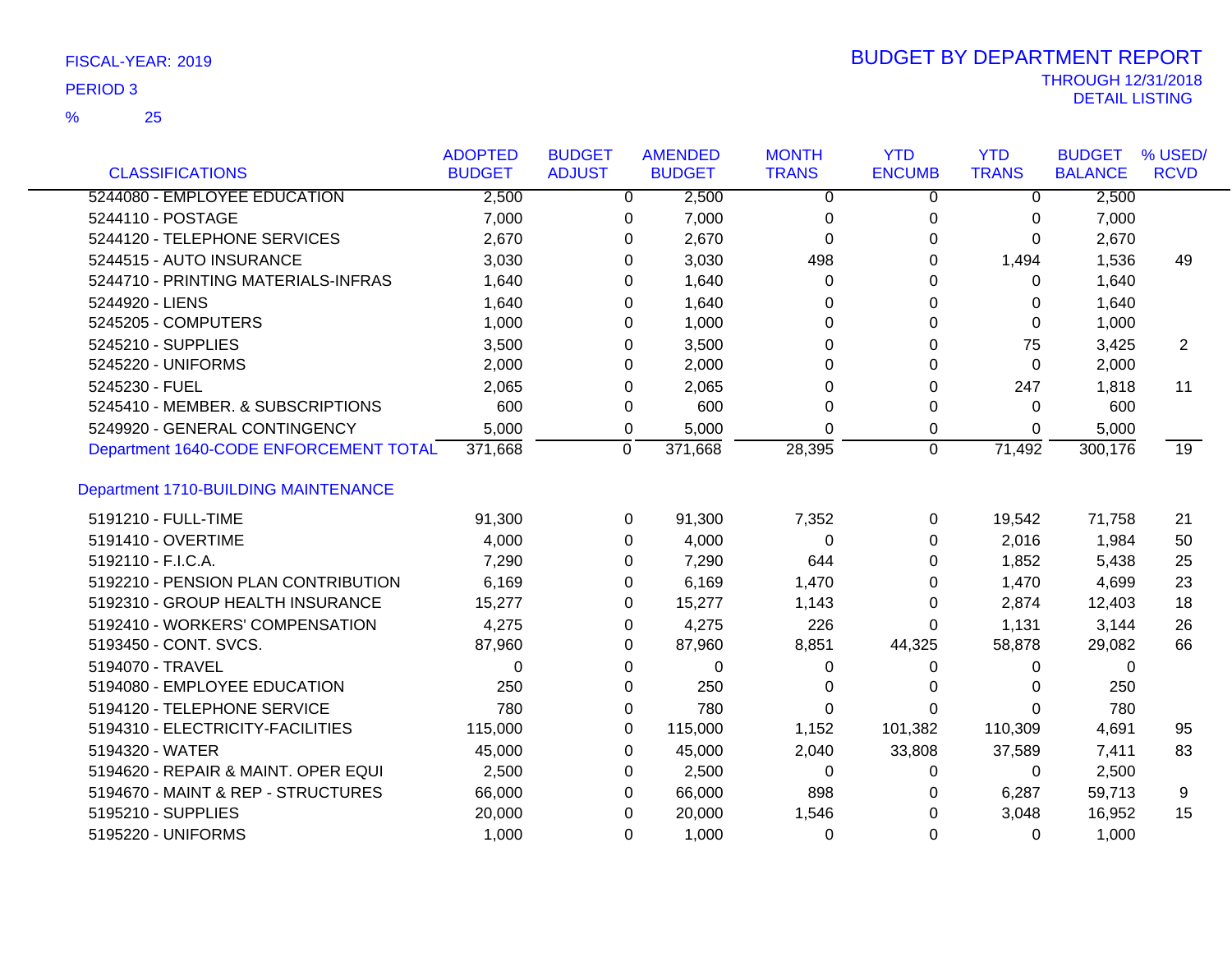| <b>CLASSIFICATIONS</b>                             | <b>ADOPTED</b><br><b>BUDGET</b> | <b>BUDGET</b><br><b>ADJUST</b> | <b>AMENDED</b><br><b>BUDGET</b> | <b>MONTH</b><br><b>TRANS</b> | <b>YTD</b><br><b>ENCUMB</b> | <b>YTD</b><br><b>TRANS</b> | <b>BUDGET</b><br><b>BALANCE</b> | % USED/<br><b>RCVD</b> |
|----------------------------------------------------|---------------------------------|--------------------------------|---------------------------------|------------------------------|-----------------------------|----------------------------|---------------------------------|------------------------|
| 5199920 - GENERAL CONTINGENCY                      | 5,000                           | 0                              | 5,000                           | $\overline{0}$               | $\mathbf 0$                 | $\overline{0}$             | 5,000                           |                        |
| Department 1710-BUILDING MAINTENANCE TOTAL 471,801 |                                 | $\mathbf 0$                    | 471,801                         | 25,322                       | 179,515                     | 244,996                    | 226,805                         | 51                     |
| Department 1720-SOLID WASTE                        |                                 |                                |                                 |                              |                             |                            |                                 |                        |
| 5341210 - REGULAR                                  | 362,017                         | 0                              | 362,017                         | 29,915                       | 0                           | 78,315                     | 283,702                         | 21                     |
| 5341410 - OVERTIME                                 | 8,000                           | 0                              | 8,000                           | 703                          | $\Omega$                    | 2,702                      | 5,298                           | 33                     |
| 5342110 - F.I.C.A.                                 | 29,684                          | 0                              | 29,684                          | 2,298                        | 0                           | 6,077                      | 23,607                          | 20                     |
| 5342210 - PENSION PLAN CONTRIBUTION                | 23,414                          | 0                              | 23,414                          | 5,580                        | 0                           | 5,580                      | 17,834                          | 23                     |
| 5342220 - ICMA                                     | 0                               | 0                              | 0                               | 0                            | 0                           | $\mathbf 0$                | 0                               |                        |
| 5342310 - GROUP HEALTH INSURANCE                   | 68,746                          | 0                              | 68,746                          | 5,162                        | 0                           | 12,975                     | 55,771                          | 18                     |
| 5342410 - WORKERS' COMPENSATION                    | 31,591                          | 0                              | 31,591                          | 1,668                        | $\Omega$                    | 8,361                      | 23,230                          | 26                     |
| 5343470 - INTERLCL AGREE-RECYCLING                 | 93,000                          | 0                              | 93,000                          | 0                            | 85,224                      | 93,000                     | $\Omega$                        | 100                    |
| 5344070 - TRAVEL & CONFERENCE                      | $\Omega$                        | 0                              | $\Omega$                        | 0                            | $\Omega$                    | $\Omega$                   | $\mathbf{0}$                    |                        |
| 5344080 - EMPLOYEE EDUCATION                       | 250                             | 0                              | 250                             | 0                            | 0                           | $\Omega$                   | 250                             |                        |
| 5344340 - REFUSE DISPOSAL FEE                      | 769,000                         | 0                              | 769,000                         | 33,860                       | 655,533                     | 769,000                    | $\Omega$                        | 100                    |
| 5345210 - SUPPLIES                                 | 68,500                          | 0                              | 68,500                          | 584                          | 0                           | 1,323                      | 67,178                          | 1                      |
| 5345220 - UNIFORMS                                 | 4,000                           | 0                              | 4,000                           | 0                            | 0                           | $\Omega$                   | 4,000                           |                        |
| 5347110 - DEBT SERVICE-PRINCIPAL                   | 0                               | 0                              | 0                               | 0                            | $\Omega$                    | $\Omega$                   | $\Omega$                        |                        |
| 5347210 - DEBT SERVICE-INTEREST                    | 0                               | 0                              | $\Omega$                        | 0                            | $\Omega$                    | $\mathbf{0}$               | $\Omega$                        |                        |
| Department 1720-SOLID WASTE TOTAL                  | 1,458,202                       | $\mathbf 0$                    | 1,458,202                       | 79,770                       | 740,757                     | 977,333                    | 480,870                         | 67                     |
| Department 1730-STREET MAINTENANCE                 |                                 |                                |                                 |                              |                             |                            |                                 |                        |
| 5411210 - REGULAR                                  | 277,022                         | 0                              | 277,022                         | 24,520                       | 0                           | 57,773                     | 219,249                         | 20                     |
| 5411310 - PART TIME                                | $\Omega$                        | 0                              | $\Omega$                        | $\Omega$                     | $\Omega$                    | $\mathbf{0}$               | $\Omega$                        |                        |
| 5411410 - OVERTIME                                 | 5,000                           | 0                              | 5,000                           | 302                          | $\Omega$                    | 3,009                      | 1,991                           | 60                     |
| 5412110 - F.I.C.A.                                 | 21,575                          | 0                              | 21,575                          | 1,945                        | $\Omega$                    | 4,769                      | 16,806                          | 22                     |
| 5412210 - PENSION PLAN CONTRIBUTION                | 16,106                          | 0                              | 16,106                          | 3,838                        | 0                           | 3,838                      | 12,268                          | 23                     |
| 5412220 - DEFERRED COMP CONTRIB                    | 1,949                           | 0                              | 1,949                           | 166                          | 0                           | 435                        | 1,514                           | 22                     |
| 5412310 - GROUP HEALTH INSURANCE                   | 53,469                          | 0                              | 53,469                          | 3,993                        | 0                           | 9,177                      | 44,292                          | 17                     |
| 5412410 - WORKERS' COMPENSATION                    | 19,211                          | 0                              | 19,211                          | 1,014                        | 0                           | 5,084                      | 14,127                          | 26                     |
| 5413450 - CONTRACTUAL SERVICES                     | 65,000                          | $\Omega$                       | 65,000                          | 1,820                        | 15,910                      | 19,550                     | 45,450                          | 30                     |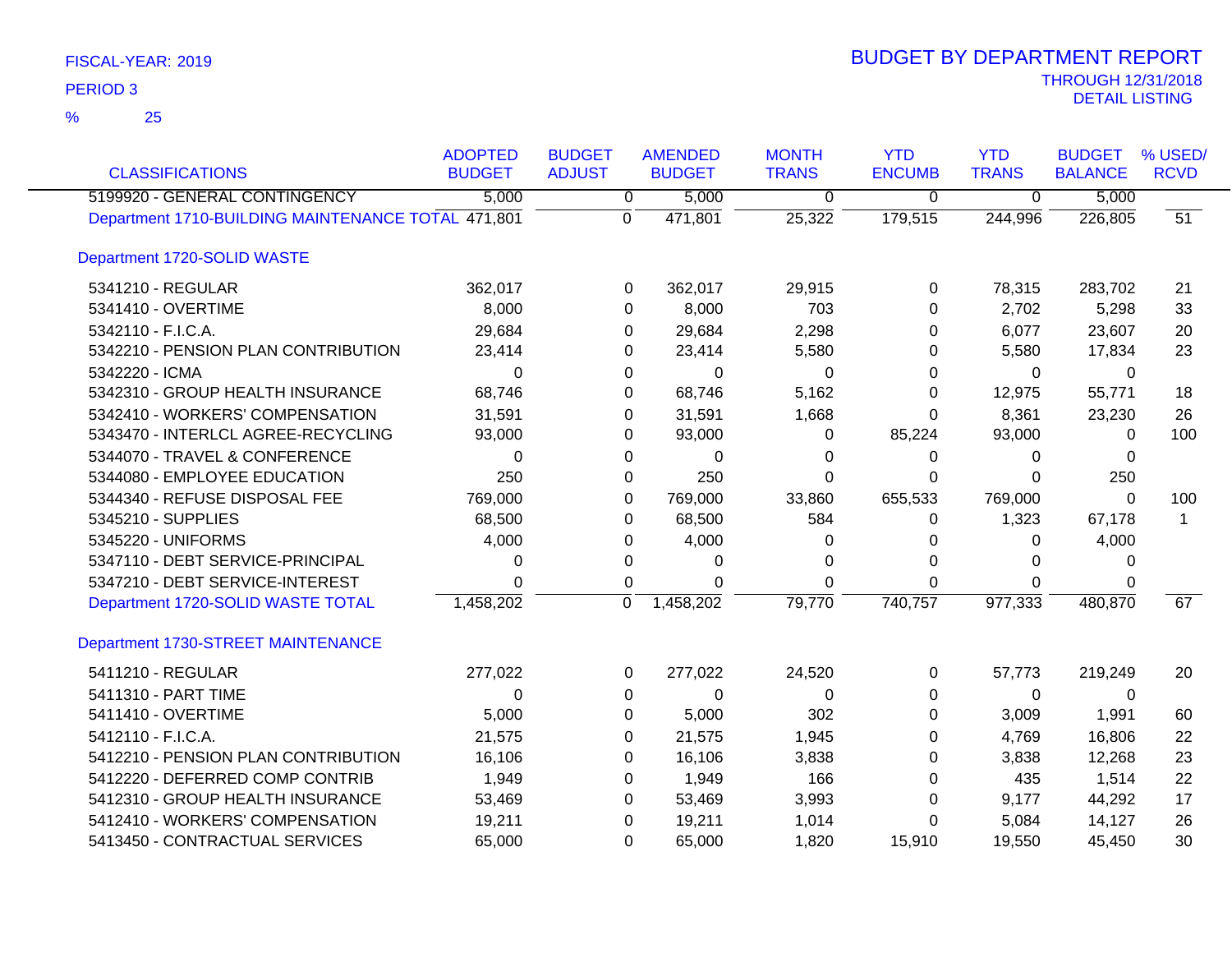| FISCAL-YEAR: 2019 |  |
|-------------------|--|
|                   |  |

25 %

| <b>CLASSIFICATIONS</b>                   | <b>ADOPTED</b><br><b>BUDGET</b> | <b>BUDGET</b><br><b>ADJUST</b> | <b>AMENDED</b><br><b>BUDGET</b> | <b>MONTH</b><br><b>TRANS</b> | <b>YTD</b><br><b>ENCUMB</b> | <b>YTD</b><br><b>TRANS</b> | <b>BUDGET</b><br><b>BALANCE</b> | % USED/<br><b>RCVD</b> |
|------------------------------------------|---------------------------------|--------------------------------|---------------------------------|------------------------------|-----------------------------|----------------------------|---------------------------------|------------------------|
| 5414070 - TRAVEL & CONFERENCE            | 250                             | $\overline{0}$                 | 250                             | $\Omega$                     | $\Omega$                    | $\overline{0}$             | 250                             |                        |
| 5414080 - EMPLOYEE EDUCATION             | 500                             | 0                              | 500                             | 0                            | 0                           | 0                          | 500                             |                        |
| 5414120 - TRAVEL & CONFERENCE            | 1,080                           | 0                              | 1,080                           | 0                            | 0                           | $\Omega$                   | 1,080                           |                        |
| 5414625 - LANDSCAPE MAINTENANCE          | 50,000                          | 0                              | 50,000                          | 725                          | 0                           | 1,790                      | 48,210                          | 3                      |
| 5414640 - MAINT & REP STRS & PARKWY      | 20,000                          | 0                              | 20,000                          | 950                          | 2,750                       | 4,835                      | 15,165                          | 24                     |
| 5414650 - ELECTRICITY-STREET LIGHTS      | 140,000                         | 0                              | 140,000                         | 15,440                       | 102,479                     | 130,188                    | 9,812                           | 92                     |
| 5414670 - MAINT & REP-GRDS & STRUCT      | 10,000                          | 0                              | 10,000                          | 0                            | 0                           | 1,425                      | 8,575                           | 14                     |
| 5415210 - SUPPLIES                       | 4,000                           | 0                              | 4,000                           | 0                            | 0                           | 300                        | 3,700                           | $\overline{7}$         |
| 5415220 - UNIFORMS                       | 3,500                           | 0                              | 3,500                           | 0                            | 0                           | 0                          | 3,500                           |                        |
| 5415245 - TOOLS                          | 500                             | 0                              | 500                             | 0                            | 0                           | 0                          | 500                             |                        |
| 5417110 - DEBT SERVICE- PRINCIPAL        | 0                               | 0                              | 0                               | 0                            | 0                           | 0                          | 0                               |                        |
| 5417210 - DEBT SERVICE-INTEREST          | 0                               | 0                              | 0                               | 0                            | 0                           | 0                          | 0                               |                        |
| Department 1730-STREET MAINTENANCE TOTAL | 689,162                         | $\overline{0}$                 | 689,162                         | $\overline{54,713}$          | 121,139                     | 242,173                    | 446,989                         | $\overline{35}$        |
| Department 1750-LANSCAPE MAINTENANCE     |                                 |                                |                                 |                              |                             |                            |                                 |                        |
| 5191210 - FULL-TIME                      | 139,752                         | 0                              | 139,752                         | 11,861                       | 0                           | 30,677                     | 109,075                         | 21                     |
| 5191410 - OVERTIME                       | 4,000                           | $\Omega$                       | 4,000                           | $\Omega$                     | 0                           | $\Omega$                   | 4,000                           |                        |
| 5192110 - F.I.C.A.                       | 10,997                          | 0                              | 10,997                          | 903                          | 0                           | 2,325                      | 8,672                           | 21                     |
| 5192210 - PENSION PLAN CONTRIBUTION      | 9,497                           | 0                              | 9,497                           | 2,263                        | $\Omega$                    | 2,263                      | 7,234                           | 23                     |
| 5192220 - DEFERRED COMP CONTRIB.         | 0                               | 0                              | $\Omega$                        | $\Omega$                     | 0                           | $\Omega$                   | $\Omega$                        |                        |
| 5192310 - GROUP HEALTH INSURANCE         | 22,915                          | 0                              | 22,915                          | 1,727                        | 0                           | 4,345                      | 18,570                          | 18                     |
| 5192410 - WORKERS' COMPENSATION          | 5,691                           | 0                              | 5,691                           | 300                          | $\Omega$                    | 1,506                      | 4,185                           | 26                     |
| 5193450 - CONT. SVCS.                    | 176,138                         | 23,702                         | 199,840                         | 6,092                        | 117,349                     | 147,880                    | 51,960                          | 73                     |
| 5194070 - TRAVEL                         | 355                             | 0                              | 355                             | 0                            | 0                           | 165                        | 190                             | 46                     |
| 5194120 - TELEPHONE SERVICE              | 780                             | 0                              | 780                             | 45                           | 0                           | 113                        | 668                             | 14                     |
| 5194350 - ELECTRICITY-CITY PARKS         | 50,000                          | 0                              | 50,000                          | 7,917                        | 38,523                      | 50,000                     | $\Omega$                        | 100                    |
| 5194420 - OUTSIDE SERV RENTAL            | 1,000                           | 0                              | 1,000                           | 0                            | 0                           | 0                          | 1,000                           |                        |
| 5194515 - AUTO INSURANCE                 | 1,233                           | 0                              | 1,233                           | 203                          | 0                           | 608                        | 625                             | 49                     |
| 5194620 - REPAIR & MAINT. OPER EQUI      | 80,000                          | 1,977                          | 81,977                          | 5,185                        | 11,374                      | 20,070                     | 61,907                          | 24                     |
| 5194670 - MAINT & REP - STRUCTURES       | 0                               | 0                              | 0                               | 0                            | 0                           | 0                          | 0                               |                        |
| 5195210 - SUPPLIES                       | 9,348                           | 0                              | 9,348                           | 175                          | 0                           | 2,486                      | 6,862                           | 26                     |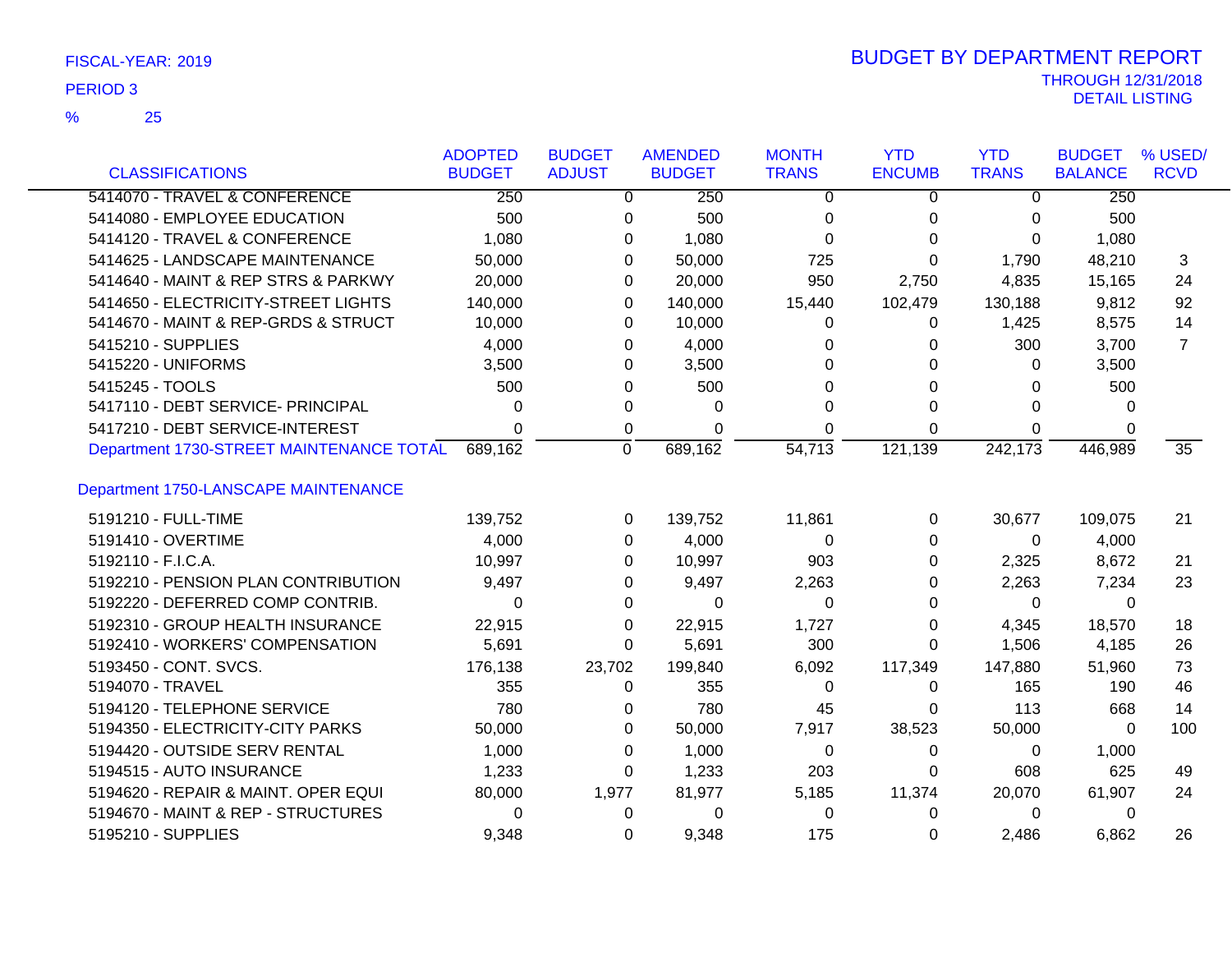| <b>CLASSIFICATIONS</b>                    | <b>ADOPTED</b><br><b>BUDGET</b> | <b>BUDGET</b><br><b>ADJUST</b> | <b>AMENDED</b><br><b>BUDGET</b> | <b>MONTH</b><br><b>TRANS</b> | <b>YTD</b><br><b>ENCUMB</b> | <b>YTD</b><br><b>TRANS</b> | <b>BUDGET</b><br><b>BALANCE</b> | % USED/<br><b>RCVD</b> |
|-------------------------------------------|---------------------------------|--------------------------------|---------------------------------|------------------------------|-----------------------------|----------------------------|---------------------------------|------------------------|
| 5195220 - UNIFORMS                        | 2,475                           | 0                              | 2,475                           | 579                          | 0                           | 579                        | 1,896                           | $\overline{23}$        |
| 5195230 - FUEL & LUBRICANT                | 8,047                           | 0                              | 8,047                           | 0                            | 0                           | 961                        | 7,086                           | 11                     |
| 5195410 - MEMBER. & SUBSCRIPTIONS         | 365                             | 0                              | 365                             | 0                            | 0                           | 0                          | 365                             |                        |
| Department 1750-LANSCAPE MAINTENANCE      | 522,593                         | 25,679                         | 548,272                         | 37,250                       | 167,246                     | 263,978                    | 284,295                         | $\overline{48}$        |
|                                           |                                 |                                |                                 |                              |                             |                            |                                 |                        |
| Department 1760-MOTOR POOL                |                                 |                                |                                 |                              |                             |                            |                                 |                        |
| 5191210 - FULL-TIME                       | 143,605                         | 0                              | 143,605                         | 11,705                       | 0                           | 30,882                     | 112,723                         | 21                     |
| 5191410 - OVERTIME                        | 4,000                           | 0                              | 4,000                           | 0                            | 0                           | 0                          | 4,000                           |                        |
| 5192110 - F.I.C.A.                        | 11,292                          | 0                              | 11,292                          | 839                          | 0                           | 2,207                      | 9,085                           | 19                     |
| 5192210 - PENSION PLAN CONTRIBUTION       | 9,555                           | 0                              | 9,555                           | 2,277                        | 0                           | 2,277                      | 7,278                           | 23                     |
| 5192220 - DEFERRED COMP CONTRIB.          | 0                               | 0                              | 0                               | 0                            | 0                           | 0                          | 0                               |                        |
| 5192310 - GROUP HEALTH INSURANCE          | 22,915                          | 0                              | 22,915                          | 1,730                        | 0                           | 4,354                      | 18,561                          | 19                     |
| 5192410 - WORKERS' COMPENSATION           | 5,091                           | 0                              | 5,091                           | 269                          | 0                           | 1,347                      | 3,744                           | 26                     |
| 5194070 - TRAVEL                          | 0                               | 0                              | 0                               | 0                            | 0                           | 0                          | 0                               |                        |
| 5194080 - EMPLOYEE EDUCATION              | 250                             | 0                              | 250                             | 0                            | 0                           | $\Omega$                   | 250                             |                        |
| 5194120 - TELEPHONE SERVICE               | 780                             | 0                              | 780                             | 0                            | 0                           | $\overline{0}$             | 780                             |                        |
| 5194515 - AUTO INSURANCE                  | 40,000                          | 0                              | 40,000                          | 6,576                        | 0                           | 19,727                     | 20,273                          | 49                     |
| 5194620 - REPAIR & MAINT. OPER EQUI       | 25,000                          | 0                              | 25,000                          | $\Omega$                     | 0                           | 360                        | 24,640                          | $\mathbf 1$            |
| 5194680 - MAINT & REP-OUTSIDE SVCS        | 75,000                          | 0                              | 75,000                          | 1,670                        | 0                           | 5,575                      | 69,425                          | $\overline{7}$         |
| 5195220 - UNIFORMS                        | 3,000                           | 0                              | 3,000                           | 204                          | $\Omega$                    | 565                        | 2,435                           | 18                     |
| 5195230 - FUEL & LUBRICANT                | 150,000                         | 0                              | 150,000                         | 14,595                       | 122,648                     | 150,000                    | 0                               | 100                    |
| 5195240 - PARTS                           | 60,000                          | 0                              | 60,000                          | 5,264                        | 0                           | 20,557                     | 39,443                          | 34                     |
| 5195245 - OPERATING TOOLS                 | 1,000                           | $\Omega$                       | 1,000                           | $\mathbf 0$                  | 0                           | 144                        | 856                             | 14                     |
| 5195250 - TIRES                           | 30,000                          | 0                              | 30,000                          | 536                          | 0                           | 1,072                      | 28,928                          | 3                      |
| 5195260 - GENERAL                         | 1,800                           | 0                              | 1,800                           | 0                            | $\mathbf 0$                 | 0                          | 1,800                           |                        |
| Department 1760-MOTOR POOL TOTAL          | 583,288                         | $\overline{0}$                 | 583,288                         | 45,665                       | 122,648                     | 239,067                    | 344,221                         | 40                     |
| Department 1770-PUBLIC WORKS DIRECTOR OFF |                                 |                                |                                 |                              |                             |                            |                                 |                        |
| 5191210 - FULL-TIME                       | 69,497                          | 0                              | 69,497                          | 5,000                        | 0                           | 11,503                     | 57,994                          | 16                     |
| 5191410 - OVERTIME                        | 0                               | 0                              | 0                               | 0                            | 0                           | 0                          | 0                               |                        |
| 5192110 - F.I.C.A.                        | 5,317                           | 0                              | 5,317                           | 376                          | $\Omega$                    | 863                        | 4,454                           | 16                     |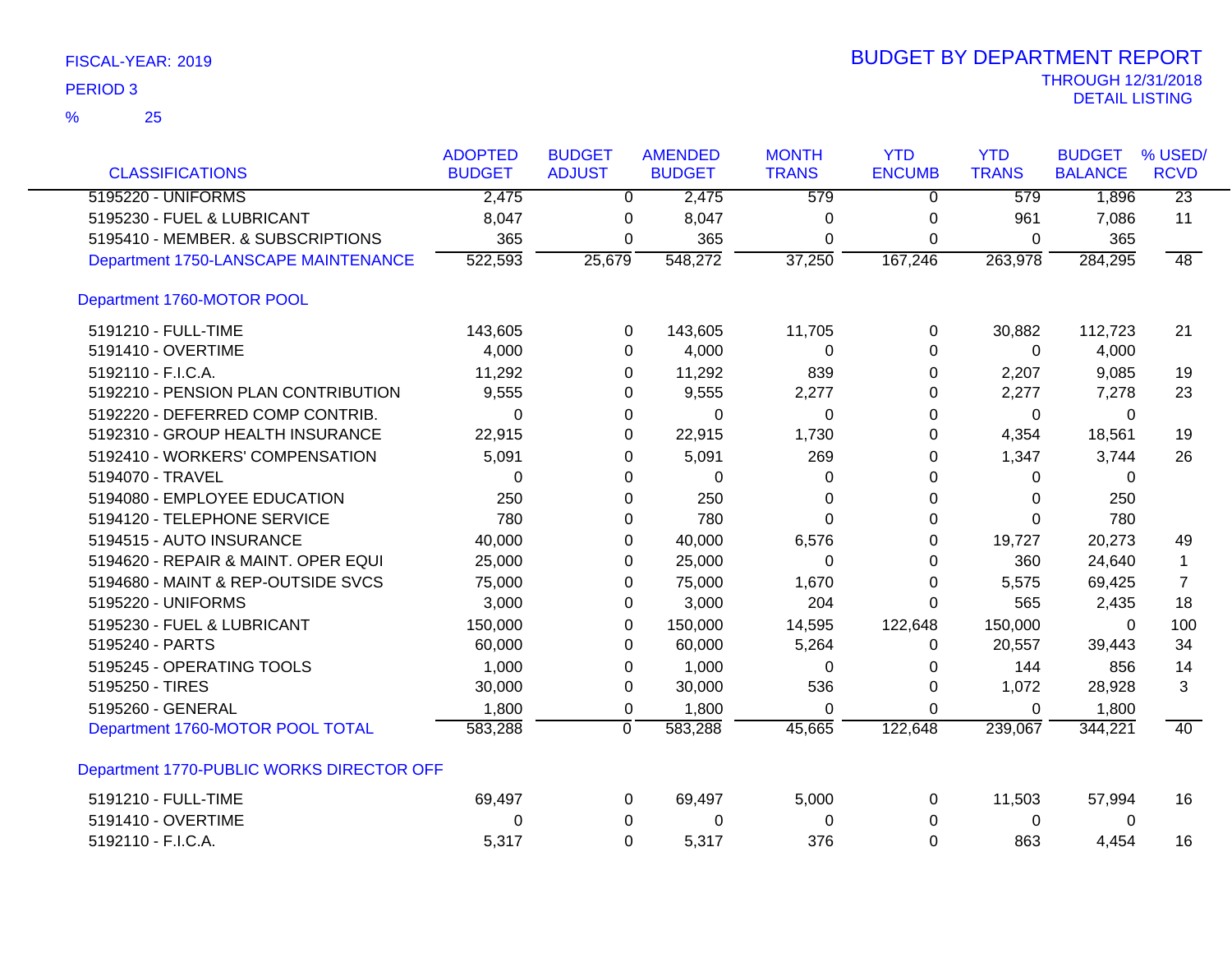25 %

|                                                   | <b>ADOPTED</b> | <b>BUDGET</b> | <b>AMENDED</b> | <b>MONTH</b> | <b>YTD</b>    | <b>YTD</b>   | <b>BUDGET</b>  | % USED/         |
|---------------------------------------------------|----------------|---------------|----------------|--------------|---------------|--------------|----------------|-----------------|
| <b>CLASSIFICATIONS</b>                            | <b>BUDGET</b>  | <b>ADJUST</b> | <b>BUDGET</b>  | <b>TRANS</b> | <b>ENCUMB</b> | <b>TRANS</b> | <b>BALANCE</b> | <b>RCVD</b>     |
| 5192210 - PENSION PLAN CONTRIBUTION               | 2,849          | $\Omega$      | 2,849          | 679          | $\Omega$      | 679          | 2,170          | $\overline{23}$ |
| 5192220 - DEFERRED COMP CONTRIB.                  | 1,797          | 0             | 1,797          | 0            | 0             | 0            | 1,797          |                 |
| 5192310 - GROUP HEALTH INSURANCE                  | 22,915         | 0             | 22,915         | 1,135        | 0             | 3,099        | 19,816         | 13              |
| 5192410 - WORKERS' COMPENSATION                   | 296            | $\Omega$      | 296            | 16           | $\Omega$      | 78           | 218            | 26              |
| 5194070 - TRAVEL                                  | 250            | $\Omega$      | 250            | $\Omega$     | 0             | $\Omega$     | 250            |                 |
| 5194080 - EMPLOYEE EDUCATION                      | 250            | $\Omega$      | 250            | $\Omega$     | 0             | 0            | 250            |                 |
| 5194110 - POSTAGE                                 | $\Omega$       | 0             | 0              | 0            | 0             | 0            | 0              |                 |
| 5194120 - TELEPHONE SERVICE                       | 780            | 0             | 780            | 0            | 0             | 0            | 780            |                 |
| 5194540 - BOILER & MACHINERY                      | 1,000          | 0             | 1,000          | 0            | 0             | 0            | 1,000          |                 |
| 5194710 - COPY MACHINE                            | 5,000          | 0             | 5,000          | 0            | $\Omega$      | 0            | 5,000          |                 |
| 5195205 - COMPUTER - EQUIPMENT                    | 1,000          | 0             | 1,000          | 0            | $\Omega$      | 0            | 1,000          |                 |
| 5195210 - SUPPLIES                                | 1,000          | $\Omega$      | 1,000          | $\Omega$     | 0             | 0            | 1,000          |                 |
| 5195270 - PERMITS                                 | 1,000          | 0             | 1,000          | $\Omega$     | 0             | 0            | 1,000          |                 |
| 5195410 - MEMBER, & SUBSCRIPTIONS                 | 500            | 0             | 500            | $\Omega$     | 0             | 0            | 500            |                 |
| Department 1770-PUBLIC WORKS DIRECTOR OFF 113,451 |                | $\mathbf 0$   | 113,451        | 7,206        | $\mathbf 0$   | 16,222       | 97,229         | 14              |
|                                                   |                |               |                |              |               |              |                |                 |
| Department 1790-ENGINEERING & CONSTRUCTN          |                |               |                |              |               |              |                |                 |
| 5191210 - FULL-TIME                               | 160,785        | 0             | 160,785        | 11,431       | 0             | 31,435       | 129,350        | 19              |
| 5192110 - F.I.C.A.                                | 12,300         | 0             | 12,300         | 835          | 0             | 2,296        | 10,004         | 18              |
| 5192210 - PENSION PLAN CONTRIBUTION               | $\Omega$       | 0             | $\Omega$       | 0            | 0             | 0            | 0              |                 |
| 5192220 - DEFERRED COMP CONTRIB.                  | 11,227         | 0             | 11,227         | 800          | 0             | 2,201        | 9,027          | 19              |
| 5192310 - GROUP HEALTH INSURANCE                  | 15,277         | 0             | 15,277         | 1,162        | 0             | 2,933        | 12,344         | 19              |
| 5192410 - WORKERS' COMPENSATION                   | 481            | $\Omega$      | 481            | 25           | 0             | 127          | 354            | 26              |
| 5193450 - CONT. SVCS.                             | $\Omega$       | 0             | 0              | 0            | 0             | 0            | 0              |                 |
| 5194070 - TRAVEL                                  | 250            | 0             | 250            | 0            | 0             | 0            | 250            |                 |
| 5194080 - EMPLOYEE EDUCATION                      | 1,000          | 0             | 1,000          | $\Omega$     | 0             | 0            | 1,000          |                 |
| 5194120 - TELEPHONE SERVICE                       | 1,560          | 0             | 1,560          | $\Omega$     | $\Omega$      | 0            | 1,560          |                 |
| 5195205 - COMPUTER - EQUIPMENT                    | 300            | 0             | 300            | $\Omega$     | 0             | 0            | 300            |                 |
| 5195210 - SUPPLIES                                | 2,500          | 0             | 2,500          | 74           | 0             | 882          | 1,618          | 35              |
| 5195410 - MEMBER. & SUBSCRIPTIONS                 | 1,000          | $\Omega$      | 1,000          | $\Omega$     | $\Omega$      | 310          | 690            | 31              |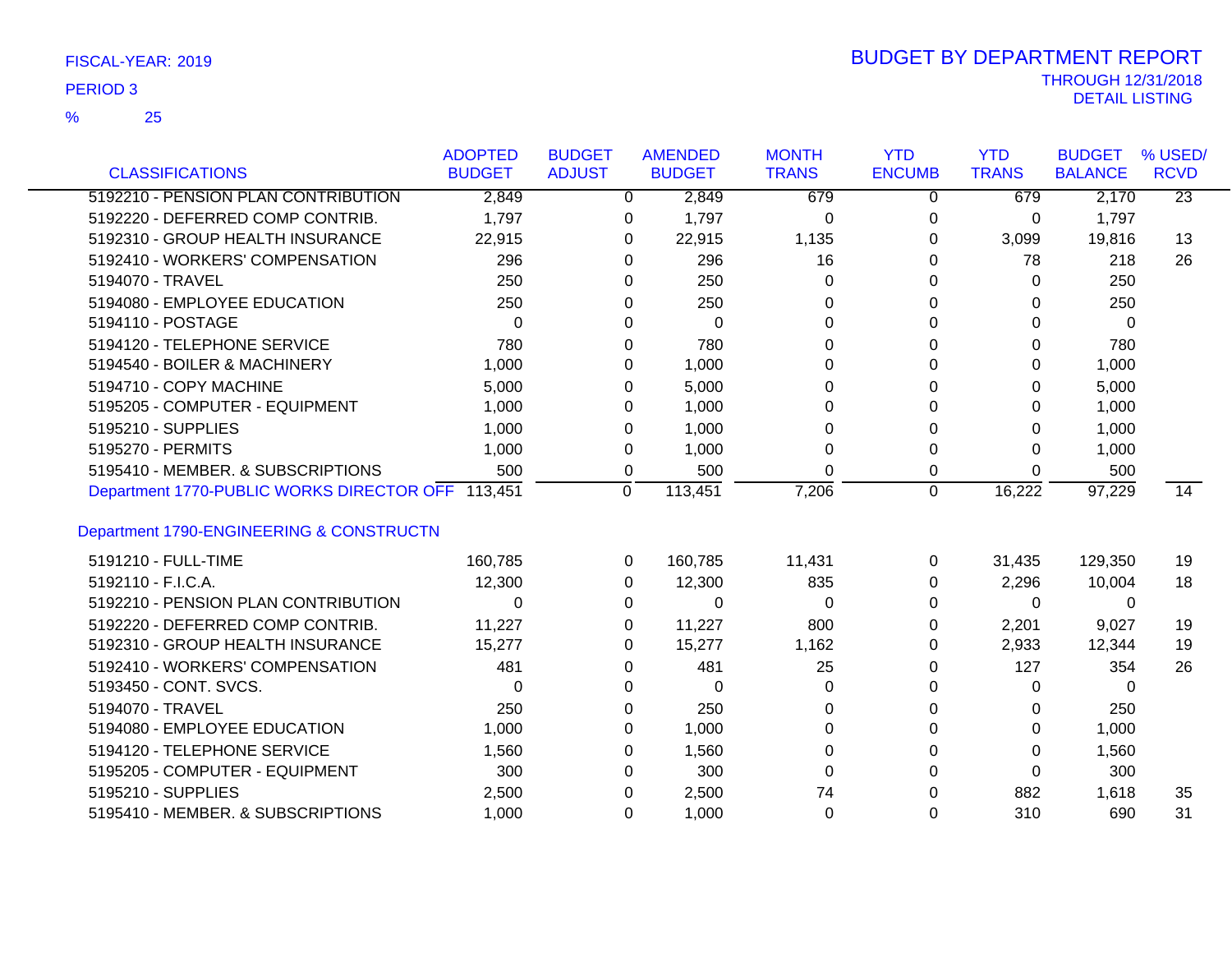25 %

|                                                  | <b>ADOPTED</b> | <b>BUDGET</b>  | <b>AMENDED</b> | <b>MONTH</b> | <b>YTD</b>     | <b>YTD</b>   | <b>BUDGET</b>  | % USED/         |
|--------------------------------------------------|----------------|----------------|----------------|--------------|----------------|--------------|----------------|-----------------|
| <b>CLASSIFICATIONS</b>                           | <b>BUDGET</b>  | <b>ADJUST</b>  | <b>BUDGET</b>  | <b>TRANS</b> | <b>ENCUMB</b>  | <b>TRANS</b> | <b>BALANCE</b> | <b>RCVD</b>     |
| Department 1790-ENGINEERING & CONSTRUCTN 206,680 |                | $\overline{0}$ | 206,680        | 14,327       | $\overline{0}$ | 40,184       | 166,497        | $\overline{19}$ |
| Department 1910-POLICE                           |                |                |                |              |                |              |                |                 |
| 5211210 - REGULAR                                | 3,843,224      | 0              | 3,843,224      | 291,946      | 0              | 795,770      | 3,047,454      | 20              |
| 5211310 - PART-TIME                              | $\Omega$       | 0              | 0              | $\Omega$     | $\Omega$       | $\Omega$     | 0              |                 |
| 5211410 - OVERTIME                               | 150,000        | $\Omega$       | 150,000        | 17,830       | $\Omega$       | 37,455       | 112,545        | 24              |
| 5211411 - OVERTIME- HOLIDAY PAY                  | 62,000         | 0              | 62,000         | 11,119       | $\Omega$       | 19,030       | 42,970         | 30              |
| 5211413 - OVERTIME-RED LIGHT CAMERAS             | 10,000         | 0              | 10,000         | 486          | $\Omega$       | 1,832        | 8,168          | 18              |
| 5211510 - SPEC PAY - EDUC INCENTIVE              | 31,958         | 0              | 31,958         | 2,277        | 0              | 6,215        | 25,743         | 19              |
| 5211530 - HAZARD PAY                             | 65,250         | 0              | 65,250         | 4,800        | 0              | 13,400       | 51,850         | 20              |
| 5212110 - F.I.C.A.                               | 318,409        | 0              | 318,409        | 26,940       | 0              | 71,877       | 246,532        | 22              |
| 5212210 - PENSION PLAN CONTRIBUTION              | 500,190        | 0              | 500,190        | 112,465      | 0              | 112,465      | 387,725        | 22              |
| 5212220 - DEFERRED COMP CONTRIB.                 | 25,246         | 0              | 25,246         | 1,709        | 0              | 4,542        | 20,704         | 17              |
| 5212310 - GROUP HEALTH INSURANCE                 | 450,642        | 0              | 450,642        | 32,415       | 0              | 82,806       | 367,836        | 18              |
| 5212410 - WORKERS' COMPENSATION                  | 88,323         | 0              | 88,323         | 4,663        | 0              | 23,376       | 64,947         | 26              |
| 5213116 - ANNUAL PHYSICALS                       | 15,340         | 0              | 15,340         | 515          | 0              | 2,235        | 13,105         | 14              |
| 5213450 - CONTRACTUAL SERVICES                   | 204,932        | 0              | 204,932        | 4,352        | 82,100         | 170,309      | 34,623         | 83              |
| 5213452 - RED LIGHT CAMERA                       | 307,440        | $\Omega$       | 307,440        | 16,687       | 275,279        | 307,440      | 0              | 100             |
| 5213456 - SCHOOL CROSSING                        | 130,442        | 0              | 130,442        | 0            | 130,442        | 130,442      | 0              | 100             |
| 5213459 - PARKING                                | $\Omega$       | 0              | $\Omega$       | $\Omega$     | 0              | $\Omega$     | $\Omega$       |                 |
| 5213490 - CRIME PREVENTION PROGRAMS              | 9,000          | 0              | 9,000          | 779          | 0              | 2,758        | 6,242          | 30              |
| 5214070 - TRAVEL & CONFERENCE                    | 14,490         | 0              | 14,490         | 240          | 0              | 3,065        | 11,425         | 21              |
| 5214080 - EMPLOYEE EDUCATION                     | 37,494         | 0              | 37,494         | 770          | 0              | 1,985        | 35,509         | 5               |
| 5214110 - POSTAGE                                | 1,800          | 0              | 1,800          | 0            | 0              | 0            | 1,800          |                 |
| 5214120 - TELEPHONE SERVICE                      | 61,440         | 0              | 61,440         | 4,446        | 30,204         | 34,785       | 26,655         | 56              |
| 5214450 - LEASE -POL VEHCLE                      | 0              | 0              | 0              | 0            | 0              | 0            | 0              |                 |
| 5214515 - AUTO INSURANCE                         | 74,557         | 0              | 74,557         | 12,252       | 0              | 36,755       | 37,802         | 49              |
| 5214591 - POLICE OFF ACC DTH & DIS.              | 2,000          | 0              | 2,000          | $\Omega$     | 0              | $\Omega$     | 2,000          |                 |
| 5214620 - REPAIR & MAINT. OPER EQUI              | 22,500         | 0              | 22,500         | 977          | $\Omega$       | 1,017        | 21,483         | 4               |
| 5214630 - MAINT & REP-COMM EQUIP                 | 14,500         | 0              | 14,500         | $\Omega$     | 2,500          | 2,500        | 12,000         | 17              |
| 5214632 - INTERNET SERVICES                      | 3,200          | 0              | 3,200          | $\Omega$     | $\Omega$       | $\Omega$     | 3,200          |                 |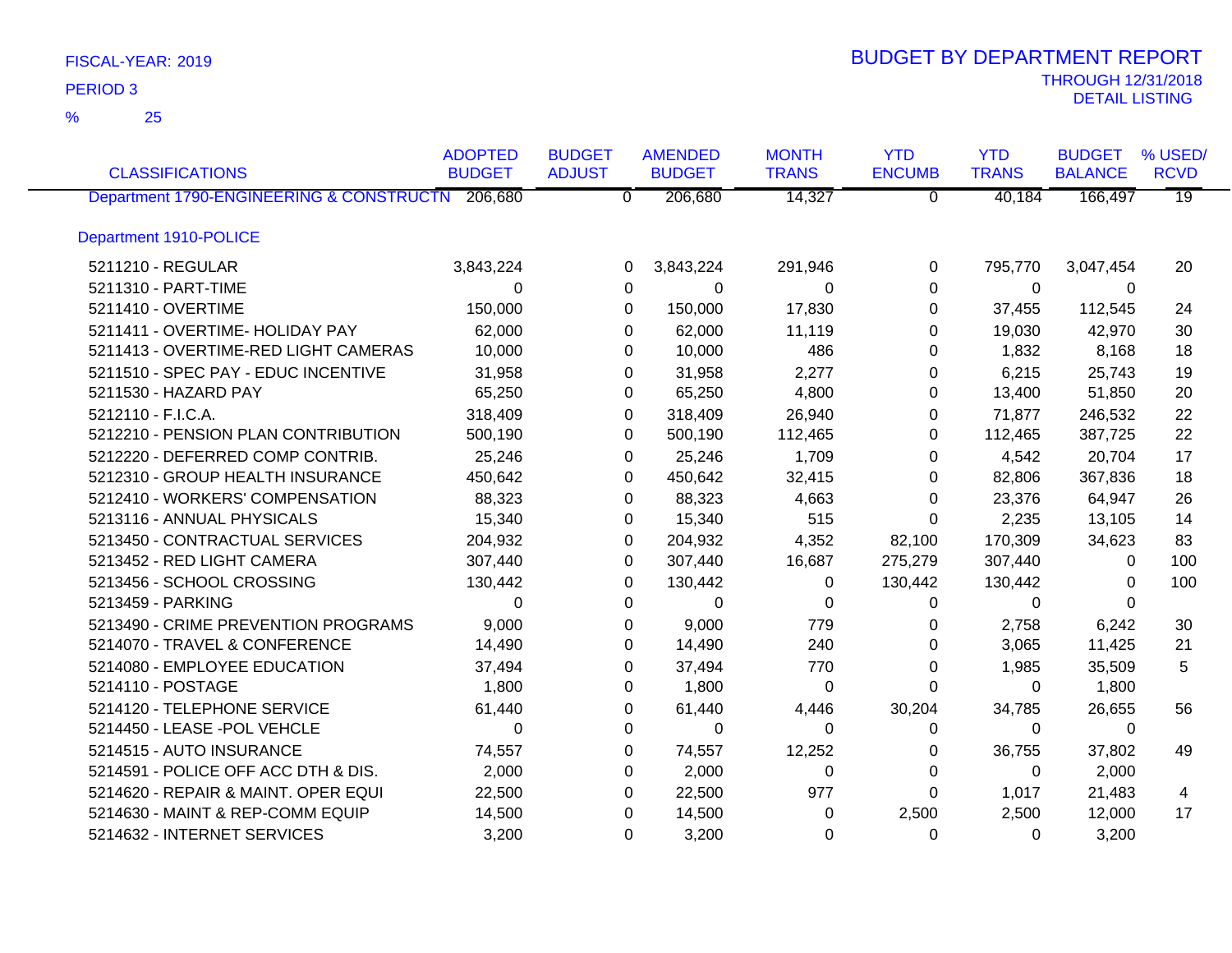25 %

|                                     | <b>ADOPTED</b><br><b>BUDGET</b> | <b>BUDGET</b><br><b>ADJUST</b> | <b>AMENDED</b> | <b>MONTH</b><br><b>TRANS</b> | <b>YTD</b><br><b>ENCUMB</b> | <b>YTD</b><br><b>TRANS</b> | <b>BUDGET</b>  | % USED/<br><b>RCVD</b> |
|-------------------------------------|---------------------------------|--------------------------------|----------------|------------------------------|-----------------------------|----------------------------|----------------|------------------------|
| <b>CLASSIFICATIONS</b>              |                                 |                                | <b>BUDGET</b>  |                              |                             |                            | <b>BALANCE</b> |                        |
| 5214710 - PRINTING MATERIALS-INFRAS | 7,380                           | $\Omega$                       | 7,380          | $\Omega$                     | $\Omega$                    | $\Omega$                   | 7,380          |                        |
| 5214960 - SPECIAL INVESTIGATIONS    | 8,000                           | 0                              | 8,000          | 0                            | 0                           | 0                          | 8,000          |                        |
| 5214970 - EMPLOYEE TESTING          | 21,890                          | 0                              | 21,890         | 292                          | $\Omega$                    | 1,143                      | 20,747         | 5                      |
| 5215205 - COMPUTER SUPPLIES         | 6,995                           | 0                              | 6,995          | 558                          | 0                           | 558                        | 6,437          | 7                      |
| 5215210 - SUPPLIES                  | 159,248                         | 4,963                          | 164,211        | 1,894                        | 4,010                       | 9,979                      | 154,231        | 6                      |
| 5215212 - PARKING                   | 0                               | 0                              | 0              | 0                            | 0                           | 0                          | 0              |                        |
| 5215220 - UNIFORMS                  | 90,800                          | 0                              | 90,800         | 13,796                       | 0                           | 16,035                     | 74,765         | 17                     |
| 5215230 - FUEL & LUBRICANT          | 133,383                         | 0                              | 133,383        | 444                          | 0                           | 16,433                     | 116,950        | 12                     |
| 5215410 - MEMBER. & SUBSCRIPTIONS   | 7,815                           | 0                              | 7,815          | 0                            | 0                           | 390                        | 7,425          | 4                      |
| 5215940 - PRISONER DETENTION        | 0                               | 0                              | 0              | 0                            | 0                           | 0                          | 0              |                        |
| 5217110 - DEBT SERVICE- PRINCIPAL   | 0                               | 0                              | 0              | 0                            | 0                           | 0                          |                |                        |
| 5217210 - DEBT SERVICE- INTEREST    | 0                               | 0                              | 0              | 0                            | 0                           | 0                          | 0              |                        |
| 5219920 - GENERAL CONTINGENCY       | 5,000                           | 0                              | 5,000          | 0                            | 0                           | 0                          | 5,000          |                        |
| Department 1910-POLICE TOTAL        | 6,884,888                       | 4,963                          | 6,889,851      | 564,652                      | 524,535                     | 1,906,597                  | 4,983,253      | 27                     |
| Department 2000-PARKS & RECREATION  |                                 |                                |                |                              |                             |                            |                |                        |
| 5721210 - FULL-TIME                 | 337,237                         | 0                              | 337,237        | 25,739                       | 0                           | 70,784                     | 266,453        | 20                     |
| 5721310 - PART-TIME                 | 0                               | $\Omega$                       | 0              | 0                            | 0                           | 0                          | 0              |                        |
| 5721410 - OVERTIME                  | 0                               | 0                              | $\Omega$       | 0                            | 0                           | 0                          | 0              |                        |
| 5722110 - F.I.C.A.                  | 25,799                          | 0                              | 25,799         | 1,981                        | 0                           | 5,438                      | 20,361         | 21                     |
| 5722210 - PENSION PLAN CONTRIBUTION | 16,502                          | 0                              | 16,502         | 3,933                        | 0                           | 3,933                      | 12,569         | 23                     |
| 5722220 - DEFERRED COMP CONTRIB     | 5,836                           | 0                              | 5,836          | 447                          | 0                           | 1,230                      | 4,606          | 21                     |
| 5722310 - GROUP HEALTH INSURANCE    | 38,192                          | 0                              | 38,192         | 2,902                        | 0                           | 7,314                      | 30,878         | 19                     |
| 5722410 - WORKERS' COMPENSATION     | 13,793                          | 0                              | 13,793         | 728                          | 0                           | 3,650                      | 10,143         | 26                     |
| 5723450 - CONTRACTUAL               | 32,372                          | 0                              | 32,372         | 662                          | 2,816                       | 7,377                      | 24,995         | 22                     |
| 5724070 - TRAVEL & CONFERENCE       | 448                             | 0                              | 448            | 0                            | 0                           | 344                        | 104            | 76                     |
| 5724080 - EMPLOYEE EDUCATION        | 3,925                           | 0                              | 3,925          | 0                            | 0                           | 100                        | 3,825          | 2                      |
| 5724110 - POSTAGE                   | 2,250                           | 0                              | 2,250          | 0                            | 0                           | 0                          | 2,250          |                        |
| 5724120 - TELEPHONE SERVICE         | 5,100                           | 0                              | 5,100          | 45                           | 0                           | 113                        | 4,988          | $\overline{2}$         |
| 5724350 - ELECTRIC - CITY PARKS     | 0                               | 0                              | 0              | 0                            | 0                           | 0                          | 0              |                        |
| 5724515 - AUTO INSURANCE            | 8,357                           | 0                              | 8,357          | 1,374                        | 0                           | 4,121                      | 4,236          | 49                     |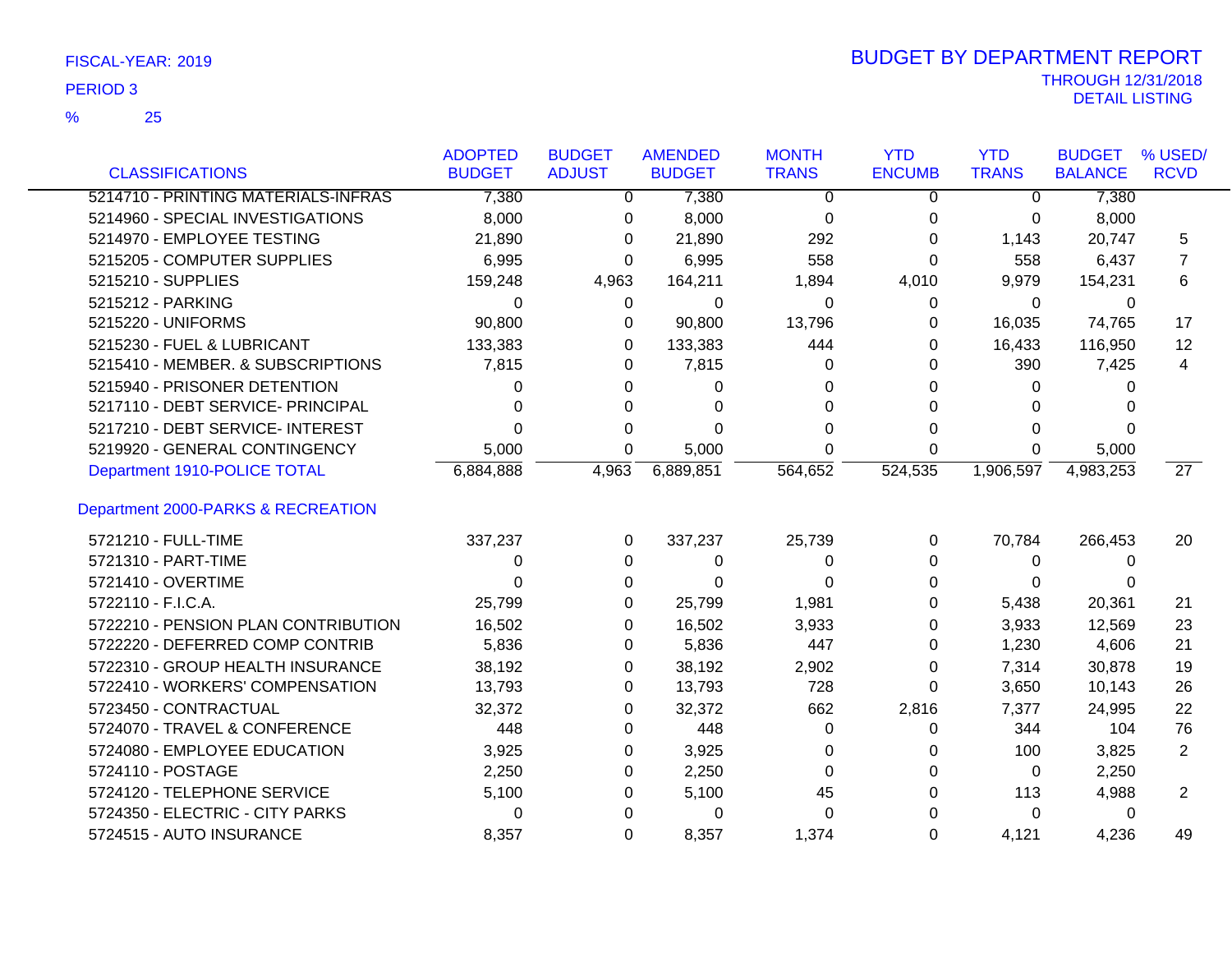|                                          | <b>ADOPTED</b> | <b>BUDGET</b>  | <b>AMENDED</b> | <b>MONTH</b>   | <b>YTD</b>     | <b>YTD</b>     | <b>BUDGET</b>  | % USED/         |
|------------------------------------------|----------------|----------------|----------------|----------------|----------------|----------------|----------------|-----------------|
| <b>CLASSIFICATIONS</b>                   | <b>BUDGET</b>  | <b>ADJUST</b>  | <b>BUDGET</b>  | <b>TRANS</b>   | <b>ENCUMB</b>  | <b>TRANS</b>   | <b>BALANCE</b> | <b>RCVD</b>     |
| 5724632 - INTERNET SERVICES              | 0              | $\overline{0}$ | $\overline{0}$ | $\overline{0}$ | $\overline{0}$ | $\overline{0}$ | $\overline{0}$ |                 |
| 5724634 - INTERNET MAINTENANCE           | 0              | 0              | 0              | 0              | 0              | 0              | 0              |                 |
| 5724670 - MAINT & REP - PARK FACIL       | U              | $\Omega$       | $\Omega$       | $\Omega$       | 0              | 0              | $\Omega$       |                 |
| 5724690 - MAINT & REP-TENNIS FACLTY      |                | 0              | $\Omega$       | 0              | $\Omega$       | 0              | $\Omega$       |                 |
| 5724710 - COPY MACHINE                   | 5,003          | $\Omega$       | 5,003          | 0              | $\Omega$       | $\Omega$       | 5,003          |                 |
| 5724820 - SPECIAL EVENTS                 | 53,400         | 1,900          | 55,300         | 8,824          | 0              | 10,777         | 44,523         | 19              |
| 5725205 - COMPUTER EQUIPMENT             | 8,780          | 0              | 8,780          | $\Omega$       | 0              | $\Omega$       | 8,780          |                 |
| 5725210 - SUPPLIES                       | 5,900          | 0              | 5,900          | 179            | 0              | 1,002          | 4,898          | 16              |
| 5725220 - UNIFORMS                       | 4,490          | $\Omega$       | 4,490          | 485            | 0              | 485            | 4,005          | 10              |
| 5725230 - FUEL                           | 9,378          | 0              | 9,378          | 0              | 0              | 1,120          | 8,258          | 11              |
| 5725410 - MEMBER. & SUBSCRIPTIONS        | 1,000          | $\Omega$       | 1,000          | 0              | $\Omega$       | 0              | 1,000          |                 |
| 5725630 - FOOTBALL                       | 54,885         | 0              | 54,885         | 4,127          | 13,368         | 26,198         | 28,688         | 47              |
| 5725631 - CHEERLEADERS                   | 18,186         | 200            | 18,386         | 0              | 2,348          | 7,065          | 11,321         | 38              |
| 5725635 - DANCE/MODELING                 | 0              | 0              | 0              | 0              | 0              | 0              | 0              |                 |
| 5725650 - SOCCER                         | 0              | 0              | $\Omega$       | $\Omega$       | 0              | 0              | 0              |                 |
| 5725670 - SPECIAL RECREATION PROG.       | 18,620         | $\Omega$       | 18,620         | 738            | 0              | 3,339          | 15,281         | 17              |
| 5725680 - SENIOR CITIZENS PROGRAM        | 47,317         | 0              | 47,317         | 1,114          | 25,891         | 31,724         | 15,593         | 67              |
| 5729920 - GENERAL CONTINGENCY            | 5,000          | 0              | 5,000          | 0              | 0              | 0              | 5,000          |                 |
| Department 2000-PARKS & RECREATION TOTAL | 721,770        | 2,100          | 723,870        | 53,278         | 44,423         | 186,114        | 537,758        | $\overline{25}$ |
| Department 2010-RECREATION-TENNIS        |                |                |                |                |                |                |                |                 |
| 5721210 - FULL-TIME                      | 128,439        | 0              | 128,439        | 10,920         | 0              | 27,661         | 100,778        | 21              |
| 5721310 - PART-TIME                      | 36,222         | 0              | 36,222         | 914            | 0              | 2,828          | 33,394         | $\overline{7}$  |
| 5722110 - F.I.C.A.                       | 12,597         | 0              | 12,597         | 905            | 0              | 2,331          | 10,266         | 18              |
| 5722210 - PENSION PLAN CONTRIBUTION      | 1,804          | $\Omega$       | 1,804          | 430            | 0              | 430            | 1,374          | 23              |
| 5722220 - DEFERRED COMP CONTRIB          | 7,048          | 0              | 7,048          | 616            | 0              | 1,527          | 5,521          | 21              |
| 5722310 - GROUP HEALTH INSURANCE         | 15,277         | 0              | 15,277         | 1,155          | 0              | 2,908          | 12,369         | 19              |
| 5722410 - WORKERS' COMPENSATION          | 6,735          | 0              | 6,735          | 356            | 0              | 1,782          | 4,953          | 26              |
| 5723450 - CONTRACTUAL                    | 162,000        | $\Omega$       | 162,000        | 11,396         | 126,669        | 160,206        | 1,795          | 98              |
| 5724120 - TELEPHONE SERVICE              | 1,020          | 0              | 1,020          | 0              | 0              | 0              | 1,020          |                 |
| 5724125 - TELEPHONE SERVICES             | 2,280          | $\Omega$       | 2,280          | 0              | 0              | 130            | 2,150          | 5               |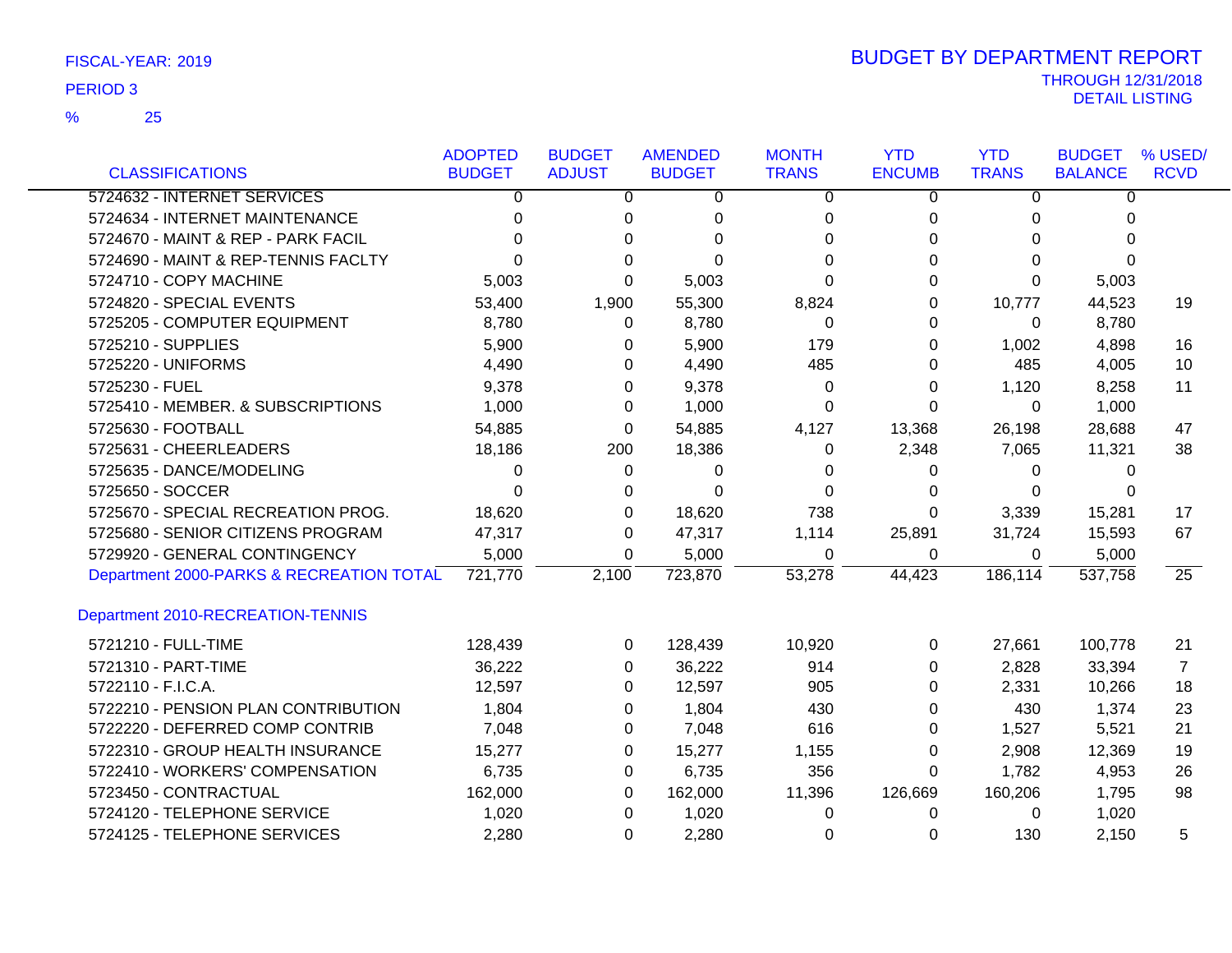|                                         | <b>ADOPTED</b> | <b>BUDGET</b>  | <b>AMENDED</b>       | <b>MONTH</b> | <b>YTD</b>    | <b>YTD</b>   | <b>BUDGET</b>  | % USED/     |
|-----------------------------------------|----------------|----------------|----------------------|--------------|---------------|--------------|----------------|-------------|
| <b>CLASSIFICATIONS</b>                  | <b>BUDGET</b>  | <b>ADJUST</b>  | <b>BUDGET</b>        | <b>TRANS</b> | <b>ENCUMB</b> | <b>TRANS</b> | <b>BALANCE</b> | <b>RCVD</b> |
| 5724620 - REPAIR & MAINT. OPER EQUI     | 7,145          |                | 7,145<br>0           | 0            | 0             | 0            | 7,145          |             |
| 5724634 - INTERNET MAINTENANCE          | $\Omega$       | 0              | 0                    | 0            | 0             | 0            | 0              |             |
| 5724670 - MAINT & REP - PARK FACIL      | 10,700         | $\Omega$       | 10,700               | $\Omega$     | 0             | 0            | 10,700         |             |
| 5725205 - COMPUTER EQUIPMENT            | 2,189          | $\Omega$       | 2,189                | $\Omega$     | $\Omega$      | $\Omega$     | 2,189          |             |
| 5725210 - SUPPLIES                      | 4,650          | 0              | 4,650                | 575          | $\Omega$      | 575          | 4,075          | 12          |
| 5725220 - UNIFORMS                      | 1,300          | 0              | 1,300                | $\Omega$     | $\Omega$      | 0            | 1,300          |             |
| Department 2010-RECREATION-TENNIS TOTAL | 399,406        | $\overline{0}$ | 399,406              | 27,267       | 126,669       | 200,378      | 199,029        | 50          |
| Department 2020-MULTI PURPOSE CENTER    |                |                |                      |              |               |              |                |             |
| 5721210 - FULL-TIME                     | 183,035        |                | 183,035<br>0         | 14,104       | 0             | 37,682       | 145,353        | 20          |
| 5721310 - PART-TIME                     | 266,831        | 0              | 266,831              | 17,649       | 0             | 47,848       | 218,983        | 17          |
| 5721410 - OVERTIME                      | $\Omega$       | $\Omega$       | 0                    | $\Omega$     | 0             | $\Omega$     | 0              |             |
| 5722110 - F.I.C.A.                      | 34,415         |                | 0<br>34,415          | 2,377        | 0             | 6,398        | 28,017         | 18          |
| 5722210 - PENSION PLAN CONTRIBUTION     | 3,923          | $\Omega$       | 3,923                | 935          | 0             | 935          | 2,988          | 23          |
| 5722220 - DEFERRED COMP CONTRIB         | 8,588          | 0              | 8,588                | 496          | 0             | 1,365        | 7,223          | 15          |
| 5722310 - GROUP HEALTH INSURANCE        | 38,192         |                | 38,192<br>0          | 2,860        | 0             | 7,183        | 31,009         | 18          |
| 5722410 - WORKERS' COMPENSATION         | 18,400         |                | 0<br>18,400          | 971          | 0             | 4,870        | 13,530         | 26          |
| 5723450 - CONTRACTUAL                   | 18,025         | 0              | 18,025               | 440          | 0             | 742          | 17,283         | 4           |
| 5724125 - TELEPHONE SERVICES            | $\Omega$       | 0              | 0                    | 0            | 0             | $\Omega$     | 0              |             |
| 5724310 - UTILITIES- ELECTRICITY        | 60,000         | $\Omega$       | 60,000               | 4,506        | 50,018        | 60,000       | 0              | 100         |
| 5724320 - UTILITIES- WATER              | $\Omega$       |                | 0<br>0               | $\Omega$     | 0             | 0            | 0              |             |
| 5724670 - MAINT & REP - PARK FACIL      | 15,524         | $\Omega$       | 15,524               | 1,220        | 0             | 2,751        | 12,773         | 17          |
| 5724710 - COPY MACHINE                  | 2,460          | 0              | 2,460                | $\mathbf 0$  | 0             | 0            | 2,460          |             |
| 5725205 - COMPUTER EQUIPMENT            | 4,000          | $\Omega$       | 4,000                | 0            | 0             | 0            | 4,000          |             |
| 5725210 - SUPPLIES                      | 6,400          | 0              | 6,400                | 273          | 0             | 273          | 6,127          | 4           |
| 5725550 - SCHOOL PROGRAM                | 18,000         | 0              | 18,000               | 0            | 0             | 579          | 17,421         | 3           |
| 5725640 - BASKETBALL                    | 4,350          | 0              | 4,350                | 0            | 0             | 0            | 4,350          |             |
| 5725660 - SUMMER PROGRAMS               | 13,700         | $\Omega$       | 13,700               | $\Omega$     | 0             | 0            | 13,700         |             |
| 5725670 - SPECIAL RECREATION PROG.      | 0              | $\Omega$       | 0                    | $\Omega$     | 0             | 0            | 0              |             |
| 5726410 - EQPT LESS THAN \$500 VALUE    | 0              |                | $\Omega$<br>$\Omega$ | $\Omega$     | $\Omega$      | $\Omega$     | 0              |             |
| 5726430 - EQUIPMENT-OPERATING           | $\Omega$       |                | $\Omega$<br>$\Omega$ | $\Omega$     | $\Omega$      | $\Omega$     | $\Omega$       |             |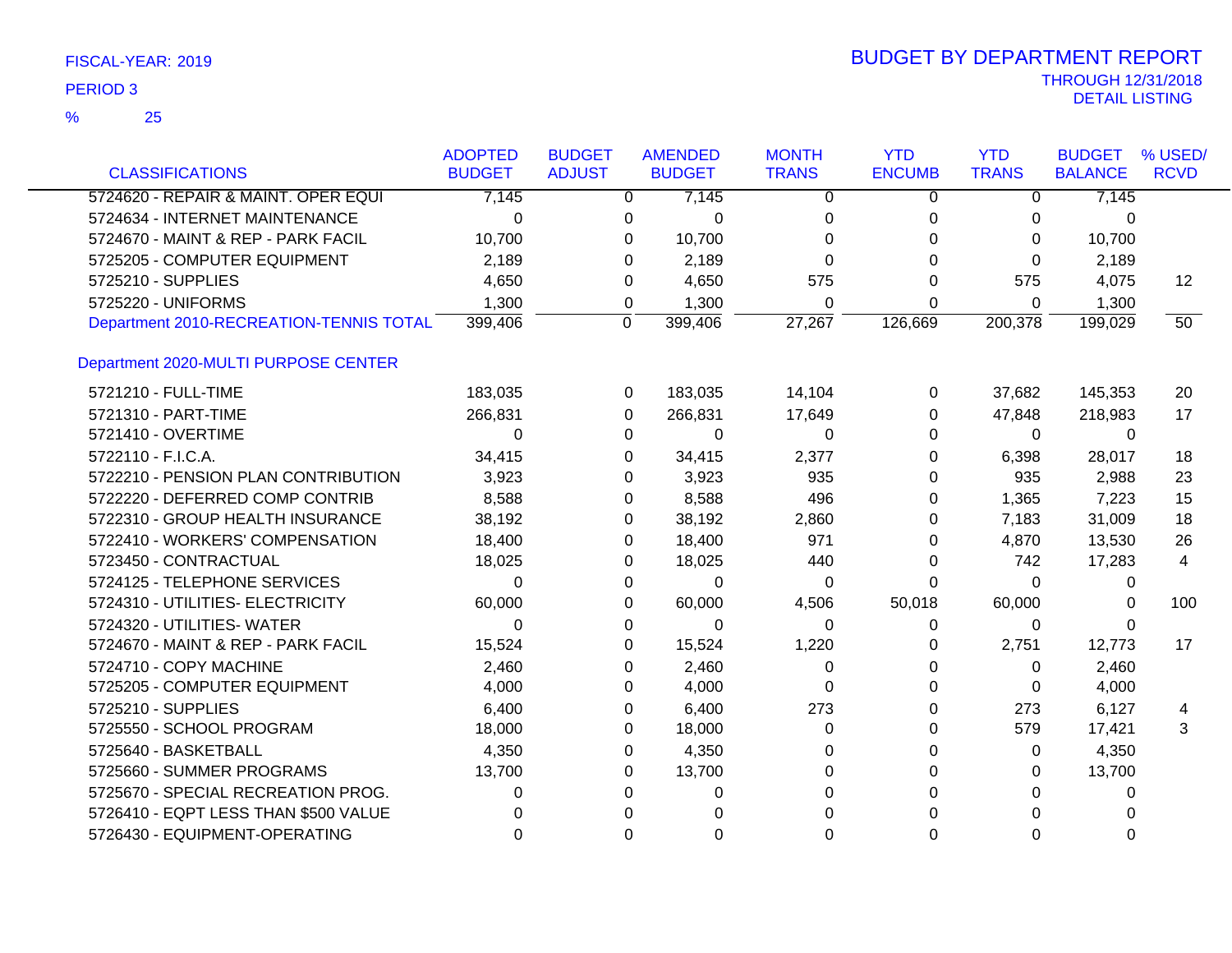25 %

| <b>CLASSIFICATIONS</b>                             | <b>ADOPTED</b><br><b>BUDGET</b> | <b>BUDGET</b><br><b>ADJUST</b> | <b>AMENDED</b><br><b>BUDGET</b> | <b>MONTH</b><br><b>TRANS</b> | <b>YTD</b><br><b>ENCUMB</b> | <b>YTD</b><br><b>TRANS</b> | <b>BUDGET</b><br><b>BALANCE</b> | % USED/<br><b>RCVD</b> |
|----------------------------------------------------|---------------------------------|--------------------------------|---------------------------------|------------------------------|-----------------------------|----------------------------|---------------------------------|------------------------|
| Department 2020-MULTI PURPOSE CENTER TOTAL 695,843 |                                 | $\overline{0}$                 | 695,843                         | 45,831                       | 50,018                      | 170,626                    | 525,217                         | $\overline{24}$        |
| Department 2030-Community Pool                     |                                 |                                |                                 |                              |                             |                            |                                 |                        |
| 5721210 - FULL-TIME                                | 0                               | 0                              | $\mathbf 0$                     | $\mathbf 0$                  | 0                           | $\mathbf 0$                | $\mathbf 0$                     |                        |
| 5721310 - PART-TIME                                | 53,056                          | 0                              | 53,056                          | 80                           | 0                           | 1,783                      | 51,273                          | 3                      |
| 5722110 - F.I.C.A.                                 | 4,059                           | 0                              | 4,059                           | 6                            | 0                           | 136                        | 3,923                           | 3                      |
| 5722220 - DEFERRED COMP CONTRIB                    | 0                               | 0                              | 0                               | 0                            | $\Omega$                    | $\Omega$                   | 0                               |                        |
| 5722310 - GROUP HEALTH INSURANCE                   | 0                               | 0                              | $\Omega$                        | 0                            | 0                           | 0                          | 0                               |                        |
| 5722410 - WORKERS' COMPENSATION                    | 2,170                           | 0                              | 2,170                           | 115                          | $\Omega$                    | 574                        | 1,596                           | 26                     |
| 5723450 - CONTRACTUAL                              | 23,795                          | 0                              | 23,795                          | 1,056                        | 11,444                      | 13,747                     | 10,048                          | 57                     |
| 5724080 - EMPLOYEE EDUCATION                       | 2,065                           | 0                              | 2,065                           | 0                            | 0                           | 125                        | 1,940                           | 6                      |
| 5724120 - TELEPHONE SERVICE                        | 0                               | 0                              | $\Omega$                        | 0                            | $\Omega$                    | $\Omega$                   | 0                               |                        |
| 5724320 - UTILITIES- WATER                         | 25,000                          | 0                              | 25,000                          | 3,119                        | 20,975                      | 25,000                     | 0                               | 100                    |
| 5724350 - ELECTRIC - CITY PARKS                    | 9,600                           | 0                              | 9,600                           | 523                          | 0                           | 1,108                      | 8,492                           | 11                     |
| 5724632 - INTERNET SERVICES                        | 0                               | 0                              | 0                               | 0                            | 0                           | 0                          | 0                               |                        |
| 5724634 - INTERNET MAINTENANCE                     | $\Omega$                        | $\Omega$                       | $\Omega$                        | $\Omega$                     | 0                           | 0                          | O                               |                        |
| 5724670 - MAINT & REP - PARK FACIL                 | 10,000                          | 0                              | 10,000                          | 58                           | 0                           | 58                         | 9,942                           |                        |
| 5724820 - SPECIAL EVENTS                           | 1,500                           | 0                              | 1,500                           | $-470$                       | 0                           | 251                        | 1,249                           | 16                     |
| 5725205 - COMPUTER EQUIPMENT                       | $\Omega$                        | 0                              | 0                               | 0                            | 0                           | 0                          | 0                               |                        |
| 5725210 - SUPPLIES                                 | 11,000                          | 0                              | 11,000                          | $\Omega$                     | 0                           | 1,443                      | 9,557                           | 13                     |
| 5725220 - UNIFORMS                                 | 885                             | $\mathbf 0$                    | 885                             | $\Omega$                     | $\Omega$                    | 0                          | 885                             |                        |
| Department 2030-Community Pool TOTAL               | 143,130                         | $\mathbf 0$                    | 143,130                         | 4,487                        | 32,419                      | 44,225                     | 98,905                          | $\overline{30}$        |
| Department 2100-NON-DEPARTMENTAL                   |                                 |                                |                                 |                              |                             |                            |                                 |                        |
| 5192210 - PENSION PLAN CONTRIBUTION                | 0                               | 0                              | 0                               | $\Omega$                     | 0                           | 0                          | 0                               |                        |
| 5192250 - SECTION 185 CONTRIBUTION                 | 106,000                         | 0                              | 106,000                         | 0                            | 0                           | 110,419                    | $-4,419$                        | 104                    |
| 5199120 - DEBT SERVICE                             | 0                               | $\Omega$                       | 0                               | 0                            | $\Omega$                    | 0                          | 0                               |                        |
| 5199140 - CIP FUND                                 |                                 | 0                              | 0                               | 0                            | 0                           | 0                          | 0                               |                        |
| 5199150 - CRA FUND                                 | n                               | 0                              | $\Omega$                        | 0                            | 0                           | 0                          | 0                               |                        |
| 5199924 - SETTLEMENTS                              | n                               | 0                              | 0                               | 0                            | 0                           | 0                          | 0                               |                        |
| 5819120 - INTRA-GOV TRANSFER-DEBT SERVIC           | 329,345                         | $\Omega$                       | 329,345                         | 0                            | $\Omega$                    | 329,345                    | $\Omega$                        | 100                    |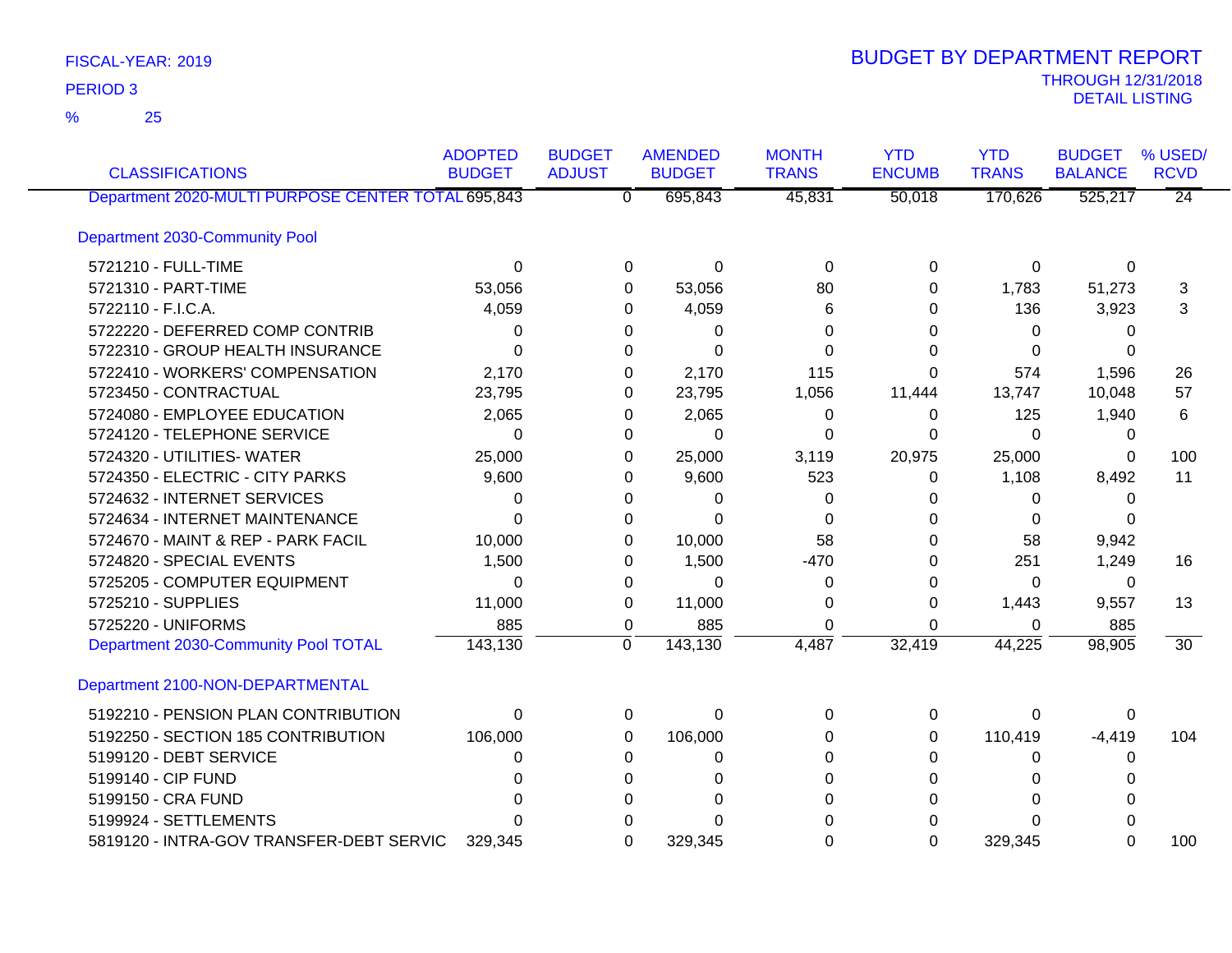25 %

|                                                   | <b>ADOPTED</b> | <b>BUDGET</b>  | <b>AMENDED</b>     | <b>MONTH</b>   | <b>YTD</b>    | <b>YTD</b>   | <b>BUDGET</b>        | % USED/         |
|---------------------------------------------------|----------------|----------------|--------------------|----------------|---------------|--------------|----------------------|-----------------|
| <b>CLASSIFICATIONS</b>                            | <b>BUDGET</b>  | <b>ADJUST</b>  | <b>BUDGET</b>      | <b>TRANS</b>   | <b>ENCUMB</b> | <b>TRANS</b> | <b>BALANCE</b>       | <b>RCVD</b>     |
| 5819130 - INTRA-GOV EMERG RESERVES FUND           | 222,800        | 0              | 222,800            | 0              | 0             | 0            | 222,800              |                 |
| 5819140 - INTRA GOV-CAPITAL IMP PROJ FUN          | 1,319,392      | 0              | 1,319,392          | 0              | 0             | 0            | 1,319,392            |                 |
| 5819150 - INTRA-GOV CRA                           | 0              | 0              | 0                  | 0              | 0             | 0            | 0                    |                 |
| 5819160 - INTRA-GOV REVENUE STABILIZATIO          | 0              | 0              | 0                  | 0              | 0             | 0            | 0                    |                 |
| 5819161 - INTRA-GOV GRANT MATCH                   | 0              | 0              | $\Omega$           | $\Omega$       | $\Omega$      | $\Omega$     | $\Omega$             |                 |
| 5819162 - INTRA-GOV INS RESERVE                   |                | 0              | 0                  | 0              | 0             | $\Omega$     | 0                    |                 |
| 5819163 - INTRA-GOV TAX EQUALIZATION              | $\Omega$       | $\Omega$       | 0                  | 0              | $\Omega$      | $\Omega$     | $\Omega$             |                 |
| 5819164 - INTRA-GOV BLDG CAPITAL RESERVE          | $\Omega$       | 0              | 0                  | 0              | 0             | $\Omega$     | 0                    |                 |
| 5819165 - INTRA-GOV PARKS ACQUISITION DE          | $\Omega$       | $\Omega$       | 0                  | 0              | 0             | 0            | 0                    |                 |
| Department 2100-NON-DEPARTMENTAL TOTAL 1,977,537  |                | $\overline{0}$ | 1,977,537          | $\overline{0}$ | 0             | 439,764      | 1,537,773            | $\overline{22}$ |
| <b>EXPENSE TOTAL</b>                              | 21,088,873     |                | 139,363 21,228,236 | 1,405,591      | 2,695,641     | 6,876,511    | 14,351,734           | 32              |
| Fund 001-GENERAL FUND TOTAL                       |                |                |                    |                |               |              |                      |                 |
| <b>REVENUE</b>                                    | 19,217,607     | 0              | 19,217,607         | 5,834,457      | 0             | 10,019,439   | 9,198,167            | 52              |
| <b>EXPENSE</b>                                    | 21,088,873     | 139,363        | 21,228,236         | 1,405,591      | 2,695,641     |              | 6,876,511 14,351,734 | 32              |
| Fund 001-GENERAL FUND TOTAL                       | $-1,871,266$   | $-139,363$     | $-2,010,629$       | 4,428,866      | $-2,695,641$  | 3,142,928    | $-5,153,567$         |                 |
| Fund 051-EMERGENCY RESERVE FUND                   |                |                |                    |                |               |              |                      |                 |
| <b>REVENUE</b>                                    |                |                |                    |                |               |              |                      |                 |
| Department 0000-Description N/A                   |                |                |                    |                |               |              |                      |                 |
| 3612000 - INTEREST INCOME                         | 36,000         | 0              | 36,000             | 3,328          | 0             | 9,867        | 26,133               | 27              |
| 3694605 - FEMA HURRICANE IRMA REIMBURSEM1,065,810 |                | 0              | 1,065,810          | 0              | 0             | 0            | 1,065,810            |                 |
| 3811000 - CONTRIB. FROM OTHER FUNDS               | 222,800        | 0              | 222,800            | 0              | 0             | 0            | 222,800              |                 |
| Department 0000-Description N/A TOTAL             | 1,324,610      | $\Omega$       | 1,324,610          | 3,328          | $\Omega$      | 9,867        | 1,314,743            |                 |

REVENUE TOTAL 1,324,610 0 1,324,610 3,328 0 9,867 1,314,743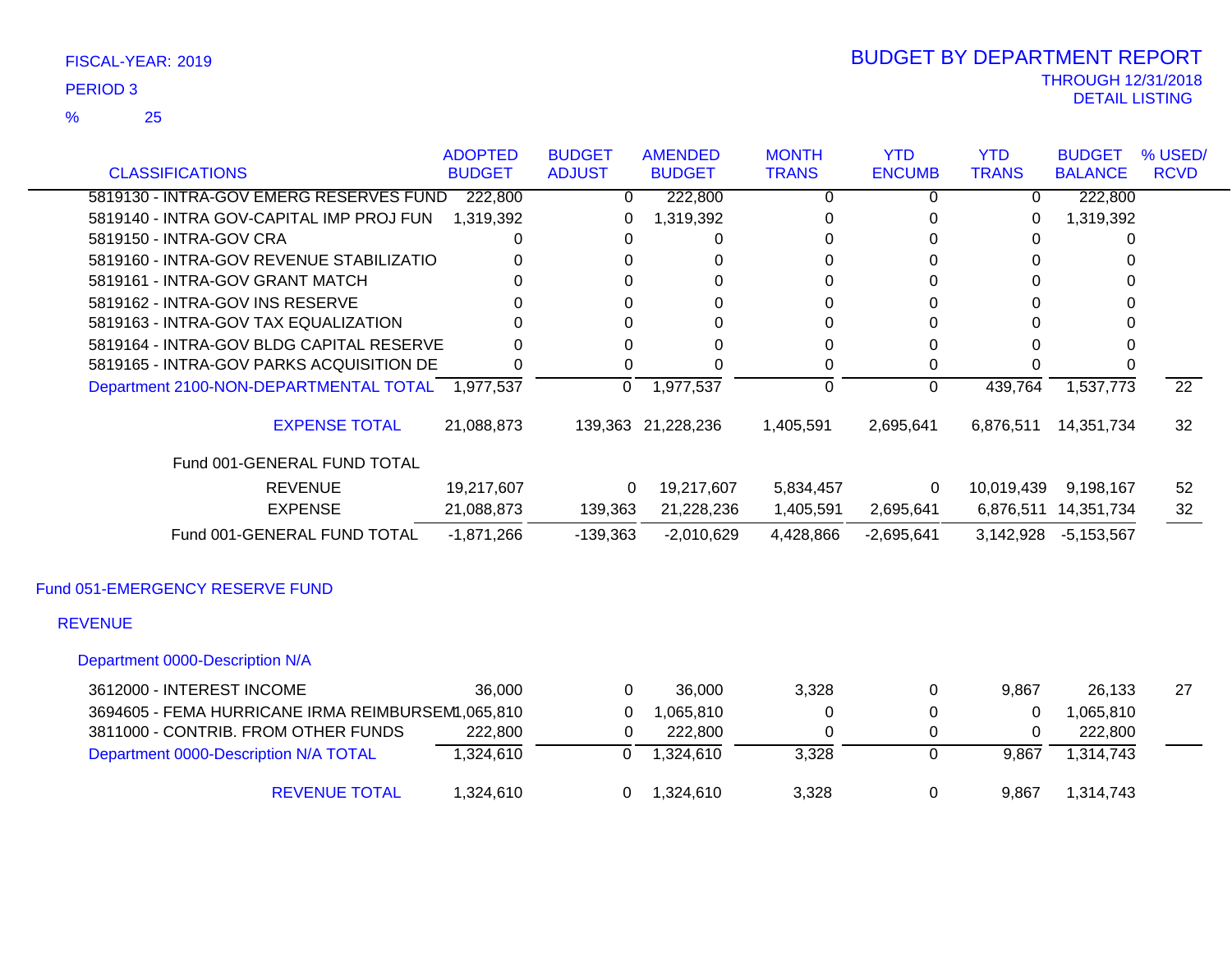| <b>CLASSIFICATIONS</b>                   | <b>ADOPTED</b><br><b>BUDGET</b> | <b>BUDGET</b><br><b>ADJUST</b> | <b>AMENDED</b><br><b>BUDGET</b> | <b>MONTH</b><br><b>TRANS</b> | <b>YTD</b><br><b>ENCUMB</b> | <b>YTD</b><br><b>TRANS</b> | % USED/<br><b>BUDGET</b><br><b>BALANCE</b><br><b>RCVD</b> |
|------------------------------------------|---------------------------------|--------------------------------|---------------------------------|------------------------------|-----------------------------|----------------------------|-----------------------------------------------------------|
| <b>EXPENSE</b>                           |                                 |                                |                                 |                              |                             |                            |                                                           |
| Department 1310-CITY MANAGER             |                                 |                                |                                 |                              |                             |                            |                                                           |
| 5131210 - REGULAR                        | 0                               |                                | 0<br>0                          | 0                            | 0                           | 0                          | 0                                                         |
| 5133450 - CONTRACTUAL SERVCS-INFRA       | $\Omega$                        |                                | $\mathbf 0$<br>$\mathbf 0$      | $\mathbf 0$                  | $\Omega$                    | $\Omega$                   | 0                                                         |
| Department 1310-CITY MANAGER TOTAL       | $\Omega$                        |                                | $\Omega$<br>$\Omega$            | $\Omega$                     | $\Omega$                    | $\Omega$                   | $\Omega$                                                  |
| <b>Department 1410-FINANCE</b>           |                                 |                                |                                 |                              |                             |                            |                                                           |
| 5135210 - SUPPLIES                       | 0                               |                                | 0<br>0                          | 0                            | 0                           | 0                          | 0                                                         |
| Department 1410-FINANCE TOTAL            | $\Omega$                        |                                | $\Omega$<br>$\Omega$            | $\overline{0}$               | $\Omega$                    | $\Omega$                   | $\Omega$                                                  |
| Department 1730-STREET MAINTENANCE       |                                 |                                |                                 |                              |                             |                            |                                                           |
| 5413450 - CONTRACTUAL SERVICES           | $\mathbf 0$                     |                                | 0<br>0                          | 0                            | $\mathbf 0$                 | 0                          | 0                                                         |
| Department 1730-STREET MAINTENANCE TOTAL | $\Omega$                        |                                | $\Omega$<br>$\Omega$            | $\overline{0}$               | $\Omega$                    | $\Omega$                   | $\Omega$                                                  |
| Department 1790-ENGINEERING & CONSTRUCTN |                                 |                                |                                 |                              |                             |                            |                                                           |
| 5193450 - CONT. SVCS.                    | 0                               |                                | $\mathbf 0$<br>$\mathbf 0$      | $\mathbf 0$                  | $\mathbf 0$                 | 0                          | 0                                                         |
| Department 1790-ENGINEERING & CONSTRUCTN | $\Omega$                        |                                | $\Omega$<br>$\Omega$            | $\Omega$                     | $\Omega$                    | $\Omega$                   |                                                           |
| Department 1910-POLICE                   |                                 |                                |                                 |                              |                             |                            |                                                           |
| 5215210 - SUPPLIES                       | 0                               |                                | 0<br>0                          | 0                            | 0                           | 0                          | 0                                                         |
| Department 1910-POLICE TOTAL             | $\Omega$                        |                                | $\Omega$<br>$\Omega$            | $\Omega$                     | $\Omega$                    | $\Omega$                   | $\Omega$                                                  |
| Department 2000-PARKS & RECREATION       |                                 |                                |                                 |                              |                             |                            |                                                           |
| 5725210 - SUPPLIES                       | 0                               |                                | 0<br>0                          | 0                            | 0                           | 0                          | 0                                                         |
| Department 2000-PARKS & RECREATION TOTAL | $\Omega$                        |                                | $\Omega$<br>$\Omega$            | $\mathbf 0$                  | $\Omega$                    | $\Omega$                   | $\Omega$                                                  |
| <b>EXPENSE TOTAL</b>                     | 0                               |                                | 0<br>0                          | 0                            | 0                           | 0                          | $\mathbf 0$                                               |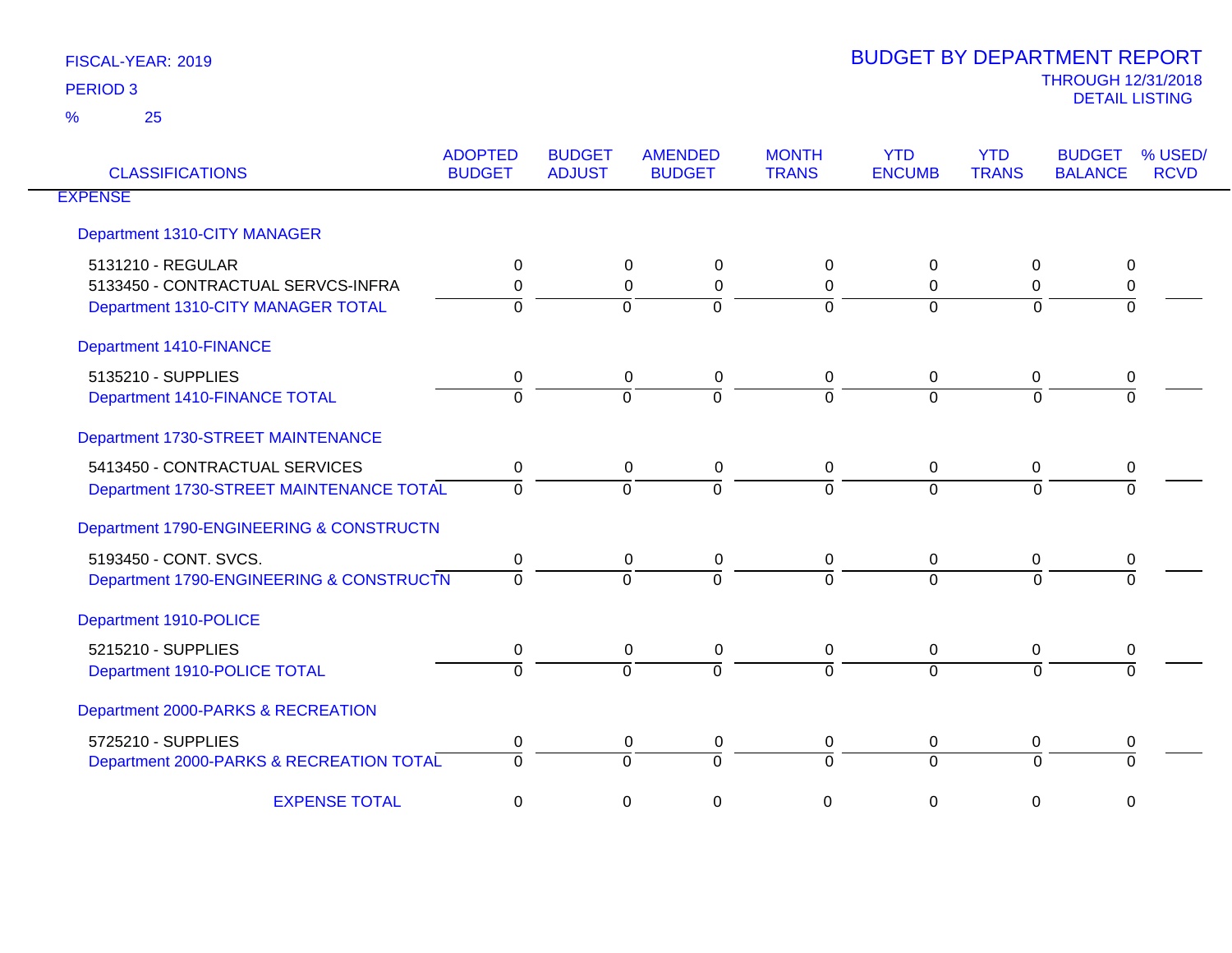| FISCAL-YEAR: 2019 |  |
|-------------------|--|
|                   |  |

25 %

## THROUGH 12/31/2018 DETAIL LISTING PERIOD <sup>3</sup> 2019 BUDGET BY DEPARTMENT REPORT

|                                                                 | <b>ADOPTED</b> | <b>BUDGET</b> |                | <b>AMENDED</b>   | <b>MONTH</b>     | <b>YTD</b>     | <b>YTD</b>     | <b>BUDGET</b>  | % USED/     |
|-----------------------------------------------------------------|----------------|---------------|----------------|------------------|------------------|----------------|----------------|----------------|-------------|
| <b>CLASSIFICATIONS</b><br>Fund 051-EMERGENCY RESERVE FUND TOTAL | <b>BUDGET</b>  | <b>ADJUST</b> |                | <b>BUDGET</b>    | <b>TRANS</b>     | <b>ENCUMB</b>  | <b>TRANS</b>   | <b>BALANCE</b> | <b>RCVD</b> |
|                                                                 |                |               |                |                  |                  |                |                |                |             |
| <b>REVENUE</b>                                                  | 1,324,610      |               | 0              | 1,324,610        | 3,328            | $\mathbf 0$    | 9,867          | 1,314,743      |             |
| <b>EXPENSE</b>                                                  | $\Omega$       |               | 0              | 0                | 0                | 0              | 0              | $\overline{0}$ | 32          |
| Fund 051-EMERGENCY RESERVE FUND TOTAL                           | 1,324,610      |               | $\mathbf 0$    | 1,324,610        | 3,328            | $\pmb{0}$      | 9,867          | 1,314,743      |             |
| Fund 106-STATE GRANT FUND                                       |                |               |                |                  |                  |                |                |                |             |
| <b>REVENUE</b>                                                  |                |               |                |                  |                  |                |                |                |             |
| Department 0000-Description N/A                                 |                |               |                |                  |                  |                |                |                |             |
| 3371000 - GENERAL GOVERNMENT                                    | 0              |               | $\Omega$       | $\mathbf{0}$     | 0                | $\pmb{0}$      | $\Omega$       | $\Omega$       |             |
| 3612000 - INTEREST INCOME                                       | 0              |               | $\Omega$       | $\mathbf{0}$     | 422              | 0              | 1,251          | $-1,251$       |             |
| 3699201 - MISC. OTHERS                                          | 0              |               | 0              | 0                | 0                | 0              | $\Omega$       | 0              |             |
| Department 0000-Description N/A TOTAL                           | ō              |               | $\overline{0}$ | $\mathbf 0$      | $\overline{422}$ | $\mathbf 0$    | 1,251          | $-1,251$       |             |
| Department 2001-FRDAP FUCHS PARK PROJECT                        |                |               |                |                  |                  |                |                |                |             |
| 3311000 - REVENUE                                               | $\pmb{0}$      |               | 0              | $\boldsymbol{0}$ | $\boldsymbol{0}$ | $\mathbf 0$    | $\mathbf 0$    | 0              |             |
| 3341000 - REVENUE                                               | 0              |               | $\Omega$       | 0                | 0                | 0              | $\Omega$       | 0              |             |
| Department 2001-FRDAP FUCHS PARK PROJECT                        | ō              |               | $\overline{0}$ | $\overline{0}$   | $\Omega$         | $\overline{0}$ | $\Omega$       | $\overline{0}$ |             |
| Department 2002-FRDAP-DANTE FASCELL PARK                        |                |               |                |                  |                  |                |                |                |             |
| 3341000 - REVENUE                                               | 0              |               | 0              | 0                | 0                | 0              | 0              | 0              |             |
| Department 2002-FRDAP-DANTE FASCELL PARK                        | $\overline{0}$ |               | $\overline{0}$ | $\overline{0}$   | $\mathbf 0$      | $\overline{0}$ | $\overline{0}$ | $\mathbf 0$    |             |
| Department 2003-FRDAP-PALMER PARK                               |                |               |                |                  |                  |                |                |                |             |
|                                                                 |                |               |                |                  |                  |                |                |                |             |
| Department 2003-FRDAP-PALMER PARK                               | $\Omega$       |               | $\mathbf 0$    | $\overline{0}$   | $\Omega$         | $\overline{0}$ | $\Omega$       | $\Omega$       |             |
| 3341000 - REVENUE                                               | 0              |               | 0              | $\mathbf 0$      | 0                | 0              | 0              | 0              |             |

Department 3802-ADA FY 2011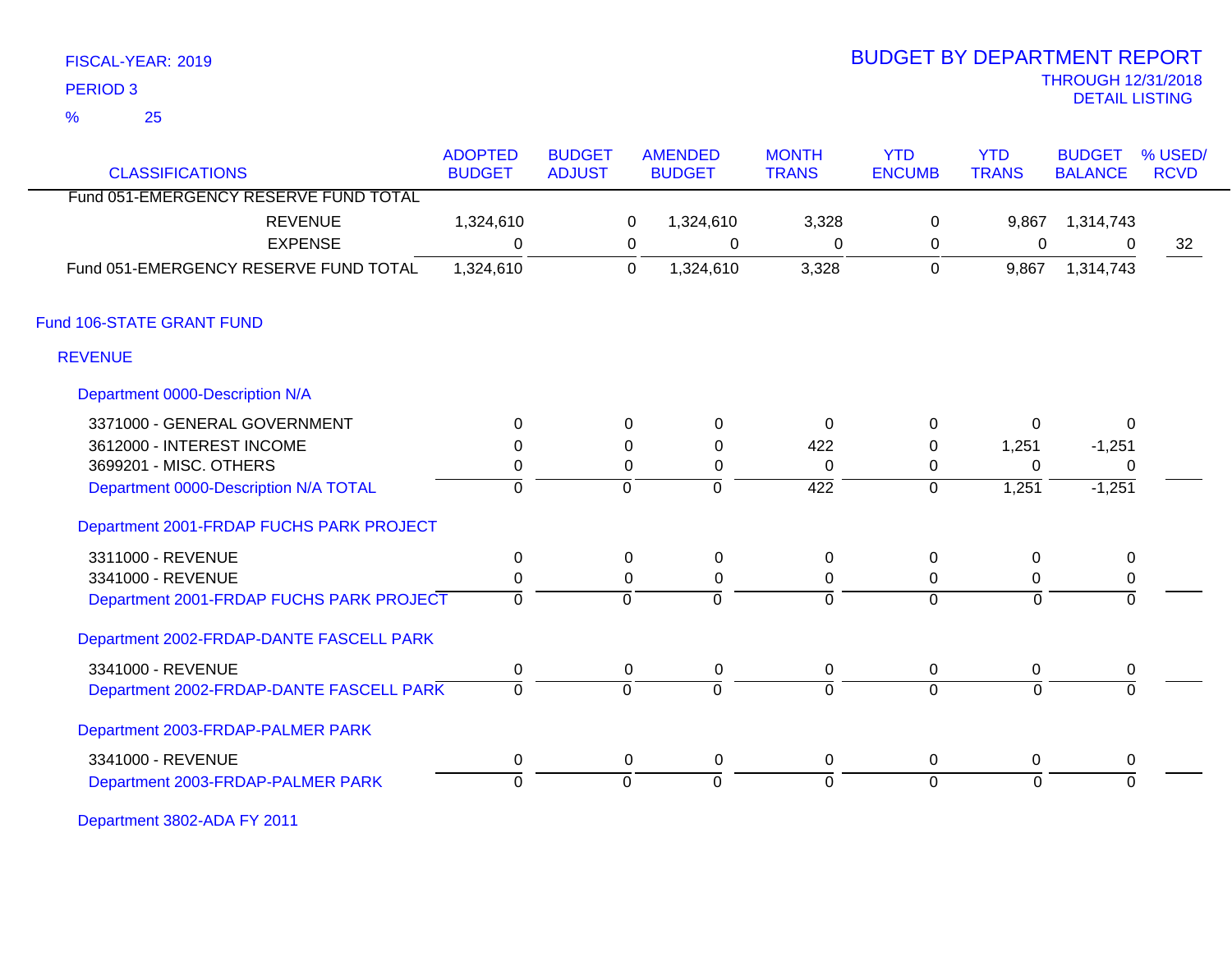| <b>CLASSIFICATIONS</b>                       | <b>ADOPTED</b><br><b>BUDGET</b> | <b>BUDGET</b><br><b>ADJUST</b> | <b>AMENDED</b><br><b>BUDGET</b> | <b>MONTH</b><br><b>TRANS</b> | <b>YTD</b><br><b>ENCUMB</b> | <b>YTD</b><br><b>TRANS</b> | <b>BUDGET</b><br><b>BALANCE</b> | % USED/<br><b>RCVD</b> |
|----------------------------------------------|---------------------------------|--------------------------------|---------------------------------|------------------------------|-----------------------------|----------------------------|---------------------------------|------------------------|
| 3371000 - GENERAL GOVERNMENT                 | 0                               | $\overline{0}$                 | 0                               | $\overline{0}$               | 0                           | $\overline{0}$             | $\overline{0}$                  |                        |
| Department 3802-ADA FY 2011 TOTAL            | $\Omega$                        | $\Omega$                       | $\Omega$                        | $\overline{0}$               | $\Omega$                    | $\Omega$                   | $\overline{0}$                  |                        |
| Department 3901-FDEP-TWIN LAKES GRANT        |                                 |                                |                                 |                              |                             |                            |                                 |                        |
| 3341000 - REVENUE                            | 0                               | 0                              | 0                               | 0                            | $\mathbf 0$                 | 0                          | 0                               |                        |
| Department 3901-FDEP-TWIN LAKES GRANT TOTAL  | $\Omega$                        | $\Omega$                       | $\Omega$                        | $\Omega$                     | $\Omega$                    | $\Omega$                   | $\overline{0}$                  |                        |
| Department 3902-FDEP Drainage Phase VI       |                                 |                                |                                 |                              |                             |                            |                                 |                        |
| 3341000 - REVENUE                            | 0                               | 100,000                        | 100,000                         | 0                            | $\mathbf 0$                 | $\pmb{0}$                  | 100,000                         |                        |
| Department 3902-FDEP Drainage Phase VI TOTAL | $\Omega$                        | 100,000                        | 100,000                         | 0                            | $\mathbf 0$                 | $\mathbf 0$                | 100,000                         |                        |
| Department 7001-FDOT-USF-BICYCLE SAFETY      |                                 |                                |                                 |                              |                             |                            |                                 |                        |
| 3341000 - REVENUE                            | 0                               | 0                              | 0                               | 0                            | 0                           | 0                          | 0                               |                        |
| Department 7001-FDOT-USF-BICYCLE SAFETY      | 0                               | $\Omega$                       | $\Omega$                        | $\overline{0}$               | $\Omega$                    | $\overline{0}$             | $\overline{0}$                  |                        |
| Department 7002-FDOT-USF-BICYCLE SAFETY      |                                 |                                |                                 |                              |                             |                            |                                 |                        |
| 3341000 - REVENUE                            | 0                               | 0                              | $\pmb{0}$                       | $\pmb{0}$                    | $\mathbf 0$                 | $\mathbf 0$                | $\pmb{0}$                       |                        |
| Department 7002-FDOT-USF-BICYCLE SAFETY      | $\overline{0}$                  | $\Omega$                       | $\Omega$                        | $\Omega$                     | $\Omega$                    | $\Omega$                   | $\Omega$                        |                        |
| <b>REVENUE TOTAL</b>                         | $\mathbf{0}$                    | 100,000                        | 100,000                         | 422                          | 0                           | 1,251                      | 98,749                          |                        |
| <b>EXPENSE</b>                               |                                 |                                |                                 |                              |                             |                            |                                 |                        |
| Department 2001-FRDAP FUCHS PARK PROJECT     |                                 |                                |                                 |                              |                             |                            |                                 |                        |
| 5723450 - CONTRACTUAL                        | 0                               | 0                              | 0                               | 0                            | 0                           | 0                          | 0                               |                        |
| Department 2001-FRDAP FUCHS PARK PROJECT     | $\Omega$                        | $\Omega$                       | $\Omega$                        | $\Omega$                     | $\Omega$                    | $\Omega$                   | $\Omega$                        |                        |
| Department 2002-FRDAP-DANTE FASCELL PARK     |                                 |                                |                                 |                              |                             |                            |                                 |                        |
| 5726450 - MATCHING CONTRIBUTION              | 0                               | 0                              | 0                               | 0                            | 0                           | $\pmb{0}$                  | 0                               |                        |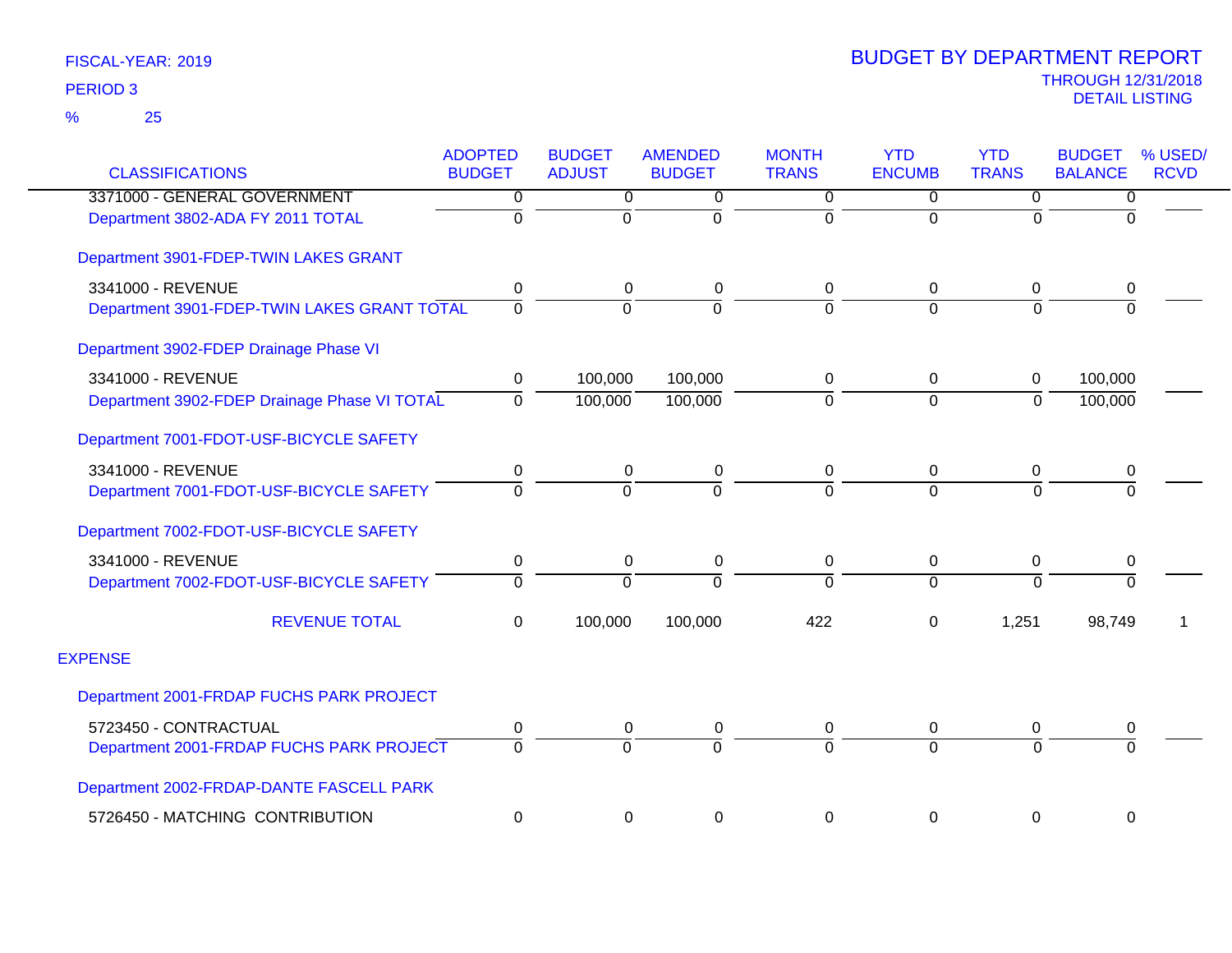25 %

| <b>CLASSIFICATIONS</b>                       | <b>ADOPTED</b><br><b>BUDGET</b> | <b>BUDGET</b><br><b>ADJUST</b> | <b>AMENDED</b><br><b>BUDGET</b> | <b>MONTH</b><br><b>TRANS</b> | <b>YTD</b><br><b>ENCUMB</b> | <b>YTD</b><br><b>TRANS</b> | <b>BUDGET</b><br><b>BALANCE</b> | % USED/<br><b>RCVD</b> |
|----------------------------------------------|---------------------------------|--------------------------------|---------------------------------|------------------------------|-----------------------------|----------------------------|---------------------------------|------------------------|
| Department 2002-FRDAP-DANTE FASCELL PARK     | 0                               | $\Omega$                       | $\overline{0}$                  | $\Omega$                     | 0                           | $\overline{0}$             | $\Omega$                        |                        |
| Department 2003-FRDAP-PALMER PARK            |                                 |                                |                                 |                              |                             |                            |                                 |                        |
| 5726450 - MATCHING CONTRIBUTION              | 0                               | $\pmb{0}$                      | 0                               | $\Omega$                     | 0                           | 0                          | 0                               |                        |
| Department 2003-FRDAP-PALMER PARK            | $\mathbf 0$                     | $\Omega$                       | $\Omega$                        | $\Omega$                     | $\Omega$                    | $\Omega$                   | $\Omega$                        |                        |
| Department 3303-CDBG SW 66 ST IMPROV PHASE   |                                 |                                |                                 |                              |                             |                            |                                 |                        |
| 5416440 - CAPITAL IMPROVEMENTS               | 0                               | 0                              | 0                               | 0                            | 0                           | 0                          | 0                               |                        |
| Department 3303-CDBG SW 66 ST IMPROV PHASE   | $\overline{0}$                  | $\Omega$                       | $\overline{0}$                  | $\Omega$                     | $\Omega$                    | $\Omega$                   | $\Omega$                        |                        |
| Department 3901-FDEP-TWIN LAKES GRANT        |                                 |                                |                                 |                              |                             |                            |                                 |                        |
| 5413100 - PROFESSIONAL SERVICES              | 0                               | 0                              | $\Omega$                        | $\Omega$                     | $\Omega$                    | $\Omega$                   | 0                               |                        |
| 5413450 - CONTRACTUAL SERVICES               | 0                               | 0                              | 0                               | 0                            | 0                           | 0                          | 0                               |                        |
| Department 3901-FDEP-TWIN LAKES GRANT TOTAL  | $\overline{0}$                  | $\Omega$                       | $\Omega$                        | $\Omega$                     | $\Omega$                    | $\Omega$                   | $\Omega$                        |                        |
| Department 3902-FDEP Drainage Phase VI       |                                 |                                |                                 |                              |                             |                            |                                 |                        |
| 5416490 - CONSTRUCTIONS PROJECTS             | 0                               | 100,000                        | 100,000                         | 0                            | 100,000                     | 100,000                    | 0                               | 100                    |
| Department 3902-FDEP Drainage Phase VI TOTAL | $\mathbf{0}$                    | 100,000                        | 100,000                         | $\Omega$                     | 100,000                     | 100,000                    | 0                               | 100                    |
| Department 7001-FDOT-USF-BICYCLE SAFETY      |                                 |                                |                                 |                              |                             |                            |                                 |                        |
| 5211410 - OVERTIME                           | 0                               | 0                              | 0                               | 0                            | 0                           | 0                          | 0                               |                        |
| Department 7001-FDOT-USF-BICYCLE SAFETY      | $\mathbf 0$                     | $\Omega$                       | $\Omega$                        | $\Omega$                     | $\Omega$                    | $\Omega$                   | $\Omega$                        |                        |
| Department 7002-FDOT-USF-BICYCLE SAFETY      |                                 |                                |                                 |                              |                             |                            |                                 |                        |
| 5211410 - OVERTIME                           | 0                               | 0                              | 0                               | 0                            | 0                           | 0                          | 0                               |                        |
| Department 7002-FDOT-USF-BICYCLE SAFETY      | $\overline{0}$                  | $\overline{0}$                 | $\overline{0}$                  | $\Omega$                     | $\Omega$                    | $\Omega$                   | $\Omega$                        |                        |
| <b>EXPENSE TOTAL</b>                         | 0                               | 100,000                        | 100,000                         | 0                            | 100,000                     | 100,000                    | 0                               | 100                    |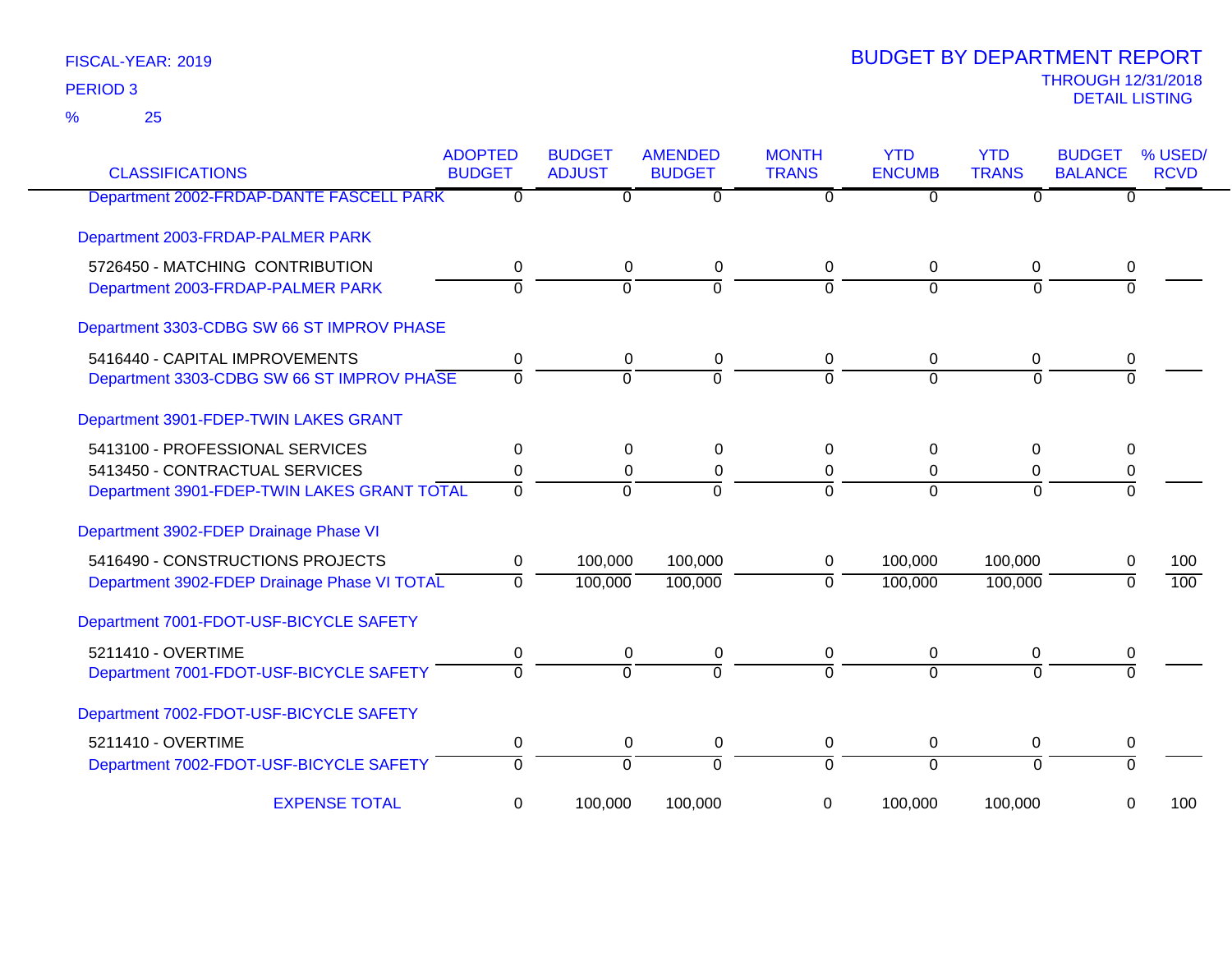|   | <b>PERIOD 3</b>                       |                |                |                |              |                |              | <b>THROUGH 12/31/2018</b><br><b>DETAIL LISTING</b> |                |
|---|---------------------------------------|----------------|----------------|----------------|--------------|----------------|--------------|----------------------------------------------------|----------------|
| % | 25                                    |                |                |                |              |                |              |                                                    |                |
|   |                                       | <b>ADOPTED</b> | <b>BUDGET</b>  | <b>AMENDED</b> | <b>MONTH</b> | <b>YTD</b>     | <b>YTD</b>   | <b>BUDGET</b>                                      | % USED/        |
|   | <b>CLASSIFICATIONS</b>                | <b>BUDGET</b>  | <b>ADJUST</b>  | <b>BUDGET</b>  | <b>TRANS</b> | <b>ENCUMB</b>  | <b>TRANS</b> | <b>BALANCE</b>                                     | <b>RCVD</b>    |
|   | Fund 106-STATE GRANT FUND TOTAL       |                |                |                |              |                |              |                                                    |                |
|   | <b>REVENUE</b>                        | 0              | 100,000        | 100,000        | 422          | 0              | 1,251        | 98,749                                             | $\mathbf 1$    |
|   | <b>EXPENSE</b>                        | 0              | 100,000        | 100,000        | 0            | 100,000        | 100,000      | 0                                                  | 100            |
|   | Fund 106-STATE GRANT FUND TOTAL       | $\mathbf{0}$   | $\overline{0}$ | $\mathbf 0$    | 422          | $-100,000$     | $-98,749$    | 98,749                                             |                |
|   | Fund 111-STORM WATER DRAIN TRUST      |                |                |                |              |                |              |                                                    |                |
|   | <b>REVENUE</b>                        |                |                |                |              |                |              |                                                    |                |
|   | Department 0000-Description N/A       |                |                |                |              |                |              |                                                    |                |
|   | 3143000 - UTILITY TAX-WATER           | 10,000         | $\pmb{0}$      | 10,000         | $\mathbf 0$  | $\mathbf 0$    | 278          | 9,722                                              | $\overline{2}$ |
|   | 3301000 - INTERGOVERNMENTAL REVENUE   | 375,000        | $\mathbf 0$    | 375,000        | 22,458       | 0              | 22,458       | 352,542                                            | 5              |
|   | 3612000 - INTEREST INCOME             | 4,000          | $\mathbf 0$    | 4,000          | 913          | 0              | 2,627        | 1,373                                              | 65             |
|   | 3699201 - MISC. OTHERS                | 0              | 0              | 0              | 0            | 0              | 0            | 0                                                  |                |
|   | Department 0000-Description N/A TOTAL | 389,000        | $\overline{0}$ | 389,000        | 23,371       | $\overline{0}$ | 25,363       | 363,637                                            | $\overline{6}$ |
|   | <b>REVENUE TOTAL</b>                  | 389,000        | 0              | 389,000        | 23,371       | $\mathbf 0$    | 25,363       | 363,637                                            | 6              |
|   | <b>EXPENSE</b>                        |                |                |                |              |                |              |                                                    |                |
|   | Department 1730-STREET MAINTENANCE    |                |                |                |              |                |              |                                                    |                |
|   | 5411210 - REGULAR                     | 39,099         | 0              | 39,099         | 3,329        | 0              | 8,544        | 30,555                                             | 21             |
|   | 5411410 - OVERTIME                    | 0              | 0              | $\mathbf 0$    | 0            | 0              | 0            | 0                                                  |                |
|   | 5412110 - F.I.C.A.                    | 2,991          | $\Omega$       | 2,991          | 254          | $\Omega$       | 652          | 2,339                                              | 21             |
|   | 5412210 - PENSION PLAN CONTRIBUTION   | 2,101          | 0              | 2,101          | 501          | 0              | 501          | 1,600                                              | 23             |
|   | 5412310 - GROUP HEALTH INSURANCE      | 7,638          | 0              | 7,638          | 572          | 0              | 1,423        | 6,215                                              | 18             |
|   | 5412410 - WORKERS' COMPENSATION       | 5,150          | 0              | 5,150          | 272          | $\Omega$       | 1,363        | 3,787                                              | 26             |
|   | 5413450 - CONTRACTUAL SERVICES        | 149,045        | 45,356         | 194,401        | 1,344        | 46,987         | 65,700       | 128,701                                            | 33             |
|   | 5416490 - CONSTRUCTIONS PROJECTS      | 50,000         | 105,115        | 155,115        | 0            | 105,115        | 105,115      | 50,000                                             | 67             |
|   | 5417100 - BOND SERVICE- PRINCIPAL     | 27,039         | $\Omega$       | 27,039         | 0            | $\Omega$       | 0            | 27,039                                             |                |

5417200 - INTEREST EXPENSE 1,500 0 1,500 0 0 0 1,500

# BUDGET BY DEPARTMENT REPORT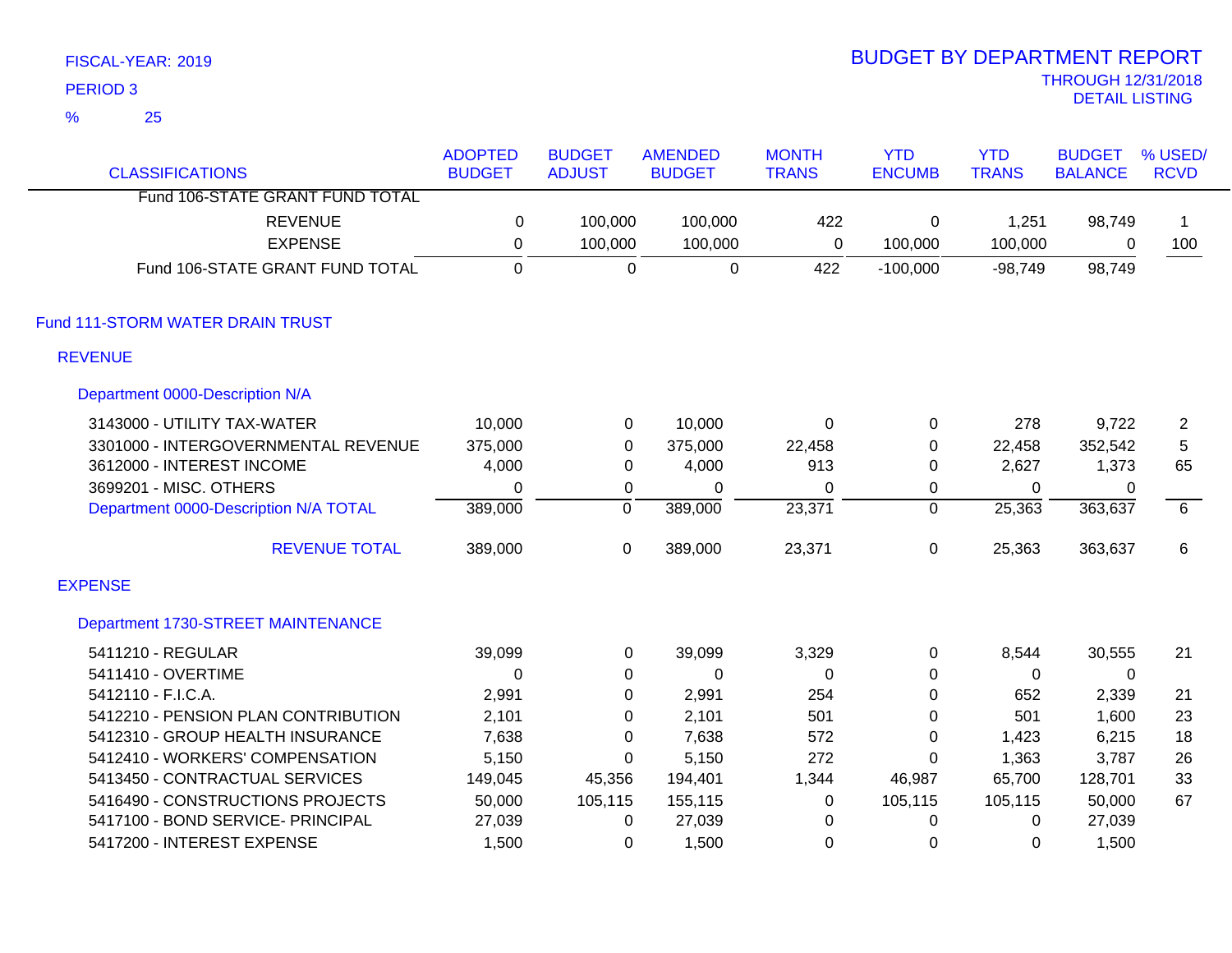## 25 %

|                                          | <b>ADOPTED</b> | <b>BUDGET</b> | <b>AMENDED</b> | <b>MONTH</b>   | <b>YTD</b>     | <b>YTD</b>   | <b>BUDGET</b>  | % USED/         |
|------------------------------------------|----------------|---------------|----------------|----------------|----------------|--------------|----------------|-----------------|
| <b>CLASSIFICATIONS</b>                   | <b>BUDGET</b>  | <b>ADJUST</b> | <b>BUDGET</b>  | <b>TRANS</b>   | <b>ENCUMB</b>  | <b>TRANS</b> | <b>BALANCE</b> | <b>RCVD</b>     |
| 5819120 - INTRA-GOV TRANSFER-DEBT SERVIC | 150,000        | 0             | 150,000        | 0              | $\overline{0}$ | $\mathbf 0$  | 150,000        |                 |
| Department 1730-STREET MAINTENANCE TOTAL | 434,563        | 150,471       | 585,034        | 6,272          | 152,102        | 183,298      | 401,736        | 31              |
| <b>EXPENSE TOTAL</b>                     | 434,563        | 150,471       | 585,034        | 6,272          | 152,102        | 183,298      | 401,736        | 31              |
| Fund 111-STORM WATER DRAIN TRUST TOTAL   |                |               |                |                |                |              |                |                 |
| <b>REVENUE</b>                           | 389,000        | $\mathbf 0$   | 389,000        | 23,371         | $\mathbf 0$    | 25,363       | 363,637        | 6               |
| <b>EXPENSE</b>                           | 434,563        | 150,471       | 585,034        | 6,272          | 152,102        | 183,298      | 401,736        | 31              |
| Fund 111-STORM WATER DRAIN TRUST TOTAL   | $-45,563$      | $-150,471$    | $-196,034$     | 17,099         | $-152,102$     | $-157,935$   | $-38,099$      |                 |
| Fund 112-2ND LOCAL OPTION GAS TRST       |                |               |                |                |                |              |                |                 |
| <b>REVENUE</b>                           |                |               |                |                |                |              |                |                 |
| Department 0000-Description N/A          |                |               |                |                |                |              |                |                 |
| 3121000 - LOCAL OPTION TAXES             | 73,686         | 0             | 73,686         | 4,393          | 0              | 16,364       | 57,322         | 22              |
| 3301000 - INTERGOVERNMENTAL REVENUE      | 0              | 0             | 0              | 0              | 0              | 0            | 0              |                 |
| 3612000 - INTEREST INCOME                | 1,500          | 0             | 1,500          | 192            | 0              | 570          | 930            | 38              |
| Department 0000-Description N/A TOTAL    | 75,186         | $\Omega$      | 75,186         | 4,585          | $\Omega$       | 16,934       | 58,252         | $\overline{22}$ |
| <b>REVENUE TOTAL</b>                     | 75,186         | $\pmb{0}$     | 75,186         | 4,585          | 0              | 16,934       | 58,252         | 22              |
| <b>EXPENSE</b>                           |                |               |                |                |                |              |                |                 |
| Department 1730-STREET MAINTENANCE       |                |               |                |                |                |              |                |                 |
| 5416210 - INFRASTRUCTURE PROJECTS        | 85,000         | 83,128        | 168,128        | 0              | 168,128        | 168,128      | 0              | 100             |
| Department 1730-STREET MAINTENANCE TOTAL | 85,000         | 83,128        | 168,128        | $\overline{0}$ | 168,128        | 168,128      | $\overline{0}$ | 100             |
| <b>EXPENSE TOTAL</b>                     | 85,000         | 83,128        | 168,128        | $\mathbf 0$    | 168,128        | 168,128      | 0              | 100             |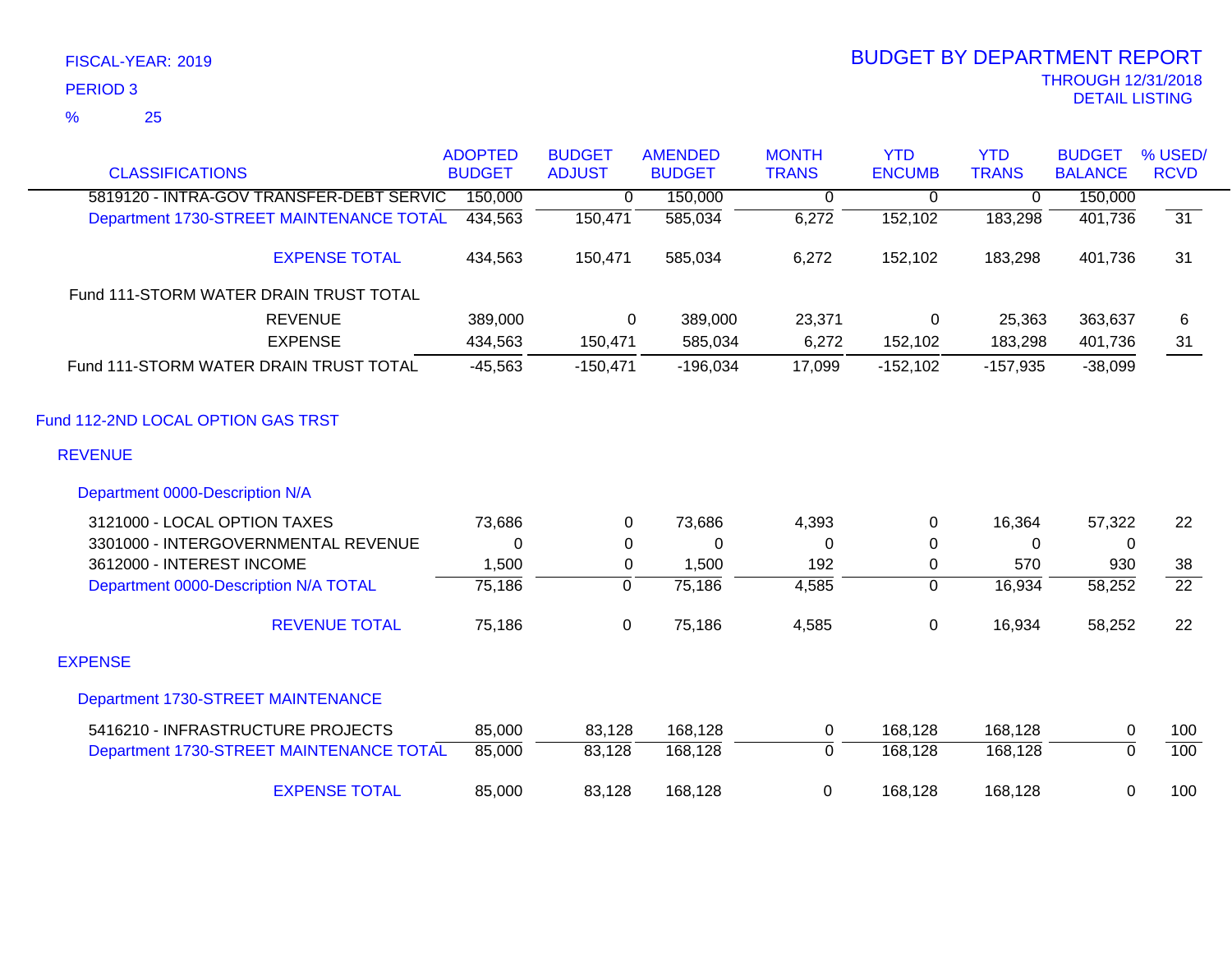| FISCAL-YEAR: 2019 | <b>BUDGET BY DEPARTMENT REPORT</b> |
|-------------------|------------------------------------|
| <b>PERIOD 3</b>   | <b>THROUGH 12/31/201</b>           |
|                   | <b>DETAIL LISTING</b>              |
| $\%$<br>- 25      |                                    |

## THROUGH 12/31/2018 BUDGET BY DEPARTMENT REPORT

| <b>CLASSIFICATIONS</b>                       | <b>ADOPTED</b><br><b>BUDGET</b> | <b>BUDGET</b><br><b>ADJUST</b> | <b>AMENDED</b><br><b>BUDGET</b> | <b>MONTH</b><br><b>TRANS</b> | <b>YTD</b><br><b>ENCUMB</b> | <b>YTD</b><br><b>TRANS</b> | <b>BUDGET</b><br><b>BALANCE</b> | % USED/<br><b>RCVD</b> |
|----------------------------------------------|---------------------------------|--------------------------------|---------------------------------|------------------------------|-----------------------------|----------------------------|---------------------------------|------------------------|
| Fund 112-2ND LOCAL OPTION GAS TRST TOTAL     |                                 |                                |                                 |                              |                             |                            |                                 |                        |
| <b>REVENUE</b>                               | 75,186                          | 0                              | 75,186                          | 4,585                        | 0                           | 16,934                     | 58,252                          | 22                     |
| <b>EXPENSE</b>                               | 85,000                          | 83,128                         | 168,128                         | 0                            | 168,128                     | 168,128                    | 0                               | 100                    |
| Fund 112-2ND LOCAL OPTION GAS TRST TOTAL     | $-9,814$                        | $-83,128$                      | $-92,942$                       | 4,585                        | $-168,128$                  | $-151,194$                 | 58,252                          |                        |
| Fund 114-LOCAL GRANTS FUND                   |                                 |                                |                                 |                              |                             |                            |                                 |                        |
| <b>REVENUE</b>                               |                                 |                                |                                 |                              |                             |                            |                                 |                        |
| Department 0000-Description N/A              |                                 |                                |                                 |                              |                             |                            |                                 |                        |
| 3371000 - GENERAL GOVERNMENT                 | $\pmb{0}$                       | $\mathbf 0$                    | $\pmb{0}$                       | $\mathsf 0$                  | $\overline{0}$              | $\overline{0}$             | $\pmb{0}$                       |                        |
| Department 0000-Description N/A TOTAL        | $\overline{0}$                  | $\Omega$                       | $\Omega$                        | $\overline{0}$               | $\overline{0}$              | $\Omega$                   |                                 |                        |
| Department 3001-SNP-MURRAY PARK POOL         |                                 |                                |                                 |                              |                             |                            |                                 |                        |
| 3371000 - GENERAL GOVERNMENT                 | $\pmb{0}$                       | 0                              | 0                               | 0                            | $\overline{0}$              | $\pmb{0}$                  | 0                               |                        |
| Department 3001-SNP-MURRAY PARK POOL TOTAL   | $\overline{0}$                  | $\overline{0}$                 | $\overline{0}$                  | $\overline{0}$               | $\overline{0}$              | $\Omega$                   |                                 |                        |
| Department 3101-HFSF-Complete Streets Policy |                                 |                                |                                 |                              |                             |                            |                                 |                        |
| 3661000 - REVENUE                            | 0                               | 0                              | 0                               | 0                            | $\mathbf 0$                 | 0                          | 0                               |                        |
| Department 3101-HFSF-Complete Streets Policy | $\overline{0}$                  | ō                              | ō                               | $\overline{0}$               | $\overline{0}$              | $\overline{0}$             | $\Omega$                        |                        |
| Department 3604-MDC SCHOOL & SR MEALS        |                                 |                                |                                 |                              |                             |                            |                                 |                        |
| 3371000 - GENERAL GOVERNMENT                 | 0                               | 0                              | 0                               | 0                            | 0                           | 0                          | 0                               |                        |
| Department 3604-MDC SCHOOL & SR MEALS        | $\overline{0}$                  | $\overline{0}$                 | $\overline{0}$                  | $\overline{0}$               | $\overline{0}$              | $\overline{0}$             |                                 |                        |
| Department 3605-MDC SCHOOL & SR MEALS        |                                 |                                |                                 |                              |                             |                            |                                 |                        |
| 3371000 - GENERAL GOVERNMENT                 | 0                               | 0                              | 0                               | 0                            | 0                           | 0                          | 0                               |                        |
| Department 3605-MDC SCHOOL & SR MEALS        | $\overline{0}$                  | ō                              | ō                               | 0                            | $\overline{0}$              | $\overline{0}$             | $\overline{0}$                  |                        |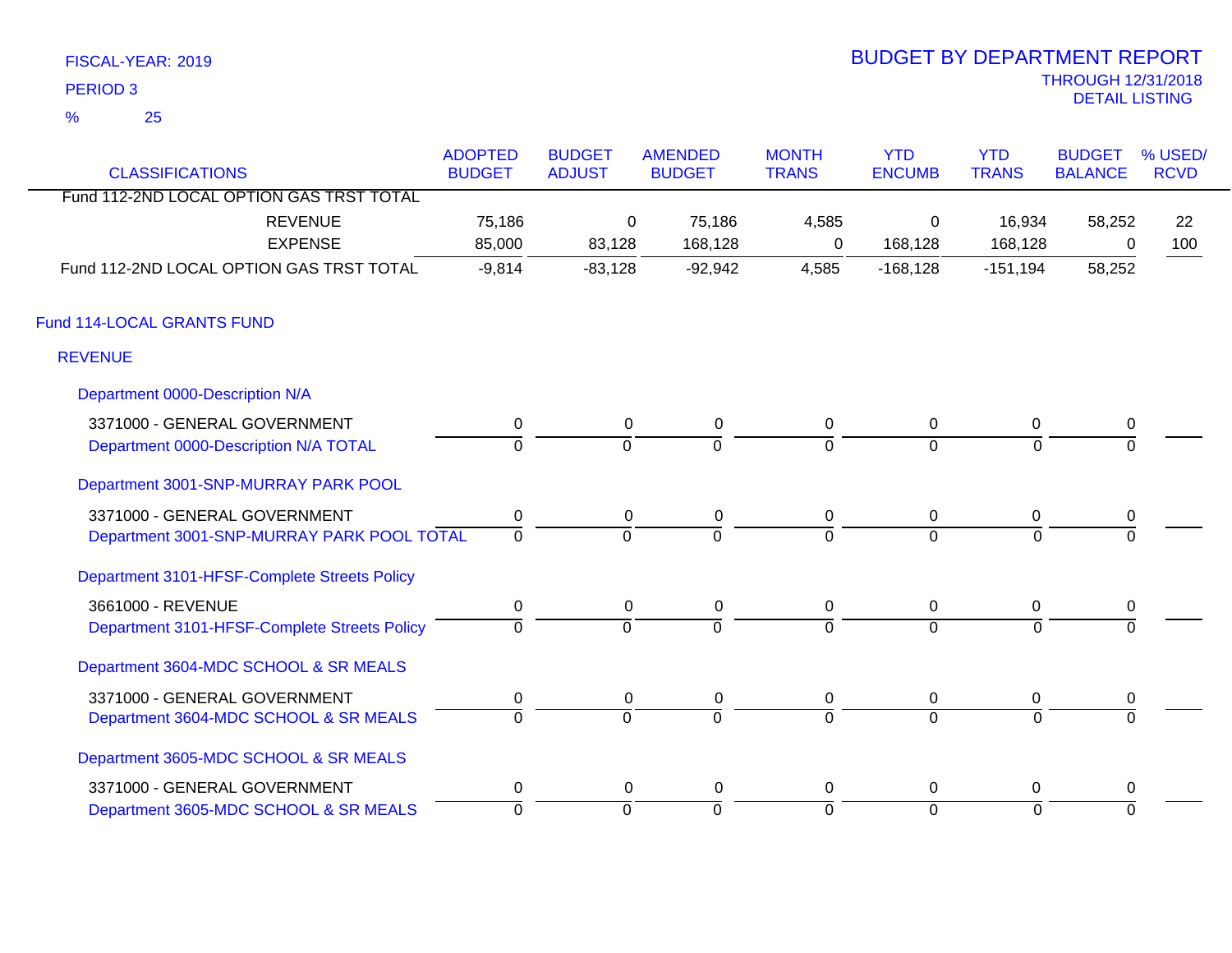|                                           | <b>ADOPTED</b> | <b>BUDGET</b>  | <b>AMENDED</b> | <b>MONTH</b>   | <b>YTD</b>     | <b>YTD</b>     | <b>BUDGET</b>  | % USED/     |
|-------------------------------------------|----------------|----------------|----------------|----------------|----------------|----------------|----------------|-------------|
| <b>CLASSIFICATIONS</b>                    | <b>BUDGET</b>  | <b>ADJUST</b>  | <b>BUDGET</b>  | <b>TRANS</b>   | <b>ENCUMB</b>  | <b>TRANS</b>   | <b>BALANCE</b> | <b>RCVD</b> |
| Department 3606-MDC SCHOOL & SR MEALS     |                |                |                |                |                |                |                |             |
| 3371000 - GENERAL GOVERNMENT              | 0              | 0              | 0              | 0              | 0              | 0              | 0              |             |
| Department 3606-MDC SCHOOL & SR MEALS     | $\overline{0}$ | $\overline{0}$ | $\overline{0}$ | $\overline{0}$ | $\mathbf 0$    | 0              | $\overline{0}$ |             |
| Department 3607-SR MEAL AMENDMENT TO JUNE |                |                |                |                |                |                |                |             |
| 3371000 - GENERAL GOVERNMENT              | $\mathbf 0$    | $\mathbf 0$    | 0              | 0              | 0              | 0              | 0              |             |
| Department 3607-SR MEAL AMENDMENT TO JUNE | $\overline{0}$ | $\overline{0}$ | ō              | $\overline{0}$ | $\overline{0}$ | $\Omega$       | $\Omega$       |             |
| Department 3608-SR MEAL & AFTER SCHOOL    |                |                |                |                |                |                |                |             |
| 3371000 - GENERAL GOVERNMENT              | 0              | 0              | 0              | 0              | $\mathbf 0$    | 0              | 0              |             |
| Department 3608-SR MEAL & AFTER SCHOOL    | $\Omega$       | $\overline{0}$ | $\overline{0}$ | 7              | $\Omega$       | $\overline{0}$ | $\overline{0}$ |             |
| Department 3609-SR MEAL&AFTER SCH #2 JUL- |                |                |                |                |                |                |                |             |
| 3371000 - GENERAL GOVERNMENT              | 0              | 0              | 0              | 0              | 0              | 0              | 0              |             |
| Department 3609-SR MEAL&AFTER SCH #2 JUL- | $\Omega$       | $\Omega$       | $\overline{0}$ | $\Omega$       | $\Omega$       | $\Omega$       | $\Omega$       |             |
| Department 3610-SR MEAL&AFTER SCH         |                |                |                |                |                |                |                |             |
| 3371000 - GENERAL GOVERNMENT              | $\pmb{0}$      | $\mathbf 0$    | $\pmb{0}$      | 0              | $\mathbf 0$    | $\overline{0}$ | 0              |             |
| Department 3610-SR MEAL&AFTER SCH         | $\Omega$       | $\overline{0}$ | $\Omega$       | $\Omega$       | $\Omega$       | $\Omega$       | $\Omega$       |             |
| Department 3801-ADA-FY2010                |                |                |                |                |                |                |                |             |
| 3371000 - GENERAL GOVERNMENT              | 0              | 0              | $\pmb{0}$      | 0              | 0              | 0              | 0              |             |
| Department 3801-ADA-FY2010 TOTAL          | $\overline{0}$ | $\overline{0}$ | $\overline{0}$ | $\overline{0}$ | $\overline{0}$ | $\overline{0}$ | $\overline{0}$ |             |
| Department 3802-ADA FY 2011               |                |                |                |                |                |                |                |             |
| 3371000 - GENERAL GOVERNMENT              | 0              | 0              | 0              | 0              | 0              | 0              | 0              |             |
| Department 3802-ADA FY 2011 TOTAL         | $\Omega$       | $\overline{0}$ | $\overline{0}$ | $\overline{0}$ | $\Omega$       | $\Omega$       | $\Omega$       |             |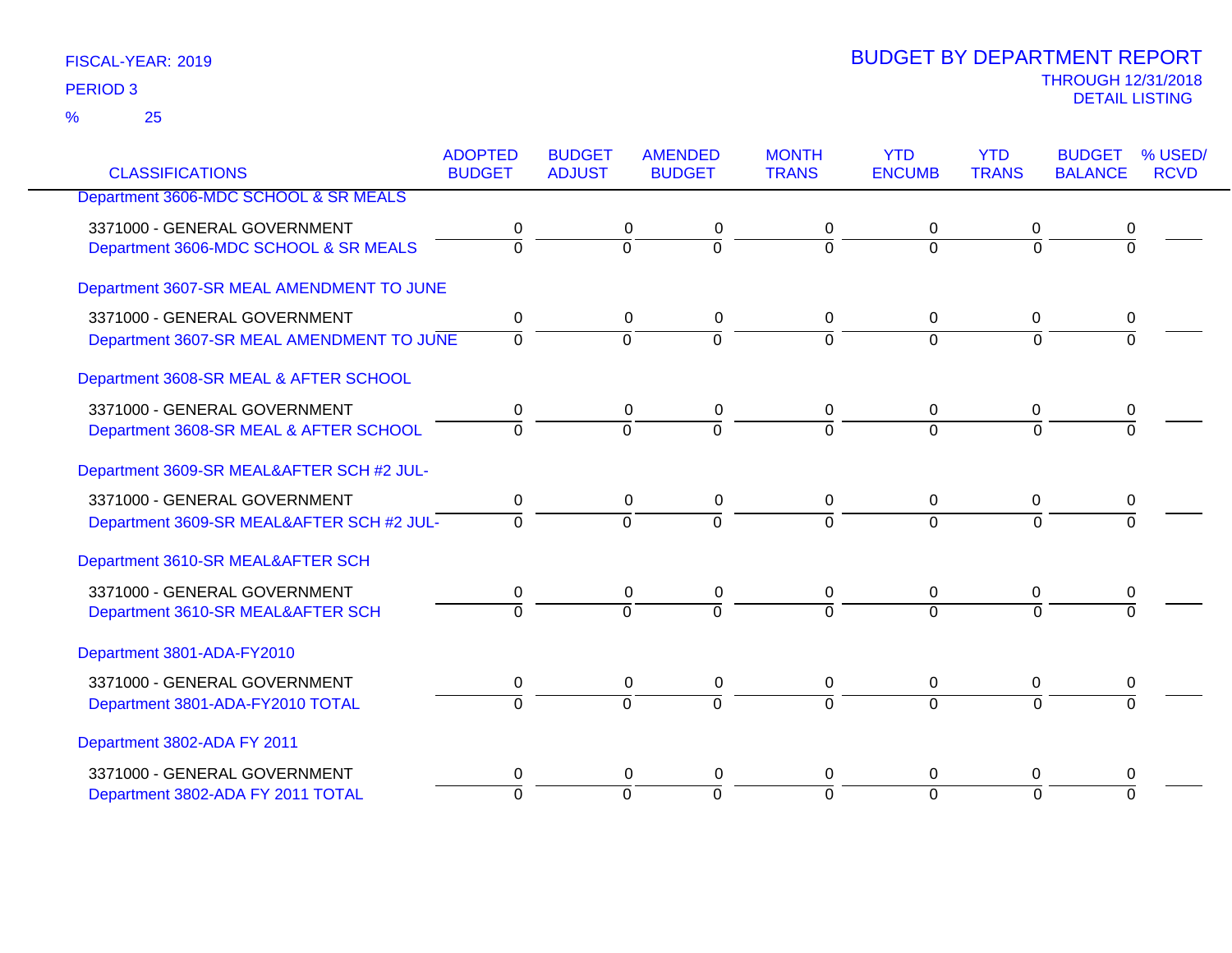25 %

| <b>CLASSIFICATIONS</b>            | <b>ADOPTED</b><br><b>BUDGET</b> | <b>BUDGET</b><br><b>ADJUST</b> | <b>AMENDED</b><br><b>BUDGET</b> | <b>MONTH</b><br><b>TRANS</b> | <b>YTD</b><br><b>ENCUMB</b> | <b>YTD</b><br><b>TRANS</b> | <b>BUDGET</b><br><b>BALANCE</b> | % USED/<br><b>RCVD</b> |
|-----------------------------------|---------------------------------|--------------------------------|---------------------------------|------------------------------|-----------------------------|----------------------------|---------------------------------|------------------------|
|                                   |                                 |                                |                                 |                              |                             |                            |                                 |                        |
| Department 3803-ADA FY 2012       |                                 |                                |                                 |                              |                             |                            |                                 |                        |
| 3371000 - GENERAL GOVERNMENT      | 0                               |                                | 0<br>0                          | 0                            | 0                           | 0                          | 0                               |                        |
| Department 3803-ADA FY 2012 TOTAL | $\overline{0}$                  | $\overline{0}$                 | $\overline{0}$                  | $\overline{0}$               | $\overline{0}$              | $\overline{0}$             | $\overline{0}$                  |                        |
| Department 3804-ADA FY 2013       |                                 |                                |                                 |                              |                             |                            |                                 |                        |
| 3371000 - GENERAL GOVERNMENT      | 0                               |                                | 0<br>$\pmb{0}$                  | 0                            | 0                           | 0                          | 0                               |                        |
| Department 3804-ADA FY 2013 TOTAL | $\overline{0}$                  | $\overline{0}$                 | $\overline{0}$                  | $\overline{0}$               | $\overline{0}$              | $\overline{0}$             | $\overline{0}$                  |                        |
| Department 3805-ADA FY 2013       |                                 |                                |                                 |                              |                             |                            |                                 |                        |
| 3371000 - GENERAL GOVERNMENT      | 0                               |                                | $\pmb{0}$<br>0                  | 0                            | 0                           | 0                          | 0                               |                        |
| Department 3805-ADA FY 2013 TOTAL | $\overline{0}$                  | $\overline{0}$                 | $\overline{0}$                  | $\overline{0}$               | $\overline{0}$              | $\overline{0}$             | $\overline{0}$                  |                        |
| Department 3806-ADA FY 2015       |                                 |                                |                                 |                              |                             |                            |                                 |                        |
| 3371000 - GENERAL GOVERNMENT      | 0                               |                                | $\pmb{0}$<br>0                  | 0                            | 0                           | 0                          | 0                               |                        |
| Department 3806-ADA FY 2015 TOTAL | $\overline{0}$                  | $\overline{0}$                 | $\overline{0}$                  | $\Omega$                     | $\Omega$                    | $\overline{0}$             | $\overline{0}$                  |                        |
| Department 3807-ADA FY 2016       |                                 |                                |                                 |                              |                             |                            |                                 |                        |
| 3371000 - GENERAL GOVERNMENT      | 0                               |                                | $\pmb{0}$<br>0                  | 0                            | 0                           | 0                          | 0                               |                        |
| Department 3807-ADA FY 2016 TOTAL | $\overline{0}$                  | $\Omega$                       | $\overline{0}$                  | $\Omega$                     | $\overline{0}$              | $\Omega$                   | $\overline{0}$                  |                        |
| Department 3808-ADA FY 2017       |                                 |                                |                                 |                              |                             |                            |                                 |                        |
| 3371000 - GENERAL GOVERNMENT      | 0                               |                                | $\pmb{0}$<br>$\pmb{0}$          | 0                            | $\pmb{0}$                   | $\pmb{0}$                  | 0                               |                        |
| Department 3808-ADA FY 2017 TOTAL | $\Omega$                        | $\overline{0}$                 | $\overline{0}$                  | $\Omega$                     | $\Omega$                    | $\Omega$                   | $\overline{0}$                  |                        |
| Department 4010-GOB-WATER & SEWER |                                 |                                |                                 |                              |                             |                            |                                 |                        |
| 3311000 - REVENUE                 | 0                               |                                | $\pmb{0}$<br>$\mathbf 0$        | $\mathbf 0$                  | 0                           | $\mathbf 0$                | 0                               |                        |
| 3371000 - GENERAL GOVERNMENT      | 0                               |                                | $\pmb{0}$<br>0                  | 0                            | $\mathbf 0$                 | 0                          | 0                               |                        |
| Department 4010-GOB-WATER & SEWER | $\Omega$                        | $\overline{0}$                 | $\overline{0}$                  | $\Omega$                     | $\overline{0}$              | $\overline{0}$             | $\overline{0}$                  |                        |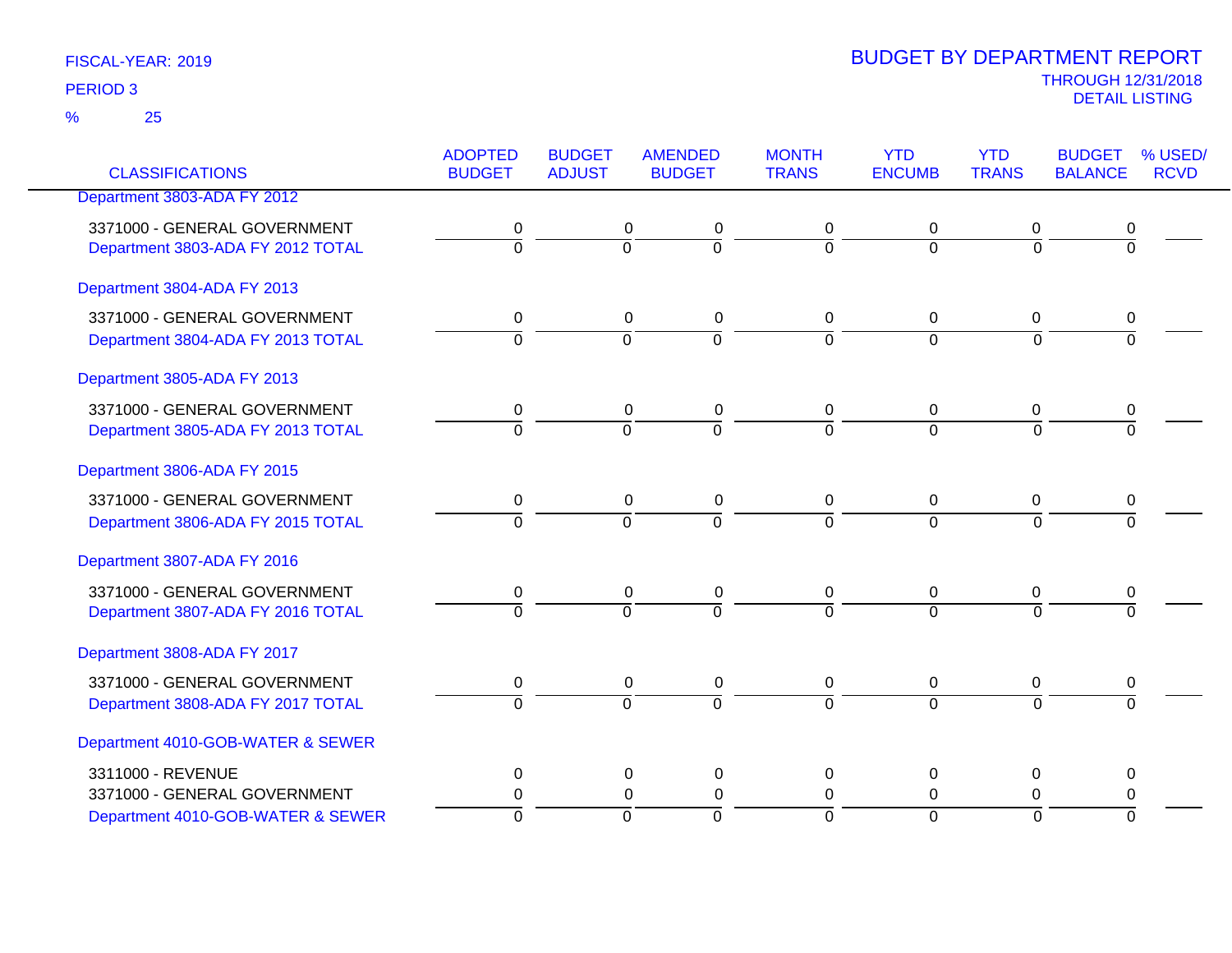25 %

|                                                  | <b>ADOPTED</b> | <b>BUDGET</b>  | <b>AMENDED</b> | <b>MONTH</b>   | <b>YTD</b>     | <b>YTD</b>     | <b>BUDGET</b>  | % USED/     |
|--------------------------------------------------|----------------|----------------|----------------|----------------|----------------|----------------|----------------|-------------|
| <b>CLASSIFICATIONS</b>                           | <b>BUDGET</b>  | <b>ADJUST</b>  | <b>BUDGET</b>  | <b>TRANS</b>   | <b>ENCUMB</b>  | <b>TRANS</b>   | <b>BALANCE</b> | <b>RCVD</b> |
| Department 4011-GOB-Sanitary Sewer Master Plan   |                |                |                |                |                |                |                |             |
| 3371000 - GENERAL GOVERNMENT                     | 0              | 0              | 0              | 0              | 0              | 0              | 0              |             |
| Department 4011-GOB-Sanitary Sewer Master Plan   | $\overline{0}$ | $\overline{0}$ | $\overline{0}$ | $\overline{0}$ | $\mathbf 0$    | $\overline{0}$ | 0              |             |
| Department 4100-VILLAGERS GRANT-                 |                |                |                |                |                |                |                |             |
| 3371000 - GENERAL GOVERNMENT                     | 0              | 0              | $\pmb{0}$      | 0              | $\mathbf 0$    | 0              | 0              |             |
| Department 4100-VILLAGERS GRANT-                 | $\Omega$       | $\mathbf 0$    | $\overline{0}$ | $\Omega$       | $\mathbf 0$    | $\Omega$       | $\Omega$       |             |
| Department 4101-VILLAGERS GRANT-                 |                |                |                |                |                |                |                |             |
| 3371000 - GENERAL GOVERNMENT                     | 0              | 0              | 0              | 0              | 0              | 0              |                |             |
| Department 4101-VILLAGERS GRANT-                 | $\Omega$       | $\Omega$       | $\overline{0}$ | $\Omega$       | $\Omega$       | $\Omega$       | $\Omega$       |             |
| Department 4200-MPO                              |                |                |                |                |                |                |                |             |
| 3371000 - GENERAL GOVERNMENT                     | 0              | 0              | 0              | 0              | 0              | 0              | 0              |             |
| Department 4200-MPO TOTAL                        | $\Omega$       | $\Omega$       | $\overline{0}$ | $\Omega$       | $\Omega$       | $\Omega$       | 0              |             |
| Department 4201-MPO-Complete Street Policy       |                |                |                |                |                |                |                |             |
| 3371000 - GENERAL GOVERNMENT                     | 0              | 0              | 0              | 0              | 0              | 0              | 0              |             |
| Department 4201-MPO-Complete Street Policy TOTAL | $\Omega$       | $\Omega$       | $\Omega$       | $\Omega$       | $\Omega$       | $\Omega$       |                |             |
| Department 4300-MDC-NEAT STREETS-CRA TREE        |                |                |                |                |                |                |                |             |
| 3371000 - GENERAL GOVERNMENT                     | 0              | 0              | $\pmb{0}$      | $\pmb{0}$      | $\mathbf 0$    | $\mathbf 0$    | 0              |             |
| Department 4300-MDC-NEAT STREETS-CRA TREE        | $\mathbf 0$    | $\overline{0}$ | $\Omega$       | $\Omega$       | $\overline{0}$ | $\Omega$       | $\Omega$       |             |
| Department 4301-MDC Neat Streets-Tree Planting   |                |                |                |                |                |                |                |             |
| 3371000 - GENERAL GOVERNMENT                     | 0              | 0              | 0              | 0              | 0              | 0              | 0              |             |
| Department 4301-MDC Neat Streets-Tree Planting   | $\Omega$       | $\mathbf 0$    | $\Omega$       | $\Omega$       | $\overline{0}$ | $\Omega$       | 0              |             |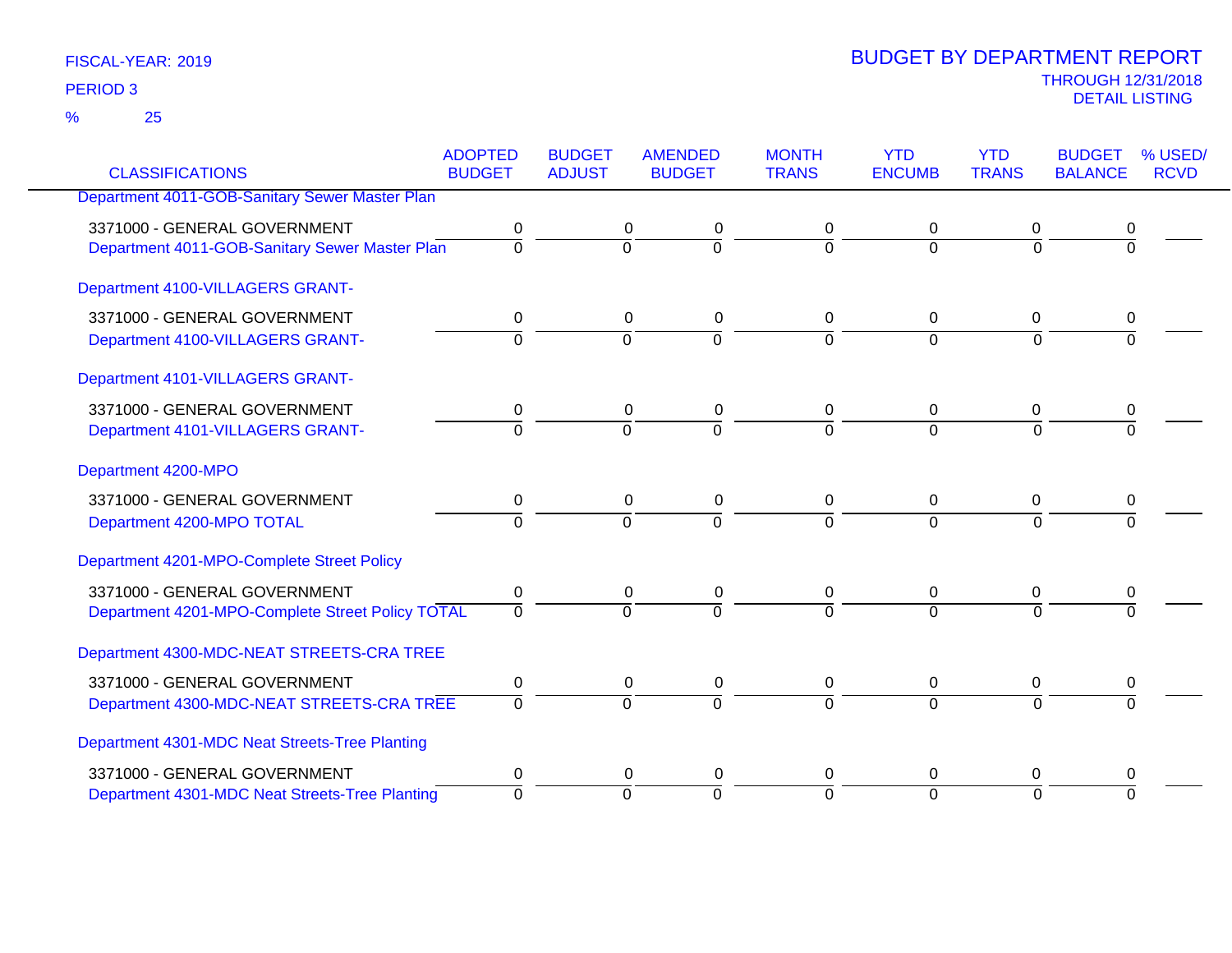|                                               | <b>ADOPTED</b> | <b>BUDGET</b>  | <b>AMENDED</b> | <b>MONTH</b>   | <b>YTD</b>    | <b>YTD</b>     | <b>BUDGET</b>  | % USED/          |
|-----------------------------------------------|----------------|----------------|----------------|----------------|---------------|----------------|----------------|------------------|
| <b>CLASSIFICATIONS</b>                        | <b>BUDGET</b>  | <b>ADJUST</b>  | <b>BUDGET</b>  | <b>TRANS</b>   | <b>ENCUMB</b> | <b>TRANS</b>   | <b>BALANCE</b> | <b>RCVD</b>      |
| Department 4400-South Miami Garden Club       |                |                |                |                |               |                |                |                  |
| 3661000 - REVENUE                             | 0              | 3,000          | 3,000          | 0              | 0             | 3,000          | 0              | 100              |
| Department 4400-South Miami Garden Club TOTAL | 0              | 3,000          | 3,000          | $\mathbf 0$    | $\Omega$      | 3,000          | $\overline{0}$ | $\overline{100}$ |
| Department 4501-ORANGE BOWL YOUTH SPORTS,     |                |                |                |                |               |                |                |                  |
| 3661000 - REVENUE                             | 0              | 0              | 0              | 0              | 0             | 0              | 0              |                  |
| Department 4501-ORANGE BOWL YOUTH SPORTS,     | $\Omega$       | $\overline{0}$ | $\Omega$       | $\overline{0}$ | $\Omega$      | $\overline{0}$ | $\overline{0}$ |                  |
| Department 4601-USA Swimming FY18             |                |                |                |                |               |                |                |                  |
| 3661000 - REVENUE                             | 0              | 0              | 0              | 0              | 0             | 0              | 0              |                  |
| Department 4601-USA Swimming FY18 TOTAL       | $\Omega$       | $\Omega$       | $\Omega$       | $\Omega$       | $\Omega$      | $\Omega$       | $\overline{0}$ |                  |
| <b>REVENUE TOTAL</b>                          | 0              | 3,000          | 3,000          | 0              | 0             | 3,000          | $\Omega$       | 100              |
| <b>EXPENSE</b>                                |                |                |                |                |               |                |                |                  |
| Department 3001-SNP-MURRAY PARK POOL          |                |                |                |                |               |                |                |                  |
| 5413100 - PROFESSIONAL SERVICES               | 0              | 0              | 0              | 0              | $\Omega$      | $\Omega$       | 0              |                  |
| 5413450 - CONTRACTUAL SERVICES                | 0              | 0              | 0              | 0              | 0             | 0              | 0              |                  |
| Department 3001-SNP-MURRAY PARK POOL TOTAL    | $\Omega$       | $\Omega$       |                | $\Omega$       | $\Omega$      | $\Omega$       | $\Omega$       |                  |
| Department 3101-HFSF-Complete Streets Policy  |                |                |                |                |               |                |                |                  |
| 5413450 - CONTRACTUAL SERVICES                | 0              | 0              | 0              | 0              | 0             | 0              | 0              |                  |
| Department 3101-HFSF-Complete Streets Policy  | $\Omega$       | $\overline{0}$ | $\Omega$       | 0              | $\Omega$      | $\overline{0}$ | $\Omega$       |                  |
| Department 3603-12-SMIA-CB OCT11-SEP12        |                |                |                |                |               |                |                |                  |
| 5413450 - CONTRACTUAL SERVICES                | 0              | 0              | 0              | 0              | $\Omega$      | 0              | 0              |                  |
| Department 3603-12-SMIA-CB OCT11-SEP12 TOTAL  | $\overline{0}$ | $\Omega$       | $\Omega$       | $\overline{0}$ | $\Omega$      | $\Omega$       | $\Omega$       |                  |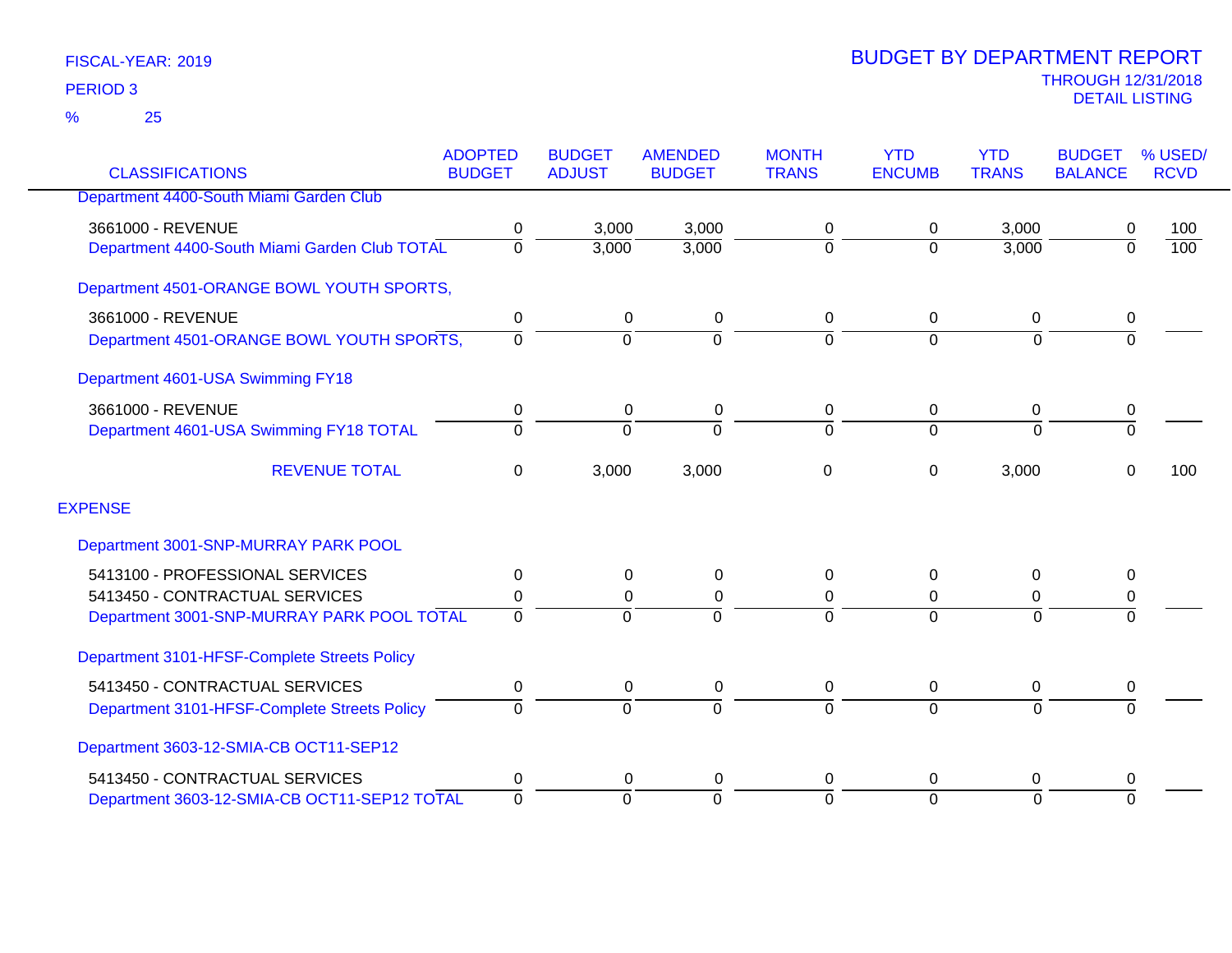25 %

|                                           | <b>ADOPTED</b> | <b>BUDGET</b>  | <b>AMENDED</b>        | <b>MONTH</b>   | <b>YTD</b>     | <b>YTD</b>     | <b>BUDGET</b>  | % USED/     |
|-------------------------------------------|----------------|----------------|-----------------------|----------------|----------------|----------------|----------------|-------------|
| <b>CLASSIFICATIONS</b>                    | <b>BUDGET</b>  | <b>ADJUST</b>  | <b>BUDGET</b>         | <b>TRANS</b>   | <b>ENCUMB</b>  | <b>TRANS</b>   | <b>BALANCE</b> | <b>RCVD</b> |
| Department 3604-MDC SCHOOL & SR MEALS     |                |                |                       |                |                |                |                |             |
| 5411310 - PART TIME                       | $\Omega$       |                | $\Omega$<br>0         | $\Omega$       | $\Omega$       | 0              | $\Omega$       |             |
| 5413450 - CONTRACTUAL SERVICES            | 0              |                | 0<br>0                | 0              | 0              | 0              | 0              |             |
| Department 3604-MDC SCHOOL & SR MEALS     | $\Omega$       | $\overline{0}$ | ō                     | $\overline{0}$ | $\overline{0}$ | $\overline{0}$ | $\overline{0}$ |             |
| Department 3605-MDC SCHOOL & SR MEALS     |                |                |                       |                |                |                |                |             |
| 5411310 - PART TIME                       | 0              |                | $\pmb{0}$<br>0        | 0              | $\Omega$       | 0              | 0              |             |
| 5413450 - CONTRACTUAL SERVICES            | 0              |                | $\boldsymbol{0}$<br>0 | 0              | $\Omega$       | 0              | 0              |             |
| Department 3605-MDC SCHOOL & SR MEALS     | $\Omega$       | $\Omega$       | $\Omega$              | $\Omega$       | $\Omega$       | $\Omega$       | $\Omega$       |             |
| Department 3606-MDC SCHOOL & SR MEALS     |                |                |                       |                |                |                |                |             |
| 5411310 - PART TIME                       | 0              |                | 0<br>0                | 0              | 0              | 0              | 0              |             |
| 5413450 - CONTRACTUAL SERVICES            | 0              |                | $\Omega$<br>0         | 0              | $\Omega$       | 0              | 0              |             |
| Department 3606-MDC SCHOOL & SR MEALS     | $\Omega$       | $\overline{0}$ | $\overline{0}$        | $\Omega$       | $\overline{0}$ | $\overline{0}$ | $\overline{0}$ |             |
| Department 3607-SR MEAL AMENDMENT TO JUNE |                |                |                       |                |                |                |                |             |
| 5411310 - PART TIME                       | $\Omega$       |                | $\Omega$<br>$\Omega$  | $\Omega$       | $\Omega$       | $\Omega$       | $\Omega$       |             |
| 5413450 - CONTRACTUAL SERVICES            | 0              |                | 0<br>0                | $\Omega$       | $\Omega$       | 0              | 0              |             |
| Department 3607-SR MEAL AMENDMENT TO JUNE | $\Omega$       | $\Omega$       | $\Omega$              | $\Omega$       | $\Omega$       | $\Omega$       | $\Omega$       |             |
| Department 3608-SR MEAL & AFTER SCHOOL    |                |                |                       |                |                |                |                |             |
| 5411310 - PART TIME                       | 0              |                | 0<br>0                | 0              | 0              | 0              | 0              |             |
| 5413450 - CONTRACTUAL SERVICES            | 0              |                | 0<br>0                | 0              | 0              | 0              | 0              |             |
| Department 3608-SR MEAL & AFTER SCHOOL    | $\Omega$       | $\overline{0}$ | $\overline{0}$        | $\Omega$       | $\overline{0}$ | $\overline{0}$ | $\Omega$       |             |
| Department 3609-SR MEAL&AFTER SCH #2 JUL- |                |                |                       |                |                |                |                |             |
| 5411310 - PART TIME                       | $\Omega$       |                | $\Omega$<br>$\Omega$  | $\mathbf 0$    | 0              | 0              | 0              |             |
| 5413450 - CONTRACTUAL SERVICES            | $\Omega$       |                | $\Omega$<br>$\Omega$  | $\Omega$       | $\Omega$       | $\Omega$       | $\Omega$       |             |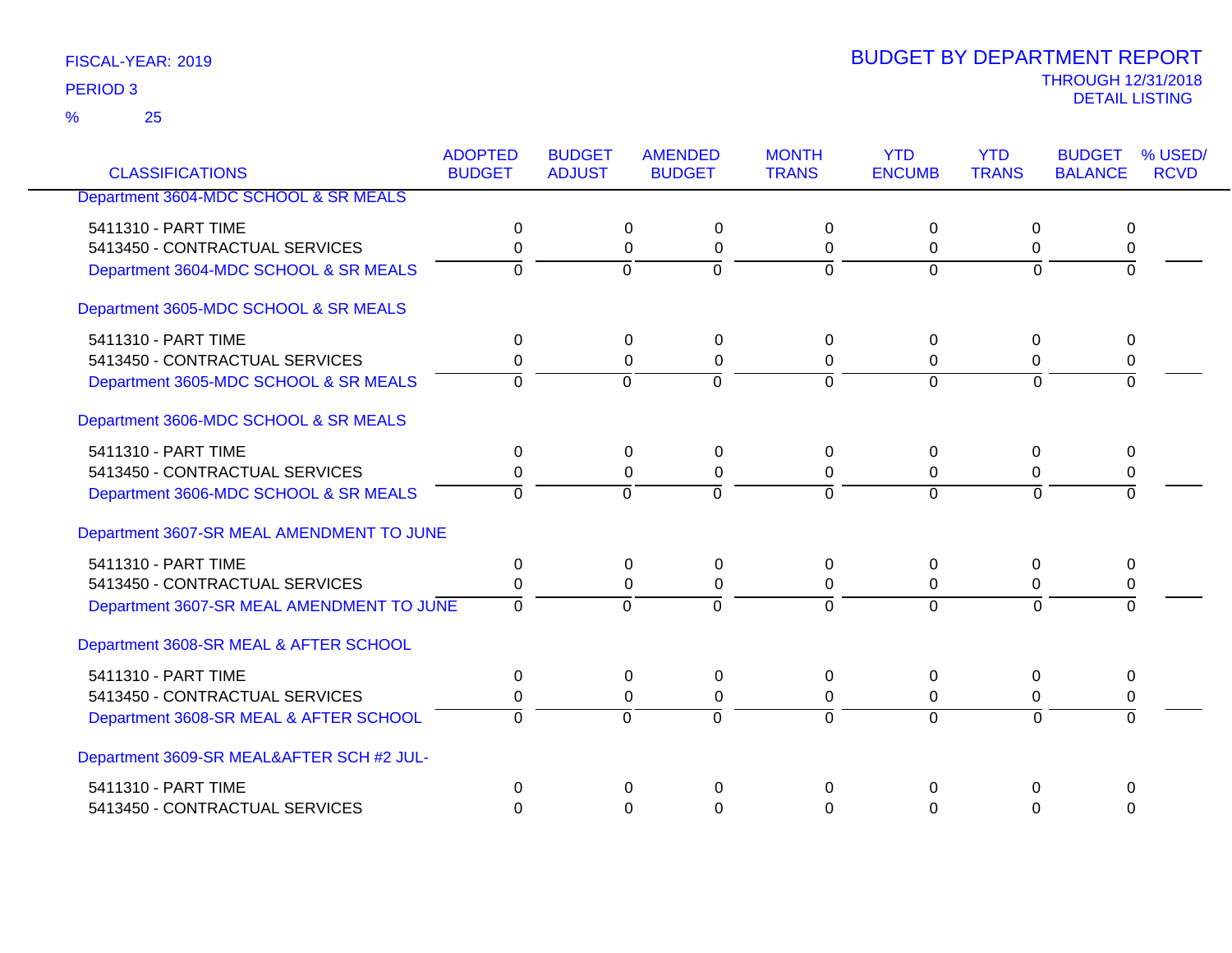25 %

| <b>CLASSIFICATIONS</b>                    | <b>ADOPTED</b><br><b>BUDGET</b> | <b>BUDGET</b><br><b>ADJUST</b> | <b>AMENDED</b><br><b>BUDGET</b> | <b>MONTH</b><br><b>TRANS</b> | <b>YTD</b><br><b>ENCUMB</b> | <b>YTD</b><br><b>TRANS</b> | <b>BUDGET</b><br><b>BALANCE</b> | % USED/<br><b>RCVD</b> |
|-------------------------------------------|---------------------------------|--------------------------------|---------------------------------|------------------------------|-----------------------------|----------------------------|---------------------------------|------------------------|
| Department 3609-SR MEAL&AFTER SCH #2 JUL- | $\overline{\mathfrak{o}}$       | $\overline{\mathfrak{o}}$      | $\overline{\mathfrak{o}}$       | $\overline{0}$               | $\overline{\mathfrak{o}}$   | $\overline{\mathfrak{o}}$  | $\overline{0}$                  |                        |
| Department 3610-SR MEAL&AFTER SCH         |                                 |                                |                                 |                              |                             |                            |                                 |                        |
| 5411310 - PART TIME                       | 0                               | 0                              | 0                               | $\Omega$                     | 0                           | 0                          | 0                               |                        |
| 5413450 - CONTRACTUAL SERVICES            | 0                               | 0                              | $\pmb{0}$                       | 0                            | $\Omega$                    | 0                          | 0                               |                        |
| Department 3610-SR MEAL&AFTER SCH         | $\overline{0}$                  | $\Omega$                       | $\overline{0}$                  | $\overline{0}$               | $\Omega$                    | $\Omega$                   | ō                               |                        |
| Department 3801-ADA-FY2010                |                                 |                                |                                 |                              |                             |                            |                                 |                        |
| 5453450 - CONTRACTUAL                     | $\mathbf 0$                     | $\mathbf 0$                    | $\pmb{0}$                       | $\mathbf 0$                  | $\mathbf 0$                 | $\mathbf 0$                | 0                               |                        |
| Department 3801-ADA-FY2010 TOTAL          | $\Omega$                        | $\overline{0}$                 | $\overline{0}$                  | $\Omega$                     | $\overline{0}$              | $\Omega$                   | $\Omega$                        |                        |
| Department 3802-ADA FY 2011               |                                 |                                |                                 |                              |                             |                            |                                 |                        |
| 5453450 - CONTRACTUAL                     | $\mathbf 0$                     | $\pmb{0}$                      | $\pmb{0}$                       | $\mathbf 0$                  | $\mathbf 0$                 | $\pmb{0}$                  | $\boldsymbol{0}$                |                        |
| Department 3802-ADA FY 2011 TOTAL         | $\overline{0}$                  | $\overline{0}$                 | $\overline{0}$                  | $\overline{0}$               | $\Omega$                    | $\overline{0}$             | $\overline{0}$                  |                        |
| Department 3803-ADA FY 2012               |                                 |                                |                                 |                              |                             |                            |                                 |                        |
| 5453450 - CONTRACTUAL                     | $\mathbf 0$                     | $\mathbf 0$                    | $\pmb{0}$                       | $\mathbf 0$                  | $\mathbf 0$                 | 0                          | 0                               |                        |
| Department 3803-ADA FY 2012 TOTAL         | $\overline{0}$                  | $\overline{0}$                 | $\overline{0}$                  | $\overline{0}$               | $\overline{0}$              | $\overline{0}$             | $\overline{0}$                  |                        |
| Department 3804-ADA FY 2013               |                                 |                                |                                 |                              |                             |                            |                                 |                        |
| 5453450 - CONTRACTUAL                     | 0                               | 0                              | 0                               | 0                            | 0                           | 0                          | 0                               |                        |
| Department 3804-ADA FY 2013 TOTAL         | $\overline{0}$                  | $\overline{0}$                 | $\overline{0}$                  | ᅙ                            | $\overline{0}$              | $\overline{0}$             | $\overline{0}$                  |                        |
| Department 3805-ADA FY 2013               |                                 |                                |                                 |                              |                             |                            |                                 |                        |
| 5453450 - CONTRACTUAL                     | $\pmb{0}$                       | $\pmb{0}$                      | $\pmb{0}$                       | $\mathbf 0$                  | 0                           | 0                          | 0                               |                        |
| Department 3805-ADA FY 2013 TOTAL         | $\overline{0}$                  | $\overline{0}$                 | $\overline{0}$                  | $\overline{0}$               | $\overline{0}$              | $\overline{0}$             | $\overline{0}$                  |                        |
| Department 3806-ADA FY 2015               |                                 |                                |                                 |                              |                             |                            |                                 |                        |
| 5453450 - CONTRACTUAL                     | 0                               | $\mathbf 0$                    | $\mathbf 0$                     | $\mathbf 0$                  | $\mathbf 0$                 | $\mathbf 0$                | $\mathbf 0$                     |                        |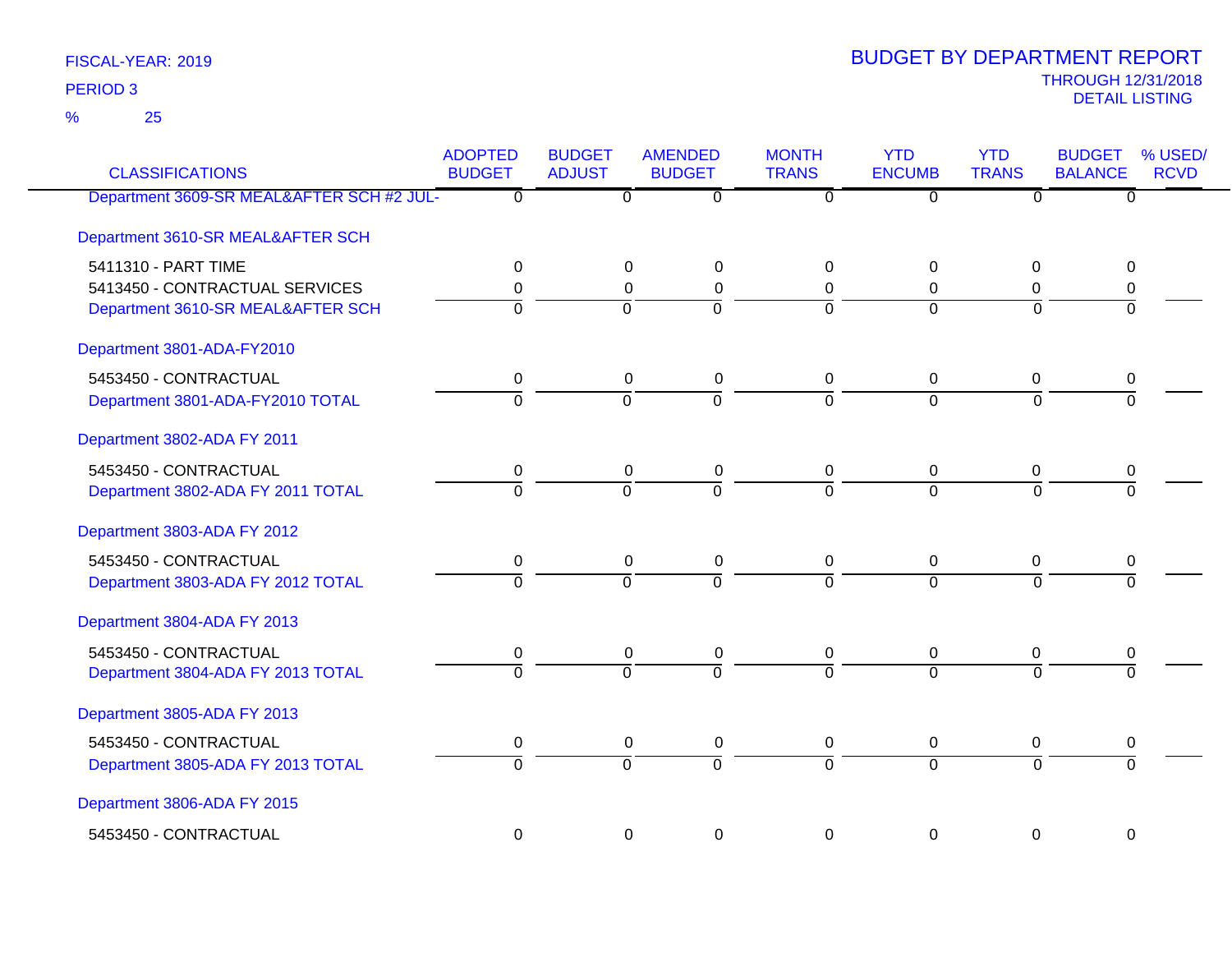| <b>CLASSIFICATIONS</b>                         | <b>ADOPTED</b><br><b>BUDGET</b> | <b>BUDGET</b><br><b>ADJUST</b> | <b>AMENDED</b><br><b>BUDGET</b> | <b>MONTH</b><br><b>TRANS</b> | <b>YTD</b><br><b>ENCUMB</b> | <b>YTD</b><br><b>TRANS</b> | <b>BUDGET</b><br><b>BALANCE</b> | % USED/<br><b>RCVD</b> |
|------------------------------------------------|---------------------------------|--------------------------------|---------------------------------|------------------------------|-----------------------------|----------------------------|---------------------------------|------------------------|
| Department 3806-ADA FY 2015 TOTAL              | $\overline{0}$                  | $\overline{0}$                 | $\overline{\mathfrak{o}}$       | $\overline{0}$               | $\overline{0}$              | $\overline{0}$             | $\overline{0}$                  |                        |
| Department 3807-ADA FY 2016                    |                                 |                                |                                 |                              |                             |                            |                                 |                        |
| 5453450 - CONTRACTUAL                          | 0                               | $\mathbf 0$                    | $\pmb{0}$                       | 0                            | $\mathbf 0$                 | $\mathbf 0$                | 0                               |                        |
| Department 3807-ADA FY 2016 TOTAL              | $\overline{0}$                  | $\overline{0}$                 | $\overline{0}$                  | $\overline{0}$               | $\overline{0}$              | $\overline{0}$             | $\overline{0}$                  |                        |
| Department 3808-ADA FY 2017                    |                                 |                                |                                 |                              |                             |                            |                                 |                        |
| 5453450 - CONTRACTUAL                          | $\pmb{0}$                       | $\mathbf 0$                    | $\pmb{0}$                       | 0                            | $\mathbf 0$                 | $\mathbf 0$                | 0                               |                        |
| Department 3808-ADA FY 2017 TOTAL              | $\overline{0}$                  | $\overline{0}$                 | 7                               | $\overline{0}$               | $\overline{0}$              | $\Omega$                   | $\overline{0}$                  |                        |
| Department 4000-WATER DIST SYS EXTENSION       |                                 |                                |                                 |                              |                             |                            |                                 |                        |
| 5416490 - CONSTRUCTIONS PROJECTS               | 0                               | $\mathbf 0$                    | $\pmb{0}$                       | 0                            | $\mathbf 0$                 | $\mathbf 0$                | 0                               |                        |
| Department 4000-WATER DIST SYS EXTENSION       | $\Omega$                        | $\overline{0}$                 | $\overline{0}$                  | $\Omega$                     | $\Omega$                    | $\Omega$                   | $\Omega$                        |                        |
| Department 4010-GOB-WATER & SEWER              |                                 |                                |                                 |                              |                             |                            |                                 |                        |
| 5413100 - PROFESSIONAL SERVICES                | 0                               | 0                              | 0                               | $\Omega$                     | 0                           | 0                          | 0                               |                        |
| 5413450 - CONTRACTUAL SERVICES                 | 0                               | $\mathbf 0$                    | $\pmb{0}$                       | 0                            | $\overline{0}$              | $\mathbf 0$                | 0                               |                        |
| Department 4010-GOB-WATER & SEWER              | $\Omega$                        | $\Omega$                       | $\Omega$                        | $\Omega$                     | $\Omega$                    | $\Omega$                   | $\overline{0}$                  |                        |
| Department 4011-GOB-Sanitary Sewer Master Plan |                                 |                                |                                 |                              |                             |                            |                                 |                        |
| 5413100 - PROFESSIONAL SERVICES                | $\mathbf 0$                     | $\mathbf 0$                    | $\pmb{0}$                       | 0                            | 0                           | 0                          | 0                               |                        |
| Department 4011-GOB-Sanitary Sewer Master Plan | $\Omega$                        | $\Omega$                       | $\overline{0}$                  | $\Omega$                     | $\Omega$                    | $\Omega$                   | $\Omega$                        |                        |
| Department 4100-VILLAGERS GRANT-               |                                 |                                |                                 |                              |                             |                            |                                 |                        |
| 5196450 - CAPITAL OUTLAY                       | $\pmb{0}$                       | $\mathbf 0$                    | $\pmb{0}$                       | 0                            | $\mathbf 0$                 | 0                          | 0                               |                        |
| Department 4100-VILLAGERS GRANT-               | $\overline{0}$                  | $\overline{0}$                 | $\overline{0}$                  | $\overline{0}$               | $\Omega$                    | $\Omega$                   | $\Omega$                        |                        |
| Department 4101-VILLAGERS GRANT-               |                                 |                                |                                 |                              |                             |                            |                                 |                        |
| 5196450 - CAPITAL OUTLAY                       | 0                               | 0                              | $\mathbf 0$                     | $\mathbf 0$                  | $\mathbf 0$                 | $\mathbf 0$                | $\mathbf 0$                     |                        |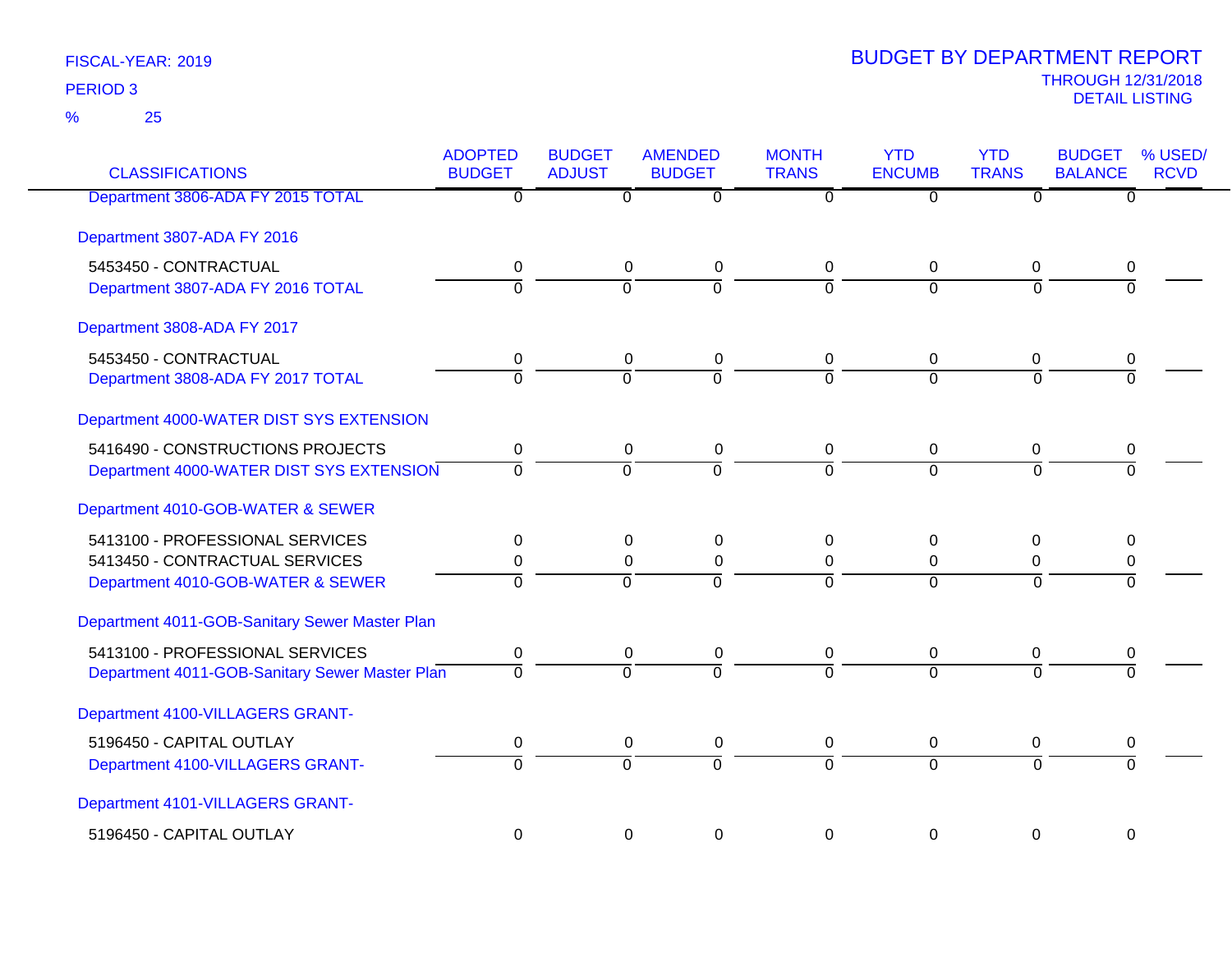| <b>CLASSIFICATIONS</b>                           | <b>ADOPTED</b><br><b>BUDGET</b> | <b>BUDGET</b><br><b>ADJUST</b> | <b>AMENDED</b><br><b>BUDGET</b> | <b>MONTH</b><br><b>TRANS</b> | <b>YTD</b><br><b>ENCUMB</b> | <b>YTD</b><br><b>TRANS</b> | <b>BUDGET</b><br><b>BALANCE</b> | % USED/<br><b>RCVD</b> |
|--------------------------------------------------|---------------------------------|--------------------------------|---------------------------------|------------------------------|-----------------------------|----------------------------|---------------------------------|------------------------|
| Department 4101-VILLAGERS GRANT-                 | $\overline{\mathfrak{o}}$       | $\overline{0}$                 | $\overline{0}$                  | 0                            | $\overline{0}$              | $\overline{0}$             | $\overline{0}$                  |                        |
| Department 4200-MPO                              |                                 |                                |                                 |                              |                             |                            |                                 |                        |
| 5416490 - CONSTRUCTIONS PROJECTS                 | $\pmb{0}$                       | $\mathbf 0$                    | $\pmb{0}$                       | 0                            | $\pmb{0}$                   | $\mathbf 0$                | 0                               |                        |
| Department 4200-MPO TOTAL                        | $\mathbf 0$                     | $\overline{0}$                 | $\overline{0}$                  | $\overline{0}$               | $\overline{0}$              | $\mathbf 0$                | $\Omega$                        |                        |
| Department 4201-MPO-Complete Street Policy       |                                 |                                |                                 |                              |                             |                            |                                 |                        |
| 5413450 - CONTRACTUAL SERVICES                   | $\mathbf 0$                     | $\mathbf 0$                    | $\pmb{0}$                       | 0                            | 0                           | $\mathbf 0$                | 0                               |                        |
| Department 4201-MPO-Complete Street Policy TOTAL | $\overline{0}$                  | $\overline{0}$                 | $\overline{0}$                  | $\overline{0}$               | $\overline{0}$              | $\Omega$                   | $\overline{0}$                  |                        |
| Department 4300-MDC-NEAT STREETS-CRA TREE        |                                 |                                |                                 |                              |                             |                            |                                 |                        |
| 5413450 - CONTRACTUAL SERVICES                   | 0                               | 0                              | 0                               | 0                            | 0                           | 0                          | 0                               |                        |
| Department 4300-MDC-NEAT STREETS-CRA TREE        | $\mathbf 0$                     | $\overline{0}$                 | $\overline{0}$                  | $\Omega$                     | $\overline{0}$              | $\Omega$                   | $\Omega$                        |                        |
| Department 4301-MDC Neat Streets-Tree Planting   |                                 |                                |                                 |                              |                             |                            |                                 |                        |
| 5413450 - CONTRACTUAL SERVICES                   | 0                               | 0                              | 0                               | 0                            | 0                           | 0                          | 0                               |                        |
| Department 4301-MDC Neat Streets-Tree Planting   | $\Omega$                        | $\overline{0}$                 | $\overline{0}$                  | $\Omega$                     | $\Omega$                    | $\Omega$                   | $\Omega$                        |                        |
| Department 4400-South Miami Garden Club          |                                 |                                |                                 |                              |                             |                            |                                 |                        |
| 5193450 - CONT. SVCS.                            | 0                               | 3,000                          | 3,000                           | 0                            | 0                           | 0                          | 3,000                           |                        |
| Department 4400-South Miami Garden Club TOTAL    | $\overline{0}$                  | 3,000                          | 3,000                           | $\overline{0}$               | $\overline{0}$              | $\overline{0}$             | 3,000                           |                        |
| Department 4501-ORANGE BOWL YOUTH SPORTS,        |                                 |                                |                                 |                              |                             |                            |                                 |                        |
| 5723450 - CONTRACTUAL                            | 0                               | 0                              | 0                               | 0                            | $\mathbf 0$                 | 0                          | 0                               |                        |
| Department 4501-ORANGE BOWL YOUTH SPORTS,        | $\overline{0}$                  | $\overline{0}$                 | $\overline{0}$                  | $\overline{0}$               | $\overline{0}$              | $\Omega$                   | $\Omega$                        |                        |
| Department 4601-USA Swimming FY18                |                                 |                                |                                 |                              |                             |                            |                                 |                        |
| 5723450 - CONTRACTUAL                            | $\mathbf 0$                     | 0                              | 0                               | 0                            | 0                           | $\Omega$                   | 0                               |                        |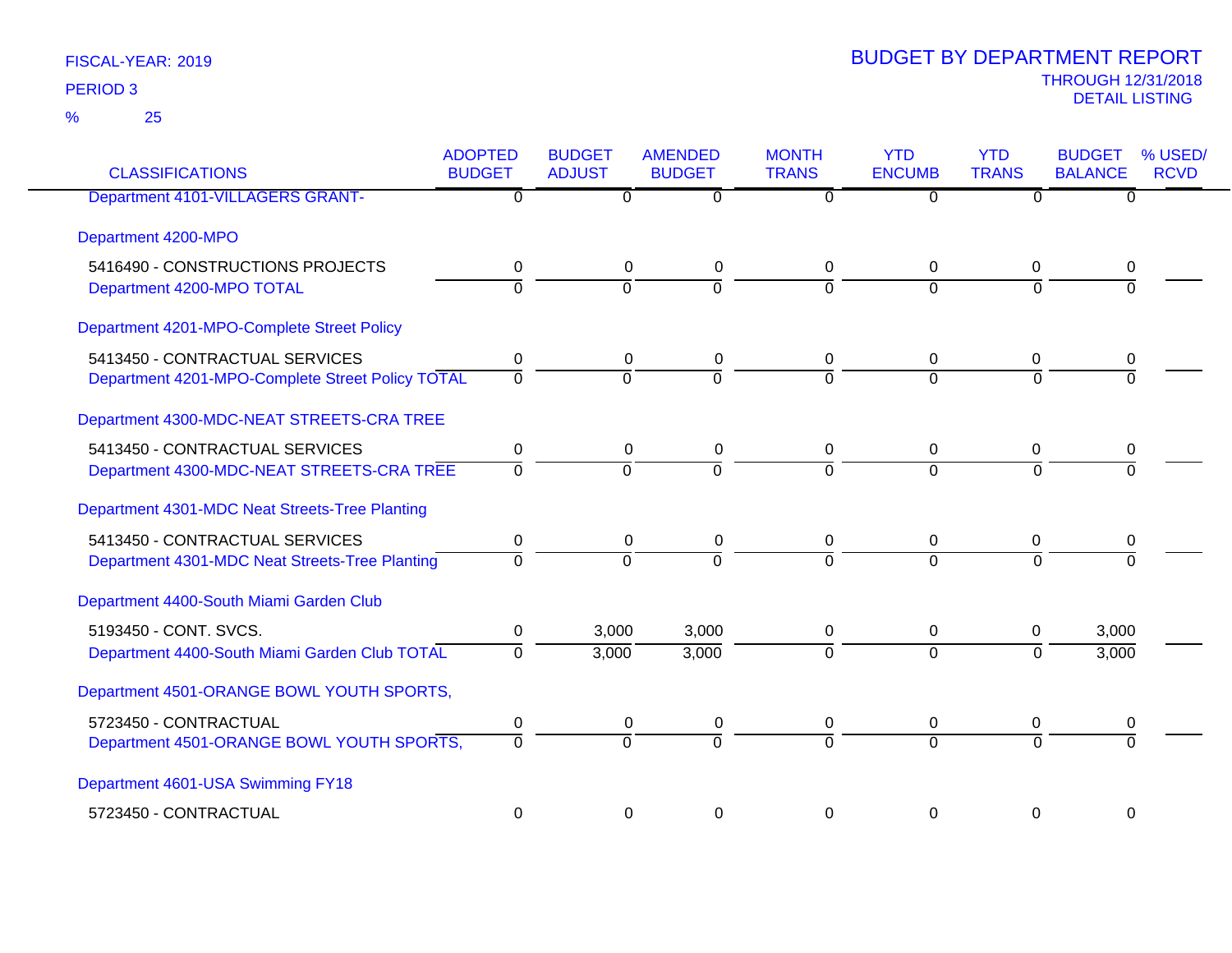| <b>CLASSIFICATIONS</b>                   | <b>ADOPTED</b><br><b>BUDGET</b> | <b>BUDGET</b><br><b>ADJUST</b> | <b>AMENDED</b><br><b>BUDGET</b> | <b>MONTH</b><br><b>TRANS</b> | <b>YTD</b><br><b>ENCUMB</b> | <b>YTD</b><br><b>TRANS</b> | <b>BUDGET</b><br><b>BALANCE</b> | % USED/<br><b>RCVD</b> |
|------------------------------------------|---------------------------------|--------------------------------|---------------------------------|------------------------------|-----------------------------|----------------------------|---------------------------------|------------------------|
| Department 4601-USA Swimming FY18 TOTAL  | 0                               | $\mathbf{0}$                   | $\Omega$                        | $\overline{0}$               | $\Omega$                    | $\Omega$                   | $\Omega$                        |                        |
| <b>EXPENSE TOTAL</b>                     | $\mathbf 0$                     | 3,000                          | 3,000                           | $\,0\,$                      | $\pmb{0}$                   | $\pmb{0}$                  | 3,000                           |                        |
| Fund 114-LOCAL GRANTS FUND TOTAL         |                                 |                                |                                 |                              |                             |                            |                                 |                        |
| <b>REVENUE</b>                           | $\mathbf{0}$                    | 3,000                          | 3,000                           | $\Omega$                     | 0                           | 3,000                      | $\Omega$                        | 100                    |
| <b>EXPENSE</b>                           | 0                               | 3,000                          | 3,000                           | 0                            | 0                           | 0                          | 3,000                           |                        |
| Fund 114-LOCAL GRANTS FUND TOTAL         | $\mathbf 0$                     | $\mathbf 0$                    | $\pmb{0}$                       | $\mathbf 0$                  | $\mathbf 0$                 | 3,000                      | $-3,000$                        |                        |
| Fund 116-HOMETOWN DIST. IMPROVMENT       |                                 |                                |                                 |                              |                             |                            |                                 |                        |
| <b>REVENUE</b>                           |                                 |                                |                                 |                              |                             |                            |                                 |                        |
| Department 0000-Description N/A          |                                 |                                |                                 |                              |                             |                            |                                 |                        |
| 3419060 - PARKING EXCEPTION              | 28,000                          | $\pmb{0}$                      | 28,000                          | $\boldsymbol{0}$             | $\boldsymbol{0}$            | 4,250                      | 23,750                          | 15                     |
| 3612000 - INTEREST INCOME                | 100                             | 0                              | 100                             | 0                            | 0                           | $\Omega$                   | 100                             |                        |
| Department 0000-Description N/A TOTAL    | 28,100                          | 0                              | 28,100                          | $\overline{0}$               | $\overline{0}$              | 4,250                      | 23,850                          | $\overline{15}$        |
| <b>REVENUE TOTAL</b>                     | 28,100                          | $\mathbf 0$                    | 28,100                          | $\,0\,$                      | 0                           | 4,250                      | 23,850                          | 15                     |
| <b>EXPENSE</b>                           |                                 |                                |                                 |                              |                             |                            |                                 |                        |
| <b>Department 1410-FINANCE</b>           |                                 |                                |                                 |                              |                             |                            |                                 |                        |
| 5819120 - INTRA-GOV TRANSFER-DEBT SERVIC | 25,000                          | 0                              | 25,000                          | 0                            | 0                           | 0                          | 25,000                          |                        |
| Department 1410-FINANCE TOTAL            | 25,000                          | $\mathbf 0$                    | 25,000                          | $\mathbf 0$                  | $\overline{0}$              | $\mathbf 0$                | 25,000                          |                        |
| <b>EXPENSE TOTAL</b>                     | 25,000                          | 0                              | 25,000                          | 0                            | 0                           | 0                          | 25,000                          |                        |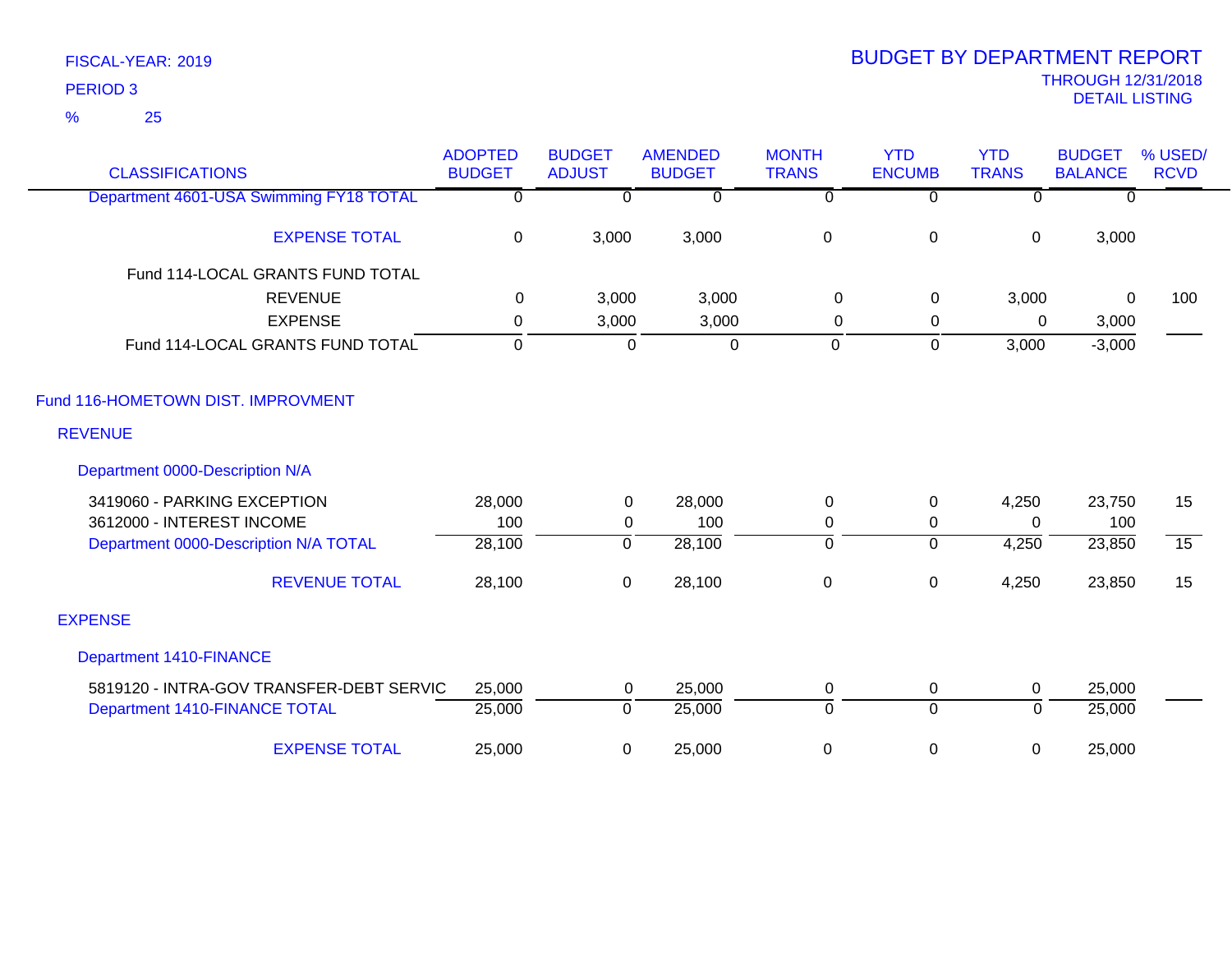| FISCAL-YEAR: 2019                        |                |               |   |                |              | <b>BUDGET BY DEPARTMENT REPORT</b> |              |                                                   |             |
|------------------------------------------|----------------|---------------|---|----------------|--------------|------------------------------------|--------------|---------------------------------------------------|-------------|
| PERIOD <sub>3</sub>                      |                |               |   |                |              |                                    |              | <b>THROUGH 12/31/201</b><br><b>DETAIL LISTING</b> |             |
| %<br>25                                  |                |               |   |                |              |                                    |              |                                                   |             |
|                                          | <b>ADOPTED</b> | <b>BUDGET</b> |   | <b>AMENDED</b> | <b>MONTH</b> | <b>YTD</b>                         | <b>YTD</b>   | <b>BUDGET</b>                                     | % USE       |
| <b>CLASSIFICATIONS</b>                   | <b>BUDGET</b>  | <b>ADJUST</b> |   | <b>BUDGET</b>  | <b>TRANS</b> | <b>ENCUMB</b>                      | <b>TRANS</b> | <b>BALANCE</b>                                    | <b>RCVD</b> |
| Fund 116-HOMETOWN DIST. IMPROVMENT TOTAL |                |               |   |                |              |                                    |              |                                                   |             |
| REVENUE                                  | 28,100         |               | 0 | 28,100         | 0            |                                    | 4.250        | 23,850                                            | 15          |
| <b>EXPENSE</b>                           | 25,000         |               | 0 | 25,000         | 0            |                                    | 0            | 25,000                                            |             |
| Fund 116-HOMETOWN DIST. IMPROVMENT TOTAL | 3,100          |               | 0 | 3,100          | 0            |                                    | 4,250        | $-1,150$                                          |             |
|                                          |                |               |   |                |              |                                    |              |                                                   |             |

Fund 117-Parks Facilities Impact Fees

REVENUE

## Department 0000-Description N/A

EXPENSE

Fund 117-Parks Facilities Impact Fees TOTAL

| 3246100 - Impact Fees-Residential           | 0       | $\Omega$ | $\mathbf 0$ | 3,519       | 0        | 7,038    | $-7,038$ |  |
|---------------------------------------------|---------|----------|-------------|-------------|----------|----------|----------|--|
| 3246200 - Impact Fees-Commercial            | 0       |          | 0           | 0           | 0        | 0        | 0        |  |
| 3612000 - INTEREST INCOME                   |         |          | $\Omega$    | 184         | $\Omega$ | 545      | $-545$   |  |
| Department 0000-Description N/A TOTAL       | 0       | 0        |             | 3,703       | 0        | 7,583    | $-7,583$ |  |
| <b>REVENUE TOTAL</b>                        | 0       | 0        | 0           | 3,703       | 0        | 7,583    | $-7,583$ |  |
| <b>EXPENSE</b>                              |         |          |             |             |          |          |          |  |
| Department 2000-PARKS & RECREATION          |         |          |             |             |          |          |          |  |
| 5726110 - FRDAP 200K DISON PURCHASE         | 206,093 | 0        | 206,093     | 0           | 0        | 0        | 206,093  |  |
| Department 2000-PARKS & RECREATION TOTAL    | 206,093 | 0        | 206,093     | 0           | 0        | 0        | 206,093  |  |
| <b>EXPENSE TOTAL</b>                        | 206,093 | 0        | 206,093     | $\mathbf 0$ | 0        | $\Omega$ | 206,093  |  |
| Fund 117-Parks Facilities Impact Fees TOTAL |         |          |             |             |          |          |          |  |

0 0

206,093

0 0 0 3,703 7,583

-206,093 3,703 0

-206,093 0 3,703 7,583 -213,676

206,093

REVENUE 0 0 0 3,703 0 7,583 -7,583

0 0 0

## THROUGH 12/31/2018 DEPARTMENT REPORT

% USED/ BUDGET

206,093

RCVD

15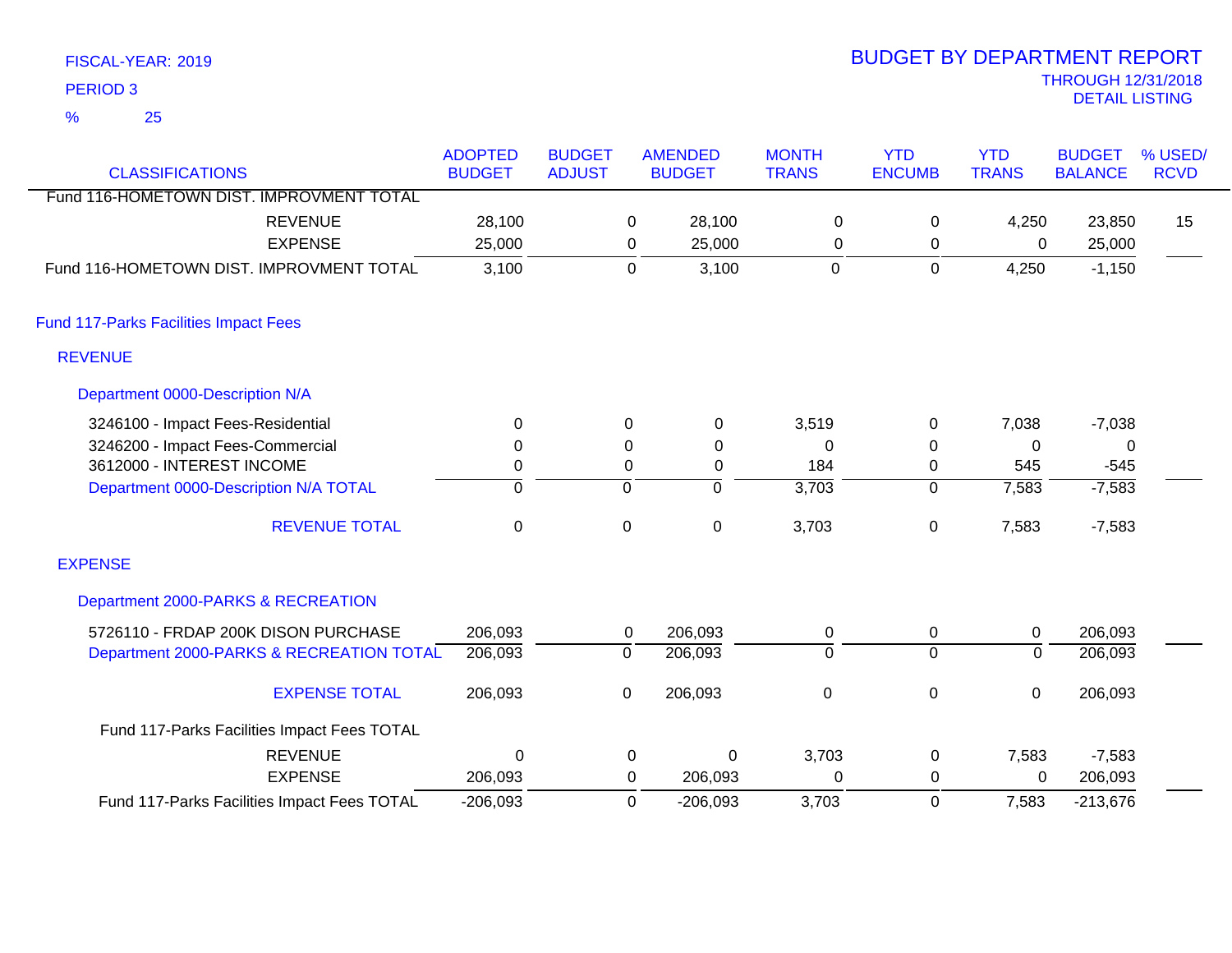| FISCAL-YEAR: 2019 |  |
|-------------------|--|
| <b>PERIOD 3</b>   |  |

| <b>CLASSIFICATIONS</b>                        | <b>ADOPTED</b><br><b>BUDGET</b> | <b>BUDGET</b><br><b>ADJUST</b> |                | <b>AMENDED</b><br><b>BUDGET</b> | <b>MONTH</b><br><b>TRANS</b> | <b>YTD</b><br><b>ENCUMB</b> | <b>YTD</b><br><b>TRANS</b> | <b>BUDGET</b><br><b>BALANCE</b> | % USED/<br><b>RCVD</b> |
|-----------------------------------------------|---------------------------------|--------------------------------|----------------|---------------------------------|------------------------------|-----------------------------|----------------------------|---------------------------------|------------------------|
| Fund 118-TREE TRUST FUND                      |                                 |                                |                |                                 |                              |                             |                            |                                 |                        |
| <b>REVENUE</b>                                |                                 |                                |                |                                 |                              |                             |                            |                                 |                        |
| Department 0000-Description N/A               |                                 |                                |                |                                 |                              |                             |                            |                                 |                        |
| 3430000 - Tree Trust Fund                     | 0                               |                                | 0              | $\mathbf 0$                     | 582                          | 0                           | 582                        | $-582$                          |                        |
| 3437000 - CONSERV & RESC MGMT FEES            | $\pmb{0}$                       |                                | $\pmb{0}$      | $\pmb{0}$                       | $\pmb{0}$                    | 0                           | $\pmb{0}$                  | $\pmb{0}$                       |                        |
| Department 0000-Description N/A TOTAL         | $\overline{0}$                  |                                | $\overline{0}$ | $\overline{0}$                  | $\overline{582}$             | $\overline{0}$              | 582                        | $-582$                          |                        |
| <b>REVENUE TOTAL</b>                          | $\mathbf 0$                     |                                | $\pmb{0}$      | $\mathbf 0$                     | 582                          | $\mathbf 0$                 | 582                        | $-582$                          |                        |
| <b>EXPENSE</b>                                |                                 |                                |                |                                 |                              |                             |                            |                                 |                        |
| Department 1750-LANSCAPE MAINTENANCE          |                                 |                                |                |                                 |                              |                             |                            |                                 |                        |
| 5193450 - CONT. SVCS.                         | 20,000                          |                                | 0              | 20,000                          | 0                            | 0                           | 0                          | 20,000                          |                        |
| Department 1750-LANSCAPE MAINTENANCE          | 20,000                          |                                | $\overline{0}$ | 20,000                          | $\overline{0}$               | $\overline{0}$              | $\overline{0}$             | 20,000                          |                        |
| <b>EXPENSE TOTAL</b>                          | 20,000                          |                                | $\mathsf 0$    | 20,000                          | $\pmb{0}$                    | $\mathbf 0$                 | $\boldsymbol{0}$           | 20,000                          |                        |
| Fund 118-TREE TRUST FUND TOTAL                |                                 |                                |                |                                 |                              |                             |                            |                                 |                        |
| <b>REVENUE</b>                                | $\mathbf 0$                     |                                | $\pmb{0}$      | 0                               | 582                          | 0                           | 582                        | $-582$                          |                        |
| <b>EXPENSE</b>                                | 20,000                          |                                | 0              | 20,000                          | $\Omega$                     | 0                           | 0                          | 20,000                          |                        |
| Fund 118-TREE TRUST FUND TOTAL                | $-20,000$                       |                                | $\mathbf 0$    | $-20,000$                       | 582                          | 0                           | 582                        | $-20,582$                       |                        |
| Fund 120-FEDERAL GRANT FUND<br><b>REVENUE</b> |                                 |                                |                |                                 |                              |                             |                            |                                 |                        |
| Department 0000-Description N/A               |                                 |                                |                |                                 |                              |                             |                            |                                 |                        |

3311000 - REVENUE 0 0 0 0 0 0 0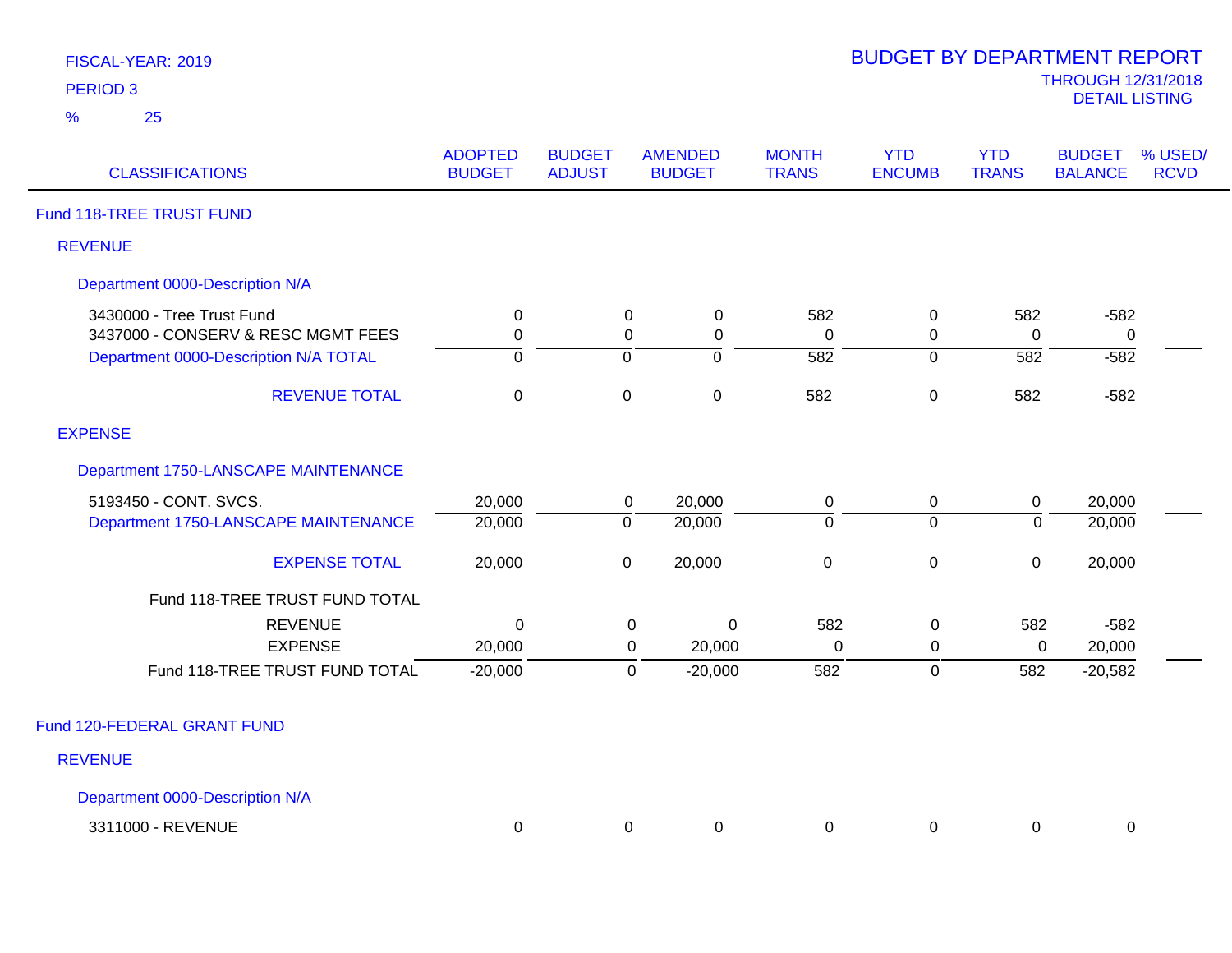25 %

|                                               | <b>ADOPTED</b> | <b>BUDGET</b>  | <b>AMENDED</b> | <b>MONTH</b>   | <b>YTD</b>     | <b>YTD</b>       | <b>BUDGET</b>  | % USED/     |
|-----------------------------------------------|----------------|----------------|----------------|----------------|----------------|------------------|----------------|-------------|
| <b>CLASSIFICATIONS</b>                        | <b>BUDGET</b>  | <b>ADJUST</b>  | <b>BUDGET</b>  | <b>TRANS</b>   | <b>ENCUMB</b>  | <b>TRANS</b>     | <b>BALANCE</b> | <b>RCVD</b> |
| 3699201 - MISC. OTHERS                        | $\overline{0}$ | $\overline{0}$ | $\overline{0}$ | $\overline{0}$ | $\overline{0}$ | $\overline{0}$   | $\overline{0}$ |             |
| 3699294 - PRIOR YEAR ENCUMBRANCES             | 0              | 0              | 0              | 0              | 0              | 0                | 0              |             |
| Department 0000-Description N/A TOTAL         | $\overline{0}$ | $\overline{0}$ | ō              | $\overline{0}$ | $\Omega$       | $\Omega$         | $\Omega$       |             |
| Department 3301-CDBG MURRAY PARK POOL         |                |                |                |                |                |                  |                |             |
| 3311000 - REVENUE                             | 0              | 0              | 0              | 0              | 0              | 0                | 0              |             |
| Department 3301-CDBG MURRAY PARK POOL         | $\Omega$       | $\Omega$       | $\Omega$       | $\Omega$       | $\Omega$       | $\Omega$         | $\Omega$       |             |
| Department 3302-CDBG STREET LIGHTING          |                |                |                |                |                |                  |                |             |
| 3311000 - REVENUE                             | 0              | 0              | 0              | 0              | 0              | 0                | 0              |             |
| Department 3302-CDBG STREET LIGHTING TOTAL    | $\Omega$       | $\Omega$       | $\Omega$       | $\Omega$       | $\Omega$       | $\Omega$         | $\Omega$       |             |
| Department 3303-CDBG SW 66 ST IMPROV PHASE    |                |                |                |                |                |                  |                |             |
| 3311000 - REVENUE                             | 0              | $\mathsf 0$    | $\pmb{0}$      | 0              | $\mathbf 0$    | $\boldsymbol{0}$ | 0              |             |
| Department 3303-CDBG SW 66 ST IMPROV PHASE    | $\Omega$       | $\mathbf 0$    | $\Omega$       | $\Omega$       | $\Omega$       | $\Omega$         | $\Omega$       |             |
| Department 3304-CDBG MARSHALL WILLIAMSON      |                |                |                |                |                |                  |                |             |
| 3311000 - REVENUE                             | 0              | $\mathbf 0$    | $\mathbf 0$    | 0              | 0              | 0                | 0              |             |
| Department 3304-CDBG MARSHALL WILLIAMSON      | $\Omega$       | $\Omega$       | $\Omega$       | $\Omega$       | $\Omega$       | $\Omega$         | $\Omega$       |             |
| Department 3305-CDBG MURRAY PARK FIELD        |                |                |                |                |                |                  |                |             |
| 3311000 - REVENUE                             | 0              | 0              | 0              | 0              | 0              | 0                | 0              |             |
| Department 3305-CDBG MURRAY PARK FIELD        | $\overline{0}$ | $\overline{0}$ | $\overline{0}$ | $\Omega$       | $\Omega$       | $\overline{0}$   | $\Omega$       |             |
| Department 3306-CDBG SW 64 BIKE LANE & ST IMP |                |                |                |                |                |                  |                |             |
| 3311000 - REVENUE                             | 0              | 294,916        | 294,916        | 0              | 0              | 0                | 294,916        |             |
| Department 3306-CDBG SW 64 BIKE LANE & ST IMP | $\Omega$       | 294,916        | 294,916        | 0              | $\overline{0}$ | $\Omega$         | 294,916        |             |
|                                               |                |                |                |                |                |                  |                |             |

Department 3307-CDBG-AFTER SCHOOL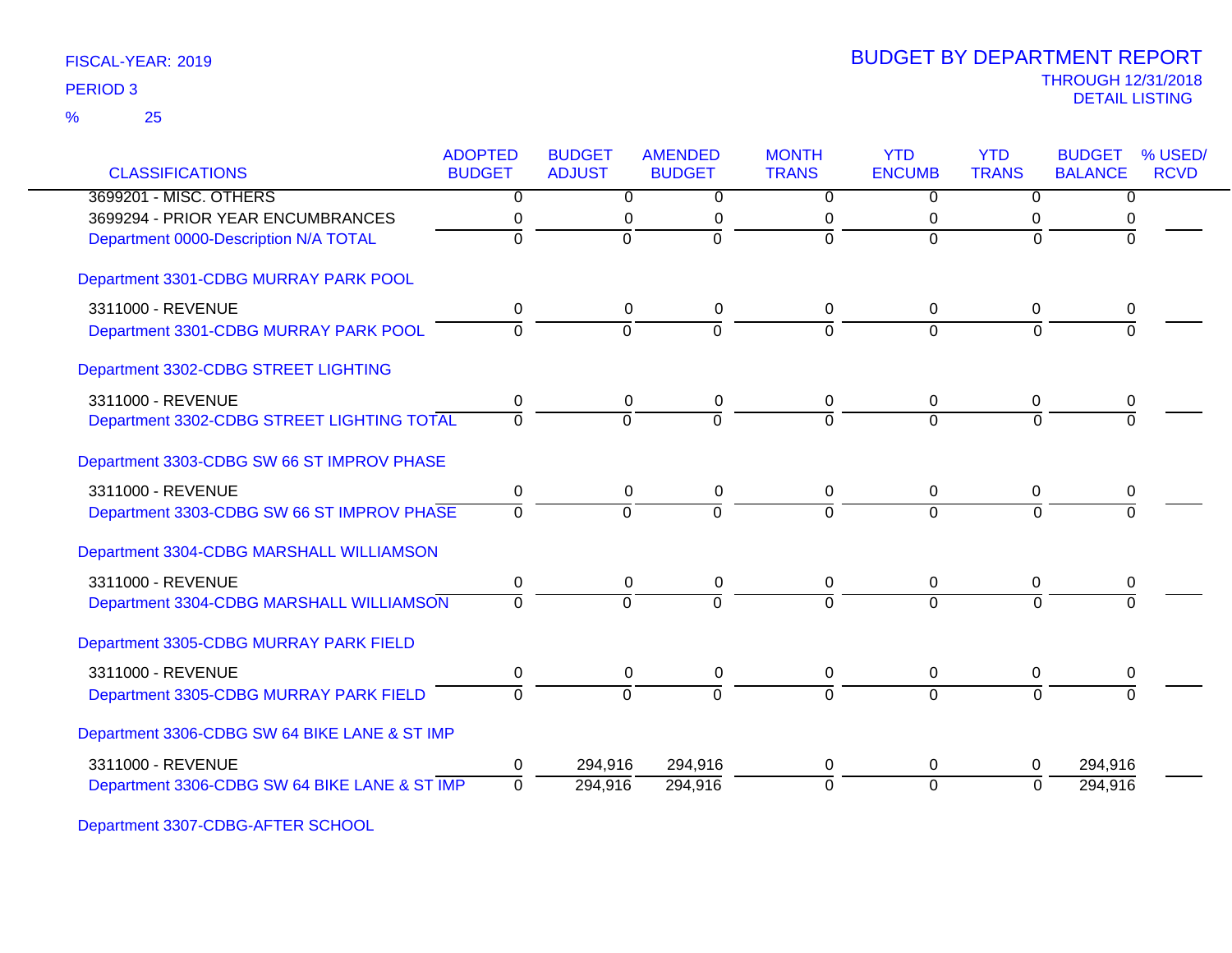| <b>CLASSIFICATIONS</b>                         | <b>ADOPTED</b><br><b>BUDGET</b> | <b>BUDGET</b><br><b>ADJUST</b> | <b>AMENDED</b><br><b>BUDGET</b> | <b>MONTH</b><br><b>TRANS</b> | <b>YTD</b><br><b>ENCUMB</b> | <b>YTD</b><br><b>TRANS</b> | <b>BUDGET</b><br><b>BALANCE</b> | % USED/<br><b>RCVD</b> |
|------------------------------------------------|---------------------------------|--------------------------------|---------------------------------|------------------------------|-----------------------------|----------------------------|---------------------------------|------------------------|
| 3311000 - REVENUE                              | $\overline{0}$                  | $\overline{0}$                 | 0                               | $\overline{0}$               | $\overline{0}$              | $\overline{0}$             | 0                               |                        |
| Department 3307-CDBG-AFTER SCHOOL              | $\overline{0}$                  | $\overline{0}$                 | ō                               | $\overline{0}$               | $\overline{0}$              | $\Omega$                   | $\Omega$                        |                        |
| Department 3308-CDBG-TENNIS LESSONS            |                                 |                                |                                 |                              |                             |                            |                                 |                        |
| 3311000 - REVENUE                              | 0                               | 0                              | $\pmb{0}$                       | 0                            | $\Omega$                    | 0                          | 0                               |                        |
| Department 3308-CDBG-TENNIS LESSONS TOTAL      | $\overline{0}$                  | $\overline{0}$                 | $\Omega$                        | $\Omega$                     | $\Omega$                    | $\Omega$                   | $\Omega$                        |                        |
| Department 3309-CDBG BREWER PARK               |                                 |                                |                                 |                              |                             |                            |                                 |                        |
| 3311000 - REVENUE                              | 0                               | 30,659                         | 30,659                          | 0                            | 0                           | 0                          | 30,659                          |                        |
| Department 3309-CDBG BREWER PARK               | $\overline{0}$                  | 30,659                         | 30,659                          | ō                            | $\overline{0}$              | $\overline{0}$             | 30,659                          |                        |
| Department 3310-CDBG COMM CTR RESTROOM         |                                 |                                |                                 |                              |                             |                            |                                 |                        |
| 3311000 - REVENUE                              | 0                               | 70,846                         | 70,846                          | 0                            | $\mathbf 0$                 | 0                          | 70,846                          |                        |
| Department 3310-CDBG COMM CTR RESTROOM         | $\mathbf 0$                     | 70,846                         | 70,846                          | $\overline{0}$               | $\overline{0}$              | $\mathbf 0$                | 70,846                          |                        |
| Department 3311-CDBG-SENIOR MEALS PROGRAM      |                                 |                                |                                 |                              |                             |                            |                                 |                        |
| 3311000 - REVENUE                              | $\pmb{0}$                       | $\pmb{0}$                      | $\pmb{0}$                       | $\mathbf 0$                  | $\mathbf 0$                 | 0                          | 0                               |                        |
| Department 3311-CDBG-SENIOR MEALS PROGRAM      | $\overline{0}$                  | $\overline{0}$                 | $\overline{0}$                  | $\overline{0}$               | $\overline{0}$              | $\Omega$                   | $\Omega$                        |                        |
| Department 3405-2013 JAG A-Form Interface Cont |                                 |                                |                                 |                              |                             |                            |                                 |                        |
| 3311000 - REVENUE                              | 0                               | 0                              | $\pmb{0}$                       | 0                            | 0                           | 0                          | 0                               |                        |
| Department 3405-2013 JAG A-Form Interface Cont | $\overline{0}$                  | $\overline{0}$                 | $\overline{0}$                  | $\overline{0}$               | $\overline{0}$              | $\Omega$                   |                                 |                        |
| Department 3406-BYRNE-JAG 2013                 |                                 |                                |                                 |                              |                             |                            |                                 |                        |
| 3311000 - REVENUE                              | 0                               | $\mathbf 0$                    | $\mathbf 0$                     | 0                            | $\mathbf 0$                 | 0                          | 0                               |                        |
| Department 3406-BYRNE-JAG 2013 TOTAL           | $\Omega$                        | $\mathbf 0$                    | $\mathbf 0$                     | $\Omega$                     | $\overline{0}$              | $\Omega$                   | $\Omega$                        |                        |
| Department 3407-BYRNE-JAG VEH BURGLARY         |                                 |                                |                                 |                              |                             |                            |                                 |                        |
| 3311000 - REVENUE                              | $\mathbf 0$                     | $\mathbf 0$                    | 0                               | $\Omega$                     | $\mathbf 0$                 | $\mathbf 0$                | 0                               |                        |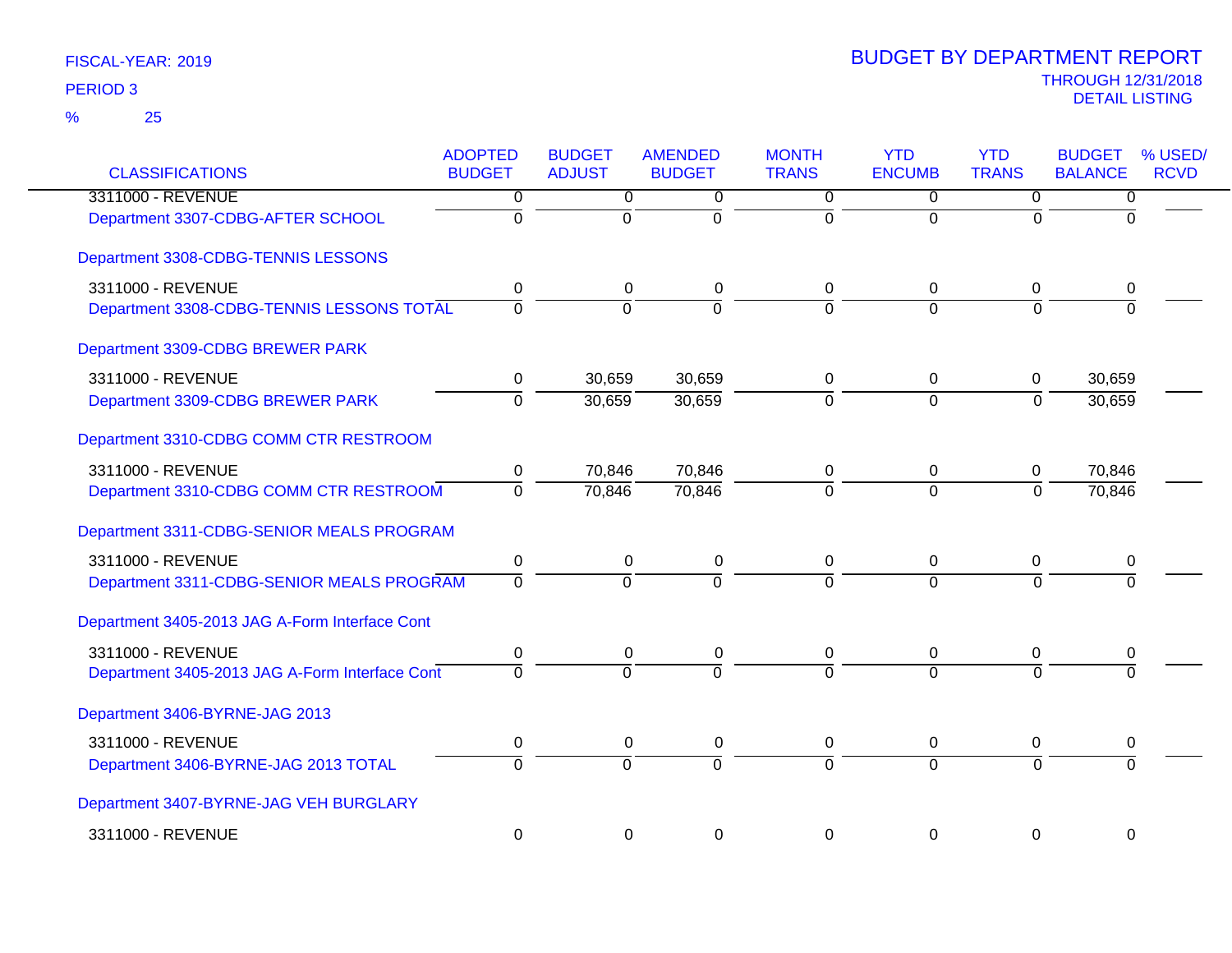25 %

| <b>CLASSIFICATIONS</b>                      | <b>ADOPTED</b><br><b>BUDGET</b> | <b>BUDGET</b><br><b>ADJUST</b> | <b>AMENDED</b><br><b>BUDGET</b> | <b>MONTH</b><br><b>TRANS</b> | <b>YTD</b><br><b>ENCUMB</b> | <b>YTD</b><br><b>TRANS</b> | <b>BUDGET</b><br><b>BALANCE</b> | % USED/<br><b>RCVD</b> |
|---------------------------------------------|---------------------------------|--------------------------------|---------------------------------|------------------------------|-----------------------------|----------------------------|---------------------------------|------------------------|
| Department 3407-BYRNE-JAG VEH BURGLARY 2013 | $\Omega$                        | $\overline{0}$                 | $\overline{0}$                  | $\overline{0}$               | $\overline{0}$              | $\Omega$                   | $\overline{0}$                  |                        |
| Department 3408-BYRNE-JAG 2014              |                                 |                                |                                 |                              |                             |                            |                                 |                        |
| 3311000 - REVENUE                           | 0                               | $\mathbf 0$                    | $\mathbf 0$                     | 0                            | $\pmb{0}$                   | 0                          | 0                               |                        |
| Department 3408-BYRNE-JAG 2014 TOTAL        | 0                               | $\overline{0}$                 | $\overline{0}$                  | $\overline{0}$               | $\overline{0}$              | $\overline{0}$             | $\overline{0}$                  |                        |
| Department 3409-BYRNE-JAG 2014              |                                 |                                |                                 |                              |                             |                            |                                 |                        |
| 3311000 - REVENUE                           | 0                               | 0                              | $\mathbf 0$                     | $\mathbf 0$                  | 0                           | 0                          | 0                               |                        |
| Department 3409-BYRNE-JAG 2014 TOTAL        | $\overline{0}$                  | $\Omega$                       | $\overline{0}$                  | $\overline{0}$               | $\Omega$                    | $\Omega$                   | $\overline{0}$                  |                        |
| Department 3410-BYRNE-JAG FY15              |                                 |                                |                                 |                              |                             |                            |                                 |                        |
| 3311000 - REVENUE                           | 0                               | $\mathbf 0$                    | $\mathbf 0$                     | $\mathbf 0$                  | $\mathbf 0$                 | $\mathbf 0$                | 0                               |                        |
| Department 3410-BYRNE-JAG FY15 TOTAL        | $\overline{0}$                  | $\overline{0}$                 | $\overline{0}$                  | $\overline{0}$               | $\overline{0}$              | $\overline{0}$             | $\overline{0}$                  |                        |
| Department 3411-BYRNE-JAG FY15-2            |                                 |                                |                                 |                              |                             |                            |                                 |                        |
| 3311000 - REVENUE                           | 0                               | $\mathbf 0$                    | $\mathbf 0$                     | $\mathbf 0$                  | 0                           | 0                          | 0                               |                        |
| Department 3411-BYRNE-JAG FY15-2 TOTAL      | $\overline{0}$                  | $\Omega$                       | $\overline{0}$                  | $\Omega$                     | $\overline{0}$              | $\Omega$                   | ō                               |                        |
| Department 3412-BYRNE-JAG FY16 2 TABLETS    |                                 |                                |                                 |                              |                             |                            |                                 |                        |
| 3311000 - REVENUE                           | 0                               | $\mathbf 0$                    | $\pmb{0}$                       | $\mathbf 0$                  | $\mathbf 0$                 | $\mathbf 0$                | 0                               |                        |
| Department 3412-BYRNE-JAG FY16 2 TABLETS    | $\overline{0}$                  | $\overline{0}$                 | $\overline{0}$                  | $\Omega$                     | $\overline{0}$              | $\overline{0}$             | $\overline{0}$                  |                        |
| Department 3413-BYRNE-JAG FY16              |                                 |                                |                                 |                              |                             |                            |                                 |                        |
| 3311000 - REVENUE                           | 0                               | 0                              | $\mathbf 0$                     | 0                            | 0                           | 0                          | 0                               |                        |
| Department 3413-BYRNE-JAG FY16 TOTAL        | $\overline{0}$                  | $\overline{0}$                 | $\overline{0}$                  | $\overline{0}$               | $\overline{0}$              | $\overline{0}$             | $\overline{0}$                  |                        |
| Department 3414-BYRNE JAG-FY17              |                                 |                                |                                 |                              |                             |                            |                                 |                        |
| 3311000 - REVENUE                           | 0                               | 0                              | $\mathbf 0$                     | $\mathbf 0$                  | 0                           | 0                          | $\mathbf 0$                     |                        |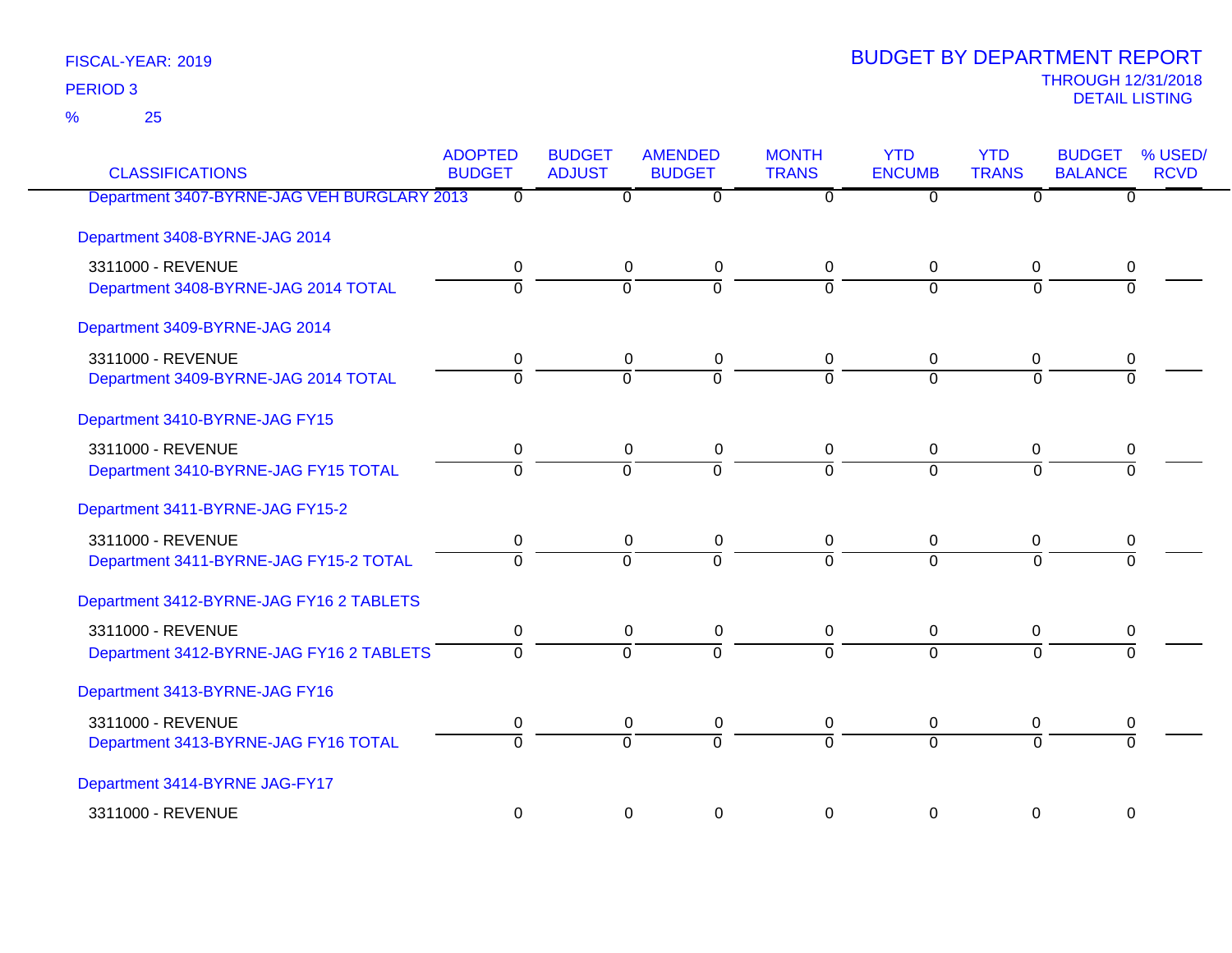| <b>CLASSIFICATIONS</b>                     | <b>ADOPTED</b><br><b>BUDGET</b> | <b>BUDGET</b><br><b>ADJUST</b> | <b>AMENDED</b><br><b>BUDGET</b> | <b>MONTH</b><br><b>TRANS</b> | <b>YTD</b><br><b>ENCUMB</b> | <b>YTD</b><br><b>TRANS</b> | <b>BUDGET</b><br><b>BALANCE</b> | % USED/<br><b>RCVD</b> |
|--------------------------------------------|---------------------------------|--------------------------------|---------------------------------|------------------------------|-----------------------------|----------------------------|---------------------------------|------------------------|
| Department 3414-BYRNE JAG-FY17 TOTAL       | $\Omega$                        | $\overline{0}$                 | $\overline{0}$                  | $\overline{0}$               | $\overline{0}$              | $\overline{0}$             | $\overline{0}$                  |                        |
| Department 3415-BYRNE JAG- FY17            |                                 |                                |                                 |                              |                             |                            |                                 |                        |
| 3311000 - REVENUE                          | 0                               | 0                              | 0                               | 0                            | $\mathbf 0$                 | 0                          | 0                               |                        |
| Department 3415-BYRNE JAG- FY17 TOTAL      | $\overline{0}$                  | $\overline{0}$                 | $\overline{0}$                  | $\overline{0}$               | $\overline{0}$              | $\Omega$                   | $\Omega$                        |                        |
| Department 5001-POLICE VESTS GRANT FY11    |                                 |                                |                                 |                              |                             |                            |                                 |                        |
| 3311000 - REVENUE                          | 0                               | 0                              | 0                               | 0                            | 0                           | 0                          | 0                               |                        |
| Department 5001-POLICE VESTS GRANT FY11    | $\overline{0}$                  | $\overline{0}$                 | $\overline{0}$                  | $\overline{0}$               | $\overline{0}$              | $\Omega$                   | $\Omega$                        |                        |
| Department 5002-POLICE VESTS GRANT FY12    |                                 |                                |                                 |                              |                             |                            |                                 |                        |
| 3311000 - REVENUE                          | 0                               | 0                              | 0                               | 0                            | 0                           | 0                          | 0                               |                        |
| Department 5002-POLICE VESTS GRANT FY12    | $\overline{0}$                  | $\overline{0}$                 | $\overline{0}$                  | $\overline{0}$               | $\overline{0}$              | $\Omega$                   | $\Omega$                        |                        |
| Department 5003-BVP-POLICE VEST GRANT FY17 |                                 |                                |                                 |                              |                             |                            |                                 |                        |
| 3311000 - REVENUE                          | 0                               | 0                              | 0                               | 0                            | 0                           | 0                          | 0                               |                        |
| Department 5003-BVP-POLICE VEST GRANT FY17 | $\mathbf 0$                     | $\overline{0}$                 | $\overline{0}$                  | $\Omega$                     | $\overline{0}$              | $\Omega$                   | $\Omega$                        |                        |
| Department 6000-SFLHIDTA-FY12              |                                 |                                |                                 |                              |                             |                            |                                 |                        |
| 3311000 - REVENUE                          | 0                               | $\pmb{0}$                      | $\boldsymbol{0}$                | $\Omega$                     | $\mathbf 0$                 | 0                          | 0                               |                        |
| 3811000 - CONTRIB. FROM OTHER FUNDS        | 0                               | 0                              | 0                               | 0                            | 0                           | 0                          | 0                               |                        |
| Department 6000-SFLHIDTA-FY12 TOTAL        | $\overline{0}$                  | $\Omega$                       | $\Omega$                        | $\Omega$                     | $\Omega$                    | $\Omega$                   | $\Omega$                        |                        |
| Department 6001-SFLHIDTA-FY13MAY-SEP       |                                 |                                |                                 |                              |                             |                            |                                 |                        |
| 3311000 - REVENUE                          | 0                               | 0                              | 0                               | $\Omega$                     | 0                           | 0                          | 0                               |                        |
| 3811000 - CONTRIB. FROM OTHER FUNDS        | 0                               | 0                              | 0                               | 0                            | 0                           | 0                          | 0                               |                        |
| Department 6001-SFLHIDTA-FY13MAY-SEP TOTAL | $\Omega$                        | $\overline{0}$                 | $\Omega$                        | $\Omega$                     | $\Omega$                    | $\Omega$                   | $\Omega$                        |                        |
| <b>REVENUE TOTAL</b>                       | 0                               | 396,421                        | 396,421                         | 0                            | 0                           | 0                          | 396,421                         |                        |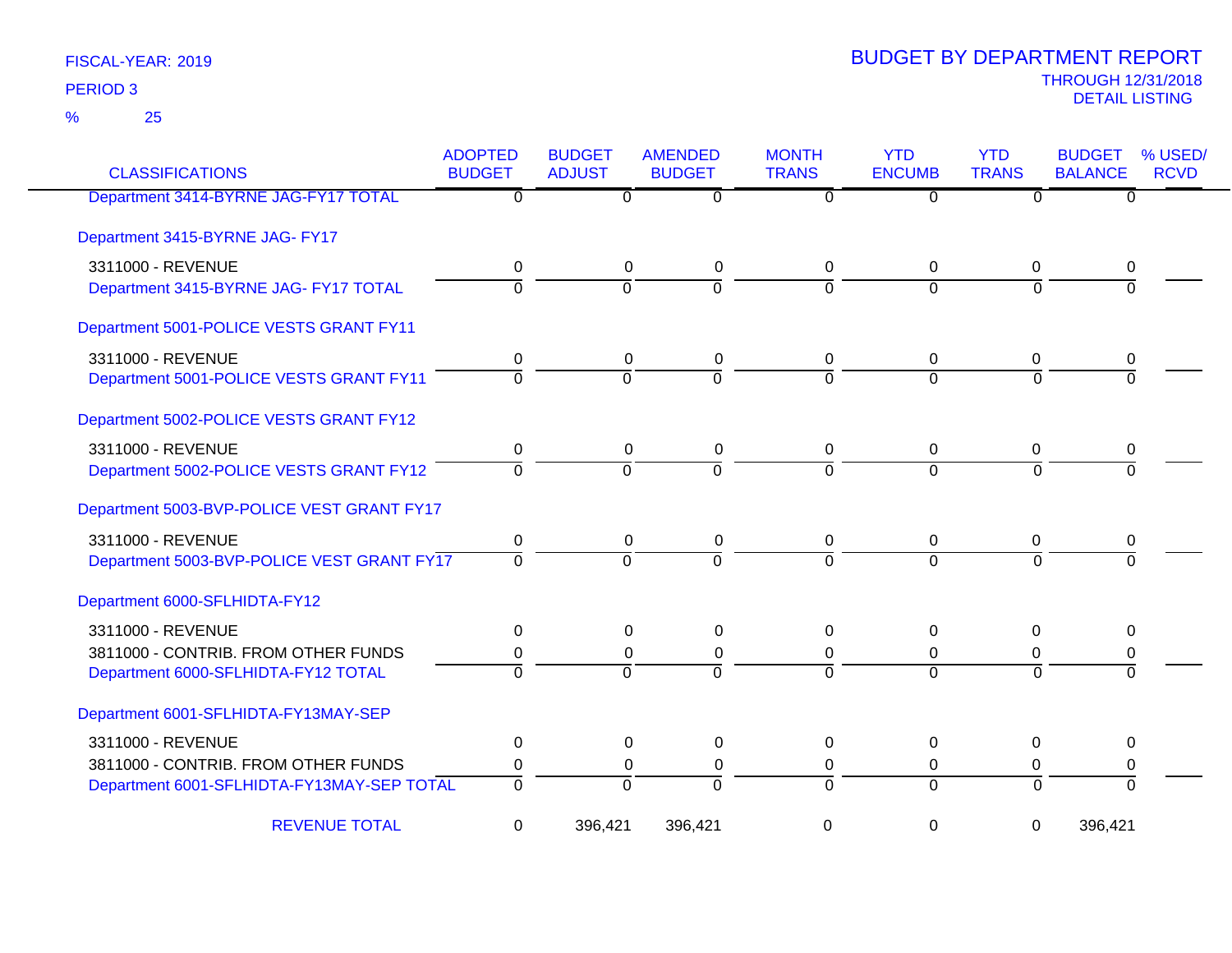| <b>CLASSIFICATIONS</b>                                          | <b>ADOPTED</b><br><b>BUDGET</b> | <b>BUDGET</b><br><b>ADJUST</b> | <b>AMENDED</b><br><b>BUDGET</b> | <b>MONTH</b><br><b>TRANS</b> | <b>YTD</b><br><b>ENCUMB</b> | <b>YTD</b><br><b>TRANS</b> | <b>BUDGET</b><br>% USED/<br><b>BALANCE</b> | <b>RCVD</b> |
|-----------------------------------------------------------------|---------------------------------|--------------------------------|---------------------------------|------------------------------|-----------------------------|----------------------------|--------------------------------------------|-------------|
| <b>EXPENSE</b>                                                  |                                 |                                |                                 |                              |                             |                            |                                            |             |
| Department 3301-CDBG MURRAY PARK POOL                           |                                 |                                |                                 |                              |                             |                            |                                            |             |
| 5726550 - CONSTRUCTION<br>Department 3301-CDBG MURRAY PARK POOL | 0<br>$\Omega$                   | $\Omega$<br>$\Omega$           | 0<br>$\Omega$                   | 0<br>0                       | $\mathbf 0$<br>$\Omega$     | $\mathbf 0$<br>$\Omega$    | 0                                          |             |
|                                                                 |                                 |                                |                                 |                              |                             |                            |                                            |             |
| Department 3302-CDBG STREET LIGHTING                            |                                 |                                |                                 |                              |                             |                            |                                            |             |
| 5416550 - CONSTRUCTION                                          | 0                               | 0                              | 0                               | 0                            | $\mathbf 0$                 | 0                          | 0                                          |             |
| Department 3302-CDBG STREET LIGHTING TOTAL                      | $\Omega$                        | $\Omega$                       | $\Omega$                        | $\Omega$                     | $\Omega$                    | $\Omega$                   | $\Omega$                                   |             |
| Department 3303-CDBG SW 66 ST IMPROV PHASE                      |                                 |                                |                                 |                              |                             |                            |                                            |             |
| 5411210 - REGULAR                                               | 0                               | 0                              | $\Omega$                        | 0                            | 0                           | 0                          | 0                                          |             |
| 5413450 - CONTRACTUAL SERVICES                                  | $\Omega$                        | $\Omega$                       | $\Omega$                        | $\Omega$                     | $\Omega$                    | $\Omega$                   | 0                                          |             |
| 5416440 - CAPITAL IMPROVEMENTS                                  | 0                               | $\Omega$                       | 0                               | 0                            | 0                           | 0                          | 0                                          |             |
| Department 3303-CDBG SW 66 ST IMPROV PHASE                      | $\Omega$                        | $\Omega$                       | $\Omega$                        | 0                            | $\Omega$                    | $\Omega$                   | $\Omega$                                   |             |
| Department 3304-CDBG MARSHALL WILLIAMSON                        |                                 |                                |                                 |                              |                             |                            |                                            |             |
| 5726550 - CONSTRUCTION                                          | 0                               | $\mathbf 0$                    | $\mathbf 0$                     | 0                            | $\mathbf 0$                 | $\boldsymbol{0}$           | 0                                          |             |
| Department 3304-CDBG MARSHALL WILLIAMSON                        | $\Omega$                        | $\Omega$                       | $\Omega$                        | 0                            | $\Omega$                    | $\Omega$                   | $\Omega$                                   |             |
| Department 3305-CDBG MURRAY PARK FIELD                          |                                 |                                |                                 |                              |                             |                            |                                            |             |
| 5726302 - IMPROVEMENT OTHER THAN BLDG                           | 0                               | 0                              | 0                               | 0                            | 0                           | 0                          | 0                                          |             |
| Department 3305-CDBG MURRAY PARK FIELD                          | $\Omega$                        | $\Omega$                       | $\Omega$                        | 0                            | $\Omega$                    | $\Omega$                   | $\Omega$                                   |             |
| Department 3306-CDBG SW 64 BIKE LANE & ST IMP                   |                                 |                                |                                 |                              |                             |                            |                                            |             |
| 5413120 - PROFESSIONAL SERVS-ST BEA                             | $\Omega$                        | $\Omega$                       | $\Omega$                        | 0                            | $\Omega$                    | $\Omega$                   | 0                                          |             |
| 5413450 - CONTRACTUAL SERVICES                                  | 0                               | 1,000                          | 1,000                           | 0                            | 0                           | $\Omega$                   | 1,000                                      |             |
| 5416450 - SUNSET DR & ST LIGHTING                               | $\Omega$                        | 293,916                        | 293,916                         | 0                            | 0                           | $\Omega$                   | 293,916                                    |             |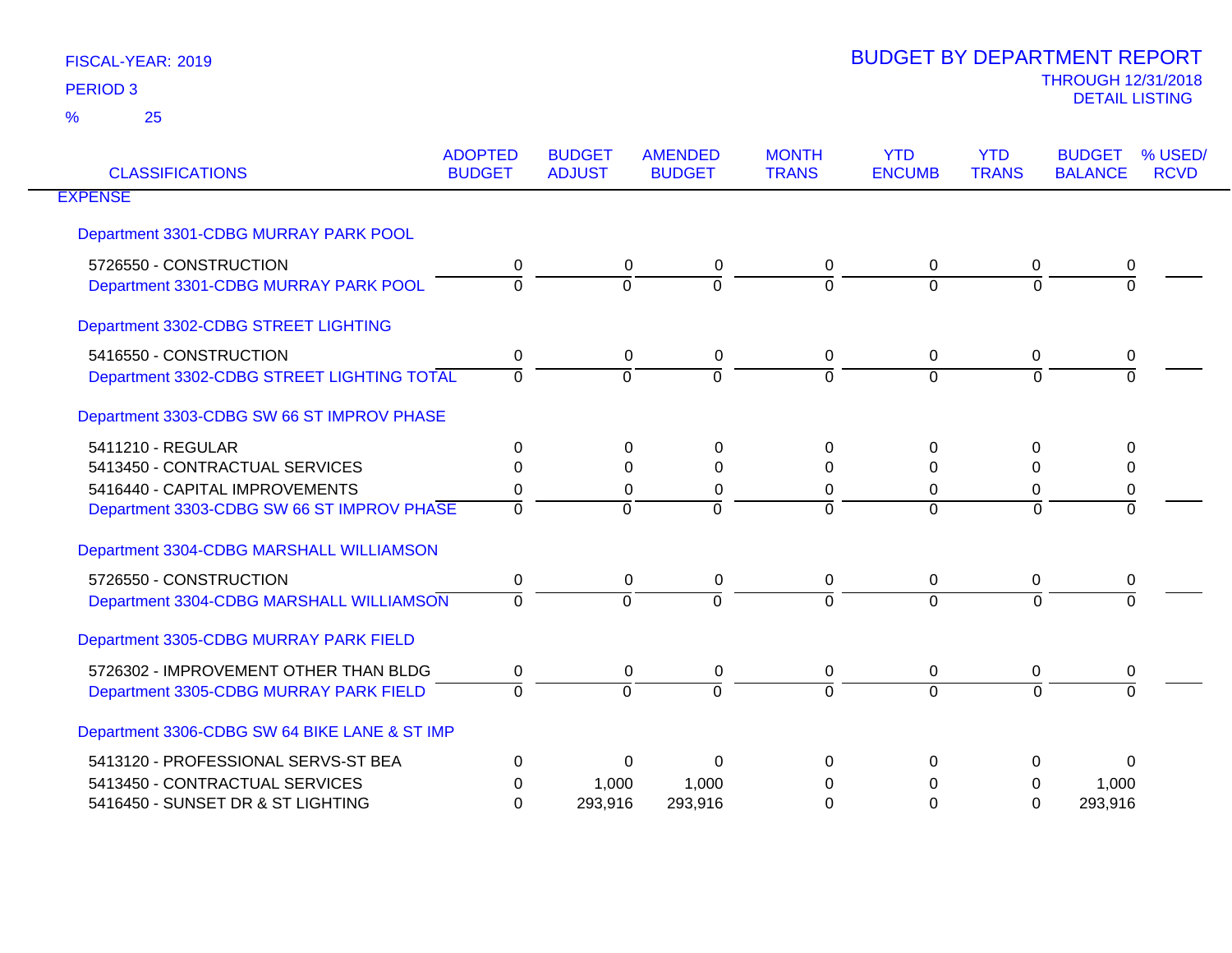| <b>CLASSIFICATIONS</b>                         | <b>ADOPTED</b><br><b>BUDGET</b> | <b>BUDGET</b><br><b>ADJUST</b> | <b>AMENDED</b><br><b>BUDGET</b> | <b>MONTH</b><br><b>TRANS</b> | <b>YTD</b><br><b>ENCUMB</b> | <b>YTD</b><br><b>TRANS</b> | <b>BUDGET</b><br><b>BALANCE</b> | % USED/<br><b>RCVD</b> |
|------------------------------------------------|---------------------------------|--------------------------------|---------------------------------|------------------------------|-----------------------------|----------------------------|---------------------------------|------------------------|
| Department 3306-CDBG SW 64 BIKE LANE & ST IMP  | $\overline{0}$                  | 294,916                        | 294,916                         | $\overline{0}$               | $\overline{0}$              | $\overline{0}$             | 294,916                         |                        |
|                                                |                                 |                                |                                 |                              |                             |                            |                                 |                        |
| Department 3307-CDBG-AFTER SCHOOL              |                                 |                                |                                 |                              |                             |                            |                                 |                        |
| 5725210 - SUPPLIES                             | 0                               | $\mathbf 0$                    | $\mathbf 0$                     | 0                            | 0                           | 0                          | 0                               |                        |
| Department 3307-CDBG-AFTER SCHOOL              | $\overline{0}$                  | $\overline{0}$                 | $\overline{0}$                  | $\Omega$                     | $\overline{0}$              | $\Omega$                   | $\Omega$                        |                        |
| Department 3308-CDBG-TENNIS LESSONS            |                                 |                                |                                 |                              |                             |                            |                                 |                        |
| 5721210 - FULL-TIME                            | 0                               | 0                              | $\Omega$                        | $\Omega$                     | $\Omega$                    | $\Omega$                   | $\Omega$                        |                        |
| 5722110 - F.I.C.A.                             | $\Omega$                        | $\Omega$                       | $\Omega$                        | $\Omega$                     | 0                           | 0                          | $\Omega$                        |                        |
| 5725205 - COMPUTER EQUIPMENT                   | 0                               | 0                              | 0                               | 0                            | 0                           | 0                          | 0                               |                        |
| Department 3308-CDBG-TENNIS LESSONS TOTAL      | $\Omega$                        | $\mathbf 0$                    | $\overline{0}$                  | $\Omega$                     | $\overline{0}$              | $\Omega$                   | $\Omega$                        |                        |
| Department 3309-CDBG BREWER PARK               |                                 |                                |                                 |                              |                             |                            |                                 |                        |
| 5726302 - IMPROVEMENT OTHER THAN BLDG          | 0                               | 30,659                         | 30,659                          | $\mathbf 0$                  | 0                           | 0                          | 30,659                          |                        |
| Department 3309-CDBG BREWER PARK               | $\Omega$                        | 30,659                         | 30,659                          | $\Omega$                     | $\Omega$                    | $\Omega$                   | 30,659                          |                        |
| Department 3310-CDBG COMM CTR RESTROOM         |                                 |                                |                                 |                              |                             |                            |                                 |                        |
| 5726550 - CONSTRUCTION                         | $\mathbf 0$                     | 70,846                         | 70,846                          | 0                            | 34,200                      | 35,045                     | 35,801                          | 49                     |
| Department 3310-CDBG COMM CTR RESTROOM         | $\mathbf 0$                     | 70,846                         | 70,846                          | $\Omega$                     | 34,200                      | 35,045                     | 35,801                          | $\overline{49}$        |
| Department 3311-CDBG-SENIOR MEALS PROGRAM      |                                 |                                |                                 |                              |                             |                            |                                 |                        |
| 5721210 - FULL-TIME                            | $\mathbf 0$                     | $\boldsymbol{0}$               | $\pmb{0}$                       | $\mathbf 0$                  | 0                           | $\mathbf 0$                | 0                               |                        |
| 5723450 - CONTRACTUAL                          | 0                               | 0                              | 0                               | 0                            | $\Omega$                    | 0                          | 0                               |                        |
| Department 3311-CDBG-SENIOR MEALS PROGRAM      | $\Omega$                        | $\overline{0}$                 | $\overline{0}$                  | $\Omega$                     | $\Omega$                    | $\Omega$                   | $\overline{0}$                  |                        |
| Department 3405-2013 JAG A-Form Interface Cont |                                 |                                |                                 |                              |                             |                            |                                 |                        |
| 5214634 - MAINTENANCE-INTERNET SFTW            | 0                               | 0                              | 0                               | $\Omega$                     | $\Omega$                    | 0                          | 0                               |                        |
| Department 3405-2013 JAG A-Form Interface Cont | $\mathbf 0$                     | $\mathbf 0$                    | $\mathbf 0$                     | $\Omega$                     | $\mathbf 0$                 | $\Omega$                   | $\Omega$                        |                        |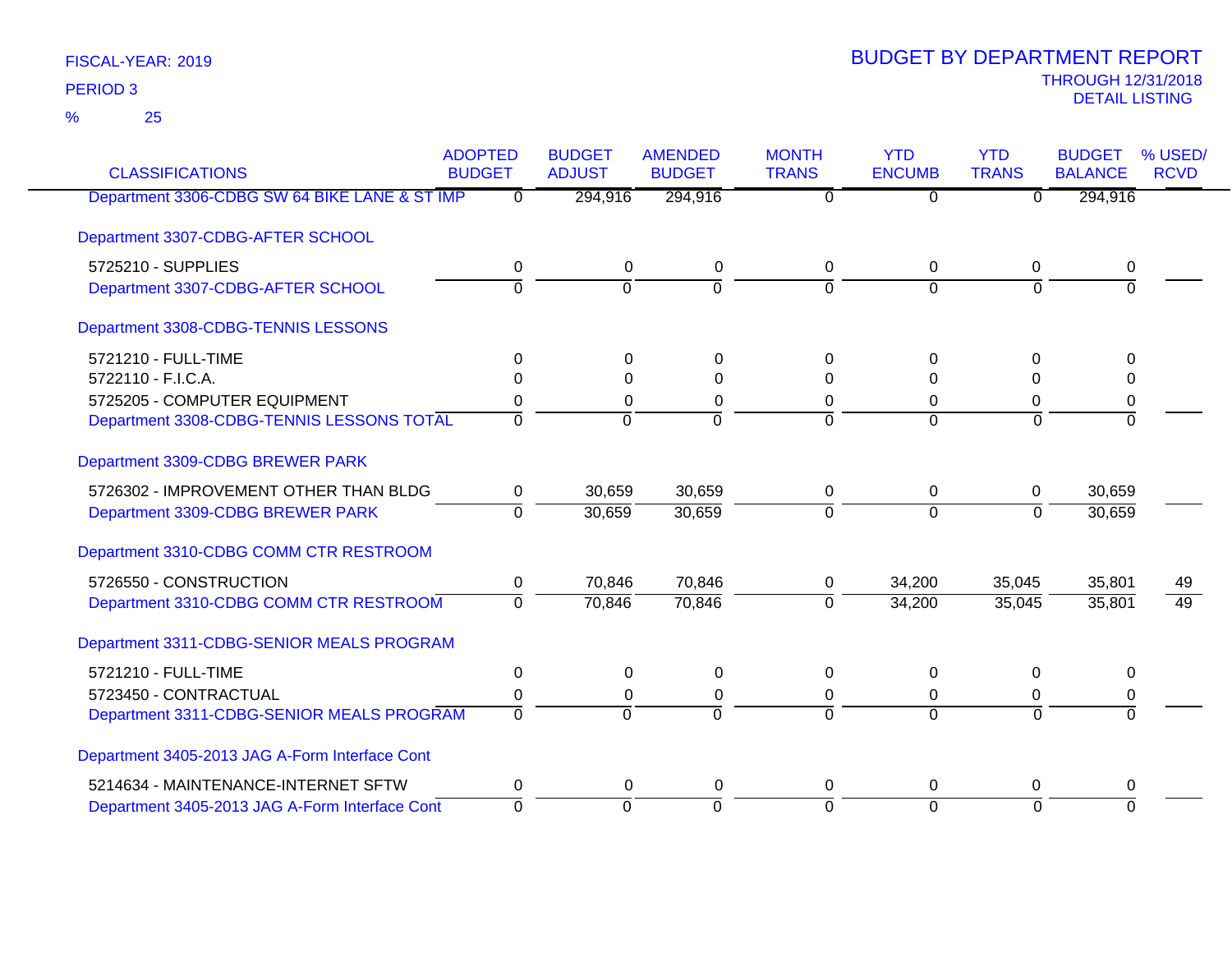| <b>CLASSIFICATIONS</b>                      | <b>ADOPTED</b><br><b>BUDGET</b> | <b>BUDGET</b><br><b>ADJUST</b> | <b>AMENDED</b><br><b>BUDGET</b> | <b>MONTH</b><br><b>TRANS</b> | <b>YTD</b><br><b>ENCUMB</b> | <b>YTD</b><br><b>TRANS</b> | <b>BUDGET</b><br><b>BALANCE</b> | % USED/<br><b>RCVD</b> |
|---------------------------------------------|---------------------------------|--------------------------------|---------------------------------|------------------------------|-----------------------------|----------------------------|---------------------------------|------------------------|
|                                             |                                 |                                |                                 |                              |                             |                            |                                 |                        |
| Department 3406-BYRNE-JAG 2013              |                                 |                                |                                 |                              |                             |                            |                                 |                        |
| 5215205 - COMPUTER SUPPLIES                 | 0                               |                                | 0<br>0                          | 0                            | 0                           | 0                          | 0                               |                        |
| Department 3406-BYRNE-JAG 2013 TOTAL        | $\overline{0}$                  | $\Omega$                       | $\overline{0}$                  | $\overline{0}$               | $\overline{0}$              | $\Omega$                   | $\overline{0}$                  |                        |
| Department 3407-BYRNE-JAG VEH BURGLARY      |                                 |                                |                                 |                              |                             |                            |                                 |                        |
| 5215205 - COMPUTER SUPPLIES                 | 0                               | 0                              | $\pmb{0}$                       | 0                            | $\mathbf 0$                 | 0                          | 0                               |                        |
| Department 3407-BYRNE-JAG VEH BURGLARY 2013 | $\mathbf 0$                     | $\overline{0}$                 | $\overline{0}$                  | $\Omega$                     | $\overline{0}$              | $\Omega$                   | $\Omega$                        |                        |
| Department 3408-BYRNE-JAG 2014              |                                 |                                |                                 |                              |                             |                            |                                 |                        |
| 5215205 - COMPUTER SUPPLIES                 | 0                               |                                | 0<br>0                          | 0                            | 0                           | 0                          |                                 |                        |
| Department 3408-BYRNE-JAG 2014 TOTAL        | $\Omega$                        | $\overline{0}$                 | 0                               | $\Omega$                     | $\overline{0}$              | $\Omega$                   | $\Omega$                        |                        |
| Department 3409-BYRNE-JAG 2014              |                                 |                                |                                 |                              |                             |                            |                                 |                        |
| 5215205 - COMPUTER SUPPLIES                 | 0                               |                                | 0<br>0                          | 0                            | 0                           | 0                          | 0                               |                        |
| Department 3409-BYRNE-JAG 2014 TOTAL        | $\overline{0}$                  | $\Omega$                       | $\overline{0}$                  | $\Omega$                     | $\Omega$                    | $\Omega$                   | $\overline{0}$                  |                        |
| Department 3410-BYRNE-JAG FY15              |                                 |                                |                                 |                              |                             |                            |                                 |                        |
| 5215205 - COMPUTER SUPPLIES                 | 0                               | 0                              | 0                               | 0                            | 0                           | 0                          | 0                               |                        |
| Department 3410-BYRNE-JAG FY15 TOTAL        | $\Omega$                        | $\Omega$                       | $\overline{0}$                  | $\Omega$                     | $\Omega$                    | $\Omega$                   | $\Omega$                        |                        |
| Department 3411-BYRNE-JAG FY15-2            |                                 |                                |                                 |                              |                             |                            |                                 |                        |
| 5215205 - COMPUTER SUPPLIES                 | $\pmb{0}$                       |                                | $\pmb{0}$<br>$\pmb{0}$          | $\mathbf 0$                  | $\pmb{0}$                   | $\overline{0}$             | 0                               |                        |
| Department 3411-BYRNE-JAG FY15-2 TOTAL      | $\Omega$                        | $\overline{0}$                 | $\Omega$                        | $\Omega$                     | $\Omega$                    | $\Omega$                   | $\Omega$                        |                        |
| Department 3412-BYRNE-JAG FY16 2 TABLETS    |                                 |                                |                                 |                              |                             |                            |                                 |                        |
| 5215205 - COMPUTER SUPPLIES                 | 0                               |                                | $\pmb{0}$<br>$\pmb{0}$          | 0                            | 0                           | 0                          | 0                               |                        |
| Department 3412-BYRNE-JAG FY16 2 TABLETS    | $\overline{0}$                  | $\overline{0}$                 | $\Omega$                        | $\Omega$                     | $\overline{0}$              | $\Omega$                   | $\Omega$                        |                        |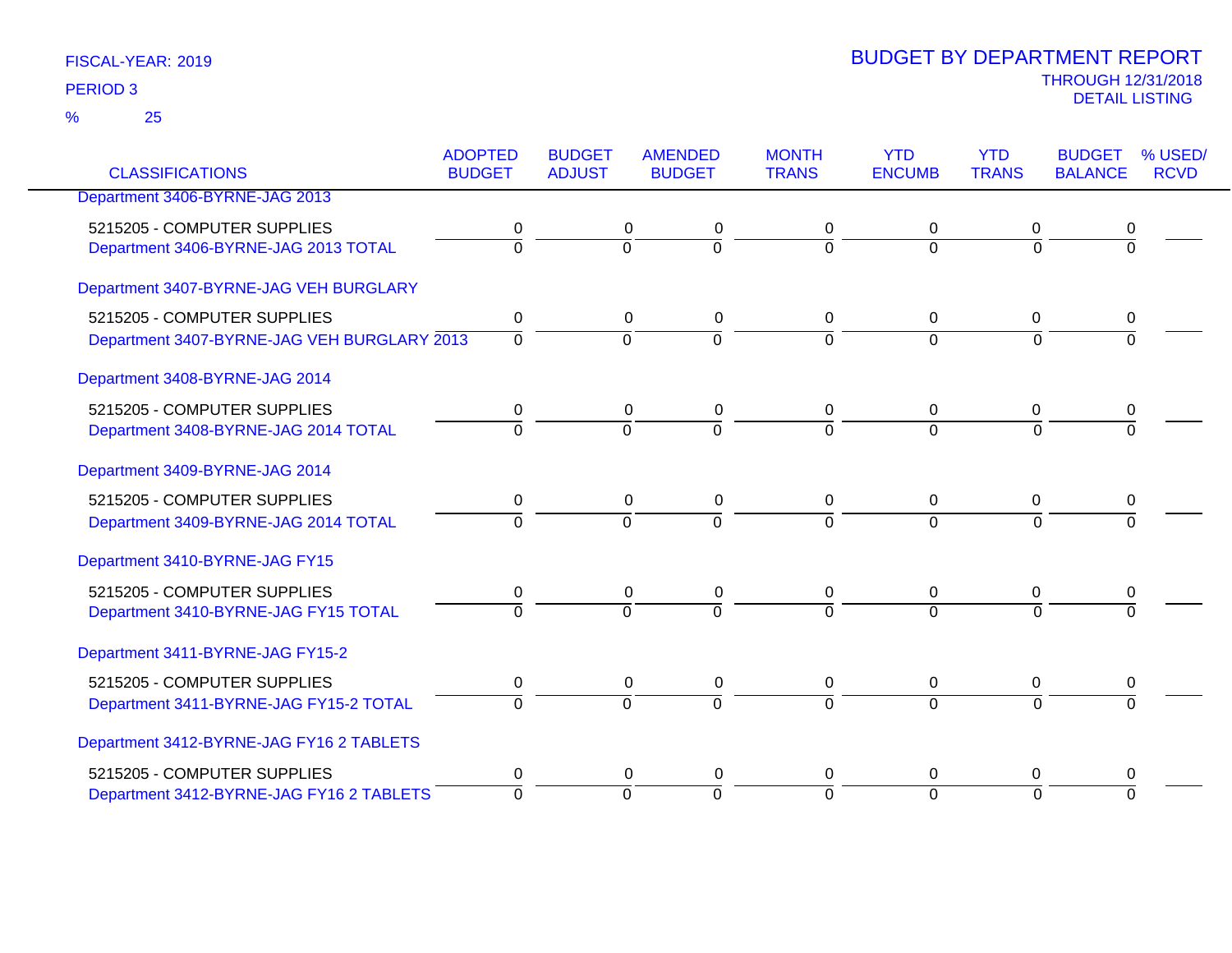| <b>CLASSIFICATIONS</b>                     | <b>ADOPTED</b> | <b>BUDGET</b>  | <b>AMENDED</b> | <b>MONTH</b>   | <b>YTD</b>     | <b>YTD</b>     | <b>BUDGET</b>  | % USED/     |
|--------------------------------------------|----------------|----------------|----------------|----------------|----------------|----------------|----------------|-------------|
|                                            | <b>BUDGET</b>  | <b>ADJUST</b>  | <b>BUDGET</b>  | <b>TRANS</b>   | <b>ENCUMB</b>  | <b>TRANS</b>   | <b>BALANCE</b> | <b>RCVD</b> |
| Department 3413-BYRNE-JAG FY16             |                |                |                |                |                |                |                |             |
| 5215205 - COMPUTER SUPPLIES                | 0              | 0              | 0              | 0              | 0              | 0              | 0              |             |
| Department 3413-BYRNE-JAG FY16 TOTAL       | ō              | $\overline{0}$ | $\overline{0}$ | $\overline{0}$ | $\overline{0}$ | $\overline{0}$ | $\overline{0}$ |             |
| Department 3414-BYRNE JAG-FY17             |                |                |                |                |                |                |                |             |
| 5215205 - COMPUTER SUPPLIES                | 0              | 0              | 0              | 0              | 0              | $\mathbf{0}$   | 0              |             |
| Department 3414-BYRNE JAG-FY17 TOTAL       | $\overline{0}$ | $\overline{0}$ | $\overline{0}$ | $\overline{0}$ | $\Omega$       | $\Omega$       | $\overline{0}$ |             |
| Department 3415-BYRNE JAG- FY17            |                |                |                |                |                |                |                |             |
| 5215205 - COMPUTER SUPPLIES                | 0              | $\mathbf 0$    | $\pmb{0}$      | 0              | 0              | $\mathbf 0$    | 0              |             |
| Department 3415-BYRNE JAG- FY17 TOTAL      | $\Omega$       | $\Omega$       | $\overline{0}$ | $\Omega$       | $\Omega$       | $\Omega$       | $\Omega$       |             |
| Department 5001-POLICE VESTS GRANT FY11    |                |                |                |                |                |                |                |             |
| 5215220 - UNIFORMS                         | 0              | $\mathbf 0$    | $\pmb{0}$      | 0              | $\mathbf 0$    | $\mathbf 0$    | 0              |             |
| Department 5001-POLICE VESTS GRANT FY11    | $\overline{0}$ | $\overline{0}$ | $\overline{0}$ | $\overline{0}$ | $\Omega$       | $\overline{0}$ | $\Omega$       |             |
| Department 5002-POLICE VESTS GRANT FY12    |                |                |                |                |                |                |                |             |
| 5215220 - UNIFORMS                         | 0              | 0              | $\pmb{0}$      | 0              | $\pmb{0}$      | 0              | 0              |             |
| Department 5002-POLICE VESTS GRANT FY12    | $\overline{0}$ | $\overline{0}$ | $\overline{0}$ | $\Omega$       | $\overline{0}$ | $\Omega$       | $\Omega$       |             |
| Department 5003-BVP-POLICE VEST GRANT FY17 |                |                |                |                |                |                |                |             |
| 5215220 - UNIFORMS                         | $\mathbf 0$    | $\mathbf 0$    | $\pmb{0}$      | 0              | $\mathbf 0$    | $\mathbf 0$    | 0              |             |
| Department 5003-BVP-POLICE VEST GRANT FY17 | $\overline{0}$ | $\overline{0}$ | $\overline{0}$ | $\overline{0}$ | $\overline{0}$ | $\Omega$       | $\overline{0}$ |             |
| Department 6000-SFLHIDTA-FY12              |                |                |                |                |                |                |                |             |
| 5213450 - CONTRACTUAL SERVICES             | 0              | $\Omega$       | 0              | 0              | $\Omega$       | 0              | 0              |             |
| 5214060 - AUTO ALLOWANCE                   | 0              | $\Omega$       | $\Omega$       | $\Omega$       | $\Omega$       | $\Omega$       | $\Omega$       |             |
| 5819900 - INTER-FUND TRANSFER              | $\Omega$       | 0              | 0              | $\Omega$       | 0              | $\Omega$       | 0              |             |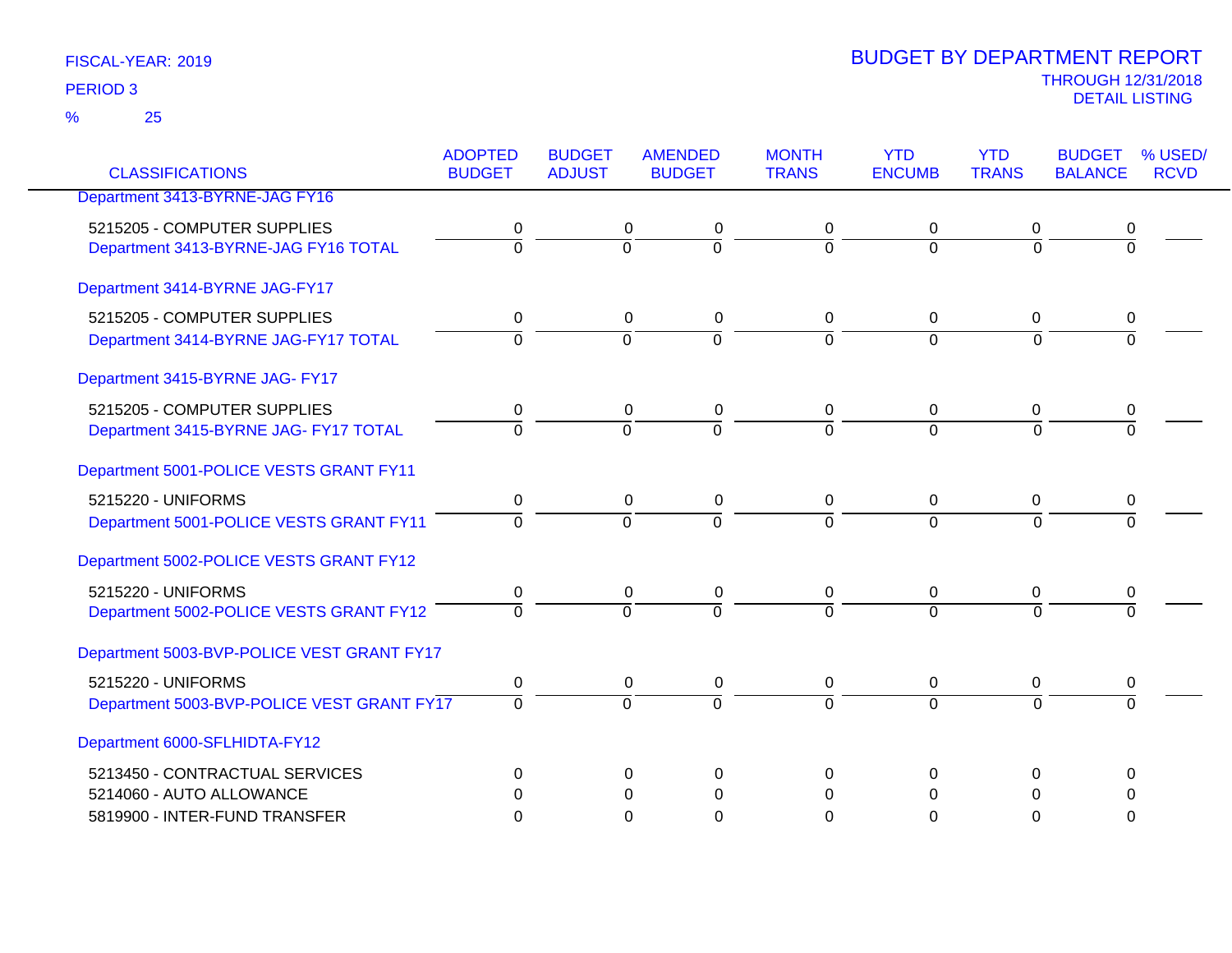| <b>CLASSIFICATIONS</b>                            | <b>ADOPTED</b><br><b>BUDGET</b> | <b>BUDGET</b><br><b>ADJUST</b> | <b>AMENDED</b><br><b>BUDGET</b> | <b>MONTH</b><br><b>TRANS</b> | <b>YTD</b><br><b>ENCUMB</b> | <b>YTD</b><br><b>TRANS</b> | <b>BUDGET</b><br><b>BALANCE</b> | % USED/<br><b>RCVD</b> |
|---------------------------------------------------|---------------------------------|--------------------------------|---------------------------------|------------------------------|-----------------------------|----------------------------|---------------------------------|------------------------|
| Department 6000-SFLHIDTA-FY12 TOTAL               | $\overline{0}$                  | $\overline{0}$                 | $\overline{0}$                  | $\overline{0}$               | $\overline{0}$              | $\overline{0}$             | $\Omega$                        |                        |
| Department 6001-SFLHIDTA-FY13MAY-SEP              |                                 |                                |                                 |                              |                             |                            |                                 |                        |
| 5213450 - CONTRACTUAL SERVICES                    | 0                               | $\Omega$                       | $\mathbf 0$                     | $\mathbf 0$                  | $\pmb{0}$                   | $\Omega$                   | $\mathbf 0$                     |                        |
| 5214060 - AUTO ALLOWANCE                          | 0                               | $\Omega$                       | $\Omega$                        | 0                            | $\Omega$                    | 0                          | 0                               |                        |
| 5819900 - INTER-FUND TRANSFER                     | 0                               | 0                              | 0                               | $\pmb{0}$                    | $\pmb{0}$                   | 0                          | $\mathbf 0$                     |                        |
| Department 6001-SFLHIDTA-FY13MAY-SEP TOTAL        | $\overline{0}$                  | $\overline{0}$                 | $\Omega$                        | $\overline{0}$               | $\overline{0}$              | $\overline{0}$             | $\mathbf 0$                     |                        |
| <b>EXPENSE TOTAL</b>                              | 0                               | 396,421                        | 396,421                         | $\pmb{0}$                    | 34,200                      | 35,045                     | 361,376                         | 8                      |
| Fund 120-FEDERAL GRANT FUND TOTAL                 |                                 |                                |                                 |                              |                             |                            |                                 |                        |
| <b>REVENUE</b>                                    | 0                               | 396,421                        | 396,421                         | 0                            | $\mathbf 0$                 | 0                          | 396,421                         |                        |
| <b>EXPENSE</b>                                    | 0                               | 396,421                        | 396,421                         | $\mathbf 0$                  | 34,200                      | 35,045                     | 361,376                         | 8                      |
| Fund 120-FEDERAL GRANT FUND TOTAL                 | $\mathbf 0$                     | $\mathbf 0$                    | $\mathbf 0$                     | $\mathbf 0$                  | $-34,200$                   | $-35,045$                  | 35,045                          |                        |
| Fund 124-PTP TAX-TRANSPORTATION<br><b>REVENUE</b> |                                 |                                |                                 |                              |                             |                            |                                 |                        |
| Department 0000-Description N/A                   |                                 |                                |                                 |                              |                             |                            |                                 |                        |
| 3126000 - DISCRETIONARY SALES S/TAX               | 440,000                         | $\mathbf 0$                    | 440,000                         | 51,780                       | $\boldsymbol{0}$            | 51,780                     | 388,220                         | 11                     |
| 3301000 - INTERGOVERNMENTAL REVENUE               | $\Omega$                        | 0                              | $\mathbf{0}$                    | $\mathbf 0$                  | 0                           | $\mathbf 0$                | 0                               |                        |
| 3612000 - INTEREST INCOME                         | 10,000                          | 0                              | 10,000                          | 755                          | 0                           | 2,317                      | 7,683                           | 23                     |
| Department 0000-Description N/A TOTAL             | 450,000                         | $\overline{0}$                 | 450,000                         | 52,535                       | $\overline{0}$              | 54,097                     | 395,903                         | $\overline{12}$        |
| <b>REVENUE TOTAL</b>                              | 450,000                         | 0                              | 450,000                         | 52,535                       | 0                           | 54,097                     | 395,903                         | 12                     |
| <b>EXPENSE</b>                                    |                                 |                                |                                 |                              |                             |                            |                                 |                        |
| Department 1730-STREET MAINTENANCE                |                                 |                                |                                 |                              |                             |                            |                                 |                        |
| 5413450 - CONTRACTUAL SERVICES                    | $\mathbf 0$                     | $\Omega$                       | $\mathbf 0$                     | 0                            | $\mathbf 0$                 | $\Omega$                   | 0                               |                        |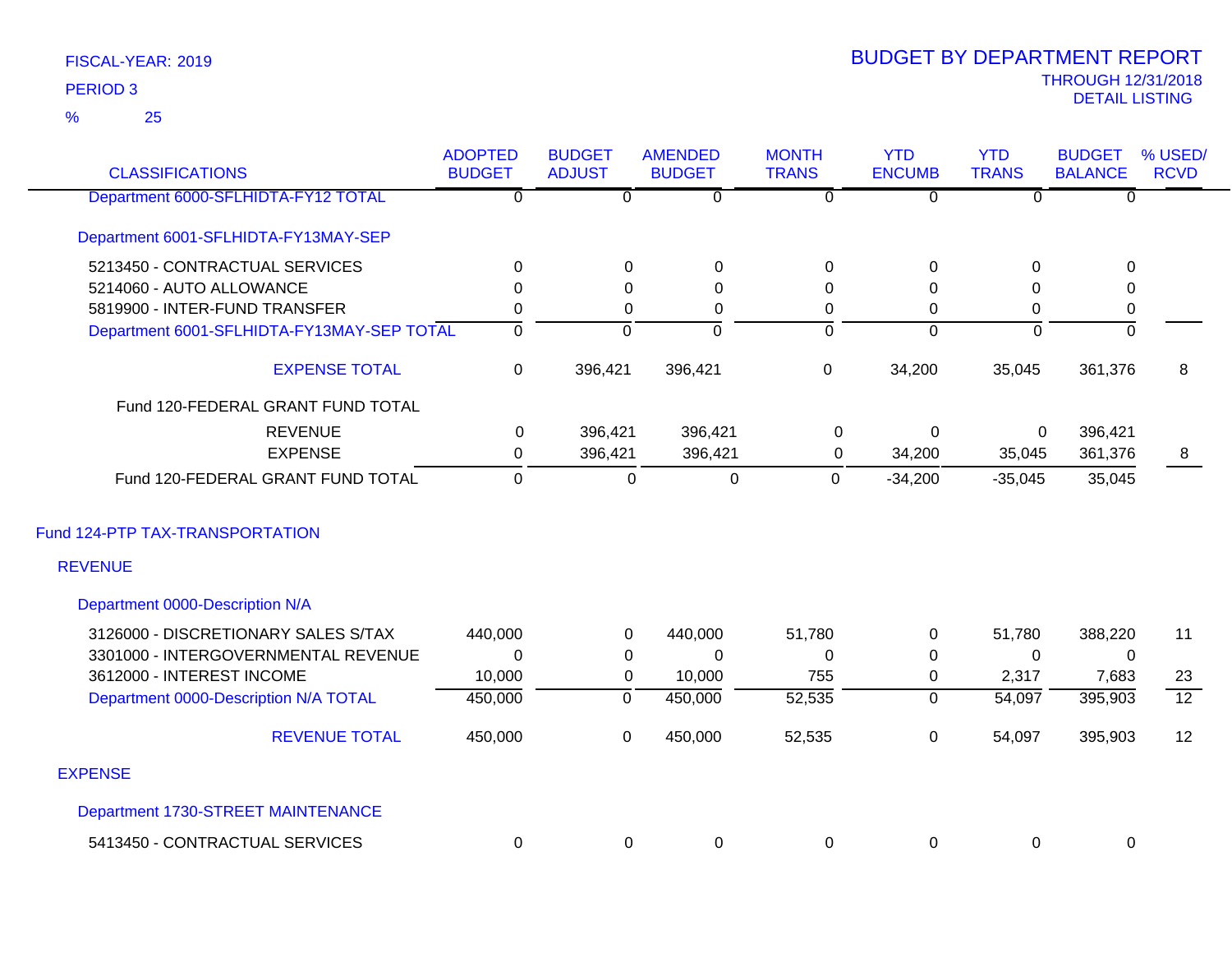|                                          | <b>ADOPTED</b> | <b>BUDGET</b> | <b>AMENDED</b> | <b>MONTH</b> | <b>YTD</b>       | <b>YTD</b>     | <b>BUDGET</b>  | % USED/         |
|------------------------------------------|----------------|---------------|----------------|--------------|------------------|----------------|----------------|-----------------|
| <b>CLASSIFICATIONS</b>                   | <b>BUDGET</b>  | <b>ADJUST</b> | <b>BUDGET</b>  | <b>TRANS</b> | <b>ENCUMB</b>    | <b>TRANS</b>   | <b>BALANCE</b> | <b>RCVD</b>     |
| 5416490 - CONSTRUCTIONS PROJECTS         | 606,500        | 473,144       | 1,079,644      | 2,129        | 509,422          | 506,187        | 573,457        | 46              |
| Department 1730-STREET MAINTENANCE TOTAL | 606,500        | 473,144       | 1,079,644      | 2,129        | 509,422          | 506,187        | 573,457        | 46              |
| <b>EXPENSE TOTAL</b>                     | 606,500        | 473,144       | 1,079,644      | 2,129        | 509,422          | 506,187        | 573,457        | 46              |
| Fund 124-PTP TAX-TRANSPORTATION TOTAL    |                |               |                |              |                  |                |                |                 |
| <b>REVENUE</b>                           | 450,000        | 0             | 450,000        | 52,535       | 0                | 54,097         | 395,903        | 12              |
| <b>EXPENSE</b>                           | 606,500        | 473,144       | 1,079,644      | 2,129        | 509,422          | 506,187        | 573,457        | 46              |
| Fund 124-PTP TAX-TRANSPORTATION TOTAL    | $-156,500$     | $-473,144$    | $-629,644$     | 50,406       | $-509,422$       | $-452,090$     | $-177,554$     |                 |
| Fund 125-PTP TAX FUND-DIRECT TRANSIT     |                |               |                |              |                  |                |                |                 |
| <b>REVENUE</b>                           |                |               |                |              |                  |                |                |                 |
| Department 0000-Description N/A          |                |               |                |              |                  |                |                |                 |
| 3126000 - DISCRETIONARY SALES S/TAX      | 110,000        | 0             | 110,000        | 0            | 0                | 0              | 110,000        |                 |
| Department 0000-Description N/A TOTAL    | 110,000        | $\mathbf 0$   | 110,000        | 0            | $\overline{0}$   | $\overline{0}$ | 110,000        |                 |
| <b>REVENUE TOTAL</b>                     | 110,000        | $\mathbf 0$   | 110,000        | $\mathbf 0$  | $\boldsymbol{0}$ | $\pmb{0}$      | 110,000        |                 |
| <b>EXPENSE</b>                           |                |               |                |              |                  |                |                |                 |
| Department 1730-STREET MAINTENANCE       |                |               |                |              |                  |                |                |                 |
| 5413450 - CONTRACTUAL SERVICES           | 277,748        | 0             | 277,748        | 21,969       | 227,907          | 273,120        | 4,628          | 98              |
| 5416490 - CONSTRUCTIONS PROJECTS         | $\mathbf 0$    | 0             | $\mathbf 0$    | 0            | 0                | 0              | 0              |                 |
| Department 1730-STREET MAINTENANCE TOTAL | 277,748        | 0             | 277,748        | 21,969       | 227,907          | 273,120        | 4,628          | $\overline{98}$ |
| <b>EXPENSE TOTAL</b>                     | 277,748        | 0             | 277,748        | 21,969       | 227,907          | 273,120        | 4,628          | 98              |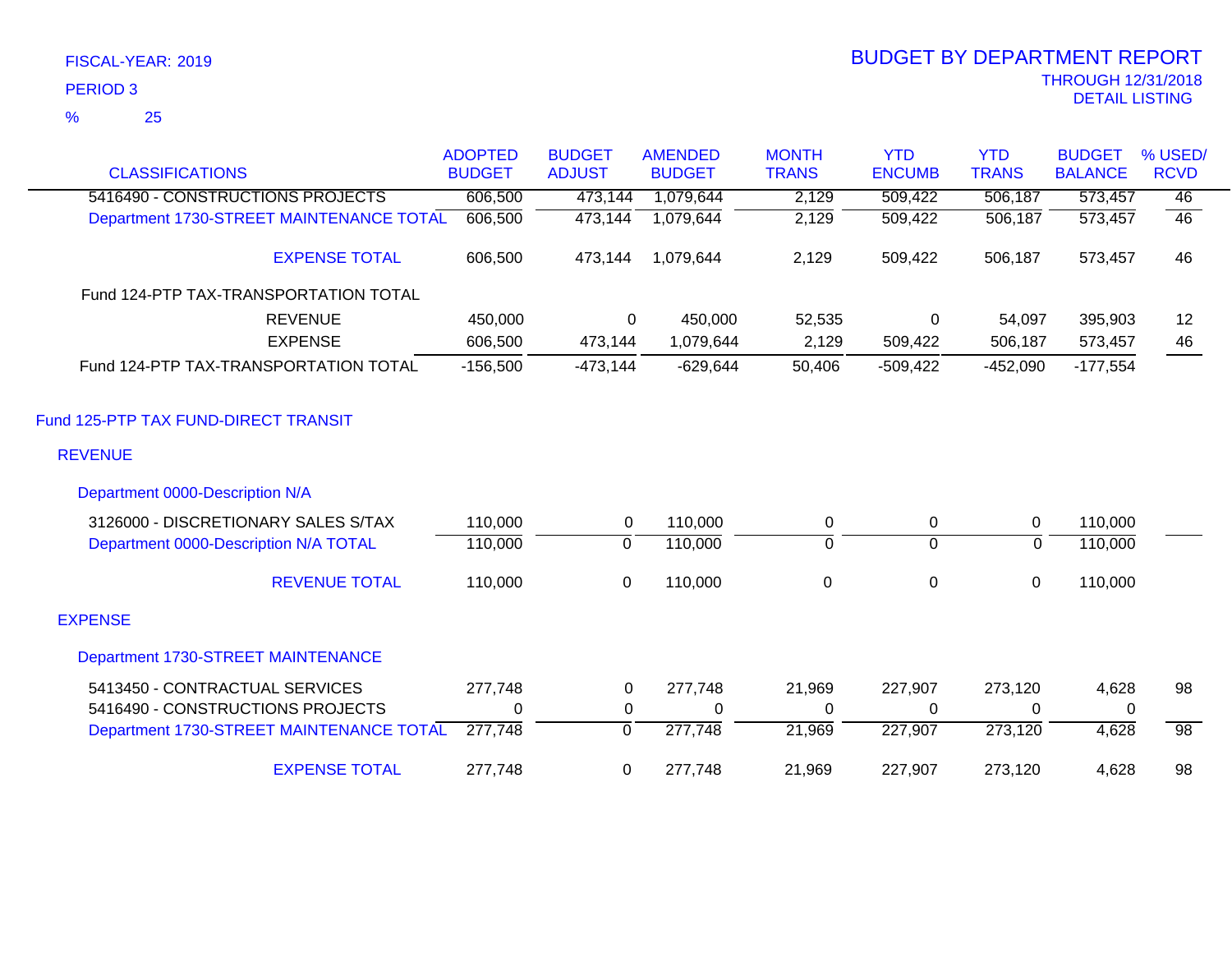| FISCAL-YEAR: 2019                          | <b>BUDGET BY DEPARTMENT REPORT</b><br><b>THROUGH 12/31/2018</b> |                |             |                |                |                |                |                       |             |
|--------------------------------------------|-----------------------------------------------------------------|----------------|-------------|----------------|----------------|----------------|----------------|-----------------------|-------------|
| <b>PERIOD 3</b>                            |                                                                 |                |             |                |                |                |                | <b>DETAIL LISTING</b> |             |
| $\frac{9}{6}$<br>25                        |                                                                 |                |             |                |                |                |                |                       |             |
|                                            | <b>ADOPTED</b>                                                  | <b>BUDGET</b>  |             | <b>AMENDED</b> | <b>MONTH</b>   | <b>YTD</b>     | <b>YTD</b>     | <b>BUDGET</b>         | % USED/     |
| <b>CLASSIFICATIONS</b>                     | <b>BUDGET</b>                                                   | <b>ADJUST</b>  |             | <b>BUDGET</b>  | <b>TRANS</b>   | <b>ENCUMB</b>  | <b>TRANS</b>   | <b>BALANCE</b>        | <b>RCVD</b> |
| Fund 125-PTP TAX FUND-DIRECT TRANSIT TOTAL |                                                                 |                |             |                |                |                |                |                       |             |
| <b>REVENUE</b>                             | 110,000                                                         |                | 0           | 110,000        | 0              | $\mathbf 0$    | 0              | 110,000               |             |
| <b>EXPENSE</b>                             | 277,748                                                         |                | 0           | 277,748        | 21,969         | 227,907        | 273,120        | 4,628                 | 98          |
| Fund 125-PTP TAX FUND-DIRECT TRANSIT TOTAL | $-167,748$                                                      |                | $\mathbf 0$ | $-167,748$     | $-21,969$      | $-227,907$     | $-273,120$     | 105,372               |             |
| Fund 150-REVENUE STABILIZATION FUND        |                                                                 |                |             |                |                |                |                |                       |             |
| <b>REVENUE</b>                             |                                                                 |                |             |                |                |                |                |                       |             |
| Department 0000-Description N/A            |                                                                 |                |             |                |                |                |                |                       |             |
| 3811000 - CONTRIB. FROM OTHER FUNDS        | $\mathbf 0$                                                     |                | $\mathbf 0$ | $\pmb{0}$      | $\mathsf 0$    | 0              | $\pmb{0}$      | $\pmb{0}$             |             |
| Department 0000-Description N/A TOTAL      | $\overline{0}$                                                  | ō              |             | $\Omega$       | $\mathbf 0$    | $\overline{0}$ | $\Omega$       | $\overline{0}$        |             |
| <b>REVENUE TOTAL</b>                       | $\mathbf 0$                                                     | $\mathbf 0$    |             | $\mathbf 0$    | $\mathbf 0$    | $\Omega$       | $\overline{0}$ | $\mathbf 0$           |             |
| <b>EXPENSE</b>                             |                                                                 |                |             |                |                |                |                |                       |             |
| <b>Department 1410-FINANCE</b>             |                                                                 |                |             |                |                |                |                |                       |             |
| 5819120 - INTRA-GOV TRANSFER-DEBT SERVIC   | $\pmb{0}$                                                       |                | $\pmb{0}$   | $\pmb{0}$      | 0              | 0              | $\pmb{0}$      | 0                     |             |
| Department 1410-FINANCE TOTAL              | $\overline{0}$                                                  | $\overline{0}$ |             | $\overline{0}$ | $\overline{0}$ | $\overline{0}$ | $\overline{0}$ | $\overline{0}$        |             |
| <b>EXPENSE TOTAL</b>                       | $\mathbf 0$                                                     | $\mathbf 0$    |             | $\mathbf 0$    | $\mathbf 0$    | $\mathbf{0}$   | $\mathbf 0$    | $\mathbf 0$           |             |
| Fund 150-REVENUE STABILIZATION FUND TOTAL  |                                                                 |                |             |                |                |                |                |                       |             |
| <b>REVENUE</b>                             | $\pmb{0}$                                                       |                | $\pmb{0}$   | $\pmb{0}$      | 0              | $\pmb{0}$      | $\mathbf 0$    | $\pmb{0}$             |             |
| <b>EXPENSE</b>                             | $\pmb{0}$                                                       |                | $\mathbf 0$ | $\mathbf 0$    | $\mathbf 0$    | $\mathbf 0$    | $\mathbf 0$    | $\boldsymbol{0}$      | 98          |
| Fund 150-REVENUE STABILIZATION FUND TOTAL  | $\mathbf 0$                                                     |                | $\mathbf 0$ | $\mathbf 0$    | $\mathbf 0$    | $\mathbf 0$    | $\mathbf 0$    | $\mathbf 0$           |             |

Fund 151-GRANT MATCH RESERVE FUND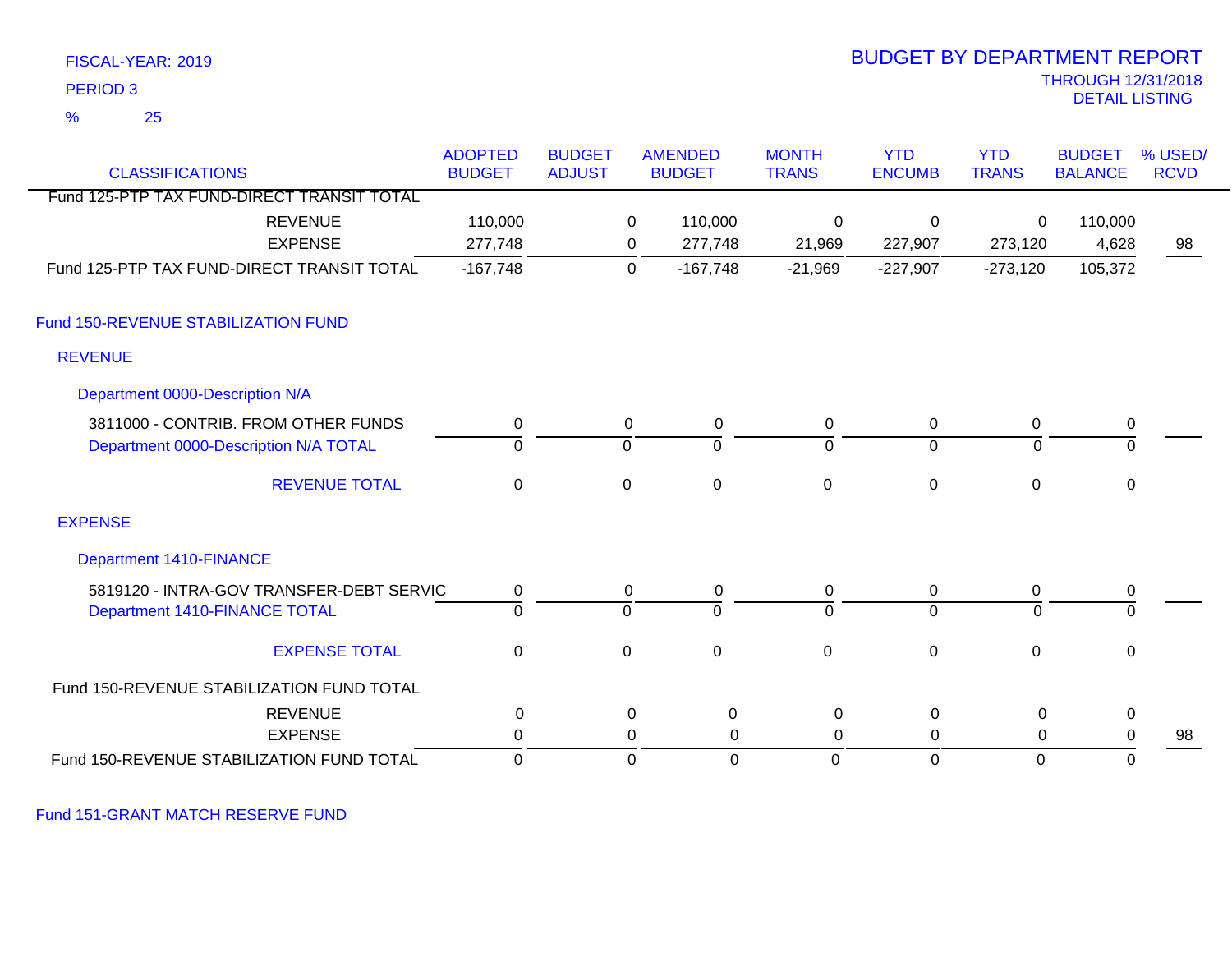| <b>CLASSIFICATIONS</b>                                                       | <b>ADOPTED</b><br><b>BUDGET</b> | <b>BUDGET</b><br><b>ADJUST</b> | <b>AMENDED</b><br><b>BUDGET</b>            | <b>MONTH</b><br><b>TRANS</b> | <b>YTD</b><br><b>ENCUMB</b> | <b>YTD</b><br><b>TRANS</b> | <b>BUDGET</b><br><b>BALANCE</b> | % USED/<br><b>RCVD</b> |
|------------------------------------------------------------------------------|---------------------------------|--------------------------------|--------------------------------------------|------------------------------|-----------------------------|----------------------------|---------------------------------|------------------------|
| <b>REVENUE</b>                                                               |                                 |                                |                                            |                              |                             |                            |                                 |                        |
| Department 0000-Description N/A                                              |                                 |                                |                                            |                              |                             |                            |                                 |                        |
| 3811000 - CONTRIB. FROM OTHER FUNDS<br>Department 0000-Description N/A TOTAL | 0<br>$\overline{0}$             | $\overline{0}$                 | 0<br>0<br>$\overline{0}$                   | 0<br>ō                       | 0<br>$\overline{0}$         | 0<br>$\Omega$              | 0<br>$\overline{\mathfrak{o}}$  |                        |
| <b>REVENUE TOTAL</b>                                                         | 0                               | $\mathbf 0$                    | $\mathbf 0$                                | $\mathbf 0$                  | $\boldsymbol{0}$            | $\mathbf 0$                | 0                               |                        |
| <b>EXPENSE</b>                                                               |                                 |                                |                                            |                              |                             |                            |                                 |                        |
| <b>Department 1410-FINANCE</b>                                               |                                 |                                |                                            |                              |                             |                            |                                 |                        |
| 5819120 - INTRA-GOV TRANSFER-DEBT SERVIC<br>Department 1410-FINANCE TOTAL    | 0<br>$\overline{0}$             | $\overline{0}$                 | 0<br>$\mathbf 0$<br>$\overline{0}$         | $\mathbf 0$<br>ō             | 0<br>$\overline{0}$         | $\mathbf 0$<br>$\mathbf 0$ | $\mathbf 0$<br>$\overline{0}$   |                        |
| <b>EXPENSE TOTAL</b>                                                         | $\boldsymbol{0}$                | $\mathbf 0$                    | $\mathsf 0$                                | $\pmb{0}$                    | $\pmb{0}$                   | $\mathbf 0$                | $\mathbf 0$                     |                        |
| Fund 151-GRANT MATCH RESERVE FUND TOTAL                                      |                                 |                                |                                            |                              |                             |                            |                                 |                        |
| <b>REVENUE</b><br><b>EXPENSE</b>                                             | 0<br>0                          |                                | 0<br>0<br>0<br>$\mathbf 0$                 | $\mathsf 0$<br>$\mathsf 0$   | $\mathbf 0$<br>0            | 0<br>0                     | $\mathbf 0$<br>$\mathbf 0$      | 98                     |
| Fund 151-GRANT MATCH RESERVE FUND TOTAL                                      | $\overline{0}$                  |                                | $\mathbf 0$<br>$\mathbf 0$                 | $\mathbf{0}$                 | $\overline{0}$              | 0                          | $\mathbf 0$                     |                        |
| Fund 152-INSURANCE RESERVE FUND                                              |                                 |                                |                                            |                              |                             |                            |                                 |                        |
| <b>REVENUE</b>                                                               |                                 |                                |                                            |                              |                             |                            |                                 |                        |
| Department 0000-Description N/A                                              |                                 |                                |                                            |                              |                             |                            |                                 |                        |
| 3811000 - CONTRIB. FROM OTHER FUNDS<br>Department 0000-Description N/A TOTAL | $\mathbf 0$<br>0                | $\overline{0}$                 | $\mathbf 0$<br>$\pmb{0}$<br>$\overline{0}$ | 0<br>$\overline{0}$          | 0<br>$\overline{0}$         | $\mathbf 0$<br>$\Omega$    | 0<br>0                          |                        |
| <b>REVENUE TOTAL</b>                                                         | 0                               | $\mathbf 0$                    | $\pmb{0}$                                  | $\,0\,$                      | $\pmb{0}$                   | 0                          | 0                               |                        |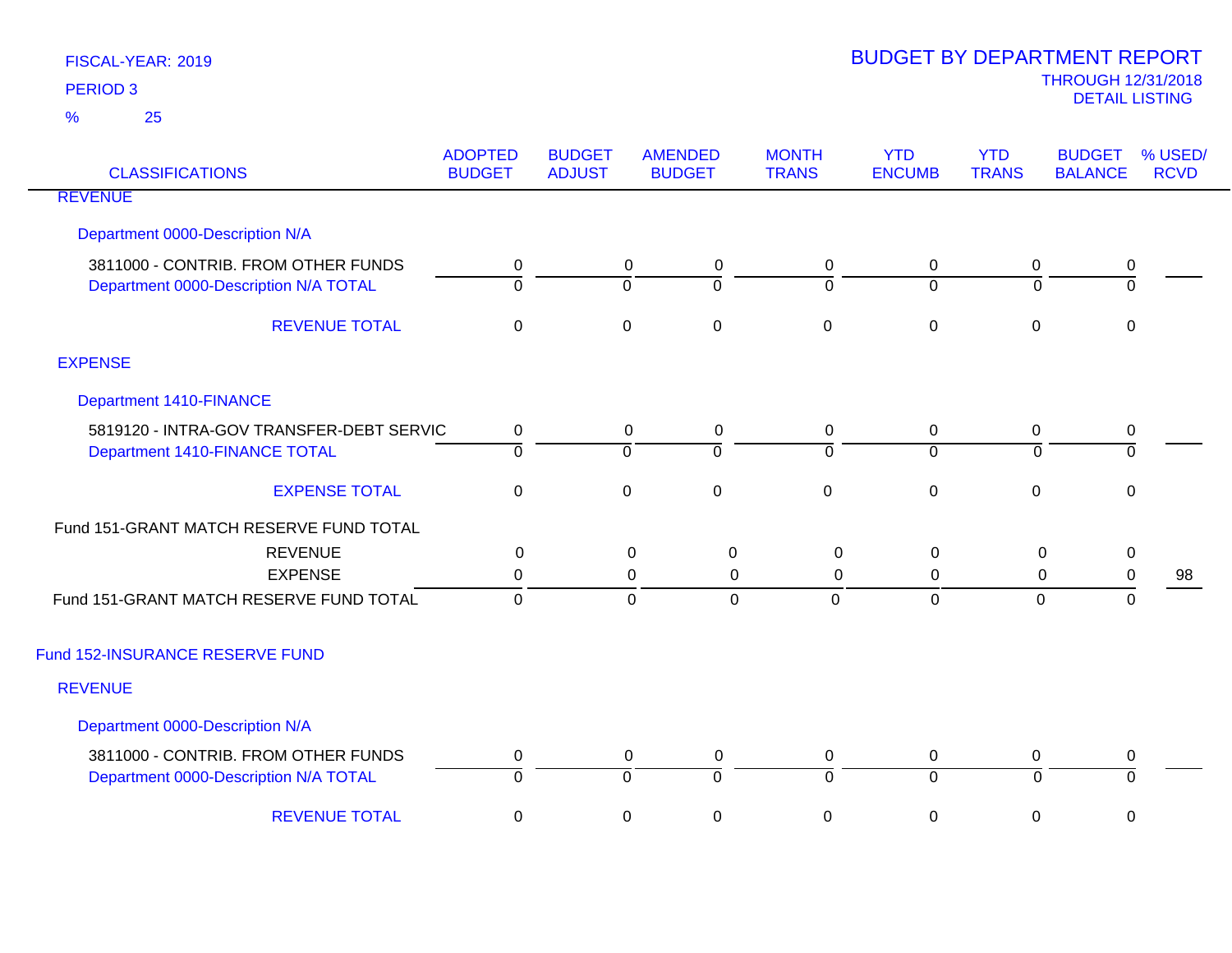| <b>CLASSIFICATIONS</b>                   | <b>ADOPTED</b><br><b>BUDGET</b> | <b>BUDGET</b><br><b>ADJUST</b> | <b>AMENDED</b><br><b>BUDGET</b> | <b>MONTH</b><br><b>TRANS</b> | <b>YTD</b><br><b>ENCUMB</b> | <b>YTD</b><br><b>TRANS</b> | <b>BUDGET</b><br><b>BALANCE</b> | % USED/<br><b>RCVD</b> |
|------------------------------------------|---------------------------------|--------------------------------|---------------------------------|------------------------------|-----------------------------|----------------------------|---------------------------------|------------------------|
| <b>EXPENSE</b>                           |                                 |                                |                                 |                              |                             |                            |                                 |                        |
| <b>Department 1410-FINANCE</b>           |                                 |                                |                                 |                              |                             |                            |                                 |                        |
| 5819120 - INTRA-GOV TRANSFER-DEBT SERVIC | $\mathbf 0$                     |                                | $\overline{0}$<br>$\mathbf 0$   | $\mathbf 0$                  | $\overline{0}$              | $\boldsymbol{0}$           | $\pmb{0}$                       |                        |
| Department 1410-FINANCE TOTAL            | $\Omega$                        | $\Omega$                       | $\Omega$                        | $\Omega$                     | $\Omega$                    | $\Omega$                   | $\mathbf 0$                     |                        |
| <b>EXPENSE TOTAL</b>                     | $\mathbf 0$                     | $\mathbf 0$                    | $\mathbf 0$                     | $\mathbf 0$                  | $\mathbf 0$                 | $\mathbf 0$                | $\mathbf{0}$                    |                        |
| Fund 152-INSURANCE RESERVE FUND TOTAL    |                                 |                                |                                 |                              |                             |                            |                                 |                        |
| <b>REVENUE</b>                           | $\mathbf 0$                     |                                | $\mathbf 0$<br>$\pmb{0}$        | $\mathbf 0$                  | $\pmb{0}$                   | $\mathsf 0$                | $\pmb{0}$                       |                        |
| <b>EXPENSE</b>                           | 0                               |                                | 0<br>0                          | 0                            | 0                           | $\mathbf 0$                | $\pmb{0}$                       | 98                     |
| Fund 152-INSURANCE RESERVE FUND TOTAL    | $\mathbf 0$                     |                                | $\mathbf 0$<br>$\mathbf 0$      | $\overline{0}$               | $\mathbf 0$                 | $\mathbf 0$                | $\mathbf 0$                     |                        |
| Fund 153-TAX EQUALIZATION RESERVE FUND   |                                 |                                |                                 |                              |                             |                            |                                 |                        |
| <b>REVENUE</b>                           |                                 |                                |                                 |                              |                             |                            |                                 |                        |
| Department 0000-Description N/A          |                                 |                                |                                 |                              |                             |                            |                                 |                        |
| 3811000 - CONTRIB. FROM OTHER FUNDS      | 0                               |                                | 0<br>0                          | 0                            | $\mathbf 0$                 | 0                          | $\pmb{0}$                       |                        |
| Department 0000-Description N/A TOTAL    | $\Omega$                        | $\Omega$                       | $\overline{0}$                  | $\Omega$                     | $\overline{0}$              | $\Omega$                   | $\Omega$                        |                        |
| <b>REVENUE TOTAL</b>                     | $\pmb{0}$                       | $\pmb{0}$                      | $\pmb{0}$                       | $\pmb{0}$                    | $\pmb{0}$                   | $\pmb{0}$                  | $\pmb{0}$                       |                        |
| <b>EXPENSE</b>                           |                                 |                                |                                 |                              |                             |                            |                                 |                        |
| <b>Department 1410-FINANCE</b>           |                                 |                                |                                 |                              |                             |                            |                                 |                        |
| 5819120 - INTRA-GOV TRANSFER-DEBT SERVIC | $\mathbf 0$                     |                                | $\mathbf 0$<br>0                | $\mathbf 0$                  | $\mathbf 0$                 | 0                          | 0                               |                        |
| Department 1410-FINANCE TOTAL            | 0                               | $\overline{0}$                 | $\overline{0}$                  | $\overline{0}$               | $\overline{0}$              | $\Omega$                   | $\overline{0}$                  |                        |
| <b>EXPENSE TOTAL</b>                     | $\mathbf 0$                     | $\pmb{0}$                      | $\mathsf 0$                     | 0                            | $\pmb{0}$                   | 0                          | $\mathbf 0$                     |                        |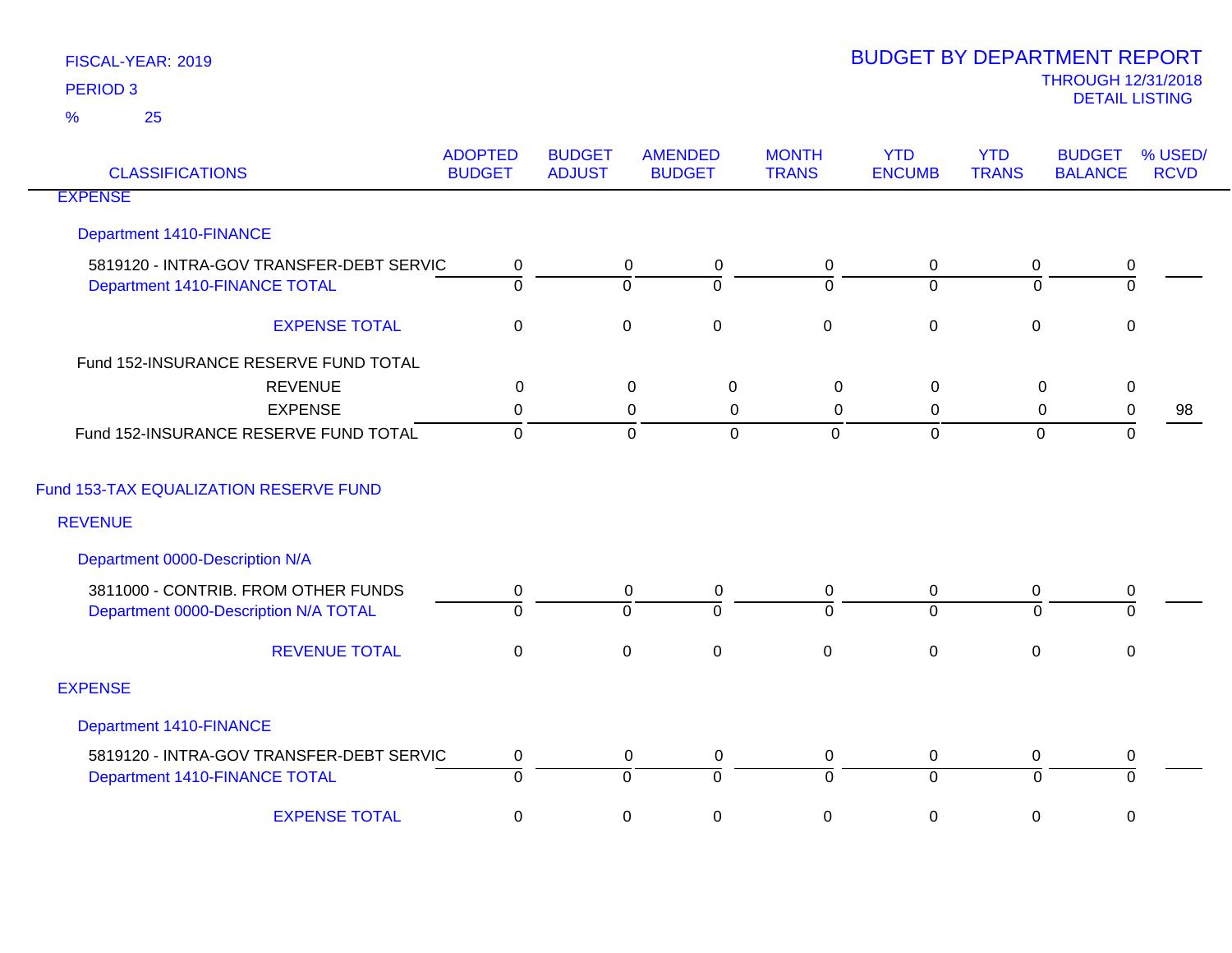## FISCAL-YEAR: 2019 25 %

## THROUGH 12/31/2018 DETAIL LISTING PERIOD <sup>3</sup> BUDGET BY DEPARTMENT REPORT

| <b>CLASSIFICATIONS</b>                       | <b>ADOPTED</b><br><b>BUDGET</b> | <b>BUDGET</b><br><b>ADJUST</b> | <b>AMENDED</b><br><b>BUDGET</b> | <b>MONTH</b><br><b>TRANS</b> | <b>YTD</b><br><b>ENCUMB</b> | <b>YTD</b><br><b>TRANS</b> | <b>BUDGET</b><br><b>BALANCE</b> | % USED/<br><b>RCVD</b> |
|----------------------------------------------|---------------------------------|--------------------------------|---------------------------------|------------------------------|-----------------------------|----------------------------|---------------------------------|------------------------|
| Fund 153-TAX EQUALIZATION RESERVE FUND TOTAL |                                 |                                |                                 |                              |                             |                            |                                 |                        |
| <b>REVENUE</b>                               | 0                               |                                | $\overline{0}$<br>$\mathbf 0$   | 0                            | $\mathbf 0$                 |                            | 0<br>$\mathbf 0$                |                        |
| <b>EXPENSE</b>                               | 0                               |                                | $\mathbf 0$<br>0                | 0                            | 0                           |                            | 0<br>$\mathbf 0$                | 98                     |
| Fund 153-TAX EQUALIZATION RESERVE FUND TOTAL | $\mathbf 0$                     |                                | $\mathbf 0$<br>$\mathbf 0$      | $\mathbf 0$                  | $\mathbf 0$                 | $\mathbf 0$                | $\Omega$                        |                        |
| Fund 154-BUILDING CAPITAL RESERVE FUND       |                                 |                                |                                 |                              |                             |                            |                                 |                        |
| <b>REVENUE</b>                               |                                 |                                |                                 |                              |                             |                            |                                 |                        |
| Department 0000-Description N/A              |                                 |                                |                                 |                              |                             |                            |                                 |                        |
| 3811000 - CONTRIB. FROM OTHER FUNDS          | 0                               |                                | 0<br>$\mathbf 0$                | 0                            | 0                           | 0                          | 0                               |                        |
| Department 0000-Description N/A TOTAL        | $\mathbf 0$                     |                                | $\overline{0}$<br>$\Omega$      | $\Omega$                     | $\overline{0}$              | $\Omega$                   | $\Omega$                        |                        |
| <b>REVENUE TOTAL</b>                         | $\mathbf 0$                     |                                | $\mathsf 0$<br>0                | $\mathbf 0$                  | $\mathbf 0$                 | 0                          | 0                               |                        |
| <b>EXPENSE</b>                               |                                 |                                |                                 |                              |                             |                            |                                 |                        |
| <b>Department 1410-FINANCE</b>               |                                 |                                |                                 |                              |                             |                            |                                 |                        |
| 5819120 - INTRA-GOV TRANSFER-DEBT SERVIC     | 0                               |                                | $\mathbf 0$<br>0                | 0                            | $\mathbf 0$                 | $\mathbf 0$                | 0                               |                        |
| Department 1410-FINANCE TOTAL                | $\overline{0}$                  |                                | $\overline{0}$<br>$\mathbf 0$   | $\Omega$                     | $\overline{0}$              | 0                          | $\overline{0}$                  |                        |
| <b>EXPENSE TOTAL</b>                         | $\mathbf 0$                     |                                | $\pmb{0}$<br>$\mathbf 0$        | $\mathbf{0}$                 | $\mathbf 0$                 | $\mathbf 0$                | $\mathbf 0$                     |                        |
| Fund 154-BUILDING CAPITAL RESERVE FUND TOTAL |                                 |                                |                                 |                              |                             |                            |                                 |                        |
| <b>REVENUE</b>                               | 0                               |                                | 0<br>$\mathbf 0$                | $\mathbf 0$                  | $\mathbf 0$                 |                            | $\mathbf 0$<br>0                |                        |
| <b>EXPENSE</b>                               | 0                               |                                | 0<br>0                          | $\Omega$                     | 0                           |                            | 0<br>0                          | 98                     |
| Fund 154-BUILDING CAPITAL RESERVE FUND TOTAL | 0                               |                                | 0<br>0                          | 0                            | 0                           | 0                          | 0                               |                        |

Fund 155-CITY PARKS ACQUI DEV OPERATION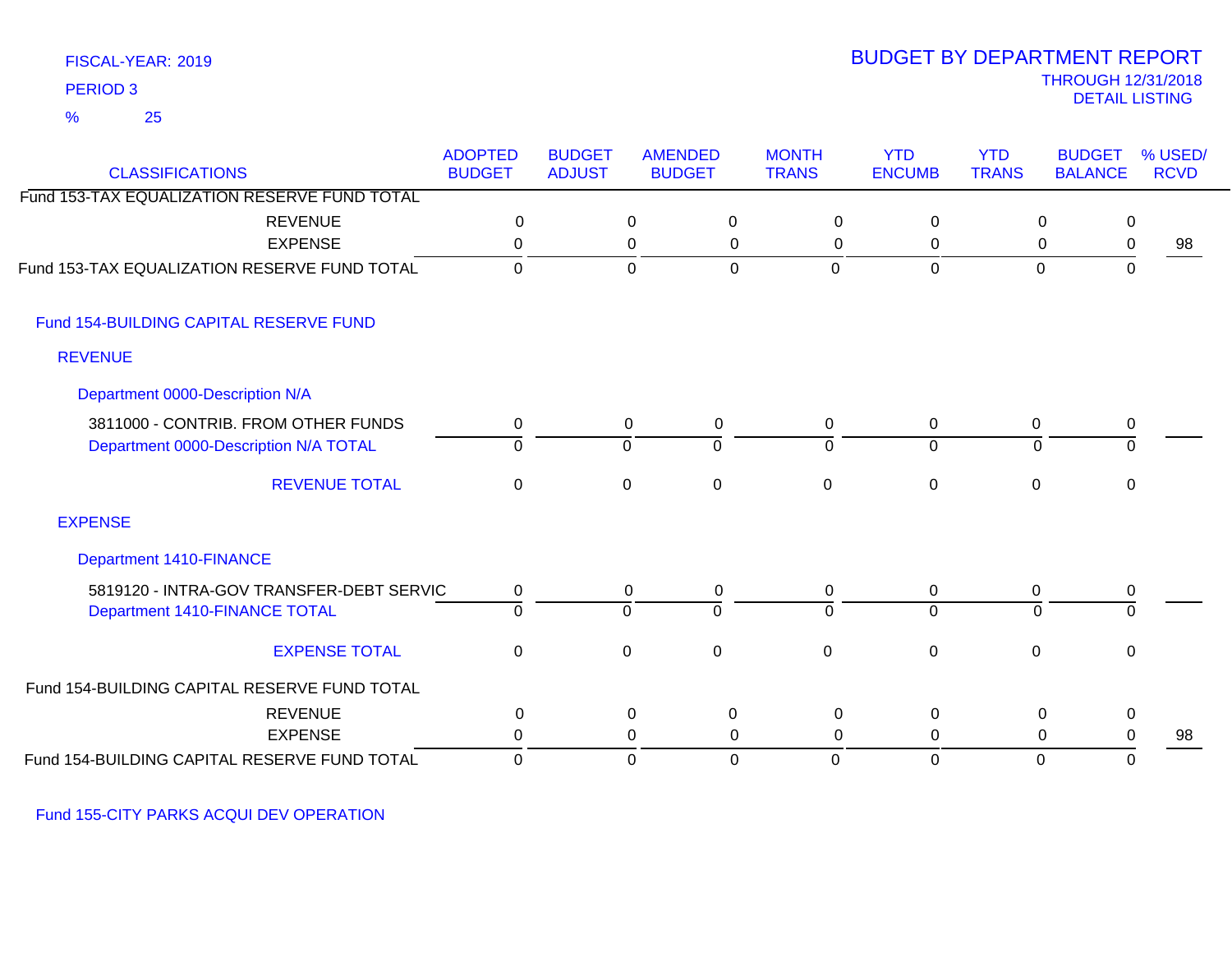25 %

| <b>CLASSIFICATIONS</b>                                                                                 | <b>ADOPTED</b><br><b>BUDGET</b> | <b>BUDGET</b><br><b>ADJUST</b> | <b>AMENDED</b><br><b>BUDGET</b>                  | <b>MONTH</b><br><b>TRANS</b> | <b>YTD</b><br><b>ENCUMB</b>   | <b>YTD</b><br><b>TRANS</b> | <b>BUDGET</b><br><b>BALANCE</b> | % USED/<br><b>RCVD</b> |
|--------------------------------------------------------------------------------------------------------|---------------------------------|--------------------------------|--------------------------------------------------|------------------------------|-------------------------------|----------------------------|---------------------------------|------------------------|
| <b>REVENUE</b>                                                                                         |                                 |                                |                                                  |                              |                               |                            |                                 |                        |
| Department 0000-Description N/A                                                                        |                                 |                                |                                                  |                              |                               |                            |                                 |                        |
| 3699201 - MISC. OTHERS<br>3811000 - CONTRIB. FROM OTHER FUNDS<br>Department 0000-Description N/A TOTAL | 0<br>0<br>0                     | 0                              | $\mathbf 0$<br>$\mathbf 0$<br>0<br>0<br>$\Omega$ | 0<br>0<br>$\Omega$           | $\pmb{0}$<br>0<br>$\mathbf 0$ | 0<br>0<br>$\Omega$         | $\mathbf 0$<br>0<br>0           |                        |
| <b>REVENUE TOTAL</b>                                                                                   | $\Omega$                        | $\pmb{0}$                      | $\mathbf 0$                                      | $\mathbf 0$                  | $\mathbf 0$                   | 0                          | 0                               |                        |
| <b>EXPENSE</b>                                                                                         |                                 |                                |                                                  |                              |                               |                            |                                 |                        |
| <b>Department 1410-FINANCE</b>                                                                         |                                 |                                |                                                  |                              |                               |                            |                                 |                        |
| 5819120 - INTRA-GOV TRANSFER-DEBT SERVIC<br>Department 1410-FINANCE TOTAL                              | 0<br>$\Omega$                   | $\Omega$                       | 0<br>0<br>$\Omega$                               | 0<br>$\Omega$                | $\pmb{0}$<br>$\Omega$         | 0<br>$\Omega$              | 0<br>$\Omega$                   |                        |
| Department 2000-PARKS & RECREATION                                                                     |                                 |                                |                                                  |                              |                               |                            |                                 |                        |
| 5726110 - FRDAP 200K DISON PURCHASE<br>Department 2000-PARKS & RECREATION TOTAL                        | 310,000<br>310,000              | 0                              | 310,000<br>0<br>310,000                          | 0<br>$\Omega$                | 0<br>$\mathbf 0$              | $\mathbf 0$<br>0           | 310,000<br>310,000              |                        |
| <b>EXPENSE TOTAL</b>                                                                                   | 310,000                         | 0                              | 310,000                                          | 0                            | $\pmb{0}$                     | 0                          | 310,000                         |                        |
| Fund 155-CITY PARKS ACQUI DEV OPERATION TOTAL                                                          |                                 |                                |                                                  |                              |                               |                            |                                 |                        |
| <b>REVENUE</b>                                                                                         | $\Omega$                        |                                | $\mathbf 0$<br>$\Omega$                          | $\mathbf 0$                  | $\mathbf 0$                   | $\mathbf 0$                | $\Omega$                        |                        |
| <b>EXPENSE</b>                                                                                         | 310,000                         |                                | 310,000<br>0                                     | 0                            | $\mathbf 0$                   | $\mathbf 0$                | 310,000                         |                        |
| Fund 155-CITY PARKS ACQUI DEV OPERATION                                                                | $-310,000$                      |                                | $\mathbf 0$<br>$-310,000$                        | $\mathbf 0$                  | $\mathbf 0$                   | $\boldsymbol{0}$           | $-310,000$                      |                        |

Fund 156-PEDESTRIAN CROSSING ACQUISITIO

REVENUE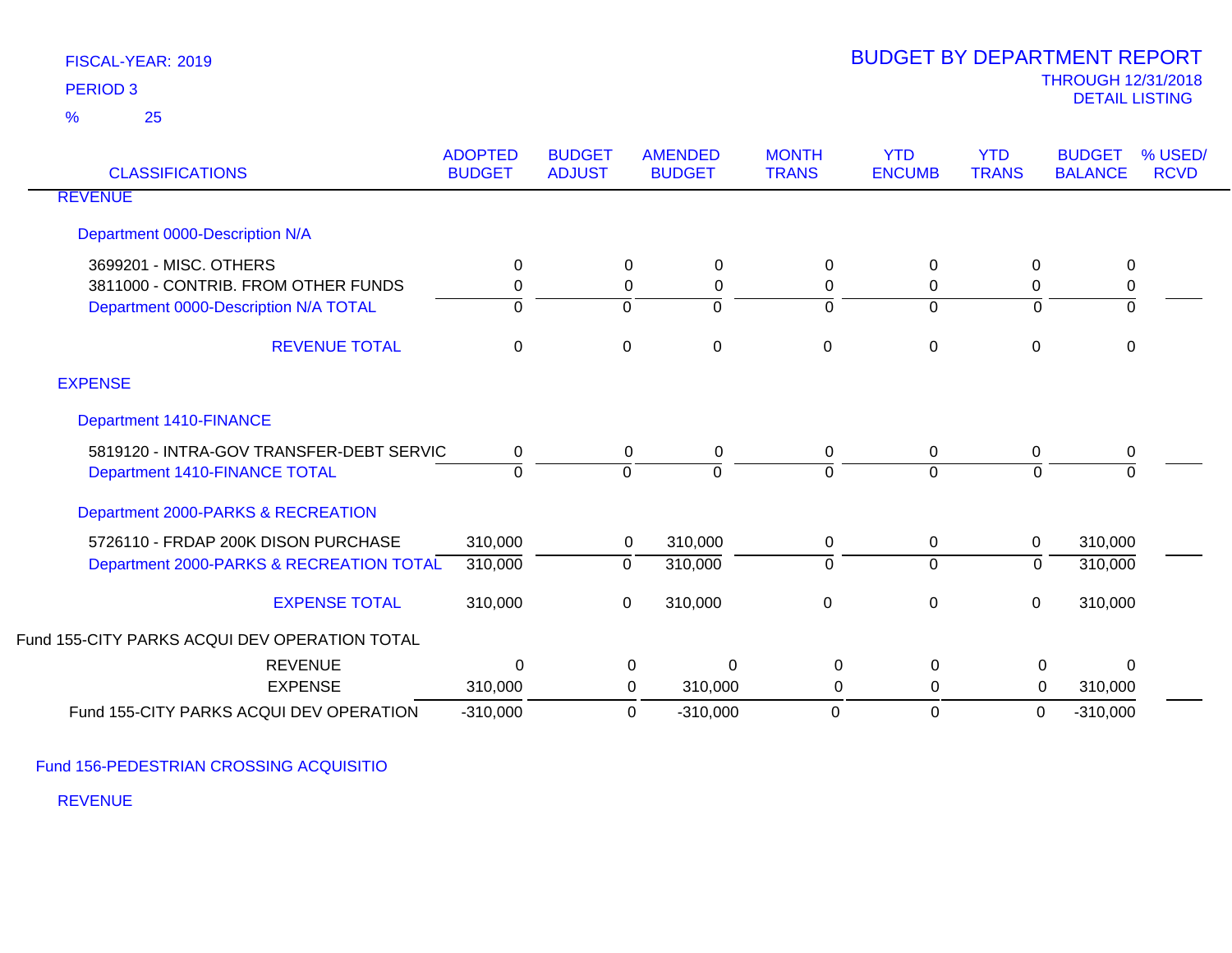25 %

| <b>CLASSIFICATIONS</b>                   | <b>ADOPTED</b><br><b>BUDGET</b> | <b>BUDGET</b><br><b>ADJUST</b> | <b>AMENDED</b><br><b>BUDGET</b> | <b>MONTH</b><br><b>TRANS</b> | <b>YTD</b><br><b>ENCUMB</b> | <b>YTD</b><br><b>TRANS</b> | <b>BUDGET</b><br><b>BALANCE</b> | % USED/<br><b>RCVD</b> |
|------------------------------------------|---------------------------------|--------------------------------|---------------------------------|------------------------------|-----------------------------|----------------------------|---------------------------------|------------------------|
| Department 0000-Description N/A          |                                 |                                |                                 |                              |                             |                            |                                 |                        |
| 3699201 - MISC. OTHERS                   | 0                               | $\Omega$                       | 0                               | 0                            | 0                           | $\Omega$                   | 0                               |                        |
| 3811000 - CONTRIB. FROM OTHER FUNDS      | 0                               | 0                              | 0                               | 0                            | 0                           | 0                          | $\pmb{0}$                       |                        |
| Department 0000-Description N/A TOTAL    | $\overline{0}$                  | $\Omega$                       | $\overline{0}$                  | $\overline{0}$               | $\Omega$                    | $\Omega$                   | $\overline{0}$                  |                        |
| <b>REVENUE TOTAL</b>                     | $\mathbf 0$                     | $\boldsymbol{0}$               | $\pmb{0}$                       | $\mathbf 0$                  | 0                           | $\mathbf 0$                | $\pmb{0}$                       |                        |
| <b>EXPENSE</b>                           |                                 |                                |                                 |                              |                             |                            |                                 |                        |
| Department 1790-ENGINEERING & CONSTRUCTN |                                 |                                |                                 |                              |                             |                            |                                 |                        |
| 5196490 - CONSTRUCTION PROJECTS          | 0                               | 0                              | 0                               | 0                            | 0                           | 0                          | 0                               |                        |
| Department 1790-ENGINEERING & CONSTRUCTN | $\overline{0}$                  | $\Omega$                       | $\Omega$                        | $\Omega$                     | $\Omega$                    | $\Omega$                   | $\overline{0}$                  |                        |
| <b>EXPENSE TOTAL</b>                     | $\mathbf 0$                     | $\mathbf 0$                    | $\pmb{0}$                       | $\mathsf 0$                  | $\mathbf 0$                 | $\mathbf 0$                | $\mathbf 0$                     |                        |
| Fund 156-PEDESTRIAN CROSSING ACQUISITIO  |                                 |                                |                                 |                              |                             |                            |                                 |                        |
| <b>REVENUE</b>                           | 0                               |                                | $\pmb{0}$<br>0                  | 0                            | $\pmb{0}$                   | 0                          | 0                               |                        |
| <b>EXPENSE</b>                           | 0                               |                                | 0<br>0                          | 0                            | 0                           | 0                          | 0                               |                        |
| Fund 156-PEDESTRIAN CROSSING ACQUISITIO  | $\mathbf 0$                     |                                | $\mathbf{0}$<br>$\mathbf 0$     | $\Omega$                     | $\mathbf{0}$                | $\mathbf 0$                | $\mathbf 0$                     |                        |
| Fund 201-DEBT SERVICE FUND               |                                 |                                |                                 |                              |                             |                            |                                 |                        |
| <b>REVENUE</b>                           |                                 |                                |                                 |                              |                             |                            |                                 |                        |
| Department 0000-Description N/A          |                                 |                                |                                 |                              |                             |                            |                                 |                        |
| 3612000 - INTEREST INCOME                | 2,000                           | 0                              | 2,000                           | 190                          | 0                           | 664                        | 1,336                           | 33                     |
| 3669000 - HOSPITAL LANDSCAPE REVENU      | 145,246                         | 0                              | 145,246                         | 0                            | 0                           | $\Omega$                   | 145,246                         |                        |
| 3669300 - RICHMAN PROPERTIES LN PMT      | 703,409                         | 0                              | 703,409                         | 21,552                       | 0                           | 384,918                    | 318,491                         | 54                     |
| 3699201 - MISC. OTHERS                   | $\Omega$                        | 0                              | 0                               | 0                            | $\Omega$                    | $-32$                      | 32                              |                        |
| 3811100 - TRANSFER IN FROM GEN FUND      | 329,345                         | 0                              | 329,345                         | 0                            | 0                           | 329,345                    | 0                               | 100                    |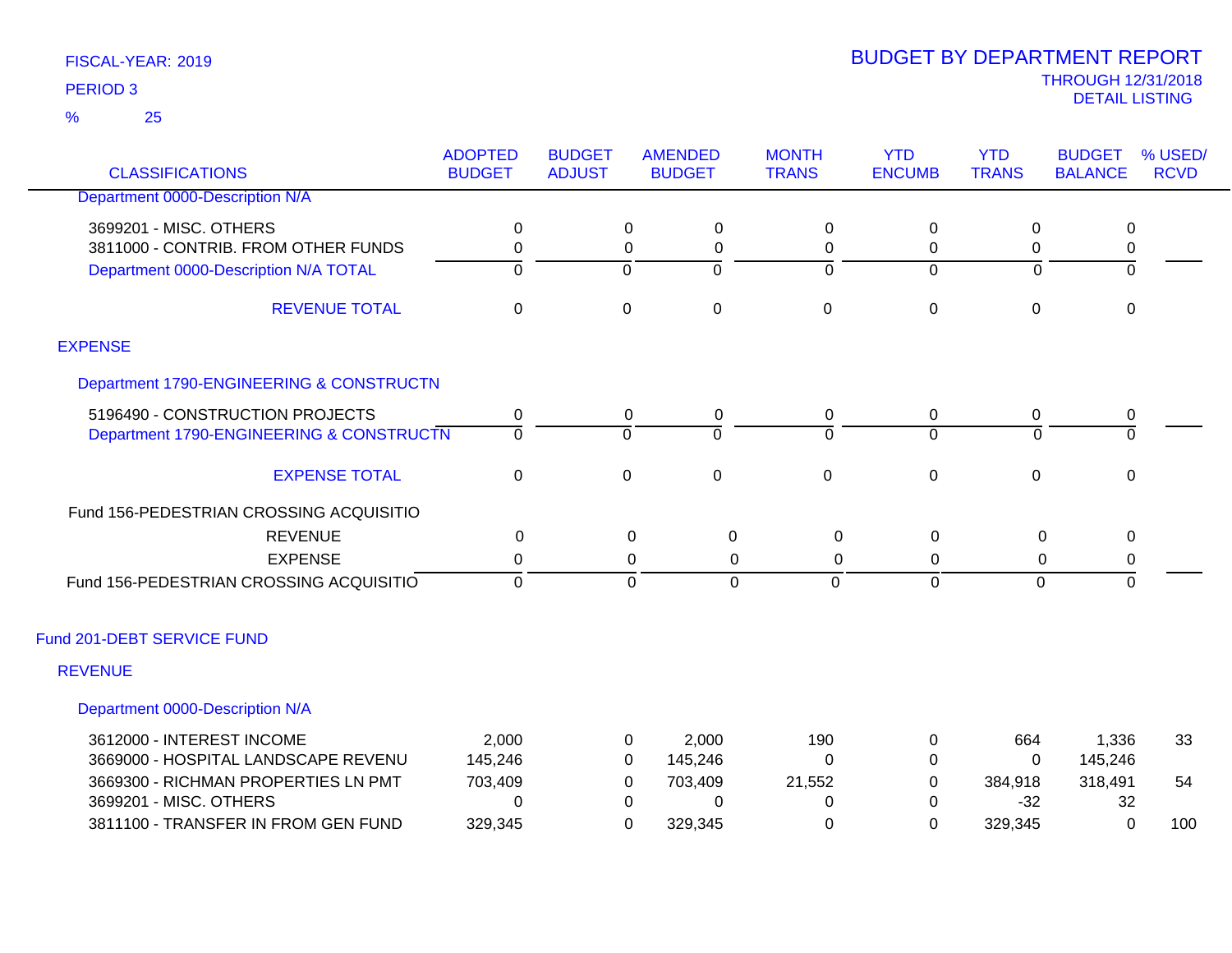| <b>CLASSIFICATIONS</b>                | <b>ADOPTED</b><br><b>BUDGET</b> | <b>BUDGET</b><br><b>ADJUST</b> | <b>AMENDED</b><br><b>BUDGET</b> | <b>MONTH</b><br><b>TRANS</b> | <b>YTD</b><br><b>ENCUMB</b> | <b>YTD</b><br><b>TRANS</b> | <b>BUDGET</b><br><b>BALANCE</b> | % USED/<br><b>RCVD</b> |
|---------------------------------------|---------------------------------|--------------------------------|---------------------------------|------------------------------|-----------------------------|----------------------------|---------------------------------|------------------------|
| 3841100 - DEBT BB&T LOAN FY15         | $\Omega$                        | 0                              | 0                               | 0                            | 0                           | $\mathbf 0$                | 0                               |                        |
| Department 0000-Description N/A TOTAL | 1,180,000                       | 0                              | 1,180,000                       | 21,742                       | 0                           | 714,895                    | 465,105                         | 60                     |
| <b>REVENUE TOTAL</b>                  | 1,180,000                       | 0                              | 1,180,000                       | 21,742                       | $\mathbf 0$                 | 714,895                    | 465,105                         | 60                     |
| <b>EXPENSE</b>                        |                                 |                                |                                 |                              |                             |                            |                                 |                        |
| <b>Department 1410-FINANCE</b>        |                                 |                                |                                 |                              |                             |                            |                                 |                        |
| 5197110 - DEBT SERVICE- PRINCIPAL     | 774,000                         | 0                              | 774,000                         | 0                            | 0                           | 606,000                    | 168,000                         | 78                     |
| 5197210 - DEBT SERVICE-INTEREST       | 402,000                         | 0                              | 402,000                         | 0                            | 0                           | 178,062                    | 223,938                         | 44                     |
| 5197310 - DEBT OTHER COST             | 4,000                           | 0                              | 4,000                           | 0                            | 0                           | 0                          | 4,000                           |                        |
| Department 1410-FINANCE TOTAL         | 1,180,000                       | $\mathbf 0$                    | 1,180,000                       | $\overline{0}$               | $\overline{0}$              | 784,062                    | 395,938                         | 66                     |
| Department 1500-CITY ATTORNEY         |                                 |                                |                                 |                              |                             |                            |                                 |                        |
| 5147310 - DEBT OTHER COST             | 0                               | 0                              | $\mathbf 0$                     | $\mathbf 0$                  | 0                           | 0                          | $\mathbf 0$                     |                        |
| 5197310 - DEBT OTHER COST             | $\mathbf 0$                     | 0                              | $\pmb{0}$                       | $\mathbf 0$                  | 0                           | $\mathbf 0$                | $\pmb{0}$                       |                        |
| Department 1500-CITY ATTORNEY TOTAL   | $\overline{0}$                  | $\overline{0}$                 | $\overline{0}$                  | $\overline{0}$               | $\overline{0}$              | $\overline{0}$             | 0                               |                        |
| <b>EXPENSE TOTAL</b>                  | 1,180,000                       | 0                              | 1,180,000                       | $\mathbf 0$                  | $\mathbf 0$                 | 784,062                    | 395,938                         | 66                     |
| Fund 201-DEBT SERVICE FUND TOTAL      |                                 |                                |                                 |                              |                             |                            |                                 |                        |
| <b>REVENUE</b>                        | 1,180,000                       | 0                              | 1,180,000                       | 21,742                       | $\mathbf 0$                 | 714,895                    | 465,105                         | 60                     |
| <b>EXPENSE</b>                        | 1,180,000                       | 0                              | 1,180,000                       | $\Omega$                     | 0                           | 784,062                    | 395,938                         | 66                     |
| Fund 201-DEBT SERVICE FUND TOTAL      | $\mathbf 0$                     | $\mathbf 0$                    | $\pmb{0}$                       | 21,742                       | $\mathbf 0$                 | $-69,167$                  | 69,167                          |                        |
| Fund 301-CAPITAL IMPROVEMENT FUND     |                                 |                                |                                 |                              |                             |                            |                                 |                        |
|                                       |                                 |                                |                                 |                              |                             |                            |                                 |                        |
| <b>REVENUE</b>                        |                                 |                                |                                 |                              |                             |                            |                                 |                        |
| Department 0000-Description N/A       |                                 |                                |                                 |                              |                             |                            |                                 |                        |

| <b>PRIOR YEAR ENCUMBRANCES</b><br>3699294 |  |  |  |  |  |  |  |
|-------------------------------------------|--|--|--|--|--|--|--|
|-------------------------------------------|--|--|--|--|--|--|--|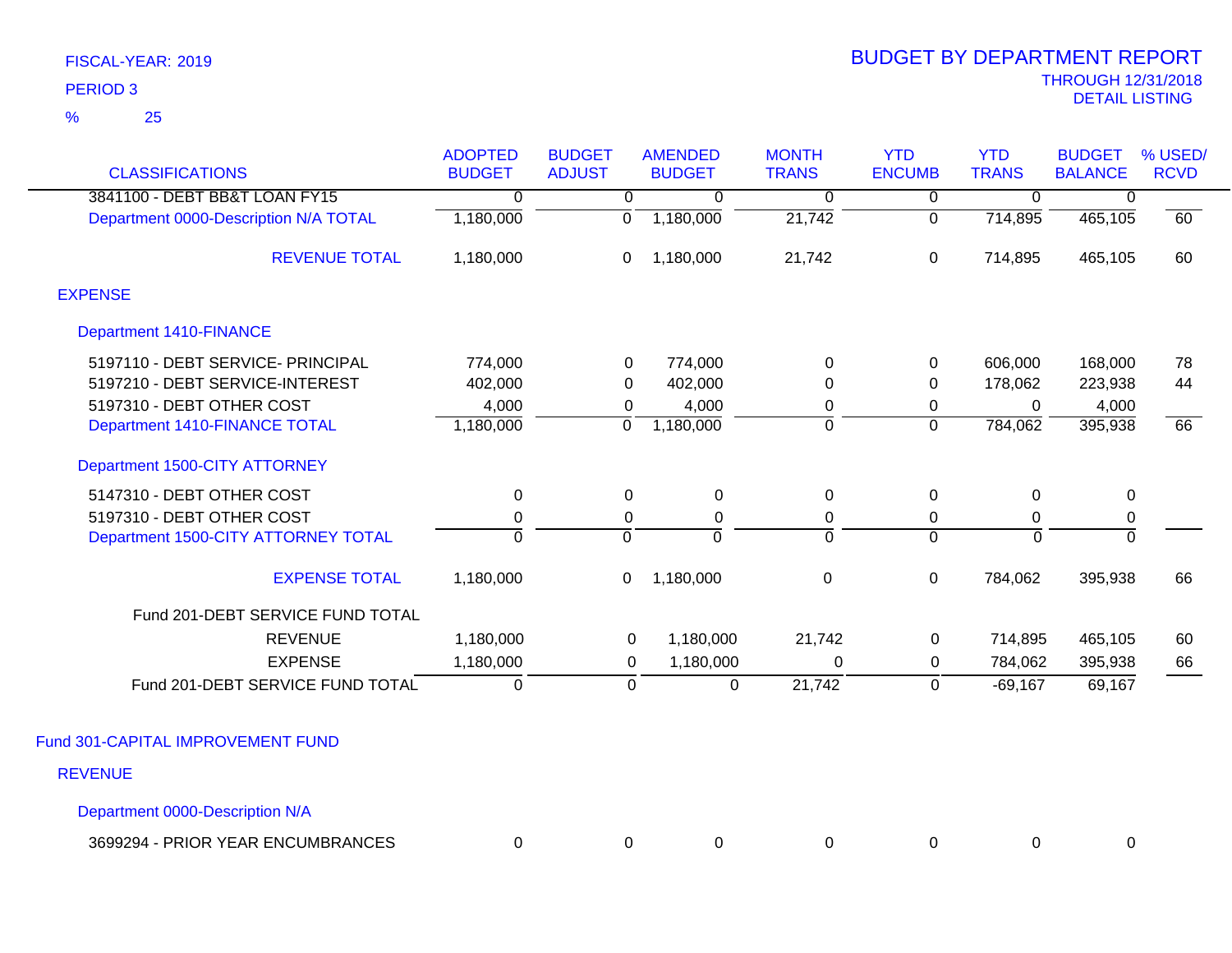|                                            | <b>ADOPTED</b> | <b>BUDGET</b>  | <b>AMENDED</b> | <b>MONTH</b>   | <b>YTD</b>    | <b>YTD</b>     | <b>BUDGET</b>   | % USED/         |
|--------------------------------------------|----------------|----------------|----------------|----------------|---------------|----------------|-----------------|-----------------|
| <b>CLASSIFICATIONS</b>                     | <b>BUDGET</b>  | <b>ADJUST</b>  | <b>BUDGET</b>  | <b>TRANS</b>   | <b>ENCUMB</b> | <b>TRANS</b>   | <b>BALANCE</b>  | <b>RCVD</b>     |
| 3811000 - CONTRIB. FROM OTHER FUNDS        | 1,319,392      | 0              | 1,319,392      | 0              | 0             | $\mathbf 0$    | 1,319,392       |                 |
| Department 0000-Description N/A TOTAL      | 1,319,392      | $\Omega$       | 1,319,392      | $\overline{0}$ | $\mathbf 0$   | $\Omega$       | 1,319,392       |                 |
| <b>REVENUE TOTAL</b>                       | 1,319,392      | 0              | 1,319,392      | 0              | 0             | $\mathbf 0$    | 1,319,392       |                 |
| <b>EXPENSE</b>                             |                |                |                |                |               |                |                 |                 |
| Department 1310-CITY MANAGER               |                |                |                |                |               |                |                 |                 |
| 5136450 - CAPITAL IMPROVEMENT              | 0              | $\Omega$       | $\Omega$       | 0              | $\Omega$      | $\Omega$       | 0               |                 |
| 5139920 - GENERAL CONTINGENCY              | $\mathbf 0$    | 4,000          | 4,000          | 0              | 4,000         | 4,000          | 0               | 100             |
| Department 1310-CITY MANAGER TOTAL         | $\overline{0}$ | 4,000          | 4,000          | $\overline{0}$ | 4,000         | 4,000          | $\overline{0}$  | 100             |
| Department 1320-PROCUREMENT DIVISION       |                |                |                |                |               |                |                 |                 |
| 5136430 - EQUIPMENT-OPERATING              | 0              | 0              | 0              | 0              | $\mathbf 0$   | 0              | 0               |                 |
| Department 1320-PROCUREMENT DIVISION TOTAL | $\Omega$       | $\Omega$       | $\Omega$       | $\Omega$       | $\Omega$      | $\Omega$       | $\overline{0}$  |                 |
| Department 1340-MANAGEMENT INFO. SYSTEMS   |                |                |                |                |               |                |                 |                 |
| 5133450 - CONTRACTUAL SERVCS-INFRA         | $\Omega$       | 0              | $\Omega$       | 0              | $\Omega$      | $\Omega$       | 0               |                 |
| 5136430 - EQUIPMENT-OPERATING              | 100,000        | 120,582        | 220,582        | 0              | 170,540       | 220,497        | 85              | 99              |
| Department 1340-MANAGEMENT INFO. SYSTEMS   | 100,000        | 120,582        | 220,582        | $\overline{0}$ | 170,540       | 220,497        | $\overline{85}$ | $\overline{99}$ |
| <b>Department 1410-FINANCE</b>             |                |                |                |                |               |                |                 |                 |
| 5136430 - EQUIPMENT-OPERATING              | 50,000         | 7,690          | 57,690         | 0              | 7,690         | 13,706         | 43,984          | 23              |
| 5136440 - CAPITAL IMPROVEMENTS             | 0              | 0              | 0              | 0              | $\Omega$      | 0              | 0               |                 |
| <b>Department 1410-FINANCE TOTAL</b>       | 50,000         | 7,690          | 57,690         | $\overline{0}$ | 7,690         | 13,706         | 43,984          | $\overline{23}$ |
| Department 1610-BUILDING                   |                |                |                |                |               |                |                 |                 |
| 5246440 - CODE VEHICLES                    | 0              | 0              | $\Omega$       | 0              | 0             | 0              | 0               |                 |
| Department 1610-BUILDING TOTAL             | $\overline{0}$ | $\overline{0}$ | $\Omega$       | $\overline{0}$ | $\Omega$      | $\overline{0}$ | $\overline{0}$  |                 |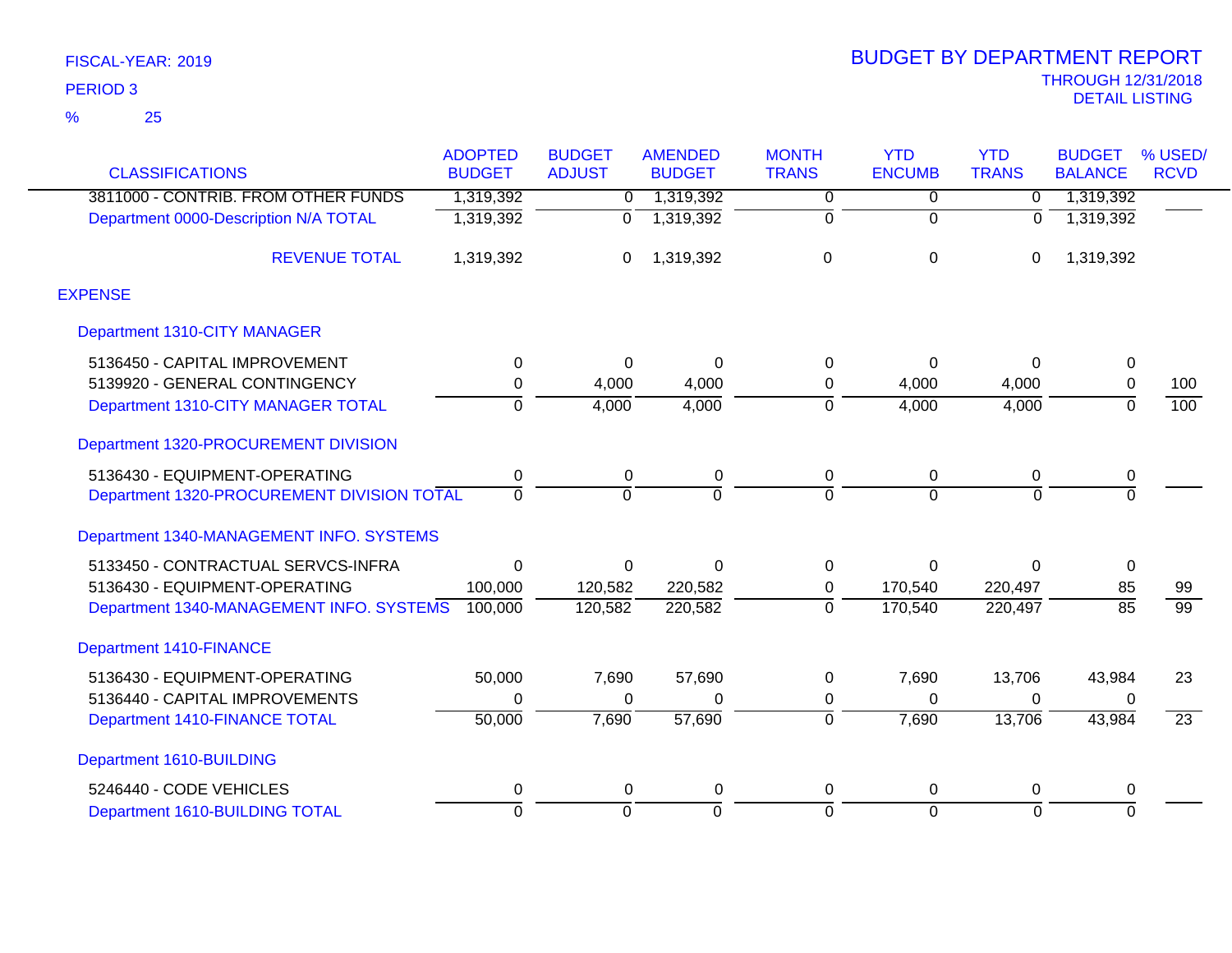25 %

| <b>CLASSIFICATIONS</b>                             | <b>ADOPTED</b><br><b>BUDGET</b> | <b>BUDGET</b><br><b>ADJUST</b> | <b>AMENDED</b><br><b>BUDGET</b> | <b>MONTH</b><br><b>TRANS</b> | <b>YTD</b><br><b>ENCUMB</b> | <b>YTD</b><br><b>TRANS</b> | <b>BUDGET</b><br><b>BALANCE</b> | % USED/<br><b>RCVD</b> |
|----------------------------------------------------|---------------------------------|--------------------------------|---------------------------------|------------------------------|-----------------------------|----------------------------|---------------------------------|------------------------|
| Department 1620-PLANNING & ZONING                  |                                 |                                |                                 |                              |                             |                            |                                 |                        |
| 5246430 - EQUIPMENT-OPERATING                      | 0                               | 0                              | $\pmb{0}$                       | $\Omega$                     | 0                           | 0                          | 0                               |                        |
| 5246810 - SOFTWARE                                 | 0                               | 0                              | 0                               | 0                            | 0                           | 0                          | 0                               |                        |
| Department 1620-PLANNING & ZONING TOTAL            | 0                               | $\mathbf 0$                    | $\overline{0}$                  | $\Omega$                     | $\Omega$                    | $\Omega$                   | $\overline{0}$                  |                        |
| Department 1640-CODE ENFORCEMENT                   |                                 |                                |                                 |                              |                             |                            |                                 |                        |
| 5246440 - CODE VEHICLES                            | $\mathbf 0$                     | $\boldsymbol{0}$               | $\pmb{0}$                       | $\pmb{0}$                    | $\pmb{0}$                   | $\mathbf 0$                | 0                               |                        |
| Department 1640-CODE ENFORCEMENT TOTAL             | $\Omega$                        | $\Omega$                       | $\Omega$                        | $\Omega$                     | $\Omega$                    | $\Omega$                   | $\Omega$                        |                        |
| Department 1720-SOLID WASTE                        |                                 |                                |                                 |                              |                             |                            |                                 |                        |
| 5346430 - EQUIPMENT-OPERATING                      | $\mathbf 0$                     | $\Omega$                       | $\Omega$                        | $\Omega$                     | $\Omega$                    | $\Omega$                   | $\Omega$                        |                        |
| 5346440 - SOLID WASTE VEHICLES                     | 288,000                         | 0                              | 288,000                         | 234,524                      | 0                           | 234,524                    | 53,476                          | 81                     |
| Department 1720-SOLID WASTE TOTAL                  | 288,000                         | $\mathbf 0$                    | 288,000                         | 234,524                      | $\overline{0}$              | 234,524                    | 53,476                          | $\overline{81}$        |
| Department 1730-STREET MAINTENANCE                 |                                 |                                |                                 |                              |                             |                            |                                 |                        |
| 5414625 - LANDSCAPE MAINTENANCE                    | 0                               | 0                              | $\Omega$                        | $\Omega$                     | 0                           | 0                          | $\Omega$                        |                        |
| 5416450 - SUNSET DR & ST LIGHTING                  | 215,000                         | 30,103                         | 245,103                         | 3,448                        | 10,000                      | 13,448                     | 231,655                         | 5                      |
| Department 1730-STREET MAINTENANCE TOTAL           | 215,000                         | 30,103                         | 245,103                         | 3,448                        | 10,000                      | 13,448                     | 231,655                         | $\overline{5}$         |
| Department 1760-MOTOR POOL                         |                                 |                                |                                 |                              |                             |                            |                                 |                        |
| 5196450 - CAPITAL OUTLAY                           | 0                               | 0                              | 0                               | 0                            | 0                           | 0                          | 0                               |                        |
| Department 1760-MOTOR POOL TOTAL                   | $\overline{0}$                  | $\overline{0}$                 | $\overline{0}$                  | $\Omega$                     | $\Omega$                    | $\Omega$                   | $\overline{0}$                  |                        |
| Department 1790-ENGINEERING & CONSTRUCTN           |                                 |                                |                                 |                              |                             |                            |                                 |                        |
| 5196450 - CAPITAL OUTLAY                           | 1,200,000                       | 305,006                        | 1,505,006                       | 10,595                       | 432,708                     | 443,303                    | 1,061,703                       | 29                     |
| Department 1790-ENGINEERING & CONSTRUCTN 1,200,000 |                                 | 305,006                        | 1,505,006                       | 10,595                       | 432,708                     | 443,303                    | 1,061,703                       | $\overline{29}$        |
| Department 1910-POLICE                             |                                 |                                |                                 |                              |                             |                            |                                 |                        |
| 5216440 - VEHICLES                                 | 332,000                         | 99,556                         | 431,556                         | 0                            | 99,556                      | 99,556                     | 332,000                         | 23                     |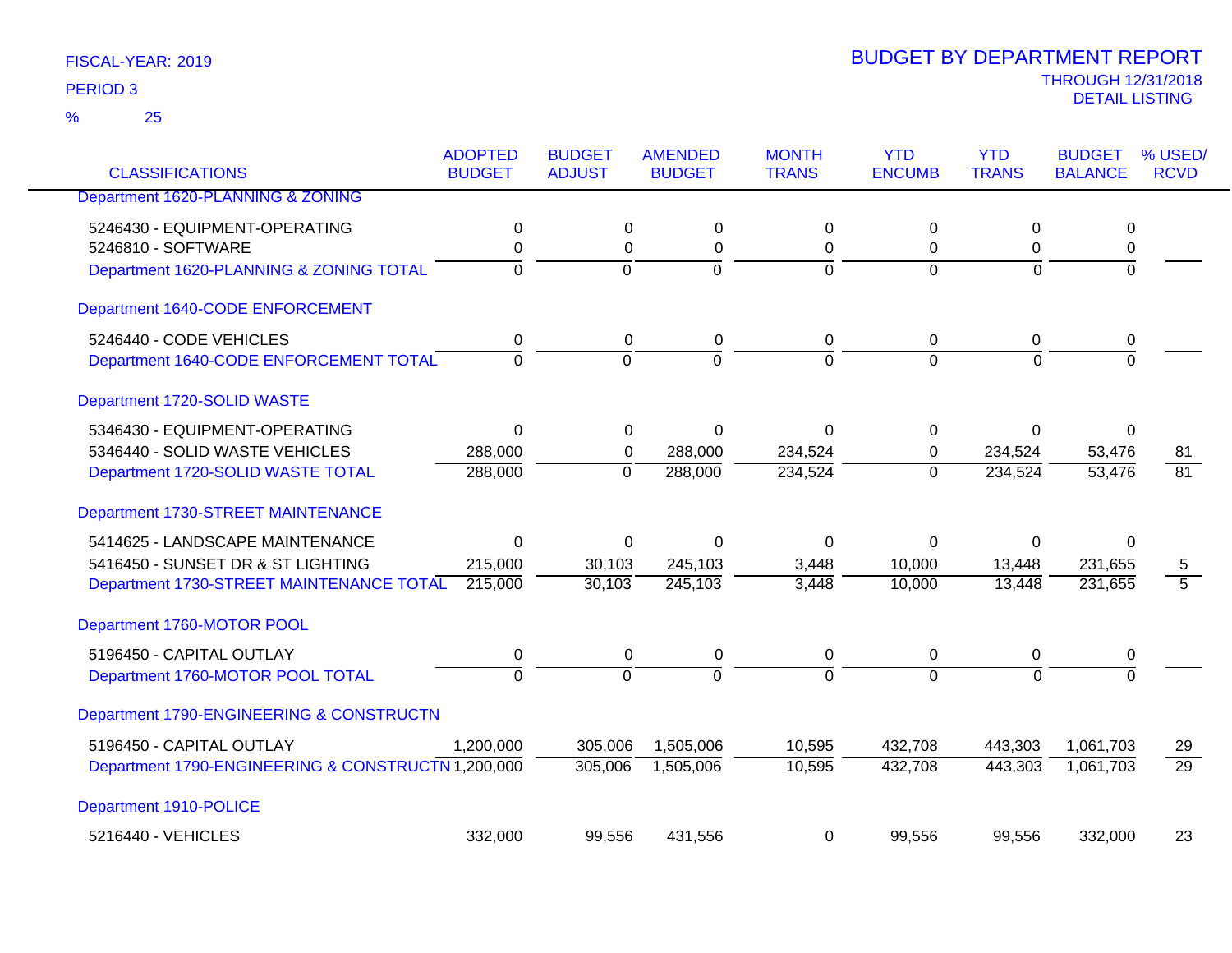|                                                    | <b>ADOPTED</b> | <b>BUDGET</b> | <b>AMENDED</b> | <b>MONTH</b> | <b>YTD</b>    | <b>YTD</b>   | <b>BUDGET</b>  | % USED/         |
|----------------------------------------------------|----------------|---------------|----------------|--------------|---------------|--------------|----------------|-----------------|
| <b>CLASSIFICATIONS</b>                             | <b>BUDGET</b>  | <b>ADJUST</b> | <b>BUDGET</b>  | <b>TRANS</b> | <b>ENCUMB</b> | <b>TRANS</b> | <b>BALANCE</b> | <b>RCVD</b>     |
| 5216450 - CAPITAL LEASE                            | 30,000         | 0             | 30,000         | 6,736        | $\Omega$      | 6,736        | 23,264         | $\overline{22}$ |
| Department 1910-POLICE TOTAL                       | 362,000        | 99,556        | 461,556        | 6,736        | 99,556        | 106,292      | 355,264        | $\overline{23}$ |
| Department 2000-PARKS & RECREATION                 |                |               |                |              |               |              |                |                 |
| 5196440 - VEHICLES                                 | $\Omega$       | 0             | $\Omega$       | 0            | $\Omega$      | $\Omega$     | $\Omega$       |                 |
| 5196450 - CAPITAL OUTLAY                           | 0              | $\Omega$      | $\Omega$       | 0            | 0             | 0            | 0              |                 |
| 5726440 - CAPITAL IMPROVEMENTS                     | 73,000         | 0             | 73,000         | 0            | 36,319        | 36,319       | 36,681         | 49              |
| 5726450 - MATCHING CONTRIBUTION                    | 1,347,000      | 308,564       | 1,655,564      | 15,075       | 371,007       | 405,007      | 1,250,557      | 24              |
| Department 2000-PARKS & RECREATION TOTAL 1,420,000 |                | 308,564       | 1,728,564      | 15,075       | 407,326       | 441,326      | 1,287,238      | 25              |
| Department 2010-RECREATION-TENNIS                  |                |               |                |              |               |              |                |                 |
| 5726450 - MATCHING CONTRIBUTION                    | 0              | 0             | 0              | 0            | $\mathbf 0$   | 0            | 0              |                 |
| Department 2010-RECREATION-TENNIS TOTAL            | $\Omega$       | $\Omega$      | $\Omega$       | $\Omega$     | $\Omega$      | $\Omega$     | $\Omega$       |                 |
| Department 2020-MULTI PURPOSE CENTER               |                |               |                |              |               |              |                |                 |
| 5726450 - MATCHING CONTRIBUTION                    | 155,000        | 0             | 155,000        | 9,797        | 29,391        | 39,189       | 115,812        | 25              |
| Department 2020-MULTI PURPOSE CENTER TOTAL 155,000 |                | $\mathbf{0}$  | 155,000        | 9,797        | 29,391        | 39,189       | 115,812        | $\overline{25}$ |
| <b>EXPENSE TOTAL</b>                               | 3,790,000      | 875,501       | 4,665,501      | 280,175      | 1,161,211     | 1,516,285    | 3,149,217      | 32              |
| Fund 301-CAPITAL IMPROVEMENT FUND TOTAL            |                |               |                |              |               |              |                |                 |
| <b>REVENUE</b>                                     | 1,319,392      | $\mathbf 0$   | 1,319,392      | $\Omega$     | 0             | 0            | 1,319,392      |                 |
| <b>EXPENSE</b>                                     | 3,790,000      | 875,501       | 4,665,501      | 280,175      | 1,161,211     | 1,516,285    | 3,149,217      | 32              |
| Fund 301-CAPITAL IMPROVEMENT FUND TOTAL            | $-2,470,608$   | $-875,501$    | $-3,346,109$   | $-280,175$   | $-1,161,211$  | $-1,516,285$ | $-1,829,825$   |                 |

Fund 608-STATE FORFEITURE FUND

REVENUE

Department 0000-Description N/A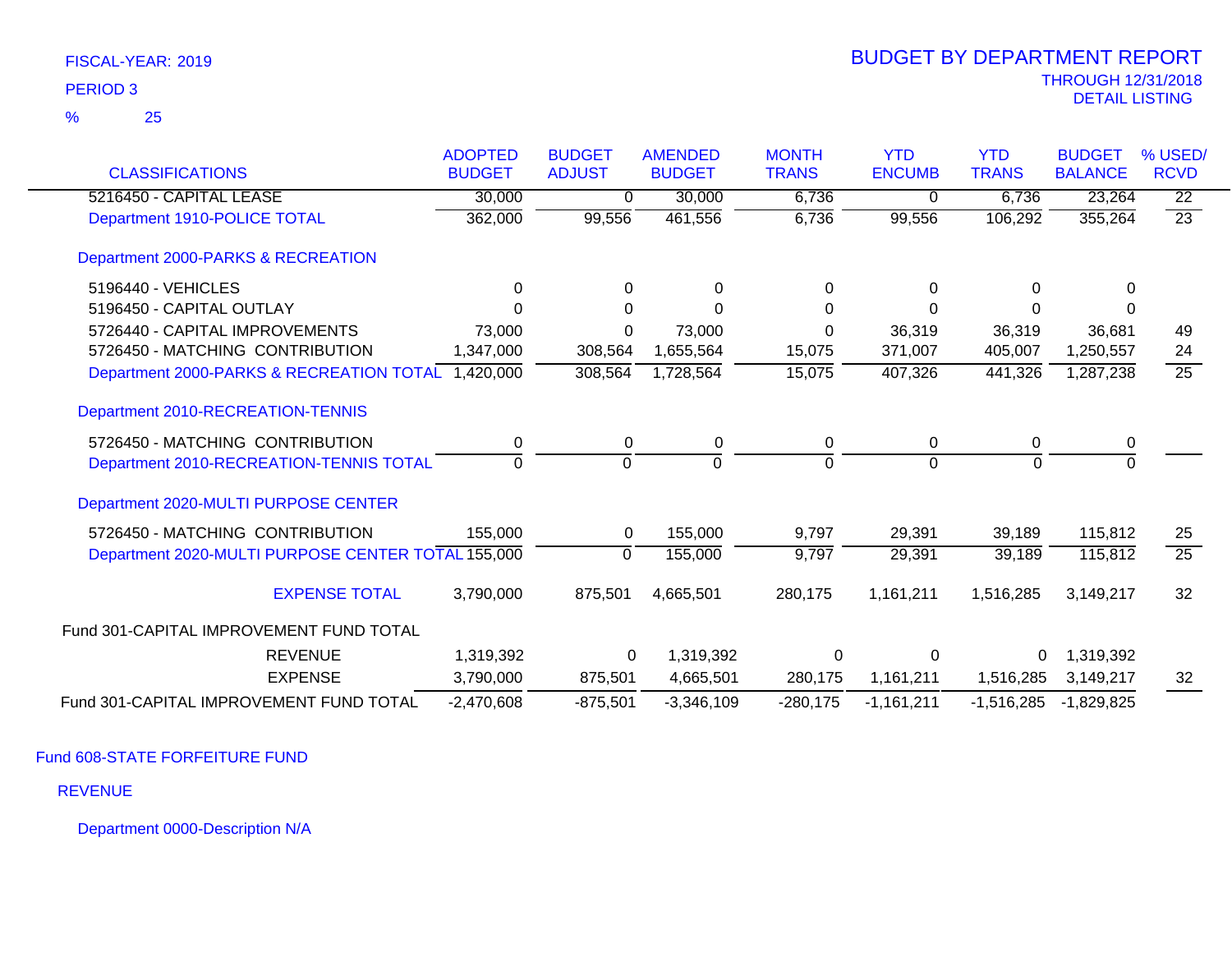25 %

| <b>CLASSIFICATIONS</b>                | <b>ADOPTED</b><br><b>BUDGET</b> | <b>BUDGET</b><br><b>ADJUST</b> | <b>AMENDED</b><br><b>BUDGET</b> | <b>MONTH</b><br><b>TRANS</b> | <b>YTD</b><br><b>ENCUMB</b> | <b>YTD</b><br><b>TRANS</b> | <b>BUDGET</b><br><b>BALANCE</b> | % USED/<br><b>RCVD</b> |
|---------------------------------------|---------------------------------|--------------------------------|---------------------------------|------------------------------|-----------------------------|----------------------------|---------------------------------|------------------------|
| 3511000 - CONFISCATED REVENUE         | $\overline{0}$                  | $\overline{0}$                 | $\overline{0}$                  | $\overline{0}$               | $\overline{0}$              | $\overline{0}$             | $\overline{0}$                  |                        |
| 3612000 - INTEREST INCOME             | $\mathbf 0$                     | 0                              | $\mathbf 0$                     | 70                           | 0                           | 208                        | $-208$                          |                        |
| Department 0000-Description N/A TOTAL | $\overline{0}$                  | $\overline{0}$                 | 0                               | $\overline{70}$              | $\overline{0}$              | $\frac{208}{ }$            | $-208$                          |                        |
|                                       |                                 |                                |                                 |                              |                             |                            |                                 |                        |
| <b>REVENUE TOTAL</b>                  | $\mathbf 0$                     | $\mathbf 0$                    | $\boldsymbol{0}$                | 70                           | $\mathbf 0$                 | 208                        | $-208$                          |                        |
| <b>EXPENSE</b>                        |                                 |                                |                                 |                              |                             |                            |                                 |                        |
| Department 1910-POLICE                |                                 |                                |                                 |                              |                             |                            |                                 |                        |
| 5213450 - CONTRACTUAL SERVICES        | $\Omega$                        | $\Omega$                       | $\pmb{0}$                       | $\pmb{0}$                    | 0                           | $\Omega$                   | 0                               |                        |
| 5213490 - CRIME PREVENTION PROGRAMS   | $\Omega$                        | 0                              | $\mathbf 0$                     | 0                            | $\Omega$                    | 0                          | 0                               |                        |
| 5214070 - TRAVEL & CONFERENCE         | $\Omega$                        | $\Omega$                       | $\Omega$                        | 0                            | $\Omega$                    | $\Omega$                   | $\Omega$                        |                        |
| 5215210 - SUPPLIES                    | 30,000                          | 0                              | 30,000                          | $\pmb{0}$                    | 0                           | 0                          | 30,000                          |                        |
| Department 1910-POLICE TOTAL          | 30,000                          | $\overline{0}$                 | 30,000                          | $\overline{0}$               | $\Omega$                    | $\overline{0}$             | 30,000                          |                        |
| <b>EXPENSE TOTAL</b>                  | 30,000                          | $\mathbf 0$                    | 30,000                          | $\pmb{0}$                    | $\mathbf 0$                 | $\pmb{0}$                  | 30,000                          |                        |
| Fund 608-STATE FORFEITURE FUND TOTAL  |                                 |                                |                                 |                              |                             |                            |                                 |                        |
| <b>REVENUE</b>                        | $\Omega$                        | 0                              | $\mathbf 0$                     | 70                           | 0                           | 208                        | $-208$                          |                        |
| <b>EXPENSE</b>                        | 30,000                          | 0                              | 30,000                          | 0                            | 0                           | 0                          | 30,000                          |                        |
| Fund 608-STATE FORFEITURE FUND TOTAL  | $-30,000$                       | $\mathbf 0$                    | $-30,000$                       | $\overline{70}$              | $\overline{0}$              | 208                        | $-30,208$                       |                        |
| Fund 610-CRA TRUST FUND               |                                 |                                |                                 |                              |                             |                            |                                 |                        |
| <b>REVENUE</b>                        |                                 |                                |                                 |                              |                             |                            |                                 |                        |
| Department 0000-Description N/A       |                                 |                                |                                 |                              |                             |                            |                                 |                        |
| 3111000 - OPERATING REVENUE           | 1,540,691                       | $\mathbf 0$                    | 1,540,691                       | 801,802                      | 0                           | 801,802                    | 738,889                         | 52                     |
| 3612000 - INTEREST INCOME             | $\Omega$                        | $\Omega$                       | $\Omega$                        | 0                            | $\Omega$                    | 0                          | 0                               |                        |
| 3612100 - INTEREST INCOME-TIF         | 4,250                           | 0                              | 4,250                           | 259                          | $\Omega$                    | 841                        | 3,409                           | 19                     |
| 3625100 - RENTAL PROPERTIES           | 33,000                          | $\Omega$                       | 33,000                          | 3,620                        | 0                           | 7,822                      | 25,178                          | 23                     |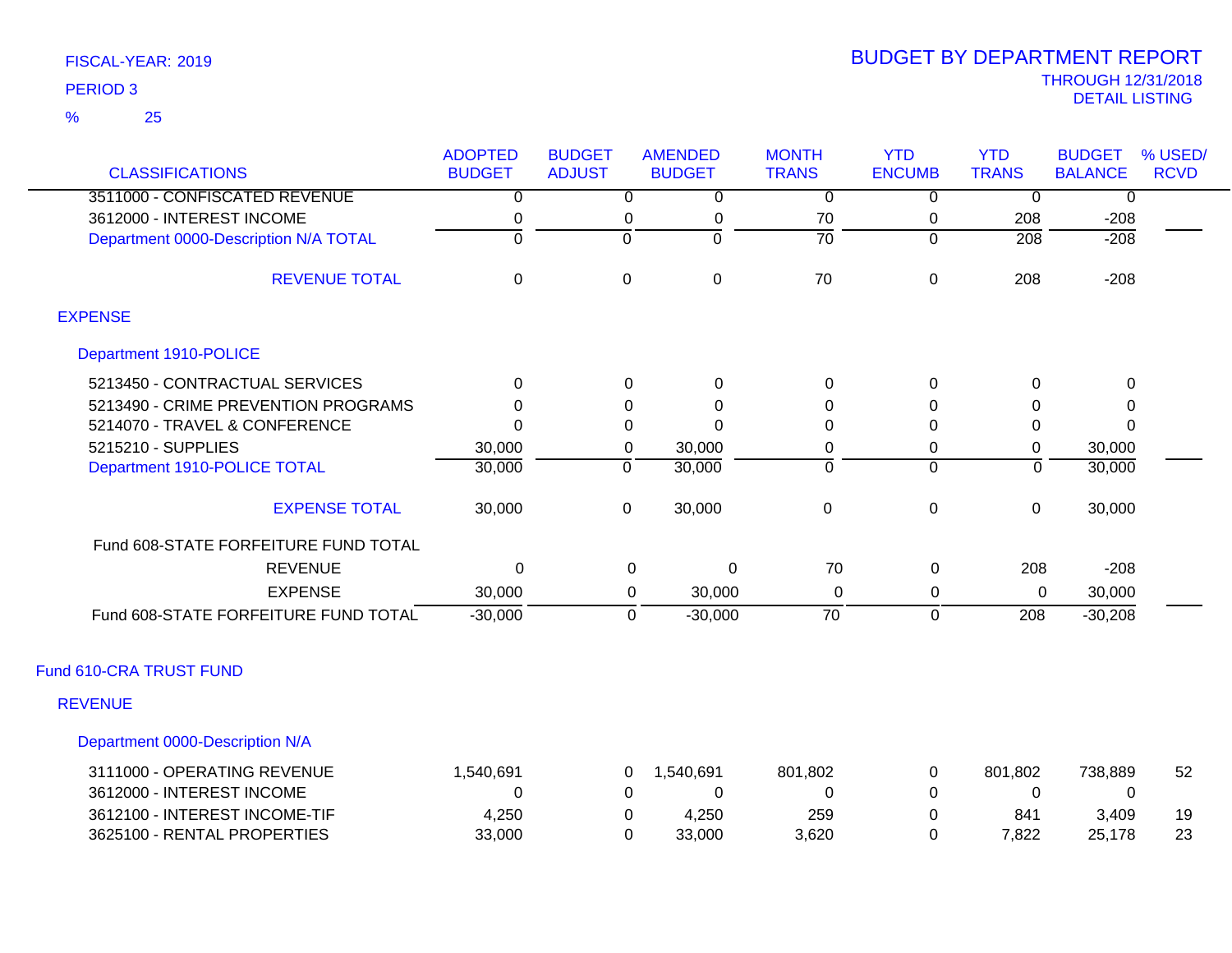| <b>CLASSIFICATIONS</b>                | <b>ADOPTED</b><br><b>BUDGET</b> | <b>BUDGET</b><br><b>ADJUST</b> | <b>AMENDED</b><br><b>BUDGET</b> | <b>MONTH</b><br><b>TRANS</b> | <b>YTD</b><br><b>ENCUMB</b> | <b>YTD</b><br><b>TRANS</b> | <b>BUDGET</b><br><b>BALANCE</b> | % USED/<br><b>RCVD</b> |
|---------------------------------------|---------------------------------|--------------------------------|---------------------------------|------------------------------|-----------------------------|----------------------------|---------------------------------|------------------------|
|                                       |                                 |                                |                                 |                              |                             |                            |                                 |                        |
| 3699201 - MISC. OTHERS                | 0                               | $\overline{0}$                 | $\overline{0}$                  | $\overline{0}$               | $\overline{0}$              | $-7$                       |                                 |                        |
| 3811900 - TRANSFER FR GENERAL FUND    | 0                               | 0                              | 0                               | 0                            | 0                           | 0                          | 0                               |                        |
| Department 0000-Description N/A TOTAL | 1,577,941                       | $\Omega$                       | 1,577,941                       | 805,681                      | $\Omega$                    | 810,458                    | 767,483                         | $\overline{51}$        |
| <b>REVENUE TOTAL</b>                  | 1,577,941                       | 0                              | 1,577,941                       | 805,681                      | 0                           | 810,458                    | 767,483                         | 51                     |
| <b>EXPENSE</b>                        |                                 |                                |                                 |                              |                             |                            |                                 |                        |
| Department 1110-CRA BOARD FOR TIF     |                                 |                                |                                 |                              |                             |                            |                                 |                        |
| 5131210 - REGULAR                     | 143,945                         | 0                              | 143,945                         | 10,796                       | 0                           | 29,101                     | 114,844                         | 20                     |
| 5132110 - F.I.C.A.                    | 11,012                          | $\Omega$                       | 11,012                          | 820                          | 0                           | 2,203                      | 8,809                           | 20                     |
| 5132210 - PENSION PLAN CONTRIBUTION   | 1,633                           | 0                              | 1,633                           | 389                          | 0                           | 389                        | 1,244                           | 23                     |
| 5132220 - DEFERRED COMP CONTRIB.      | 7,960                           | 0                              | 7,960                           | 584                          | 0                           | 1,606                      | 6,354                           | 20                     |
| 5132310 - GROUP HEALTH INSURANCE      | 17,194                          | 0                              | 17,194                          | 591                          | 0                           | 1,494                      | 15,700                          | 8                      |
| 5132410 - WORKERS' COMPENSATION       | 432                             | 0                              | 432                             | 23                           | 0                           | 114                        | 318                             | 26                     |
| 5134060 - AUTO ALLOWANCE              | 4,010                           | 0                              | 4,010                           | 325                          | 0                           | 813                        | 3,198                           | 20                     |
| 5211210 - REGULAR                     | 134,591                         | 0                              | 134,591                         | 10,730                       | 0                           | 24,311                     | 110,280                         | 18                     |
| 5211410 - OVERTIME                    | 0                               | 0                              | 0                               | 0                            | 0                           | $\mathbf{0}$               | 0                               |                        |
| 5212110 - F.I.C.A.                    | 10,296                          | 0                              | 10,296                          | 880                          | 0                           | 2,005                      | 8,291                           | 19                     |
| 5212210 - PENSION PLAN CONTRIBUTION   | 20,323                          | 0                              | 20,323                          | 4,558                        | 0                           | 4,558                      | 15,765                          | 22                     |
| 5212310 - GROUP HEALTH INSURANCE      | 17,194                          | 0                              | 17,194                          | 1,151                        | 0                           | 2,906                      | 14,288                          | 16                     |
| 5212410 - WORKERS' COMPENSATION       | 6,176                           | 0                              | 6,176                           | 326                          | 0                           | 1,635                      | 4,541                           | 26                     |
| 5215220 - UNIFORMS                    | 0                               | 0                              | 0                               | 0                            | $\Omega$                    | 0                          | 0                               |                        |
| 5413120 - PROFESSIONAL SERVS-ST BEA   | 0                               | 0                              | 0                               | 0                            | 0                           | 0                          | 0                               |                        |
| 5413450 - CONTRACTUAL SERVICES        | 70,000                          | $\Omega$                       | 70,000                          | 0                            | 0                           | 0                          | 70,000                          |                        |
| 5414670 - MAINT & REP-GRDS & STRUCT   | 0                               | 8,960                          | 8,960                           | 0                            | 8,960                       | 8,960                      | 0                               | 100                    |
| 5414710 - PRINTING MATERIAL-INFRAST   | 0                               | 0                              | $\Omega$                        | 0                            | 0                           | 0                          | 0                               |                        |
| 5416340 - CAPITAL IMPROVEMENTS        | 100,000                         | 0                              | 100,000                         | 0                            | 0                           | 0                          | 100,000                         |                        |
| 5416450 - SUNSET DR & ST LIGHTING     | 0                               | 0                              | 0                               | 0                            | 0                           | 0                          | 0                               |                        |
| 5419930 - STREET BEAUTIFICATION       | 0                               | 0                              | $\Omega$                        | 0                            | 0                           | $\Omega$                   | 0                               |                        |
| 5511310 - PART TIME                   | 0                               | 0                              | 0                               | 0                            | 0                           | 0                          | 0                               |                        |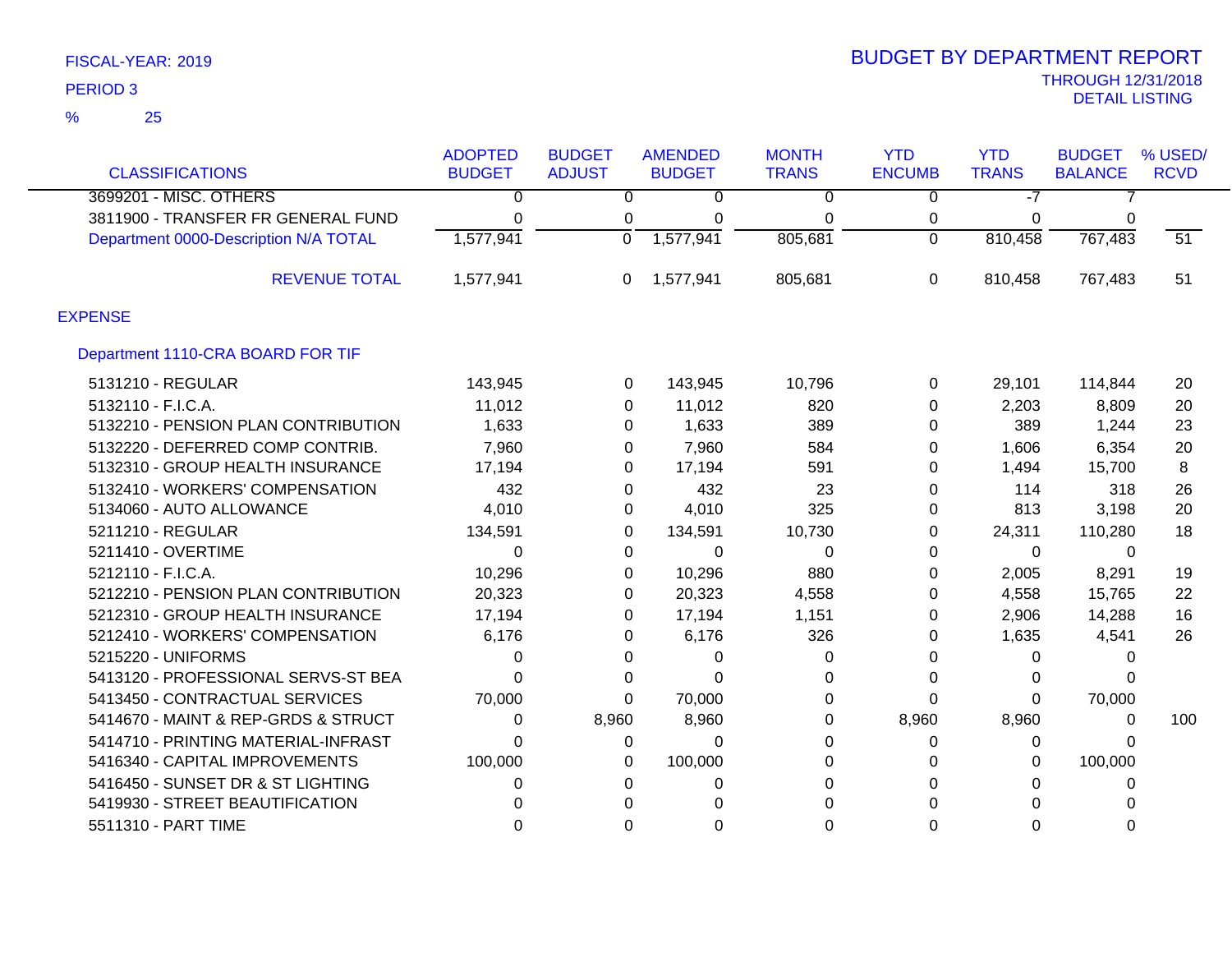25 %

|                                          | <b>ADOPTED</b> | <b>BUDGET</b> | <b>AMENDED</b> | <b>MONTH</b> | <b>YTD</b>    | <b>YTD</b>   | <b>BUDGET</b>  | % USED/     |
|------------------------------------------|----------------|---------------|----------------|--------------|---------------|--------------|----------------|-------------|
| <b>CLASSIFICATIONS</b>                   | <b>BUDGET</b>  | <b>ADJUST</b> | <b>BUDGET</b>  | <b>TRANS</b> | <b>ENCUMB</b> | <b>TRANS</b> | <b>BALANCE</b> | <b>RCVD</b> |
| 5512110 - FICA                           | $\Omega$       | 0             | 0              | $\mathbf 0$  | 0             | 0            | $\Omega$       |             |
| 5512410 - WORKER'S COMPENSATION          | n              | 0             | $\Omega$       | 0            | 0             | 0            | 0              |             |
| 5513120 - PROFF.SVC/ECONOMIC DEVLOP      |                | 0             | ∩              | 0            | 0             | 0            | 0              |             |
| 5514710 - PRINTING MATERIALS-ECO.DE      |                | 0             | ი              | 0            | 0             | 0            | 0              |             |
| 5515210 - Supplies                       |                | 0             | n              | 0            | <sup>0</sup>  | 0            | <sup>0</sup>   |             |
| 5519932 - ECONOMIC DEVELOPMENT PRGM      |                | 0             | $\Omega$       | 0            | <sup>0</sup>  | 0            | $\Omega$       |             |
| 5519933 - BUSINESS STARTUP ASSTNCE       | 20,000         | 0             | 20,000         | 0            | $\Omega$      | 0            | 20,000         |             |
| 5523120 - PROFF.SVC-COMM.BLDG REHAB      | 0              | 0             | 0              | $\Omega$     | 0             | 0            | 0              |             |
| 5523450 - CONTRACTUAL SRVCS-COMMERC      |                | 0             | O              | 0            | 0             | 0            | 0              |             |
| 5524710 - PRINTING-MATERIALS-COMMER      | O              | 0             | $\Omega$       | $\Omega$     | <sup>0</sup>  | 0            | 0              |             |
| 5541210 - REGULAR                        | 21,864         | 0             | 21,864         | 2,510        | 0             | 6,019        | 15,845         | 27          |
| 5542110 - FICA                           | 1,673          | 0             | 1,673          | 192          | $\Omega$      | 460          | 1,213          | 27          |
| 5542210 - PENSION PLAN                   | $\Omega$       | 0             | $\Omega$       | $\Omega$     | 0             | $\Omega$     | $\Omega$       |             |
| 5542220 - DEFERRED COMP CONTRIB.         | 1,530          | 0             | 1,530          | 40           | 0             | 110          | 1,420          | 7           |
| 5542310 - GROUP HEALTH INSURANCE         | 4,299          | 0             | 4,299          | 575          | 0             | 1,430        | 2,869          | 33          |
| 5542410 - WORKER'S COMPENSATION          | 66             | 0             | 66             | 3            | 0             | 17           | 49             | 25          |
| 5543120 - LEGAL SERVICES                 | 10,000         | 0             | 10,000         | 0            | 0             | 0            | 10,000         |             |
| 5543210 - AUDITOR'S FEES                 | 8,000          | 0             | 8,000          | 0            | 0             | 0            | 8,000          |             |
| 5543460 - Madison Land Adquisition & Dev | 2,300,218      | 0             | 2,300,218      | $\Omega$     | $\Omega$      | 15,450       | 2,284,768      |             |
| 5544070 - TRAVEL & CONFERENCE            | 1,300          | 0             | 1,300          | 636          | 0             | 1,116        | 184            | 85          |
| 5544080 - EMPLOYEE EDUCATION &TRAIN      | $\Omega$       | 0             | $\Omega$       | 0            | 0             | 0            | 0              |             |
| 5544631 - COMMUNICATION EQUIPMENT        | 1,250          | 0             | 1,250          | 0            | 0             | 0            | 1,250          |             |
| 5544710 - PRINTING, BINDING, PHOTOCOP    | 1,200          | 0             | 1,200          | 0            | $\Omega$      | 0            | 1,200          |             |
| 5544850 - NON-LEGAL ADVERTISING          | 0              | 0             | 0              | 0            |               | 0            | 0              |             |
| 5544910 - LEGAL ADS-NON TIF              | n              | O             | 0              | U            | <sup>0</sup>  | 0            | $\Omega$       |             |
| 5545210 - SUPPLIES                       | 2,500          | 0             | 2,500          | 0            | $\Omega$      | 0            | 2,500          |             |
| 5545410 - MEMBERSHIPS & SUBSCRIPTIO      | 1,250          | 0             | 1,250          | $\Omega$     | $\Omega$      | 85           | 1,165          | 6           |
| 5549140 - CRA SEC/GRNT ADM/MISC EXP      | $\Omega$       | 0             | $\Omega$       | 0            | 0             | $\Omega$     | 0              |             |
| 5549915 - MISCELLANEOUS-CITY CONTRB      | 12,027         | 0             | 12,027         | 0            | 0             | 0            | 12,027         |             |
| 5549920 - GENERAL CONTINGENCY            | 5,000          | 0             | 5,000          | 0            |               | 0            | 5,000          |             |
| 5549925 - CRA BOARD MEMBRS DISCRT F      | 7,000          | 0             | 7,000          | 1,600        | 0             | 1,747        | 5,253          | 24          |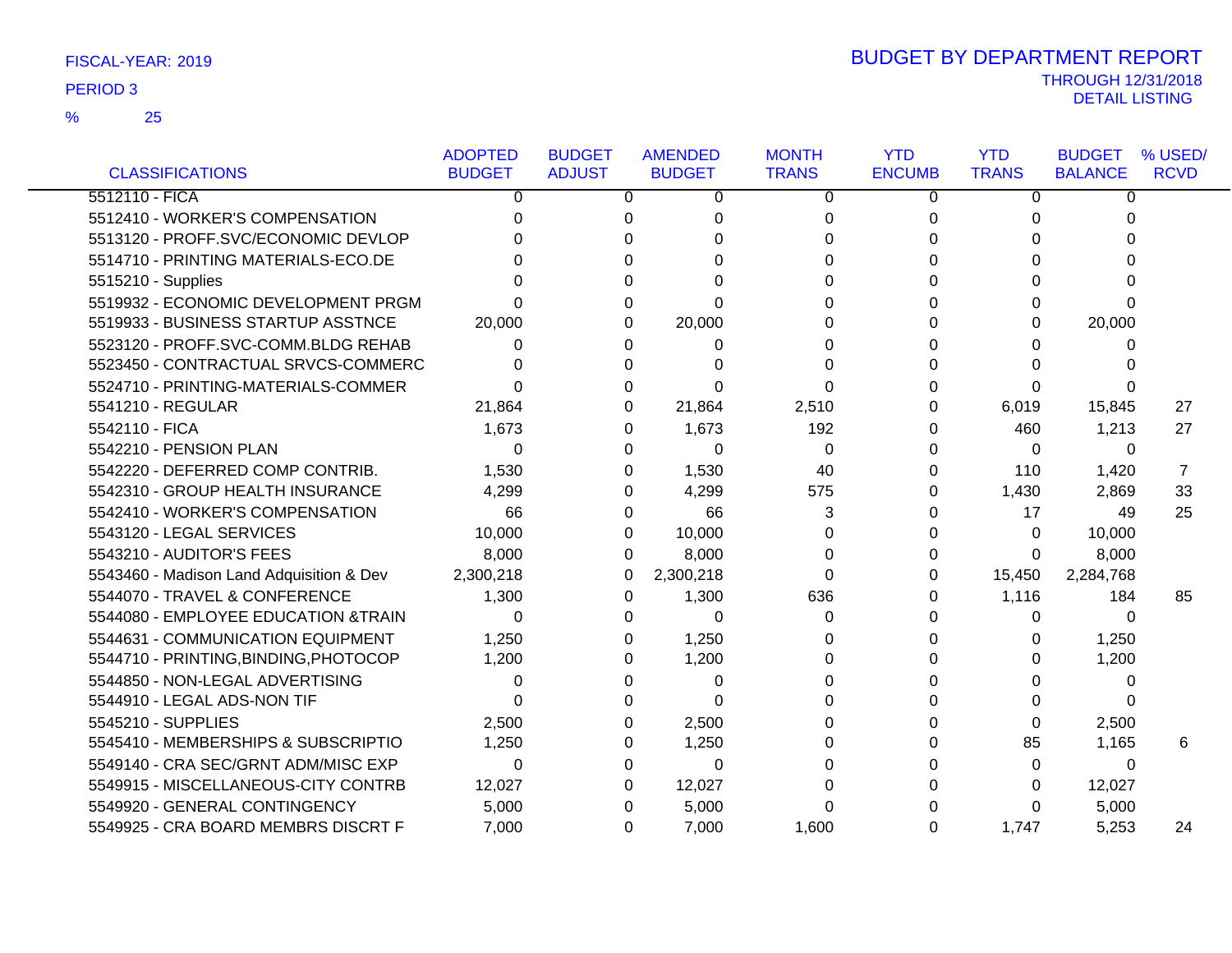| <b>CLASSIFICATIONS</b>                    | <b>ADOPTED</b><br><b>BUDGET</b> | <b>BUDGET</b><br><b>ADJUST</b> | <b>AMENDED</b><br><b>BUDGET</b> | <b>MONTH</b><br><b>TRANS</b> | <b>YTD</b><br><b>ENCUMB</b> | <b>YTD</b><br><b>TRANS</b> | <b>BUDGET</b><br><b>BALANCE</b> | % USED/<br><b>RCVD</b> |
|-------------------------------------------|---------------------------------|--------------------------------|---------------------------------|------------------------------|-----------------------------|----------------------------|---------------------------------|------------------------|
| 5553120 - PROF SERVICES-INFILL PROG       | 0                               | 0                              | 0                               | 0                            | 0                           | 0                          | 0                               |                        |
| 5593120 - PROFESSNL SERV-TECH ASSTC       |                                 | 0                              |                                 |                              |                             |                            |                                 |                        |
| 5593450 - WORK STUDY PROGRAM              | 0<br>15,000                     | 0                              | 0                               | 0<br>0                       | 0<br>O                      | 0<br>0                     | 0                               |                        |
|                                           |                                 |                                | 15,000                          |                              |                             |                            | 15,000                          |                        |
| 5599931 - SUMMER YOUTH & AFTER SCHOOL     | 0                               |                                | 0<br>0                          | 0                            |                             | 0                          | 0                               |                        |
| 5599932 - SCHOOL ASSISTANCE PROGRAM       | U                               |                                | U<br>0                          | U                            |                             | 0                          | <sup>0</sup>                    |                        |
| 5643120 - PROFESSIONAL SERV-LEGAL S       | 5,000                           |                                | 5,000                           | 0                            |                             | 0                          | 5,000                           |                        |
| 5643450 - CONTRACTUAL                     | 0                               | ∩                              | 0                               | 0                            |                             | ∩                          | 0                               |                        |
| 5649921 - MULTI-FAMILY REHAB PROGRM       | O                               |                                | 0<br>0                          | 0                            | 0                           | 0                          |                                 |                        |
| 5649930 - SINGLE FAMILY REHAB PRGRM       | 100,000                         |                                | 100,000<br>0                    | 0                            | 4,800                       | 10,922                     | 89,078                          | 10                     |
| 5649935 - ASSISTANCE PROGRAM              | 25,000                          |                                | 25,000<br>0                     | 0                            | 0                           | 0                          | 25,000                          |                        |
| 5691210 - REGULAR                         | 30,236                          | 0                              | 30,236                          | 2,549                        | 0                           | 7,009                      | 23,227                          | 23                     |
| 5692110 - FICA                            | 2,313                           | 0                              | 2,313                           | 195                          | 0                           | 536                        | 1,777                           | 23                     |
| 5692210 - PENSION PLAN                    | 1,633                           | 0                              | 1,633                           | 389                          | 0                           | 389                        | 1,244                           | 23                     |
| 5692310 - GROUP HEALTH INSURANCE          | 4,299                           | $\Omega$                       | 4,299                           | 580                          | 0                           | 1,439                      | 2,861                           | 33                     |
| 5692410 - WORKER'S COMPENSATION           | 91                              | $\Omega$                       | 91                              | 5                            | 0                           | 24                         | 67                              | 26                     |
| 5723120 - PROF. SVC-PARK IMPROVEMNT       | 0                               |                                | 0<br>0                          | 0                            |                             | 0                          | 0                               |                        |
| 5723450 - CONTRACTUAL                     |                                 |                                | U<br>0                          | 0                            |                             | 0                          | 0                               |                        |
| 5726450 - MATCHING CONTRIBUTION           |                                 | n                              | U                               | 0                            |                             | 0                          | U                               |                        |
| 5741210 - SPECIAL EVENTS PLANNING         |                                 |                                | ∩<br>O                          | 0                            |                             | 0                          |                                 |                        |
| 5742110 - FICA                            |                                 |                                | 0                               | 0                            |                             | 0                          |                                 |                        |
| 5742210 - PENSION                         |                                 |                                | ∩<br>0                          | 0                            |                             | 0                          | n                               |                        |
| 5742310 - HEALTH INSURANCE                |                                 |                                | U                               | 0                            |                             | 0                          |                                 |                        |
| 5742410 - WORKER'S COMPENSATION           |                                 | 0                              | 0                               | 0                            |                             | 0                          | 0                               |                        |
| 5743120 - PROFESSIONAL SERV-MRKTNG        | 25,500                          |                                | 25,500<br>0                     | 3,500                        |                             | 3,500                      | 22,000                          | 13                     |
| 5819120 - INTRA-GOV TRANSFER-DEBT SERVIC  | 0                               |                                | 0<br>U                          | 0                            |                             | 0                          | $\Omega$                        |                        |
| 5819140 - INTRA GOV-CAPITAL IMP PROJ FUN  | U                               | $\Omega$                       | 0                               | $\Omega$                     |                             | 0                          | 0                               |                        |
| 5819500 - REIMB CITY/MADISON SQUARE / EXP | 210,965                         | $\Omega$                       | 210,965                         | 0                            | 0                           | 110,965                    | 100,000                         | 52                     |
| 5833120 - - PROFESSIONAL SERVICES         | 0                               | 0                              | 0                               | 0                            | 0                           | $\Omega$                   | $\Omega$                        |                        |
| 5833125 - PROPERTY MANAGEMENT             | 40,000                          |                                | 40,000<br>0                     | 80                           | 4,400                       | 28,073                     | 11,927                          | 70                     |
| 5833455 - PROPERTY MAINTENANCE            | 40,000                          |                                | 40,000                          | 0                            | 0                           | 1,527                      | 38,473                          | 3                      |
| 5836110 - LAND ACQUISITION                | 0                               |                                | 0<br>0                          | 0                            |                             | 0                          | 0                               |                        |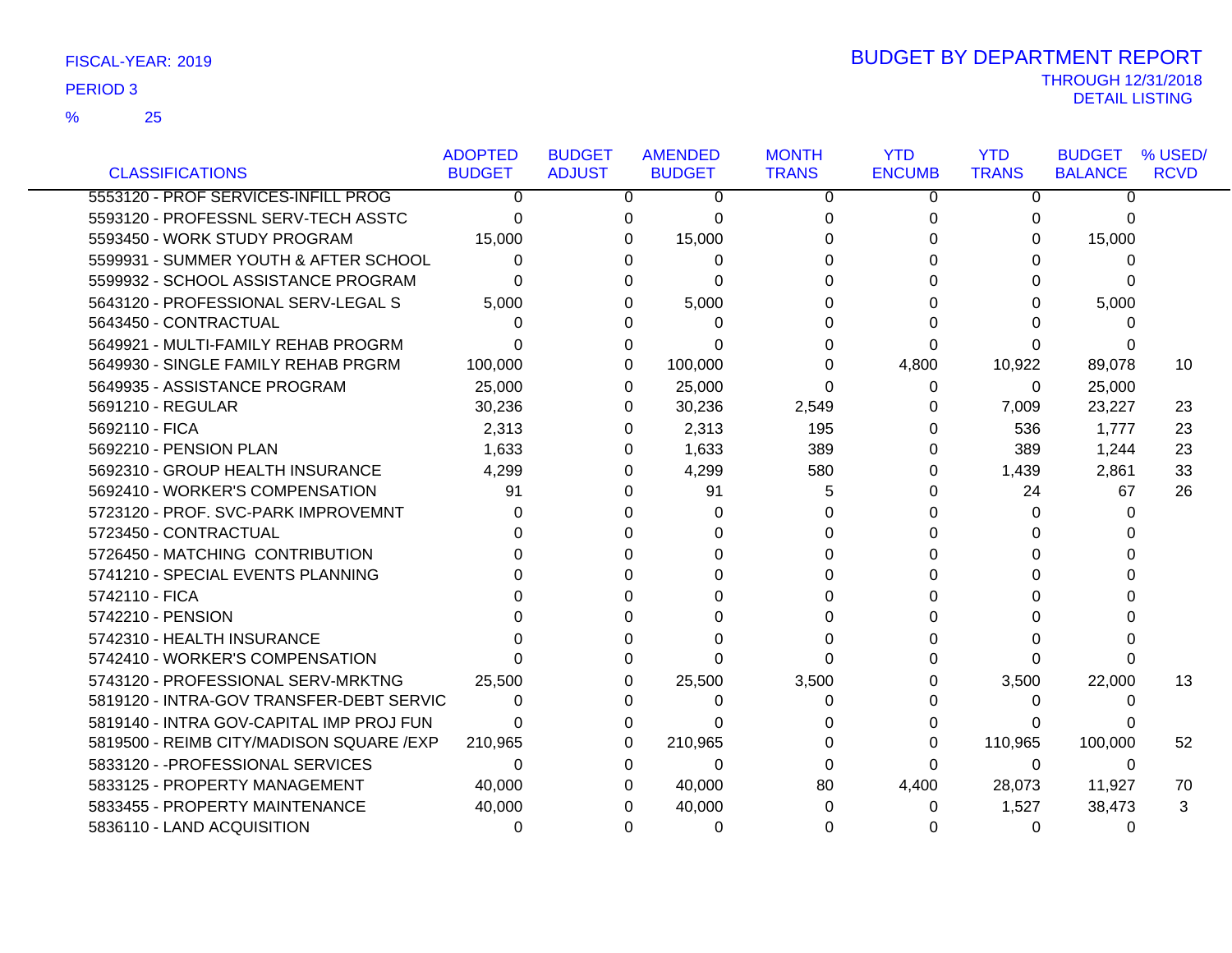| <b>CLASSIFICATIONS</b>                                                          | <b>ADOPTED</b><br><b>BUDGET</b> | <b>BUDGET</b><br><b>ADJUST</b> | <b>AMENDED</b><br><b>BUDGET</b> | <b>MONTH</b><br><b>TRANS</b> | <b>YTD</b><br><b>ENCUMB</b> | <b>YTD</b><br><b>TRANS</b> | <b>BUDGET</b><br><b>BALANCE</b> | % USED/<br><b>RCVD</b> |
|---------------------------------------------------------------------------------|---------------------------------|--------------------------------|---------------------------------|------------------------------|-----------------------------|----------------------------|---------------------------------|------------------------|
|                                                                                 |                                 |                                |                                 |                              |                             |                            |                                 |                        |
| 5837110 - REGIONS BANK LOAN \$2,730,                                            | 0                               | 0                              | 0                               | $\overline{0}$               | 0                           | 0                          | 0                               |                        |
| 5837210 - REGIONS LN 2006 - \$2,730M<br>Department 1110-CRA BOARD FOR TIF TOTAL | 0<br>3,443,980                  | 0<br>8,960                     | 0<br>3,452,940                  | 0<br>44,027                  | 0<br>18,160                 | 0<br>270,913               | 0<br>3,182,029                  | $\overline{7}$         |
|                                                                                 |                                 |                                |                                 |                              |                             |                            |                                 |                        |
| <b>EXPENSE TOTAL</b>                                                            | 3,443,980                       | 8,960                          | 3,452,940                       | 44,027                       | 18,160                      | 270,913                    | 3,182,029                       | $\overline{7}$         |
| Fund 610-CRA TRUST FUND TOTAL                                                   |                                 |                                |                                 |                              |                             |                            |                                 |                        |
| <b>REVENUE</b>                                                                  | 1,577,941                       | 0                              | 1,577,941                       | 805,681                      | 0                           | 810,458                    | 767,483                         | 51                     |
| <b>EXPENSE</b>                                                                  | 3,443,980                       | 8,960                          | 3,452,940                       | 44,027                       | 18,160                      | 270,913                    | 3,182,029                       | $\overline{7}$         |
| Fund 610-CRA TRUST FUND TOTAL                                                   | $-1,866,039$                    | $-8,960$                       | $-1,874,999$                    | 761,654                      | $-18,160$                   | 539,545                    | $-2,414,546$                    |                        |
| Fund 615-FEDERAL FORFEITURE FUND                                                |                                 |                                |                                 |                              |                             |                            |                                 |                        |
| <b>REVENUE</b>                                                                  |                                 |                                |                                 |                              |                             |                            |                                 |                        |
| Department 0000-Description N/A                                                 |                                 |                                |                                 |                              |                             |                            |                                 |                        |
| 3511000 - CONFISCATED REVENUE                                                   | $\Omega$                        | 0                              | $\mathbf 0$                     | 30,629                       | 0                           | 30,629                     | $-30,629$                       |                        |
| 3612000 - INTEREST INCOME                                                       | 16,000                          | 0                              | 16,000                          | 1,630                        | 0                           | 4,804                      | 11,196                          | 30                     |
| 3699200 - MISC OTHERS                                                           | 30,000                          | 0                              | 30,000                          | 0                            | 0                           | $\Omega$                   | 30,000                          |                        |
| Department 0000-Description N/A TOTAL                                           | 46,000                          | $\overline{0}$                 | 46,000                          | 32,259                       | $\overline{0}$              | 35,433                     | 10,567                          | $\overline{77}$        |
| <b>REVENUE TOTAL</b>                                                            | 46,000                          | $\mathbf 0$                    | 46,000                          | 32,259                       | 0                           | 35,433                     | 10,567                          | 77                     |
| <b>EXPENSE</b>                                                                  |                                 |                                |                                 |                              |                             |                            |                                 |                        |
| Department 1910-POLICE                                                          |                                 |                                |                                 |                              |                             |                            |                                 |                        |
| 5211410 - OVERTIME                                                              | 50,000                          | 0                              | 50,000                          | 0                            | 0                           | 0                          | 50,000                          |                        |
| 5211414 - OVERTIME SPECIAL UNIT                                                 | 50,000                          | 0                              | 50,000                          | $\Omega$                     | 0                           | $\Omega$                   | 50,000                          |                        |
| 5213450 - CONTRACTUAL SERVICES                                                  | 82,224                          | 0                              | 82,224                          | 1,447                        | $\Omega$                    | 2,711                      | 79,513                          | 3                      |
| 5214070 - TRAVEL & CONFERENCE                                                   | 30,000                          | $\mathbf 0$                    | 30,000                          | 0                            | $\Omega$                    | $\mathbf 0$                | 30,000                          |                        |
| 5214450 - LEASE -POL VEHCLE                                                     | 50,000                          | $\Omega$                       | 50,000                          | 1,424                        | 47,152                      | 50,000                     | $\Omega$                        | 100                    |